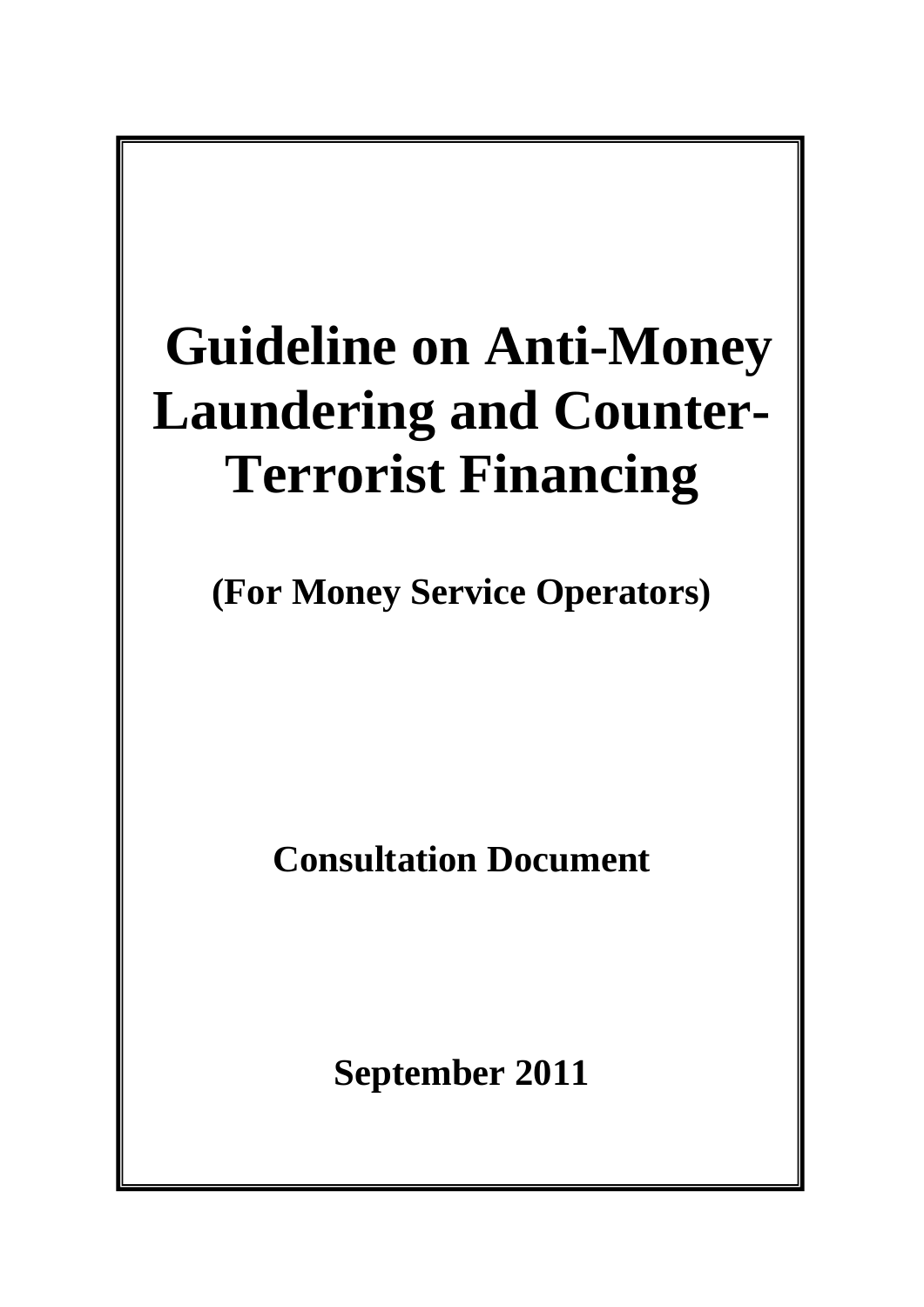## **CONTENTS**

|            | Page                                                |
|------------|-----------------------------------------------------|
| Chapter 1  |                                                     |
| Chapter 2  | AML/CFT systems and business conducted outside      |
| Chapter 3  |                                                     |
| Chapter 4  |                                                     |
| Chapter 5  |                                                     |
| Chapter 6  |                                                     |
| Chapter 7  |                                                     |
| Chapter 8  |                                                     |
| Chapter 9  |                                                     |
| Chapter 10 |                                                     |
| Chapter 11 |                                                     |
| Appendix A | Other reliable and independent sources for customer |
| Appendix B |                                                     |
|            |                                                     |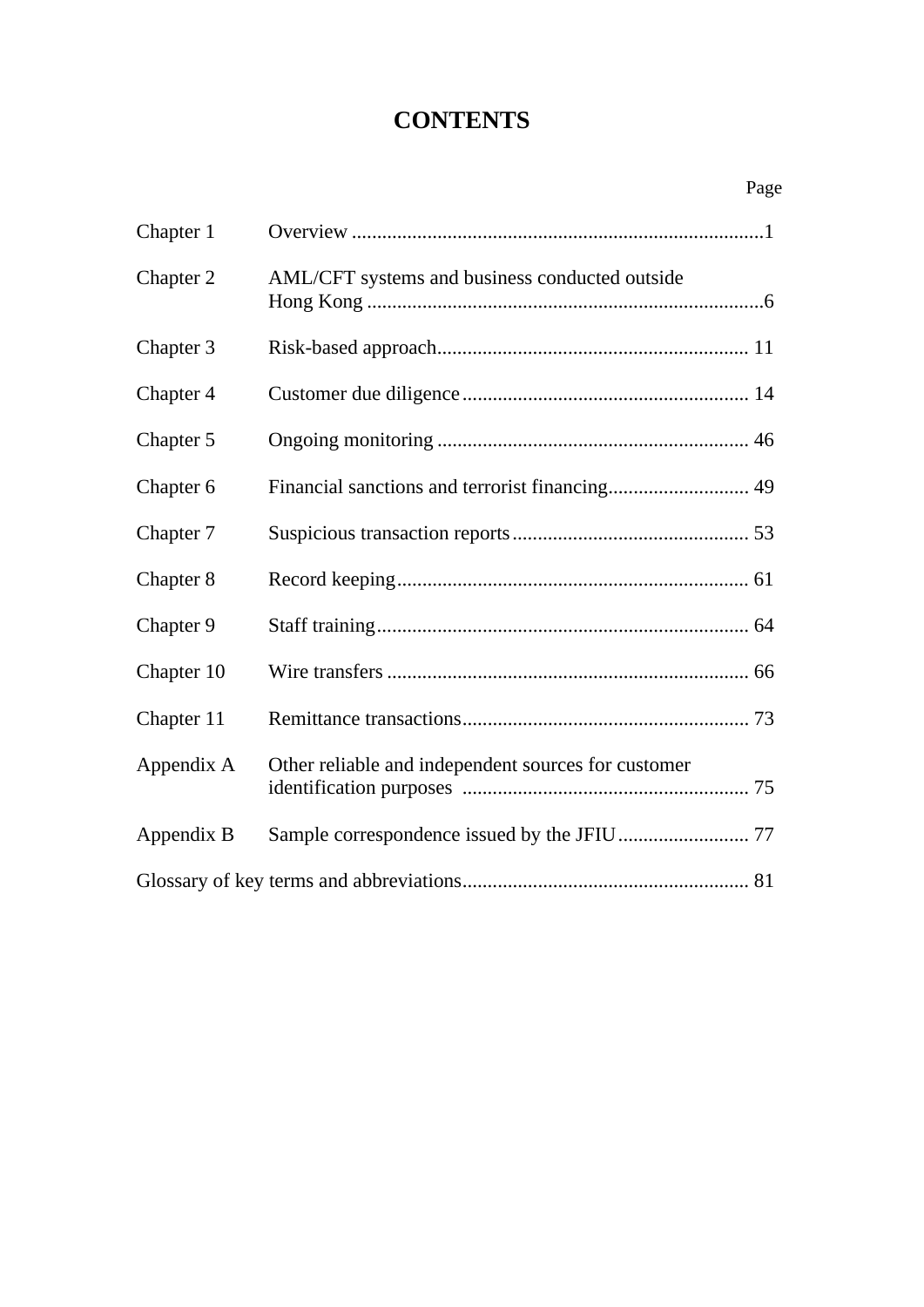| <b>Chapter 1 – OVERVIEW</b> |     |                                                                                                                                                                                                                                                                                                                                                                                                                                                                                                                                                                                                                   |
|-----------------------------|-----|-------------------------------------------------------------------------------------------------------------------------------------------------------------------------------------------------------------------------------------------------------------------------------------------------------------------------------------------------------------------------------------------------------------------------------------------------------------------------------------------------------------------------------------------------------------------------------------------------------------------|
| <b>Introduction</b>         |     |                                                                                                                                                                                                                                                                                                                                                                                                                                                                                                                                                                                                                   |
|                             | 1.1 | The Guideline is published under section 7 of the Anti-Money Laundering and<br>Counter-Terrorist Financing (Financial Institutions) Ordinance, Cap. 615 (the<br>AMLO).                                                                                                                                                                                                                                                                                                                                                                                                                                            |
|                             | 1.2 | Terms and abbreviations used in this Guideline shall be interpreted by reference to the<br>definitions set out in the Glossary part of this Guideline. Interpretation of other words<br>or phrases should follow those set out in the AMLO.                                                                                                                                                                                                                                                                                                                                                                       |
|                             | 1.3 | This Guideline is issued by the Commissioner of Customs and Excise (CCE) for<br>giving guidance to money service operators (MSOs). In general, the guidance<br>provided in the Guideline in Chapters 1-10 to MSOs is not different from the<br>guidance provided by other relevant authorities (RAs) under their respective<br>regulatory regimes. To the extent that CCE sees fit to provide supplementary<br>guidance in Chapters 1-10, such will be put in italics for ease of identification. In<br>addition, Chapter 11 provides sector-specific guidance to MSOs.                                           |
|                             | 1.4 | The Guideline is intended for use by financial institutions (FIs) and their officers and<br>staff. The purposes of the Guideline are to:                                                                                                                                                                                                                                                                                                                                                                                                                                                                          |
|                             |     | (a) provide a general background on the subjects of money laundering and terrorist<br>financing (ML/TF), including a summary of the main provisions of the<br>anti-money laundering and counter-financing of terrorism<br>applicable<br>(AML/CFT) legislation in Hong Kong; and<br>(b) provide practical guidance to assist FIs and their senior management in designing<br>and implementing their own policies, procedures and controls in the relevant<br>operational areas, taking into consideration their special circumstances so as to<br>meet the relevant AML/CFT statutory and regulatory requirements. |
|                             | 1.5 | The relevance and usefulness of the Guideline will be kept under review and it may<br>be necessary to issue amendments from time to time.                                                                                                                                                                                                                                                                                                                                                                                                                                                                         |
|                             | 1.6 | Given the significant differences that exist in the organisational and legal structures of<br>different FIs as well as the nature and scope of the business activities conducted by<br>them, there exists no single set of universally applicable implementation measures. It<br>must also be emphasized that the contents of the Guideline is neither intended to, nor<br>should be construed as, an exhaustive list of the means of meeting the statutory and<br>regulatory requirements.                                                                                                                       |
|                             | 1.7 | This Guideline provides guidance in relation to the operation of the provisions of<br>Schedule 2 to the AMLO (Schedule 2). This will assist FIs to meet their legislative<br>and regulatory obligations when tailored by FIs to their particular business risk<br>profile. Departures from this Guidance, and the rationale for so doing, should be<br>documented, and FIs will have to stand prepared to justify departures to the RAs.                                                                                                                                                                          |
| s.7,<br><b>AMLO</b>         | 1.8 | A failure by any person to comply with any provision of this Guideline does not by<br>itself render the person liable to any judicial or other proceedings but, in any                                                                                                                                                                                                                                                                                                                                                                                                                                            |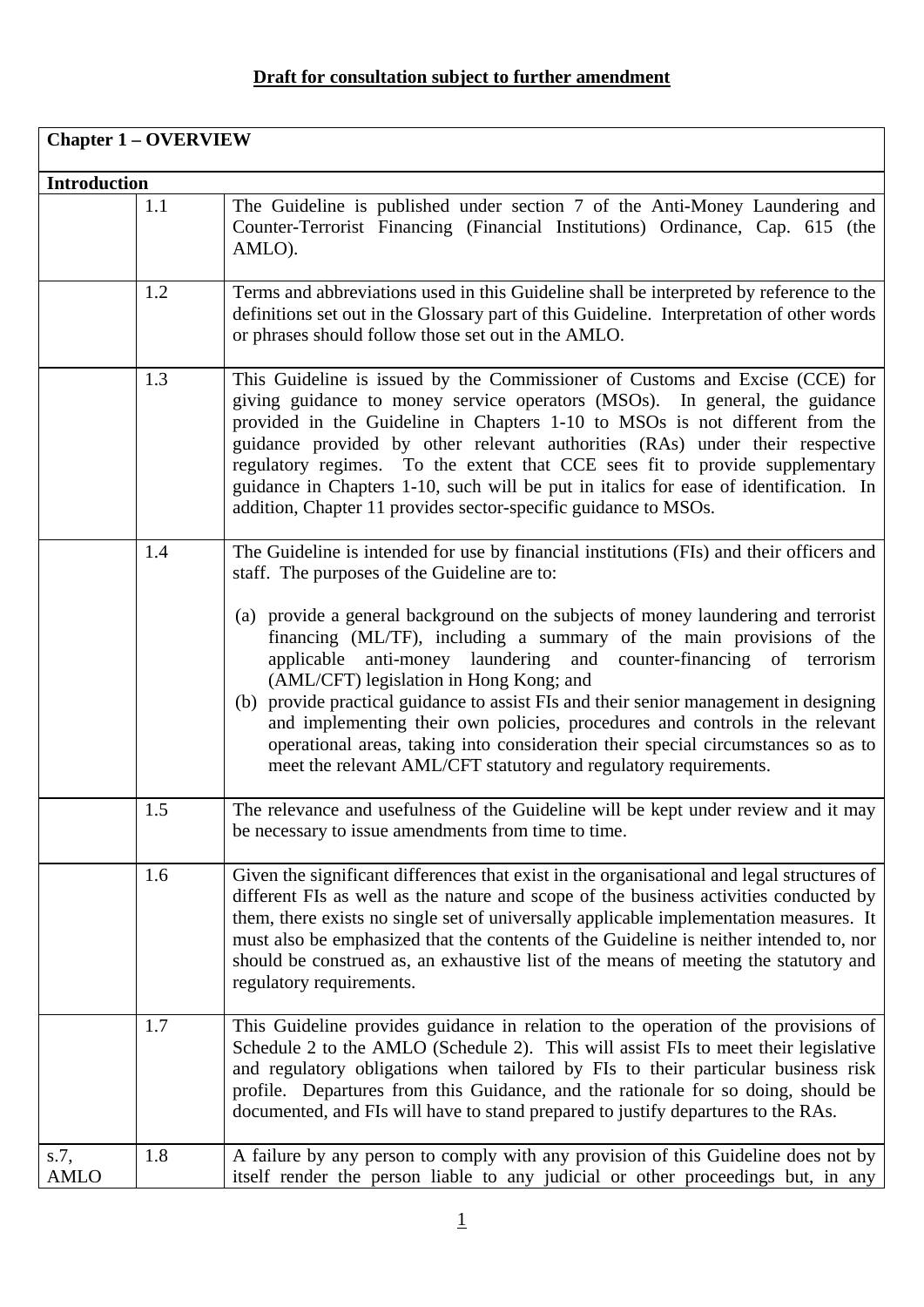|                      |      | proceedings under the AMLO before any court, this Guideline is admissible in                                                                                                                                                                                                                                                                                                                                                                                                                                                                                                                                                                                                            |
|----------------------|------|-----------------------------------------------------------------------------------------------------------------------------------------------------------------------------------------------------------------------------------------------------------------------------------------------------------------------------------------------------------------------------------------------------------------------------------------------------------------------------------------------------------------------------------------------------------------------------------------------------------------------------------------------------------------------------------------|
|                      |      | evidence; and if any provision set out in this Guideline appears to the court to be                                                                                                                                                                                                                                                                                                                                                                                                                                                                                                                                                                                                     |
|                      |      | relevant to any question arising in the proceedings, the provision must be taken into                                                                                                                                                                                                                                                                                                                                                                                                                                                                                                                                                                                                   |
|                      |      | account in determining that question.                                                                                                                                                                                                                                                                                                                                                                                                                                                                                                                                                                                                                                                   |
|                      |      |                                                                                                                                                                                                                                                                                                                                                                                                                                                                                                                                                                                                                                                                                         |
|                      |      | The nature of money laundering and terrorist financing                                                                                                                                                                                                                                                                                                                                                                                                                                                                                                                                                                                                                                  |
| s.1, Sch.<br>1, AMLO | 1.9  | The term "money laundering" is defined in section 1 of Part 1 of Schedule 1 to the<br>AMLO and means an act intended to have the effect of making any property:                                                                                                                                                                                                                                                                                                                                                                                                                                                                                                                         |
|                      |      | (a) that is the proceeds obtained from the commission of an indictable offence under<br>the laws of Hong Kong, or of any conduct which if it had occurred in Hong Kong<br>would constitute an indictable offence under the laws of Hong Kong; or<br>(b) that in whole or in part, directly or indirectly, represents such proceeds,                                                                                                                                                                                                                                                                                                                                                     |
|                      |      | not to appear to be or so represent such proceeds.                                                                                                                                                                                                                                                                                                                                                                                                                                                                                                                                                                                                                                      |
|                      | 1.10 | There are three common stages in the laundering of money, and they frequently<br>involve numerous transactions. An FI should be alert to any such sign for potential<br>criminal activities. These stages are:                                                                                                                                                                                                                                                                                                                                                                                                                                                                          |
|                      |      | (a) Placement - the physical disposal of cash proceeds derived from illegal activities;<br>(b) Layering - separating illicit proceeds from their source by creating complex<br>layers of financial transactions designed to disguise the source of the money,<br>subvert the audit trail and provide anonymity; and<br>(c) Integration - creating the impression of apparent legitimacy to criminally derived<br>wealth. In situations where the layering process succeeds, integration schemes<br>effectively return the laundered proceeds back into the general financial system<br>and the proceeds appear to be the result of, or connected to, legitimate business<br>activities. |
| s.1, Sch.<br>1, AMLO | 1.11 | The term "terrorist financing" is defined in section 1 of Part 1 of Schedule 1 to the<br>AMLO and means:                                                                                                                                                                                                                                                                                                                                                                                                                                                                                                                                                                                |
|                      |      | (a) the provision or collection, by any means, directly or indirectly, of funds –<br>(i) with the intention that the funds be used; or<br>(ii) knowing that the funds will be used,<br>in whole or in part, to commit one or more terrorist acts (whether or not the funds<br>are actually so used); or<br>(b) making available funds or financial (or related) services, directly or indirectly, to<br>or for the benefit of a person knowing that, or being reckless as to whether, the<br>person is a terrorist or terrorist associate.                                                                                                                                              |
|                      | 1.12 | Terrorists or terrorist organizations require financial support in order to achieve their<br>aims. There is often a need for them to obscure or disguise links between them and<br>their funding sources. It follows then that terrorist groups must similarly find ways to<br>launder funds, regardless of whether the funds are from a legitimate or illegitimate<br>source, in order to be able to use them without attracting the attention of the<br>authorities.                                                                                                                                                                                                                  |
|                      |      | Legislation concerned with money laundering and terrorist financing                                                                                                                                                                                                                                                                                                                                                                                                                                                                                                                                                                                                                     |
|                      |      |                                                                                                                                                                                                                                                                                                                                                                                                                                                                                                                                                                                                                                                                                         |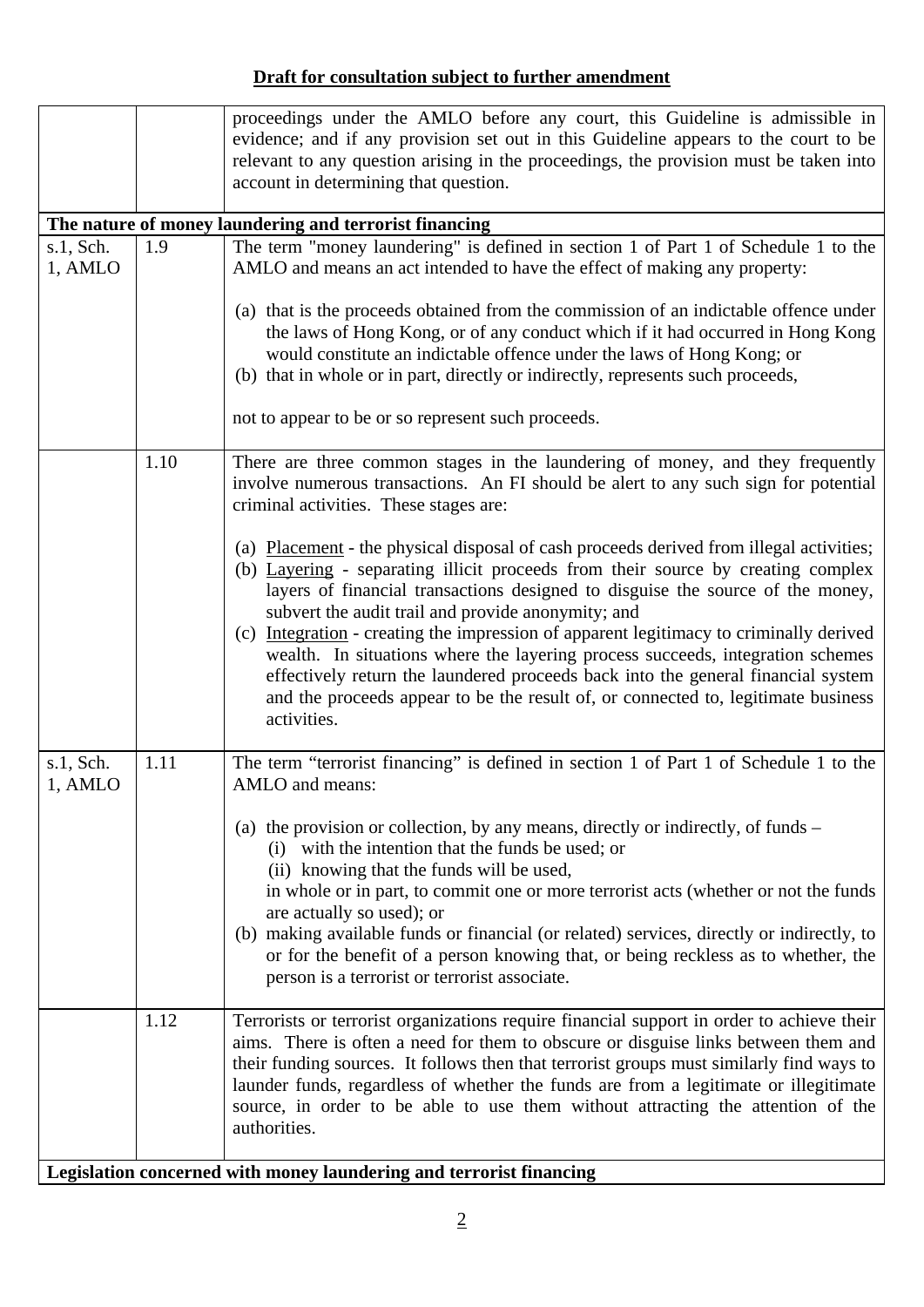|                        | 1.13 | The Financial Action Task Force (the FATF) is an inter-governmental body formed in<br>1989 that sets the international AML standards. Its mandate was expanded in<br>October 2001 to combat the financing of terrorism. In order to ensure full and<br>effective implementation of its standards at the global level, the FATF monitors<br>compliance by conducting evaluations on jurisdictions and undertakes stringent<br>follow-up after the evaluations, including identifying high-risk and uncooperative<br>jurisdictions which could be subject to enhanced scrutiny by the FATF or counter-<br>measures by the FATF members and the international community at large. Many<br>major economies have joined the FATF which has developed into a global network<br>for international cooperation that facilitates exchanges between member jurisdictions.<br>As a member of the FATF, Hong Kong is obliged to implement the AML<br>requirements as promulgated by the FATF, which include the 40 Recommendations<br>and the Nine Special Recommendations (hereafter referred to collectively as "FATF's<br>Recommendations") $1$ and it is important that Hong Kong complies with the<br>international AML standards in order to maintain its status as an international<br>financial centre. |
|------------------------|------|-----------------------------------------------------------------------------------------------------------------------------------------------------------------------------------------------------------------------------------------------------------------------------------------------------------------------------------------------------------------------------------------------------------------------------------------------------------------------------------------------------------------------------------------------------------------------------------------------------------------------------------------------------------------------------------------------------------------------------------------------------------------------------------------------------------------------------------------------------------------------------------------------------------------------------------------------------------------------------------------------------------------------------------------------------------------------------------------------------------------------------------------------------------------------------------------------------------------------------------------------------------------------------------------------------|
|                        | 1.14 | The four main pieces of legislation in Hong Kong that are concerned with ML/TF are<br>the AMLO, the Drug Trafficking (Recovery of Proceeds) Ordinance (the DTROP),<br>the Organized and Serious Crime Ordinance (the OSCO) and the United Nations<br>Anti-Terrorism Measures) Ordinance (the UNATMO). It is very important that FIs<br>and their officers and staff fully understand their respective responsibilities under the<br>different legislation.                                                                                                                                                                                                                                                                                                                                                                                                                                                                                                                                                                                                                                                                                                                                                                                                                                          |
| <b>AMLO</b>            |      |                                                                                                                                                                                                                                                                                                                                                                                                                                                                                                                                                                                                                                                                                                                                                                                                                                                                                                                                                                                                                                                                                                                                                                                                                                                                                                     |
| s.23, Sch.<br>2        | 1.15 | The AMLO imposes requirements relating to customer due diligence (CDD) and<br>record-keeping on FIs and provides RAs with the powers to supervise compliance<br>with these requirements and other requirements under the AMLO. In addition,<br>section 23 of Schedule 2 requires FIs to take all reasonable measures (a) to ensure that<br>proper safeguards exist to prevent a contravention of any requirement under Parts 2<br>and 3 of Schedule 2; and (b) to mitigate ML/TF risks.                                                                                                                                                                                                                                                                                                                                                                                                                                                                                                                                                                                                                                                                                                                                                                                                             |
| s.5,<br><b>AMLO</b>    | 1.16 | The AMLO makes it a criminal offence if an $FI(1)$ knowingly; or $(2)$ with the intent<br>to defraud any RA, contravenes a specified provision of the AMLO. The "specified<br>provisions" are listed in section $5(11)$ of the AMLO. If the FI knowingly contravenes<br>a specified provision, it is liable to a maximum term of imprisonment of 2 years and a<br>fine of \$1 million. If the FI contravenes a specified provision with the intent to<br>defraud any RA, it is liable to a maximum term of imprisonment of 7 years and a fine<br>of \$1 million upon conviction.                                                                                                                                                                                                                                                                                                                                                                                                                                                                                                                                                                                                                                                                                                                    |
| $s.5$ ,<br><b>AMLO</b> | 1.17 | The AMLO also makes it a criminal offence if a person who is an employee of an FI<br>or is employed to work for an FI or is concerned in the management of an FI $(1)$<br>knowingly; or (2) with the intent to defraud the FI or any RA, causes or permits the FI<br>to contravene a specified provision in the AMLO. If the person who is an employee<br>of an FI or is employed to work for an FI or is concerned in the management of an FI<br>knowingly contravenes a specified provision he is liable to a maximum term of<br>imprisonment of 2 years and a fine of \$1 million upon conviction. If that person does<br>so with the intent to defraud the FI or any RA he is liable to a maximum term of                                                                                                                                                                                                                                                                                                                                                                                                                                                                                                                                                                                       |

<span id="page-4-0"></span><sup>&</sup>lt;sup>1</sup> The FATF's Recommendations can be found on the FATF website www.fatf-gafi.org.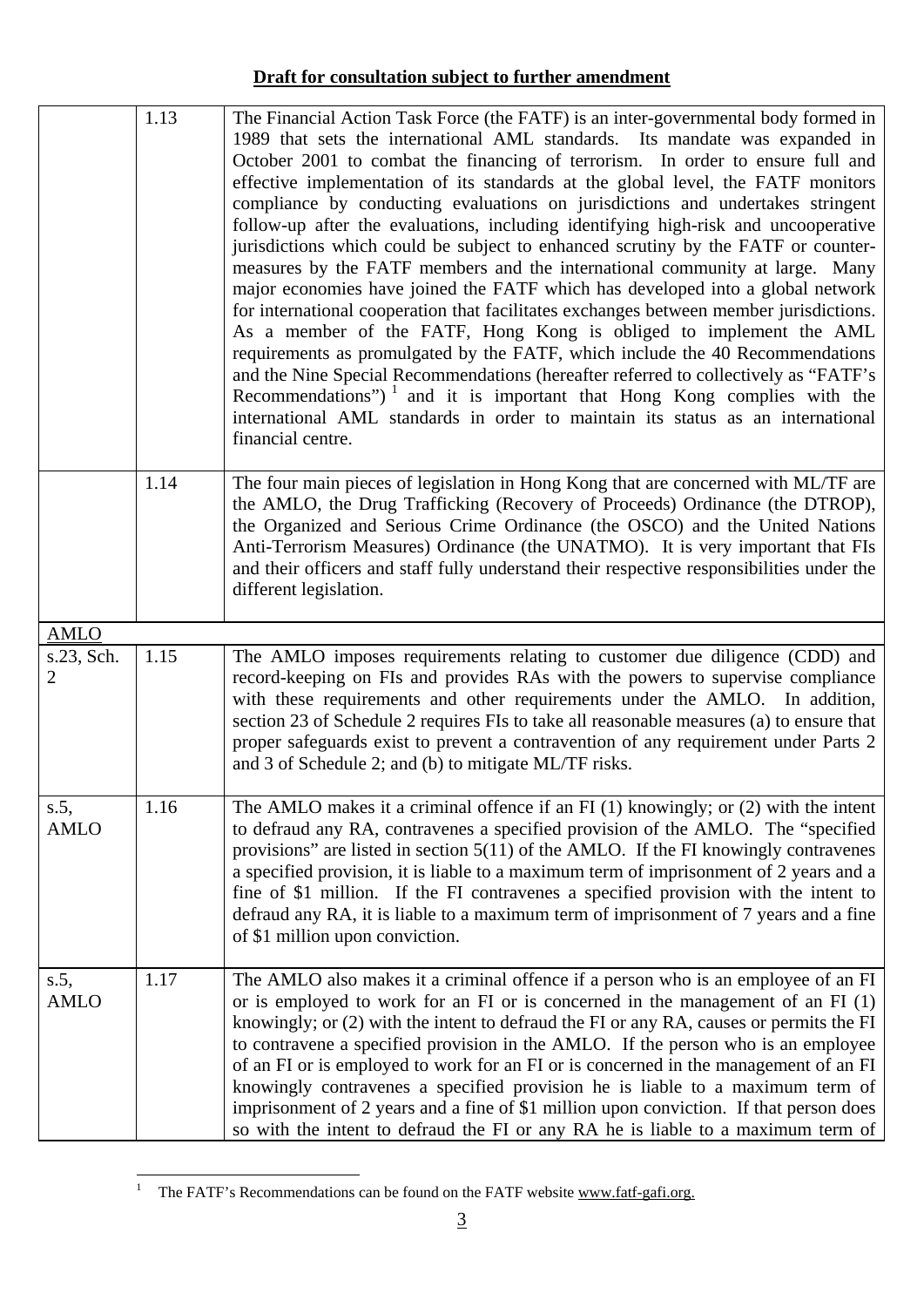|                                                        |      | imprisonment of 7 years and a fine of \$1 million upon conviction.                                                                                                                                                                                                                                                                                                                                                                                                                                                                                                                                                                                                                                                                                                                                            |
|--------------------------------------------------------|------|---------------------------------------------------------------------------------------------------------------------------------------------------------------------------------------------------------------------------------------------------------------------------------------------------------------------------------------------------------------------------------------------------------------------------------------------------------------------------------------------------------------------------------------------------------------------------------------------------------------------------------------------------------------------------------------------------------------------------------------------------------------------------------------------------------------|
| s.21,<br><b>AMLO</b>                                   | 1.18 | RAs may take disciplinary actions against FIs for any contravention of a specified<br>provision in the AMLO. The disciplinary actions that can be taken include publicly<br>reprimanding the FI; ordering the FI to take any action for the purpose of remedying<br>the contravention; and ordering the FI to pay a pecuniary penalty not exceeding the<br>greater of \$10,000,000 and 3 times the amount of profit gained, or costs avoided, by<br>the FI as a result of the contravention.                                                                                                                                                                                                                                                                                                                  |
| <b>DTROP</b>                                           |      |                                                                                                                                                                                                                                                                                                                                                                                                                                                                                                                                                                                                                                                                                                                                                                                                               |
|                                                        | 1.19 | The DTROP contains provisions for the investigation of assets that are suspected to<br>be derived from drug trafficking activities, the freezing of assets on arrest and the<br>confiscation of the proceeds from drug trafficking activities upon conviction.                                                                                                                                                                                                                                                                                                                                                                                                                                                                                                                                                |
| <b>OSCO</b>                                            |      |                                                                                                                                                                                                                                                                                                                                                                                                                                                                                                                                                                                                                                                                                                                                                                                                               |
|                                                        | 1.20 | The OSCO, among other things:                                                                                                                                                                                                                                                                                                                                                                                                                                                                                                                                                                                                                                                                                                                                                                                 |
|                                                        |      | (a) gives officers of the Hong Kong Police and the Customs and Excise Department<br>powers to investigate organized crime and triad activities;<br>(b) gives the Courts jurisdiction to confiscate the proceeds of organized and serious<br>crimes, to issue restraint orders and charging orders in relation to the property of<br>a defendant of an offence specified in the OSCO;<br>(c) creates an offence of money laundering in relation to the proceeds of indictable<br>offences; and<br>(d) enables the Courts, under appropriate circumstances, to receive information<br>about an offender and an offence in order to determine whether the imposition of<br>a greater sentence is appropriate where the offence amounts to an organized<br>crime/triad related offence or other serious offences. |
| <b>UNATMO</b>                                          |      |                                                                                                                                                                                                                                                                                                                                                                                                                                                                                                                                                                                                                                                                                                                                                                                                               |
|                                                        | 1.21 | The UNATMO is principally directed towards implementing decisions contained in<br>Resolution 1373 dated 28 September 2001 of the United Nations Security Council<br>(UNSC) aimed at preventing the financing of terrorist acts. Besides the mandatory<br>elements of the UNSC Resolution 1373, the UNATMO also implements the more<br>pressing elements of the FATF's special recommendations on terrorist financing.                                                                                                                                                                                                                                                                                                                                                                                         |
| $s.25$ ,<br>DTROP &<br><b>OSCO</b>                     | 1.22 | Under the DTROP and the OSCO, a person commits an offence if he deals with any<br>property knowing or having reasonable grounds to believe it to represent any person's<br>proceeds of drug trafficking or of an indictable offence respectively. The highest<br>penalty for the offence upon conviction is imprisonment for 14 years and a fine of \$5<br>million.                                                                                                                                                                                                                                                                                                                                                                                                                                           |
| s.6, 7, 8,<br>13 & 14,<br><b>UNATM</b><br>$\mathbf{O}$ | 1.23 | The UNATMO, among other things, criminalizes the provision or collection of funds<br>and making funds or financial (or related) services available to terrorists or terrorist<br>associates. The highest penalty for the offence upon conviction is imprisonment for<br>14 years and a fine. The UNATMO also permits terrorist property to be frozen and<br>subsequently forfeited.                                                                                                                                                                                                                                                                                                                                                                                                                           |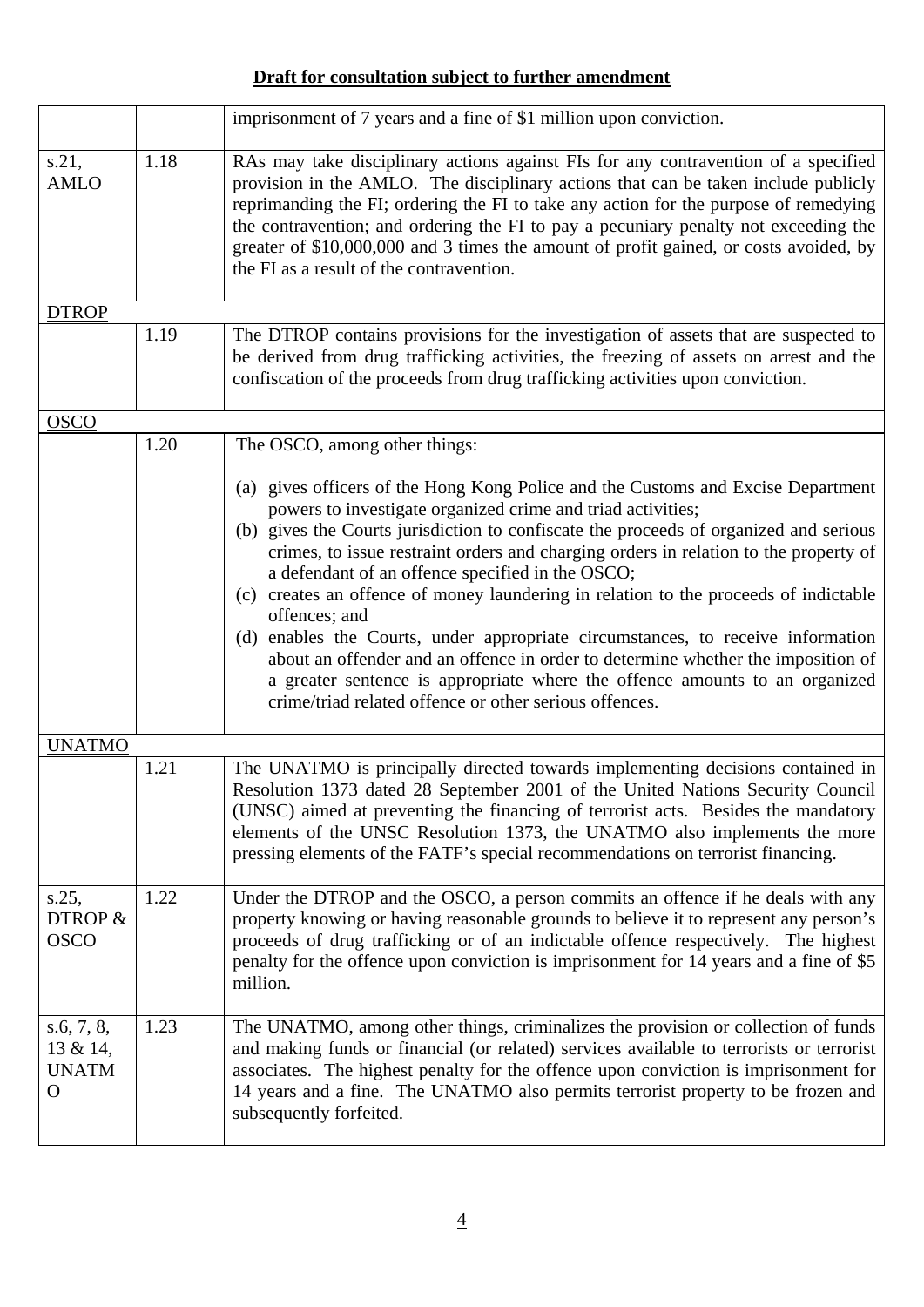| $s.25A$ ,    | 1.24 | The DTROP, the OSCO and the UNATMO also make it an offence if a person fails to          |
|--------------|------|------------------------------------------------------------------------------------------|
| DTROP &      |      | disclose, as soon as it is reasonable for him to do so, his knowledge or suspicion of    |
| OSCO,        |      | any property that directly or indirectly, represents a person's proceeds of, was used in |
| s.12 & 14,   |      | connection with, or is intended to be used in connection with, drug trafficking, an      |
| <b>UNATM</b> |      | indictable offence or is terrorist property respectively. This offence carries a         |
| $\Omega$     |      | maximum term of imprisonment of 3 months and a fine of \$50,000 upon conviction.         |
|              |      |                                                                                          |
| $s.25A$ ,    | 1.25 | "Tipping off" is another offence under the DTROP, the OSCO and the UNATMO. A             |
| DTROP &      |      | person commits an offence if, knowing or suspecting that a disclosure has been made,     |
| OSCO,        |      | he discloses to any other person any matter which is likely to prejudice any             |
| s.12 & 14,   |      | investigation which might be conducted following that first-mentioned disclosure.        |
| <b>UNATM</b> |      | The maximum penalty for the offence upon conviction is imprisonment for 3 years          |
|              |      |                                                                                          |
|              |      | and a fine.                                                                              |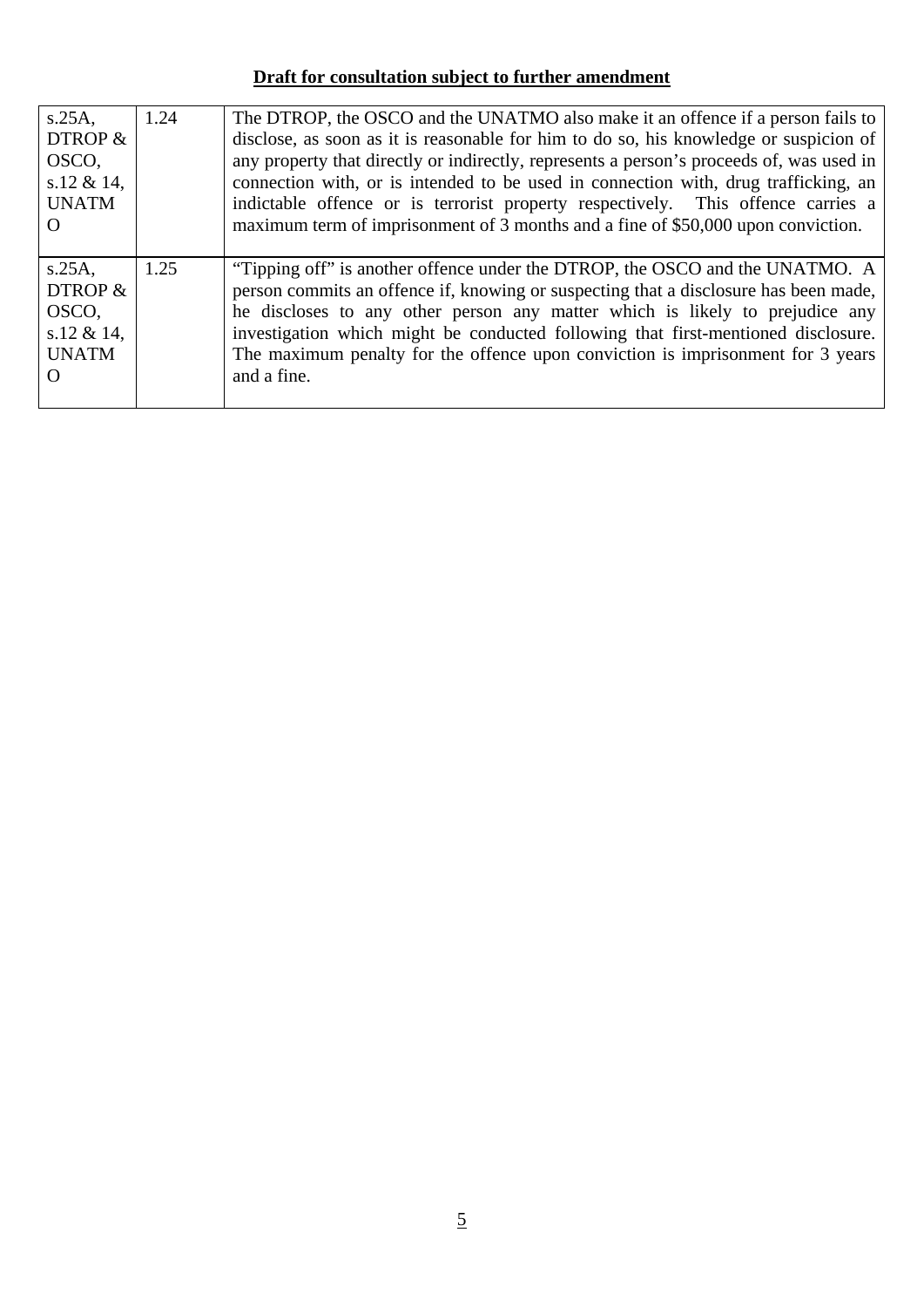| Chapter 2 - AML/CFT SYSTEMS AND BUSINESS CONDUCTED OUTSIDE HONG KONG |     |                                                                                                                                                                                                                                                                                                                                                                                                                                                                                                                              |
|----------------------------------------------------------------------|-----|------------------------------------------------------------------------------------------------------------------------------------------------------------------------------------------------------------------------------------------------------------------------------------------------------------------------------------------------------------------------------------------------------------------------------------------------------------------------------------------------------------------------------|
| <b>AML/CFT</b> systems                                               |     |                                                                                                                                                                                                                                                                                                                                                                                                                                                                                                                              |
| s.23(a) $\&$<br>$(b)$ , Sch. 2                                       | 2.1 | FIs must take all reasonable measures to ensure that proper safeguards exist to<br>mitigate the risks of ML/TF and to prevent a contravention of any requirement under<br>Part 2 or 3 of Schedule 2. To ensure compliance with this requirement, FIs should<br>implement appropriate internal AML/CFT policies, procedures and controls (hereafter<br>collectively referred to as "AML/CFT systems").                                                                                                                        |
|                                                                      | 2.2 | While no system will detect and prevent all ML/TF activities, FIs should assess the<br>ML/TF risk in order to establish and implement adequate and appropriate AML/CFT<br>systems (including customer acceptance policies and procedures) taking into account<br>factors including products and services offered, types of customers, geographical<br>locations involved.                                                                                                                                                    |
|                                                                      | 2.3 | To ensure proper implementation of such policies and procedures, FIs should have<br>effective controls covering:                                                                                                                                                                                                                                                                                                                                                                                                             |
|                                                                      |     | (a) senior management oversight;<br>(b) appointment of a Compliance Officer (CO) and a Money Laundering Reporting<br>Officer $(MLRO)^2$ ;<br>(c) compliance and audit function; and<br>(d) staff screening and training <sup>3</sup> .                                                                                                                                                                                                                                                                                       |
| <b>Risk factors</b>                                                  |     |                                                                                                                                                                                                                                                                                                                                                                                                                                                                                                                              |
| Product/service risk                                                 |     |                                                                                                                                                                                                                                                                                                                                                                                                                                                                                                                              |
|                                                                      | 2.4 | An FI should consider the characteristics of the products and services that it offers<br>and the extent to which these are vulnerable to ML/TF abuse. In this connection, an<br>FI should assess the risks of any new products and services (especially those that may<br>lead to misuse of technological developments or facilitate anonymity in ML/TF<br>schemes) before they are introduced and ensure appropriate additional measures and<br>controls are implemented to mitigate and manage the associated ML/TF risks. |
| Delivery/distribution channel risk                                   |     |                                                                                                                                                                                                                                                                                                                                                                                                                                                                                                                              |
|                                                                      | 2.5 | An FI should also consider its delivery/distribution channels and the extent to which<br>these are vulnerable to ML/TF abuse. These may include sales through online, postal<br>or telephone channels where a non-face-to-face account opening approach is used.<br>Business sold through agencies or intermediaries may also increase risk as the<br>business relationship between the customer and an FI may become indirect.                                                                                              |
| Customer risk                                                        |     |                                                                                                                                                                                                                                                                                                                                                                                                                                                                                                                              |
|                                                                      | 2.6 | When assessing the customer risk, FIs should consider who their customers are, what<br>they do and any other information that may suggest the customer is of higher risk.                                                                                                                                                                                                                                                                                                                                                    |
|                                                                      | 2.7 | An FI should be vigilant where the customer is of such a legal form that enables<br>individuals to divest themselves of ownership of property whilst retaining an element                                                                                                                                                                                                                                                                                                                                                    |

<span id="page-7-0"></span> $\frac{1}{2}$  The role and functions of an MLRO are detailed at paragraphs 7.18-7.29. For some FIs, the functions of the CO and the MLRO may be performed by the same staff member.<br><sup>3</sup> For further guidance on staff training see Chapter 9.

<span id="page-7-1"></span>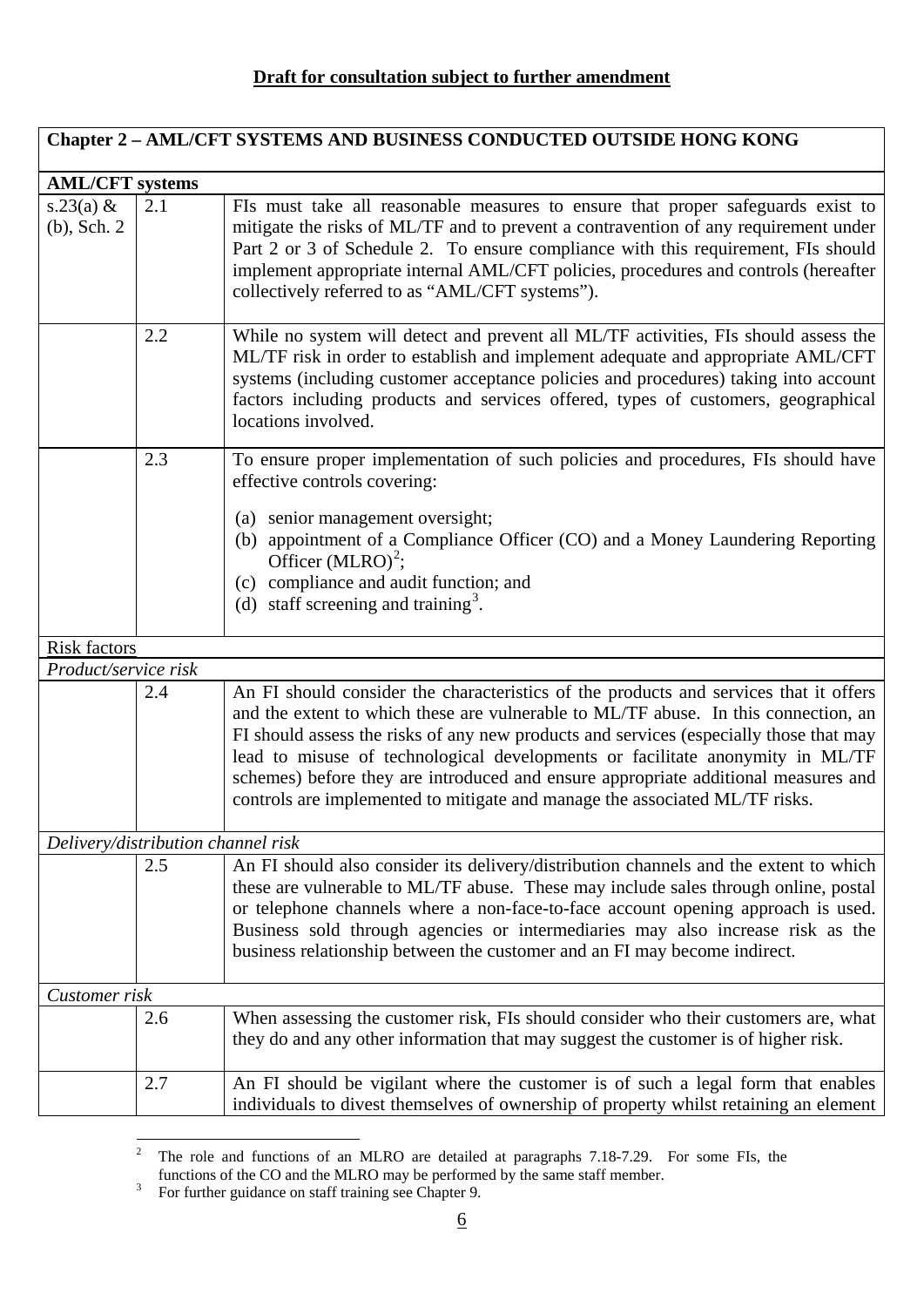|                             |      | of control over it or the business/industrial sector to which a customer has business<br>connections is more vulnerable to corruption. Examples include:                                                                                                                                                                                                                          |
|-----------------------------|------|-----------------------------------------------------------------------------------------------------------------------------------------------------------------------------------------------------------------------------------------------------------------------------------------------------------------------------------------------------------------------------------|
|                             |      | companies that can be incorporated without the identity of the ultimate<br>(a)<br>underlying principals being disclosed;<br>certain forms of trusts or foundations where knowledge of the identity of the true<br>(b)<br>underlying principals or controllers cannot be guaranteed;<br>the provision for nominee shareholders; and<br>(c)<br>(d) companies issuing bearer shares. |
|                             |      | An FI should also consider risks inherent in the nature of the activity of the customer<br>and the possibility that the transaction may itself be a criminal transaction. For<br>example, the arms trade and the financing of the arms trade is a type of activity that<br>poses multiple ML and other risks, such as:                                                            |
|                             |      | corruption risks arising from procurement contracts;<br>(a)<br>(b) risks in relation to politically exposed persons (PEPs); and<br>(c) terrorism and TF risks as shipments may be diverted.                                                                                                                                                                                       |
| Country risk                |      |                                                                                                                                                                                                                                                                                                                                                                                   |
|                             | 2.8  | An FI should pay particular attention to countries or geographical locations of<br>operation with which its customers and intermediaries are connected where they are                                                                                                                                                                                                             |
|                             |      | subject to high levels of organized crime, increased vulnerabilities to corruption and                                                                                                                                                                                                                                                                                            |
|                             |      | inadequate systems to prevent and detect ML/TF. When assessing which countries                                                                                                                                                                                                                                                                                                    |
|                             |      | are more vulnerable to corruption, FIs may make reference to publicly available                                                                                                                                                                                                                                                                                                   |
|                             |      | information or relevant reports and databases on corruption risk published by                                                                                                                                                                                                                                                                                                     |
|                             |      | specialised national, international, non-governmental and commercial organisations<br>(an example of which is Transparency International's 'Corruption Perceptions Index',                                                                                                                                                                                                        |
|                             |      | which ranks countries according to their perceived level of corruption).                                                                                                                                                                                                                                                                                                          |
| Senior management oversight |      |                                                                                                                                                                                                                                                                                                                                                                                   |
|                             | 2.9  | The senior management of any FI is responsible for managing its business effectively;<br>in relation to AML/CFT this includes oversight of the functions described below.                                                                                                                                                                                                         |
|                             | 2.10 | Senior management should:                                                                                                                                                                                                                                                                                                                                                         |
|                             |      | (a) be satisfied that the FI's AML/CFT systems are capable of addressing the<br>ML/TF risks identified;                                                                                                                                                                                                                                                                           |
|                             |      | (b) appoint a director or senior manager as a CO who has overall responsibility for                                                                                                                                                                                                                                                                                               |
|                             |      | the establishment and maintenance of the FI's AML/CFT systems; and                                                                                                                                                                                                                                                                                                                |
|                             |      | appoint a senior member of the FI's staff as the MLRO who is the central<br>(c)                                                                                                                                                                                                                                                                                                   |
|                             |      | reference point for suspicious transaction reporting.                                                                                                                                                                                                                                                                                                                             |
|                             | 2.11 | In order that the CO and MLRO can discharge their responsibilities effectively, senior                                                                                                                                                                                                                                                                                            |
|                             |      | management should, as far as practicable, ensure that the CO and MLRO are:                                                                                                                                                                                                                                                                                                        |
|                             |      | subject to constraint of size of the FI, independent of all operational and business<br>(a)<br>functions;                                                                                                                                                                                                                                                                         |
|                             |      | (b) normally resident in Hong Kong;                                                                                                                                                                                                                                                                                                                                               |
|                             |      | (c) of a sufficient level of seniority and authority within the FI;                                                                                                                                                                                                                                                                                                               |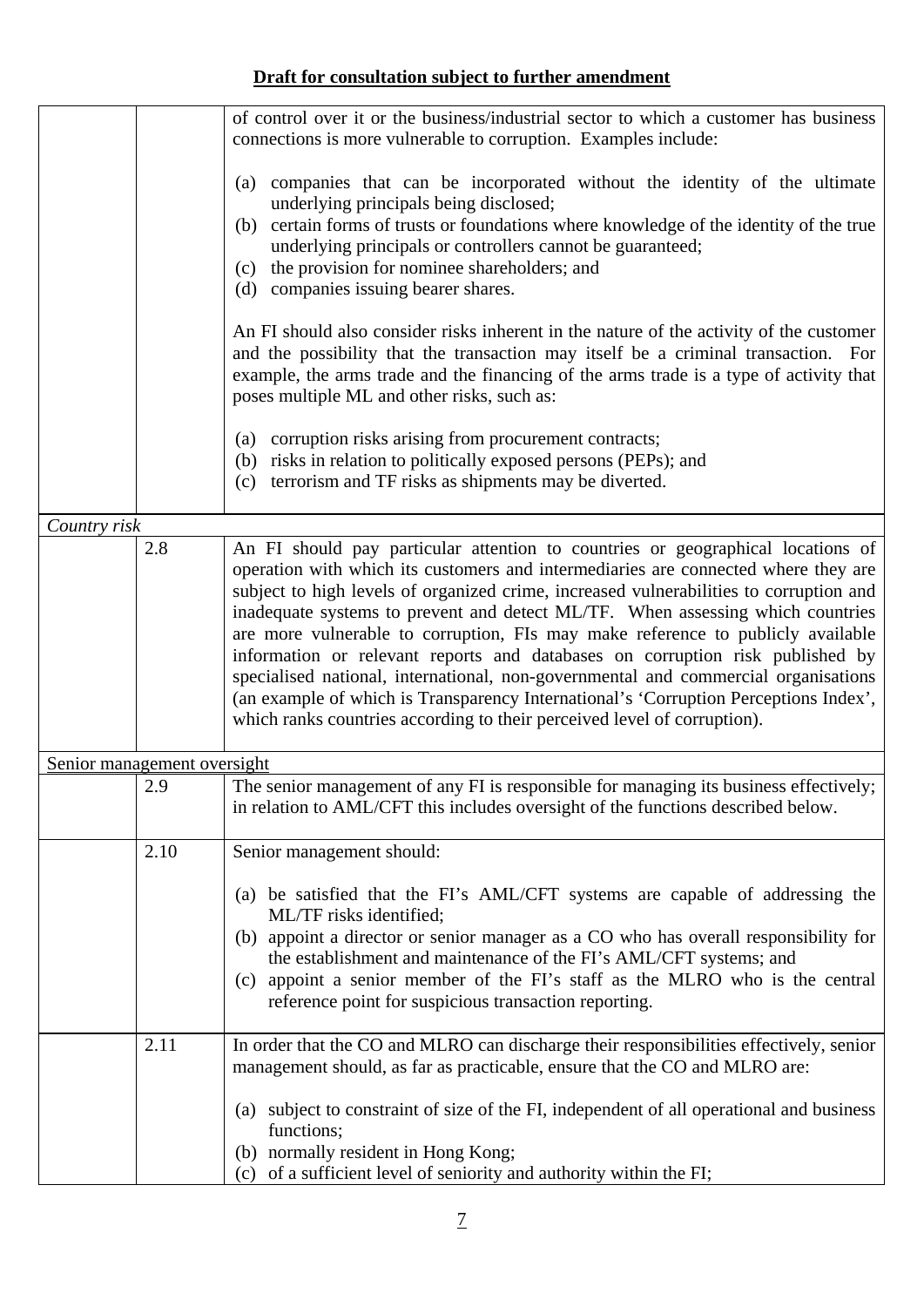|      | (d) provided with regular contact with, and when required, direct access to senior<br>management to ensure that senior management is able to satisfy itself that the<br>statutory obligations are being met and that the business is taking sufficiently<br>robust measures to protect itself against the risks of ML/TF;<br>(e) fully conversant in the FI's statutory and regulatory requirements and the ML/TF<br>risks arising from the FI's business;<br>capable of accessing, on a timely basis, all available information (both from<br>(f)<br>internal sources such as CDD records and external sources such as circulars from<br>RAs); and<br>(g) equipped with sufficient resources, including staff and appropriate cover for the<br>absence of the CO and MLRO (i.e. an alternate or deputy CO and MLRO who<br>should, where practicable, have the same status).                                                                                                                                                                                                             |
|------|------------------------------------------------------------------------------------------------------------------------------------------------------------------------------------------------------------------------------------------------------------------------------------------------------------------------------------------------------------------------------------------------------------------------------------------------------------------------------------------------------------------------------------------------------------------------------------------------------------------------------------------------------------------------------------------------------------------------------------------------------------------------------------------------------------------------------------------------------------------------------------------------------------------------------------------------------------------------------------------------------------------------------------------------------------------------------------------|
|      | Compliance officer and money laundering reporting officer                                                                                                                                                                                                                                                                                                                                                                                                                                                                                                                                                                                                                                                                                                                                                                                                                                                                                                                                                                                                                                |
| 2.12 | The principal function of the CO is to act as the focal point within an FI for the<br>oversight of all activities relating to the prevention and detection of ML/TF and<br>providing support and guidance to the senior management to ensure that ML/TF risks<br>are adequately managed. In particular, the CO should assume responsibility for:<br>(a) developing and/or continuously reviewing the FI's AML/CFT systems to ensure<br>they remain up-to-date and meet current statutory and regulatory requirements;                                                                                                                                                                                                                                                                                                                                                                                                                                                                                                                                                                    |
|      | and<br>(b) the oversight of all aspects of the FI's AML/CFT systems which include<br>monitoring effectiveness and enhancing the controls and procedures where<br>necessary.                                                                                                                                                                                                                                                                                                                                                                                                                                                                                                                                                                                                                                                                                                                                                                                                                                                                                                              |
| 2.13 | In order to effectively discharge these responsibilities, a number of areas should be<br>considered. These include:<br>(a) the means by which the AML/CFT systems are managed and tested;<br>(b) the identification and rectification of deficiencies in the AML/CFT systems;<br>(c) reporting numbers within the systems, both internally and disclosures to the Joint<br>Financial Intelligence Unit (JFIU);<br>(d) the mitigation of ML/TF risks arising from business relationships and<br>transactions with persons from countries which do not or insufficiently apply the<br><b>FATF</b> Recommendations;<br>(e) the communication of key AML/CFT issues with senior management, including,<br>where appropriate, significant compliance deficiencies;<br>changes made or proposed in respect of new legislation, regulatory requirements<br>(f)<br>or guidance;<br>(g) compliance with any requirement under Part 2 or 3 of Schedule 2 in overseas<br>branches and subsidiary undertakings and any guidance issued by RAs in this<br>respect; and<br>(h) AML/CFT staff training. |
| 2.14 | The MLRO should play an active role in the identification and reporting of suspicious<br>transactions. Principal functions performed are expected to include:<br>(a) reviewing all internal disclosures and exception reports and, in light of all<br>available relevant information, determining whether or not it is necessary to                                                                                                                                                                                                                                                                                                                                                                                                                                                                                                                                                                                                                                                                                                                                                      |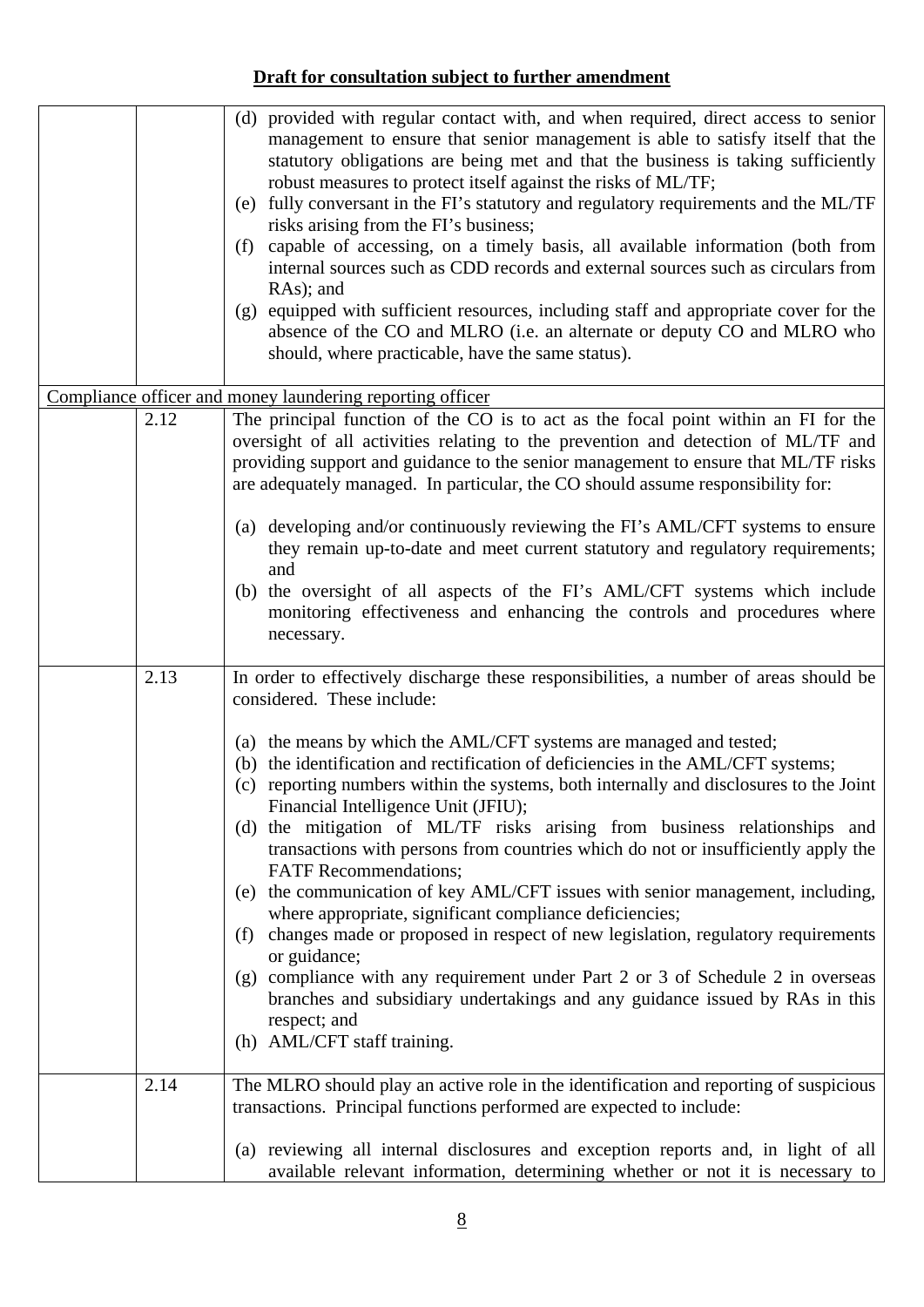| Compliance and audit function                             |      | make a report to the JFIU;<br>(b) maintaining all records related to such internal reviews;<br>(c) providing guidance on how to avoid "tipping off" if any disclosure is made; and<br>(d) acting as the main point of contact with the JFIU, law enforcement, and any<br>other competent authorities in relation to ML/TF prevention and detection,<br>investigation or compliance.                                                                                                                                                                                                 |
|-----------------------------------------------------------|------|-------------------------------------------------------------------------------------------------------------------------------------------------------------------------------------------------------------------------------------------------------------------------------------------------------------------------------------------------------------------------------------------------------------------------------------------------------------------------------------------------------------------------------------------------------------------------------------|
|                                                           | 2.15 | Where practicable, an FI should establish an independent compliance and audit<br>function which is free of operating responsibilities. This function should have a<br>direct line of communication to the senior management of the FI.                                                                                                                                                                                                                                                                                                                                              |
|                                                           | 2.16 | The compliance and audit function of the FI should regularly review the AML/CFT<br>systems, e.g. sample testing, (in particular, the system for recognizing and reporting<br>suspicious transactions) to ensure effectiveness. The frequency and extent of the<br>review should be commensurate with the risks of ML/TF and the size of the FI's<br>business. Where appropriate, the FI should seek a review from external sources.                                                                                                                                                 |
| <b>Staff screening</b>                                    |      |                                                                                                                                                                                                                                                                                                                                                                                                                                                                                                                                                                                     |
|                                                           | 2.17 | FIs must establish, maintain and operate appropriate procedures in order to be<br>satisfied of the integrity of any new directors and employees.                                                                                                                                                                                                                                                                                                                                                                                                                                    |
|                                                           |      | <b>Business conducted outside Hong Kong</b>                                                                                                                                                                                                                                                                                                                                                                                                                                                                                                                                         |
| s.22(1),<br>Sch. 2                                        | 2.18 | A Hong Kong-incorporated FI with overseas branches or subsidiary undertakings<br>should put in place a group AML/CFT policy to ensure that all branches and<br>subsidiary undertakings that carry on the same business as an FI in a place outside<br>Hong Kong have procedures in place to comply with the CDD and record keeping<br>requirements similar <sup>4</sup> to those imposed under Parts 2 and 3 of Schedule 2 to the<br>extent permitted by the law of that place. The FI should communicate the group<br>policy to its overseas branches and subsidiary undertakings. |
| $s.22(2)$ ,<br>Sch. 2                                     | 2.19 | When a branch or subsidiary undertaking of an FI outside Hong Kong is unable to<br>comply with requirements that are similar to those imposed under Parts 2 and 3 of<br>Schedule 2 because this is not permitted by local laws, the FI must:<br>(a) inform the RA of such failure; and<br>(b) take additional measures to effectively mitigate ML/TF risks faced by the branch<br>or subsidiary undertaking as a result of its inability to comply with the above<br>requirements.                                                                                                  |
| $s.25A$ ,<br>$\overline{\mathrm{OSCO}}$ &<br><b>DTROP</b> | 2.20 | Suspicion that property in whole, or partly directly or indirectly represents the<br>proceeds of an indictable offence, should normally be reported within the jurisdiction<br>where the suspicion arises and where the records of the related transactions are held.<br>However, in certain cases, e.g. when the account is domiciled in Hong Kong or the<br>business relationship is managed in Hong Kong, reporting to the JFIU <sup>5</sup> may be                                                                                                                              |

<span id="page-10-0"></span> $\frac{1}{4}$ <sup>4</sup> The FATF essential criteria 22.1 requires 'measures consistent with the home country requirements'.<br>5 Section 25(4) of the OSCO stipulates that an indictable offence includes conduct outside Hong Kong

<span id="page-10-1"></span>Section 25(4) of the OSCO stipulates that an indictable offence includes conduct outside Hong Kong which would constitute an indictable offence if it had occurred in Hong Kong. Therefore, where an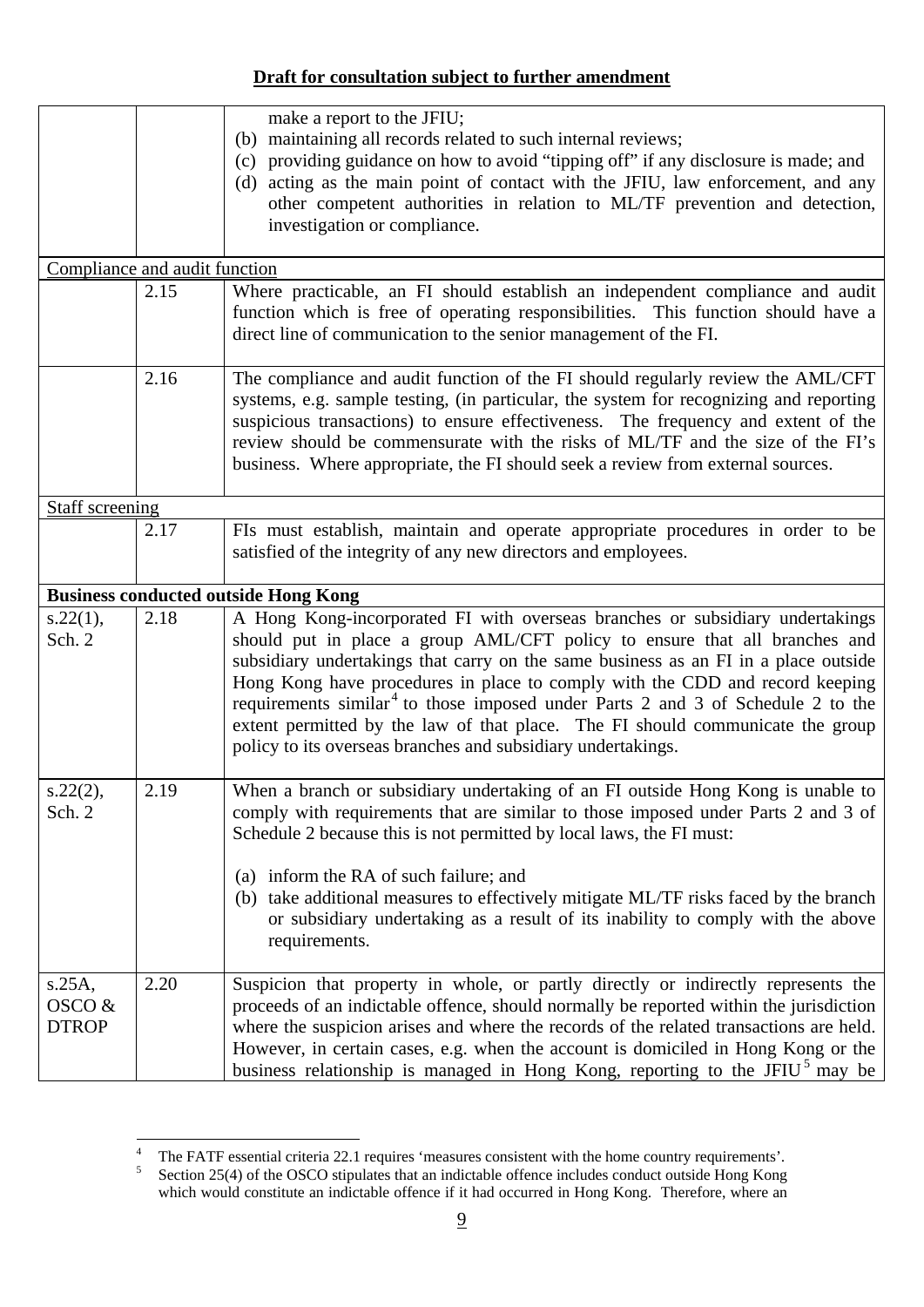|  | required in such circumstances, but only if section 25A of OSCO/DTROP applies. |
|--|--------------------------------------------------------------------------------|
|  |                                                                                |

FI in Hong Kong has information regarding money laundering, irrespective of the location, it should consider seeking clarification with and making a report to the JFIU.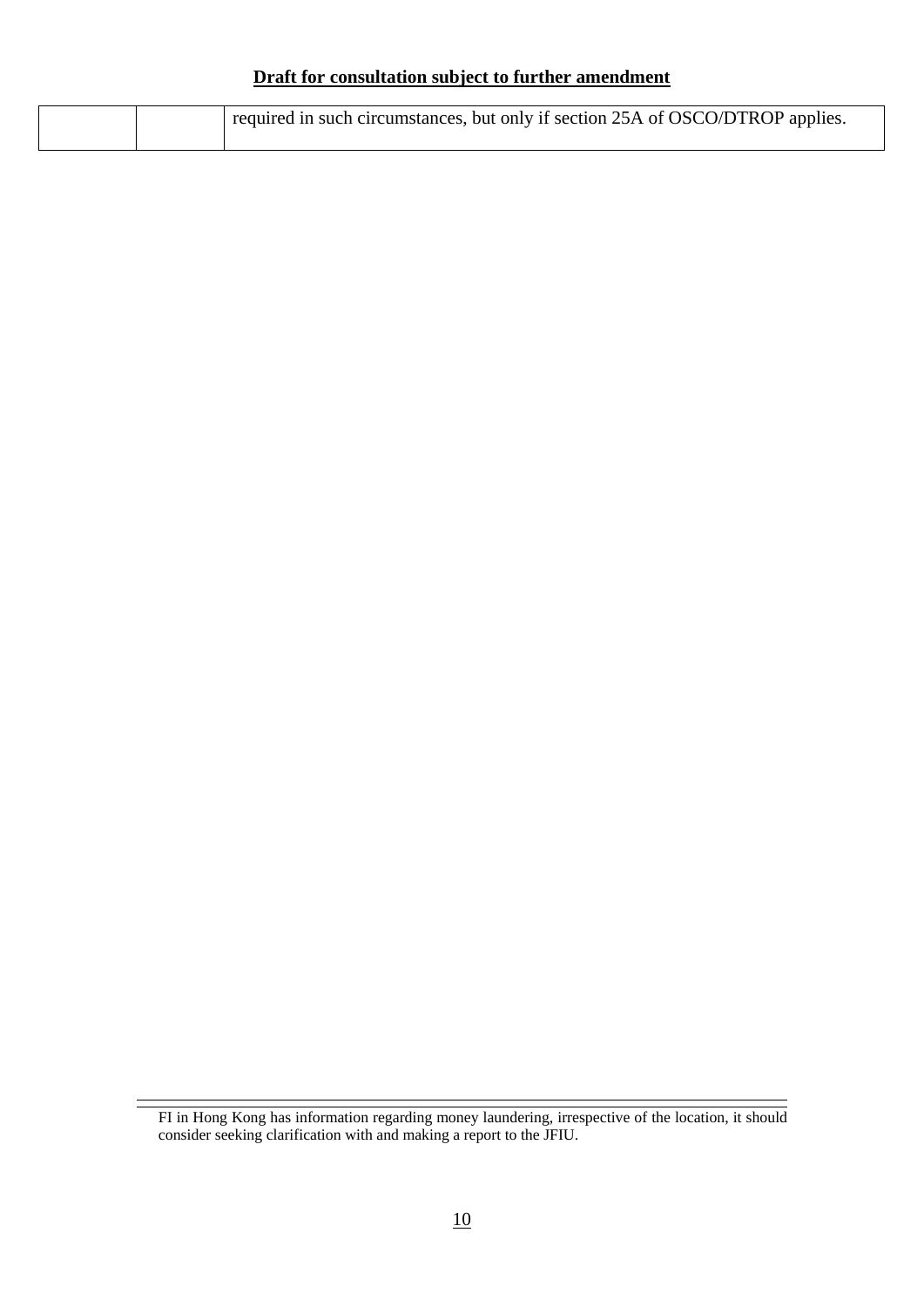| <b>Chapter 3 - RISK-BASED APPROACH</b> |     |                                                                                                                                                                                                                                                                                                                                                                                                                                                                                                                                                                                                                                                                                                                                                                                                                                                                                                                                                                                                                                                                                                                                                                                                                                                                                                           |
|----------------------------------------|-----|-----------------------------------------------------------------------------------------------------------------------------------------------------------------------------------------------------------------------------------------------------------------------------------------------------------------------------------------------------------------------------------------------------------------------------------------------------------------------------------------------------------------------------------------------------------------------------------------------------------------------------------------------------------------------------------------------------------------------------------------------------------------------------------------------------------------------------------------------------------------------------------------------------------------------------------------------------------------------------------------------------------------------------------------------------------------------------------------------------------------------------------------------------------------------------------------------------------------------------------------------------------------------------------------------------------|
| <b>Introduction</b>                    |     |                                                                                                                                                                                                                                                                                                                                                                                                                                                                                                                                                                                                                                                                                                                                                                                                                                                                                                                                                                                                                                                                                                                                                                                                                                                                                                           |
|                                        | 3.1 | The risk-based approach to CDD and ongoing monitoring (RBA) is recognized as an<br>effective way to combat ML/TF. The general principle of an RBA is that where<br>customers are assessed to be of higher ML/TF risks, FIs should take enhanced<br>measures to manage and mitigate those risks, and that correspondingly where the<br>risks are lower, simplified measures may be applied.<br>The use of an RBA has the advantage of allowing resources to be allocated in the<br>most efficient way directed in accordance with priorities so that the greatest risks<br>receive the highest attention.                                                                                                                                                                                                                                                                                                                                                                                                                                                                                                                                                                                                                                                                                                  |
| <b>General requirement</b>             |     |                                                                                                                                                                                                                                                                                                                                                                                                                                                                                                                                                                                                                                                                                                                                                                                                                                                                                                                                                                                                                                                                                                                                                                                                                                                                                                           |
|                                        | 3.2 | FIs should determine the extent of CDD measures and ongoing monitoring, using an<br>RBA depending upon the background of the customer, the business relationship with<br>that customer and the product, transaction or service used by that customer, so that<br>preventive or mitigating measures are commensurate to the risks identified.<br>The<br>measures must however comply with the legal requirements of the AMLO.<br>The RBA will enable FIs to subject customers to proportionate controls and oversight<br>by determining:<br>(a) the extent of the due diligence to be performed on the direct customer; the extent<br>of the measures to be undertaken to verify the identity of any beneficial owner<br>and any person purporting to act on behalf of the customer;<br>(b) the level of ongoing monitoring to be applied to the relationship; and<br>(c) measures to mitigate any risks identified.<br>For example, the RBA may require extensive CDD for high risk customers, such as<br>an individual (or corporate entity) whose source of wealth and funds is unclear or<br>who requires the setting up of complex structures.<br>FIs should be able to demonstrate to the RAs that the extent of CDD and ongoing<br>monitoring is appropriate in view of the customer's ML/TF risks. |
|                                        | 3.3 | There are no universally accepted methodologies that prescribe the nature and extent<br>of an RBA. However, an effective RBA does involve identifying and categorizing<br>ML/TF risks at the customer level and establishing reasonable measures based on<br>risks identified. An effective RBA will allow FIs to exercise reasonable business<br>judgment with respect to their customers.<br>An RBA should not be designed to prohibit FIs from engaging in transactions with<br>customers or establishing business relationships with potential customers, but rather it                                                                                                                                                                                                                                                                                                                                                                                                                                                                                                                                                                                                                                                                                                                               |
|                                        |     | should assist FIs to effectively manage potential ML/TF risks.                                                                                                                                                                                                                                                                                                                                                                                                                                                                                                                                                                                                                                                                                                                                                                                                                                                                                                                                                                                                                                                                                                                                                                                                                                            |
|                                        |     | <b>Customer acceptance / risk assessment</b>                                                                                                                                                                                                                                                                                                                                                                                                                                                                                                                                                                                                                                                                                                                                                                                                                                                                                                                                                                                                                                                                                                                                                                                                                                                              |
|                                        | 3.4 | FIs may assess the ML/TF risks of individual customers by assigning a ML/TF risk                                                                                                                                                                                                                                                                                                                                                                                                                                                                                                                                                                                                                                                                                                                                                                                                                                                                                                                                                                                                                                                                                                                                                                                                                          |
|                                        |     | rating to their customers.                                                                                                                                                                                                                                                                                                                                                                                                                                                                                                                                                                                                                                                                                                                                                                                                                                                                                                                                                                                                                                                                                                                                                                                                                                                                                |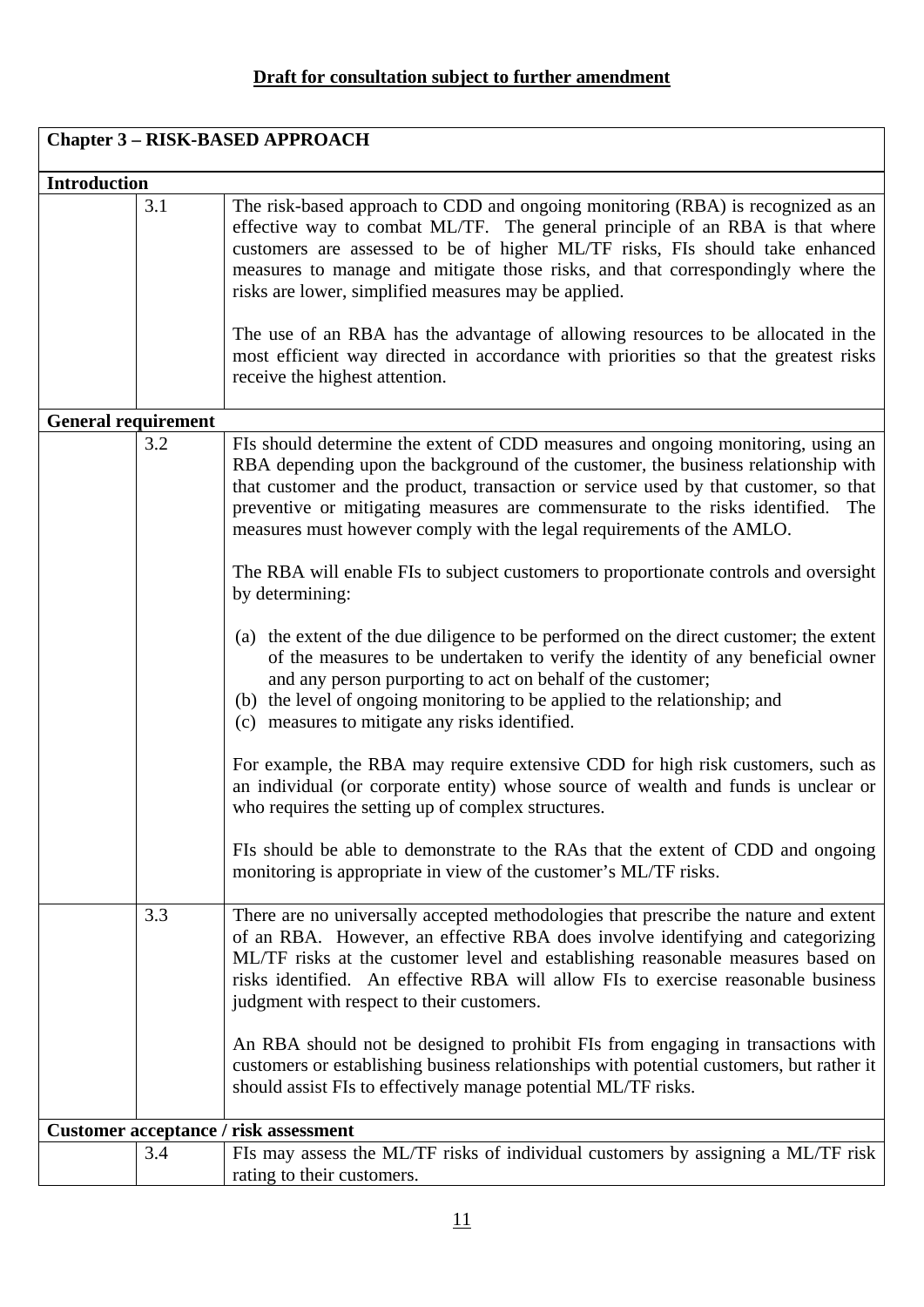| 3.5 | While there is no agreed upon set of risk factors and no one single methodology to<br>apply these risk factors in determining the ML/TF risk rating of customers, FIs are<br>suggested to take the following factors into consideration when making the<br>assessment: (i) country risk, (ii) customer risk, (iii) product/service risk and (iv)<br>delivery/distribution channel risk. For the avoidance of doubt, the examples provided<br>are not exhaustive. |
|-----|------------------------------------------------------------------------------------------------------------------------------------------------------------------------------------------------------------------------------------------------------------------------------------------------------------------------------------------------------------------------------------------------------------------------------------------------------------------|
|     | 1. Country risk                                                                                                                                                                                                                                                                                                                                                                                                                                                  |
|     | Customers with residence in or connection with high-risk jurisdictions <sup>6</sup> for example:                                                                                                                                                                                                                                                                                                                                                                 |
|     | (a) those that have been identified by the FATF as jurisdictions with strategic<br>AML/CFT deficiencies;                                                                                                                                                                                                                                                                                                                                                         |
|     | (b) countries subject to sanctions, embargos or similar measures issued by, for<br>example, the United Nations;<br>(c) countries which are vulnerable to corruption; and<br>(d) those countries that are believed to have strong links to terrorist activities.                                                                                                                                                                                                  |
|     | In assessing country risk associated with a customer, regard should be had to local<br>legislation (United Nations Sanctions Ordinance (UNSO), UNATMO), data available<br>from the United Nations, the International Monetary Fund, the World Bank, the<br>FATF, etc. and the FI's own experience or the experience of other group entities<br>(where the FI is part of a multi-national group) which may have indicated weaknesses<br>in other jurisdictions.   |
|     | 2. Customer risk                                                                                                                                                                                                                                                                                                                                                                                                                                                 |
|     | The following are examples of customers who might be considered to carry lower<br>ML/TF risks:                                                                                                                                                                                                                                                                                                                                                                   |
|     | (a) customers who are employment-based or with a regular source of income from a<br>known legitimate source which supports the activity being undertaken; and<br>(b) the reputation of the customer, e.g. a well-known, reputable private company,<br>with a long history that is well documented by independent sources, including<br>information regarding its ownership and control.                                                                          |
|     | However, some customers, by their nature or behaviour might present a higher risk of<br>ML/TF. Factors might include:                                                                                                                                                                                                                                                                                                                                            |
|     | (a) the public profile of the customer indicating involvement with, or connection to,<br>PEPs;                                                                                                                                                                                                                                                                                                                                                                   |
|     | (b) complexity of the relationship, including use of corporate structures, trusts and<br>the use of nominee and bearer shares where there is no legitimate commercial<br>rationale;                                                                                                                                                                                                                                                                              |
|     | a request to use numbered accounts or undue levels of secrecy with a transaction;<br>(c)<br>(d) involvement in cash-intensive businesses;<br>nature, scope and location of business activities generating the funds/assets,<br>(e)                                                                                                                                                                                                                               |

<span id="page-13-0"></span> $\frac{1}{6}$  Guidance on jurisdictions that do not or insufficiently apply the FATF's Recommendations or otherwise pose a higher risk is provided at paragraphs 4.15.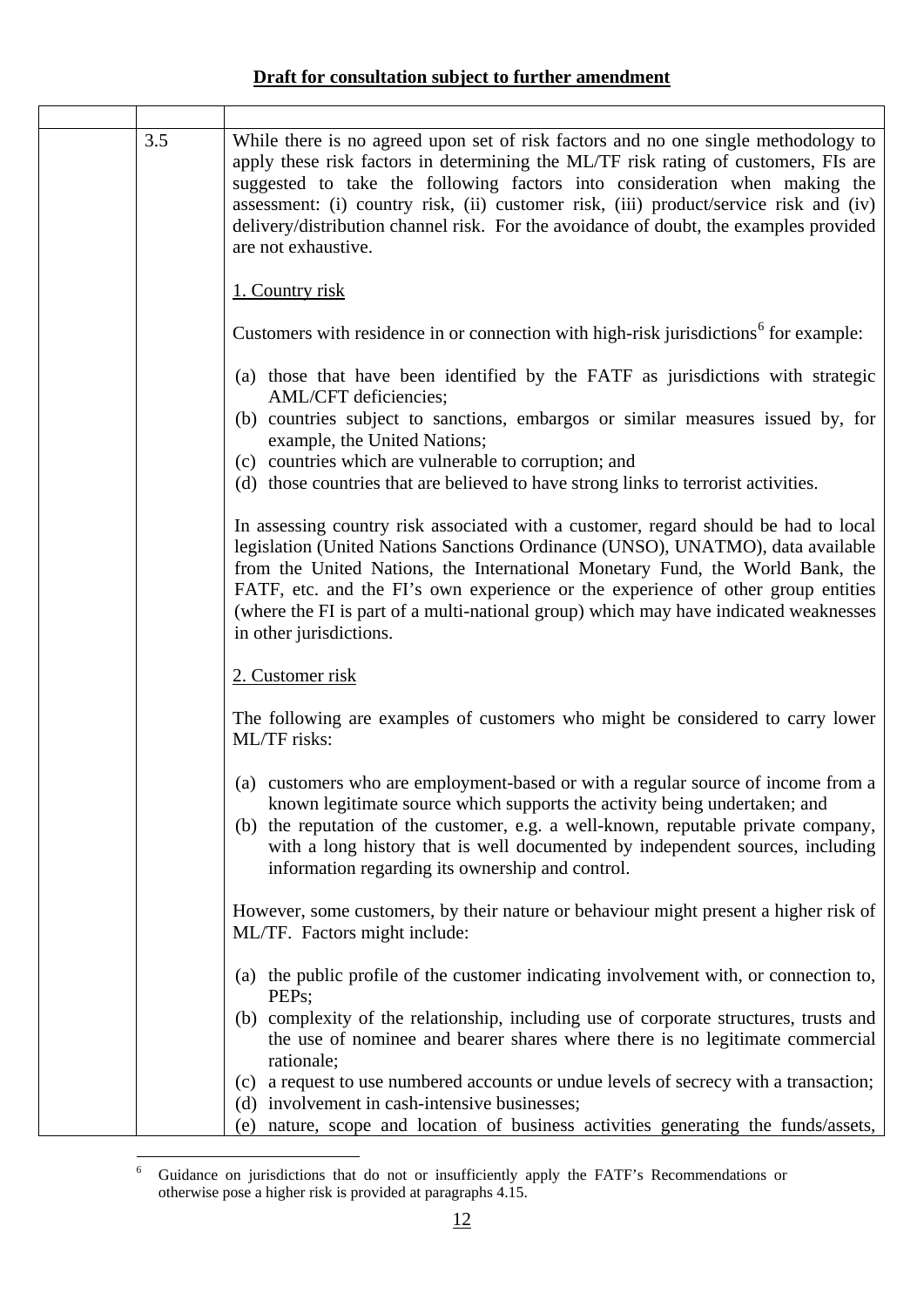|                                    |     | having regard to sensitive or high-risk activities; and<br>where the origin of wealth (for high risk customers and PEPs) or ownership<br>(f)<br>cannot be easily verified.                                                                                                                                                                                                                                                                                                                                                                                                                                                                                                                                                                                                                                                                                                                                        |
|------------------------------------|-----|-------------------------------------------------------------------------------------------------------------------------------------------------------------------------------------------------------------------------------------------------------------------------------------------------------------------------------------------------------------------------------------------------------------------------------------------------------------------------------------------------------------------------------------------------------------------------------------------------------------------------------------------------------------------------------------------------------------------------------------------------------------------------------------------------------------------------------------------------------------------------------------------------------------------|
|                                    |     | 3. Product/service risk                                                                                                                                                                                                                                                                                                                                                                                                                                                                                                                                                                                                                                                                                                                                                                                                                                                                                           |
|                                    |     | The products or services the customer is using should also be considered. Factors<br>presenting higher risk might include:                                                                                                                                                                                                                                                                                                                                                                                                                                                                                                                                                                                                                                                                                                                                                                                        |
|                                    |     | (a) services that inherently have provided more anonymity;<br>(b) ability to pool underlying customers/funds; and<br>(c) ability to use hold mail or mail forwarding facilities.                                                                                                                                                                                                                                                                                                                                                                                                                                                                                                                                                                                                                                                                                                                                  |
|                                    |     | 4. Delivery / distribution channel risk                                                                                                                                                                                                                                                                                                                                                                                                                                                                                                                                                                                                                                                                                                                                                                                                                                                                           |
|                                    |     | The distribution channel for products may alter the risk profile of a customer. This<br>may include sales through online, postal or telephone channels where a non-face-to-<br>face account opening approach is used. Business sold through agencies or<br>intermediaries may also increase risk as the business relationship between the<br>customer and an FI may become indirect.                                                                                                                                                                                                                                                                                                                                                                                                                                                                                                                              |
| <b>Ongoing review</b>              |     |                                                                                                                                                                                                                                                                                                                                                                                                                                                                                                                                                                                                                                                                                                                                                                                                                                                                                                                   |
|                                    | 3.6 | The identification of higher risk customers, products and services, including delivery<br>channels, and geographical locations are not static assessments. They will change<br>over time, depending on how circumstances develop, and how threats evolve. In<br>addition, while a risk assessment should always be performed at the inception of a<br>customer relationship, for some customers, a comprehensive risk profile may only<br>become evident once the customer has begun transacting through an account, making<br>monitoring of customer transactions and on-going reviews a fundamental component<br>of a reasonably designed RBA. An FI may therefore have to adjust its risk<br>assessment of a particular customer from time to time or based upon information<br>received from a competent authority, and review the extent of the CDD and ongoing<br>monitoring to be applied to the customer. |
|                                    | 3.7 | FI's should keep its policies and procedures under regular review and assess that its<br>risk mitigation procedures and controls are working effectively.                                                                                                                                                                                                                                                                                                                                                                                                                                                                                                                                                                                                                                                                                                                                                         |
| <b>Documenting risk assessment</b> |     |                                                                                                                                                                                                                                                                                                                                                                                                                                                                                                                                                                                                                                                                                                                                                                                                                                                                                                                   |
|                                    | 3.8 | An FI should keep records and relevant documents of the risk assessment covered in<br>this Chapter so that it can demonstrate to the RAs, among others:                                                                                                                                                                                                                                                                                                                                                                                                                                                                                                                                                                                                                                                                                                                                                           |
|                                    |     | (a) how it assesses the customer's ML/TF risk; and<br>(b) the extent of CDD and ongoing monitoring is appropriate based on that<br>customer's ML/TF risk.                                                                                                                                                                                                                                                                                                                                                                                                                                                                                                                                                                                                                                                                                                                                                         |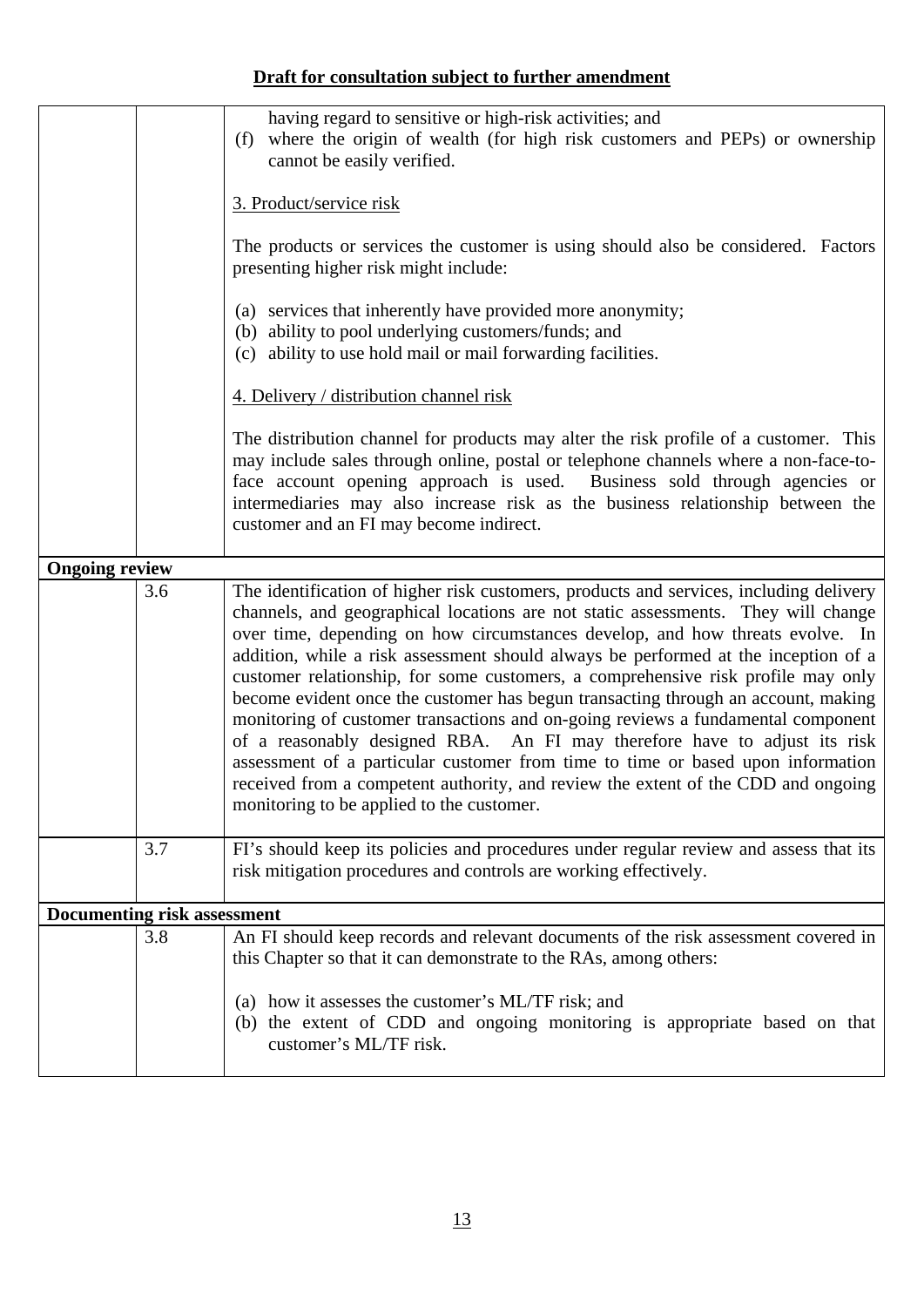| <b>Chapter 4 - CUSTOMER DUE DILIGENCE</b> |       |                                                                                                                                                                                                                                                                                                                                                                                                                                                                                                                                                                                                                                                                                                                                                                                                                                                                                                                                                                                                                                                                                                                                                                                                                     |
|-------------------------------------------|-------|---------------------------------------------------------------------------------------------------------------------------------------------------------------------------------------------------------------------------------------------------------------------------------------------------------------------------------------------------------------------------------------------------------------------------------------------------------------------------------------------------------------------------------------------------------------------------------------------------------------------------------------------------------------------------------------------------------------------------------------------------------------------------------------------------------------------------------------------------------------------------------------------------------------------------------------------------------------------------------------------------------------------------------------------------------------------------------------------------------------------------------------------------------------------------------------------------------------------|
| 4.1 Introduction to CDD                   |       |                                                                                                                                                                                                                                                                                                                                                                                                                                                                                                                                                                                                                                                                                                                                                                                                                                                                                                                                                                                                                                                                                                                                                                                                                     |
|                                           | 4.1.1 | The AMLO defines what CDD measures are (see paragraph 4.1.3) and also prescribes<br>the circumstances in which an FI must carry out CDD (see paragraph 4.1.9). As<br>indicated in the AMLO, FIs may also need to conduct additional measures (referred<br>to as enhanced customer due diligence (EDD) hereafter) or could conduct simplified<br>customer due diligence (SDD) depending on specific circumstances. This section sets<br>out the expectations of RAs in this regard and suggests ways that these expectations<br>may be met. Wherever possible, the guideline gives FIs a degree of discretion in how<br>they comply with the AMLO and put in place procedures for this purpose.                                                                                                                                                                                                                                                                                                                                                                                                                                                                                                                      |
|                                           | 4.1.2 | CDD information is a vital tool for recognising whether there are grounds for<br>knowledge or suspicion of ML/TF.                                                                                                                                                                                                                                                                                                                                                                                                                                                                                                                                                                                                                                                                                                                                                                                                                                                                                                                                                                                                                                                                                                   |
| s.2, Sch. 2                               | 4.1.3 | The following measures are CDD measures applicable to an FI:<br>(a) identify the customer and verify the customer's identity using reliable,<br>independent source documents, data or information (see paragraphs 4.2);<br>(b) where there is a beneficial owner in relation to the customer, identify and take<br>reasonable measures to verify the beneficial owner's identity so that the FI is<br>satisfied that it knows who the beneficial owner is, including in the case of a<br>legal person or trust <sup>7</sup> , measures to enable the FI to understand the ownership and<br>control structure of the legal person or trust (see paragraphs 4.3);<br>(c) obtain information on the purpose and intended nature of the business<br>relationship (if any) established with the FI unless the purpose and intended<br>nature are obvious (see paragraphs 4.6); and<br>(d) if a person purports to act on behalf of the customer:<br>(i) identify the person and take reasonable measures to verify the person's<br>identity using reliable and independent source documents, data or<br>information; and<br>(ii) verify the person's authority to act on behalf of the customer (see paragraphs<br>4.4). |
|                                           | 4.1.4 | The term 'customer' is not defined in the AMLO. Its meaning should be inferred<br>from its everyday meaning and in the context of the industry practice.                                                                                                                                                                                                                                                                                                                                                                                                                                                                                                                                                                                                                                                                                                                                                                                                                                                                                                                                                                                                                                                            |
|                                           | 4.1.5 | In determining what constitutes reasonable measures to verify the identity of a<br>beneficial owner and reasonable measures to understand the ownership and control<br>structure of a legal person or trust, the FI should consider and give due regard to the<br>ML/TF risks posed by a particular customer and a particular business relationship.<br>Due consideration should also be given to the measures set out in Chapter 3.                                                                                                                                                                                                                                                                                                                                                                                                                                                                                                                                                                                                                                                                                                                                                                                |
|                                           | 4.1.6 | FIs should adopt a balanced and common sense approach with regard to customers<br>connected with jurisdictions which do not or insufficiently apply the FATF<br>recommendations (see paragraphs 4.15). While extra care may well be justified in                                                                                                                                                                                                                                                                                                                                                                                                                                                                                                                                                                                                                                                                                                                                                                                                                                                                                                                                                                    |

<span id="page-15-0"></span> 7 For the purpose of this guideline, a trust means an express trust or any similar arrangement (e.g.: foundation) for which a legal-binding document (i.e. a trust deed or in any other forms) is in place.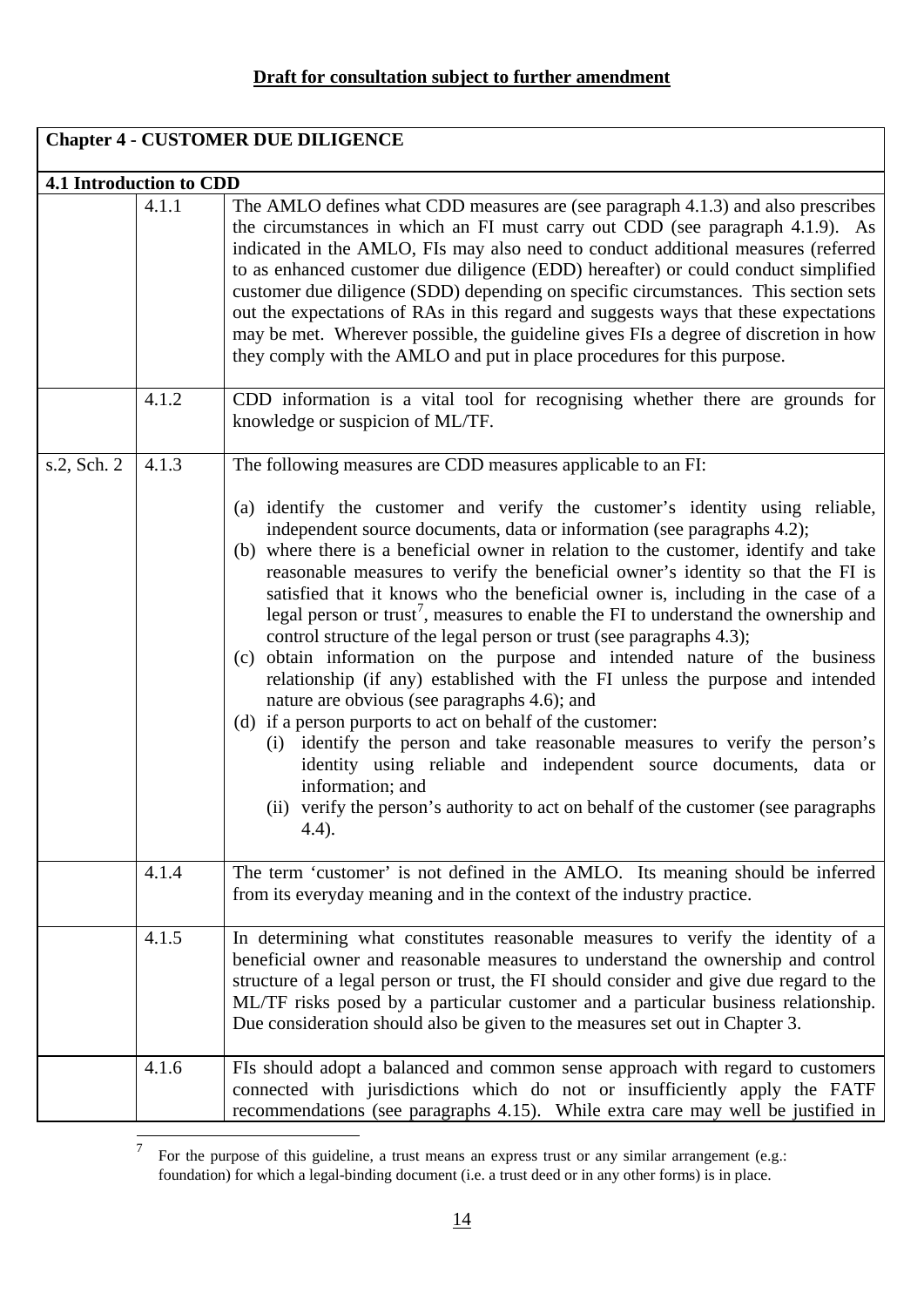|                            | such cases, unless a RA has, through a 'notice in writing', imposed a general or<br>specific requirement (see paragraph 4.16.1), it is not a requirement that FIs should<br>refuse to do any business with such customers or automatically classify them as high<br>risk and subject them to EDD process. Rather, FIs should weigh all the<br>circumstances of the particular situation and assess whether there is a higher than<br>normal risk of ML/TF.                     |
|----------------------------|--------------------------------------------------------------------------------------------------------------------------------------------------------------------------------------------------------------------------------------------------------------------------------------------------------------------------------------------------------------------------------------------------------------------------------------------------------------------------------|
| s.1, Sch. 2<br>4.1.7       | 'Business relationship' between a person and an FI is defined in the AMLO as a<br>business, professional or commercial relationship:                                                                                                                                                                                                                                                                                                                                           |
|                            | (a) that has an element of duration; or<br>(b) that the FI, at the time the person first contacts it in the person's capacity as a<br>potential customer of the FI, expects to have an element of duration.                                                                                                                                                                                                                                                                    |
| s.1, Sch. 2<br>4.1.8       | The term "occasional transaction" is defined in the AMLO as a transaction between<br>an FI and a customer who does not have a business relationship with the FI. <sup>8</sup>                                                                                                                                                                                                                                                                                                  |
| 4.1.9<br>s.3(1),<br>Sch. 2 | CDD requirements should apply:                                                                                                                                                                                                                                                                                                                                                                                                                                                 |
|                            | (a) at the outset of a business relationship;                                                                                                                                                                                                                                                                                                                                                                                                                                  |
|                            | (b) before performing any occasional transaction <sup>9</sup> :                                                                                                                                                                                                                                                                                                                                                                                                                |
|                            | (i) equal to or exceeding an aggregate value of \$120,000, whether carried out in a<br>single operation or several operations that appear to the FI to be linked; or                                                                                                                                                                                                                                                                                                           |
|                            | (ii) a wire transfer equal to or exceeding an aggregate value of \$8,000, whether<br>carried out in a single operation or several operations that appear to the FI to<br>be linked;                                                                                                                                                                                                                                                                                            |
|                            | (c) when the FI suspects that the customer or the customer's account is involved in<br>$ML/TF^{10}$ ; or                                                                                                                                                                                                                                                                                                                                                                       |
|                            | (d) when the FI doubts the veracity or adequacy of any information previously<br>obtained for the purpose of identifying the customer or for the purpose of<br>verifying the customer's identity.                                                                                                                                                                                                                                                                              |
| 4.1.10                     | FIs should be vigilant to the possibility that a series of linked occasional transactions<br>could meet or exceed the CDD thresholds of \$8,000 for wire transfers and \$120,000<br>for other types of transactions. Where FIs become aware that these thresholds are met<br>or exceeded, full CDD procedures must be applied.                                                                                                                                                 |
| 4.1.11                     | The factors linking occasional transactions are inherent in the characteristics of the<br>transactions – for example, where several payments are made to the same recipient<br>from one or more sources over a short period, where a customer regularly transfers<br>funds to one or more destinations. In determining whether the transactions are in fact<br>linked, FIs should consider these factors against the timeframe within which the<br>transactions are conducted. |
|                            | 4.2 Identification and verification of the customer's identity                                                                                                                                                                                                                                                                                                                                                                                                                 |

<span id="page-16-1"></span><span id="page-16-0"></span> $\frac{1}{8}$ 

<sup>&</sup>lt;sup>8</sup> It should be noted that 'occasional transactions' do not apply to the insurance and securities sectors.<br><sup>9</sup> Occasional transactions may include for example, wire transfers, currency exchanges, purchase o Occasional transactions may include for example, wire transfers, currency exchanges, purchase of cashier orders or gift cheques.<br><sup>10</sup> This criterion applies irrespective of the \$120,000 threshold.

<span id="page-16-2"></span>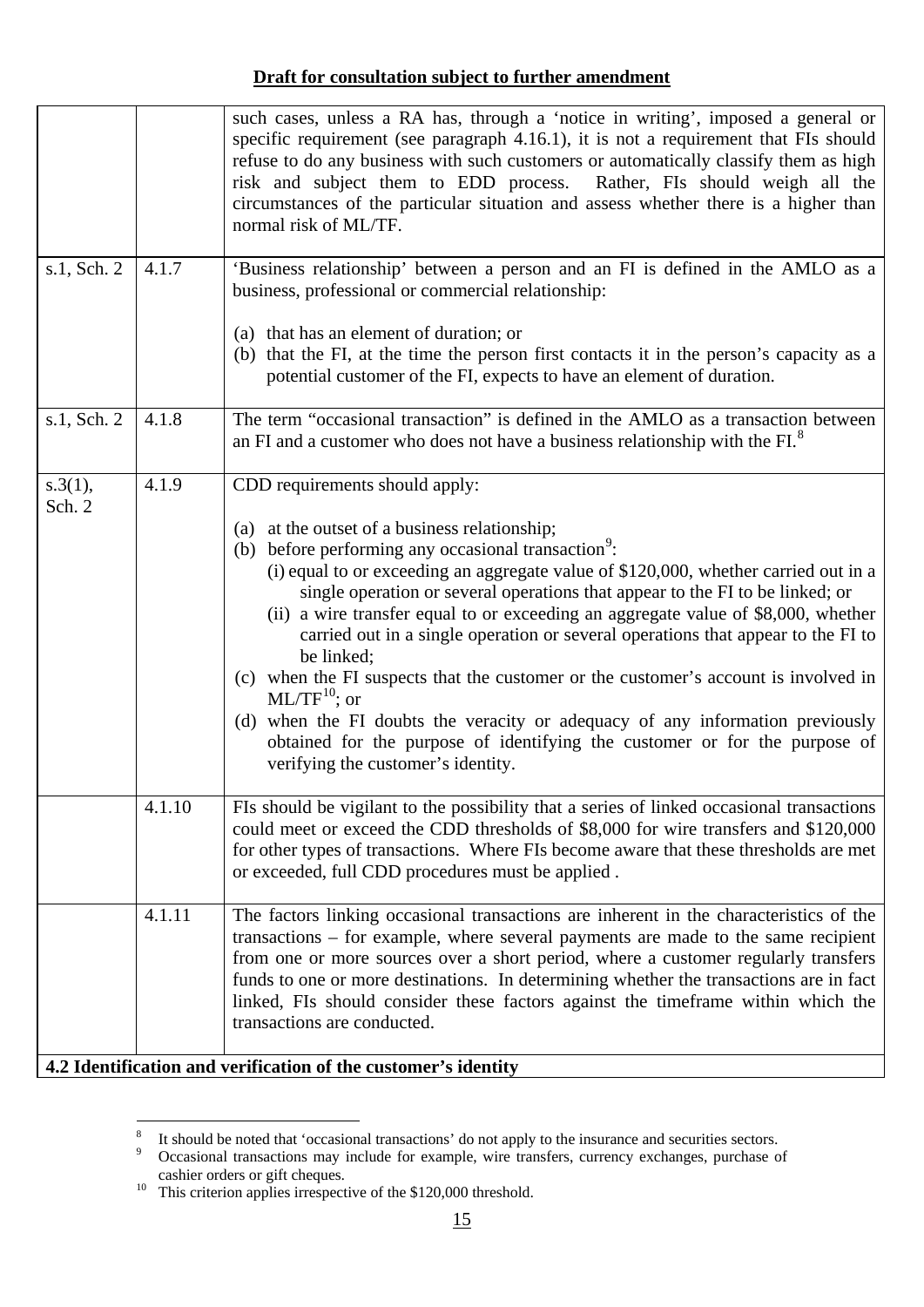| $s.2(1)(a)$ ,<br>Sch. 2             | 4.2.1 | The FI must identify the customer and verify the customer's identity by reference to<br>documents, data or information provided by a reliable and independent source:                                                                                                                                                                                                                                                                                                                                                                                                       |
|-------------------------------------|-------|-----------------------------------------------------------------------------------------------------------------------------------------------------------------------------------------------------------------------------------------------------------------------------------------------------------------------------------------------------------------------------------------------------------------------------------------------------------------------------------------------------------------------------------------------------------------------------|
|                                     |       | a governmental body;<br>(a)<br>the RA or any other RA;<br>(b)<br>an authority in a place outside Hong Kong that performs functions similar to<br>(c)<br>those of the RA or any other RA; or<br>(d) any other reliable and independent source <sup>11</sup> that is recognized by the RA.                                                                                                                                                                                                                                                                                    |
|                                     |       | 4.3 Identification and verification of a beneficial owner                                                                                                                                                                                                                                                                                                                                                                                                                                                                                                                   |
| s.1 $\&$<br>$s.2(1)(b)$ ,<br>Sch. 2 | 4.3.1 | A beneficial owner is normally an individual who ultimately owns or controls the<br>customer or on whose behalf a transaction or activity is being conducted. In respect<br>of a customer who is an individual (i.e. a natural person who is not acting in an<br>official capacity on behalf of a legal person or trust), the customer himself is normally<br>the beneficial owner. However, FIs should still ask whether the customer is acting on<br>behalf of another person.                                                                                            |
|                                     | 4.3.2 | Where an individual is identified as a beneficial owner, the FI should endeavour to<br>obtain the same identification information (as for an individual customer) about that<br>beneficial owner, in case this is not possible, at least the individual's name,<br>nationality, date of birth and address.                                                                                                                                                                                                                                                                  |
|                                     | 4.3.3 | The verification requirements under the AMLO are, however, different for a<br>customer and a beneficial owner.                                                                                                                                                                                                                                                                                                                                                                                                                                                              |
|                                     | 4.3.4 | The obligation to verify the identity of a beneficial owner is for the FI to take<br>reasonable measures, based on its assessment of the ML/TF risks, so that it is<br>satisfied that it knows who the beneficial owner is.                                                                                                                                                                                                                                                                                                                                                 |
| s.1 $\&$<br>s.2(2),<br>Sch. 2       | 4.3.5 | FIs should identify all beneficial owners of a customer. In relation to verification of<br>beneficial owners' identities, except where a situation referred to in section 15 of<br>Schedule 2 exists ('high risk'), the AMLO requires FIs to take reasonable measures to<br>verify the identity of any beneficial owners owning or controlling 25% or more of the<br>voting rights or shares, etc. of a corporation, partnership or trust. In high risk<br>situations referred to in section 15 of Schedule 2, the threshold for the requirement is<br>$10\%$ <sup>12</sup> |
|                                     | 4.3.6 | In the case of trusts, the beneficiaries may be defined as a class of persons who may<br>benefit from the trust. Where only a class of persons is available for identification,<br>the FI should ascertain and name the scope of the class (e.g. children of a named<br>individual) and measures should be put in place to facilitate the verification of the<br>identity of these individuals when the FI becomes aware of any payment out of the<br>trust account made to the beneficiaries.                                                                              |
|                                     |       | 4.4 Identification and verification of a person purporting to act on behalf of the customer                                                                                                                                                                                                                                                                                                                                                                                                                                                                                 |

<span id="page-17-1"></span><span id="page-17-0"></span> $11^{\circ}$  $11 \n\text{See Appendix A.}$ 

<sup>12</sup> In circumstances where an existing customer is reclassified as high-risk under section 15 of Schedule 2, FIs may consider delaying taking reasonable measures to verify the beneficial owner's identity according to the enhanced threshold (i.e. remediate from 25% to 10%) where a risk of tipping-off exists.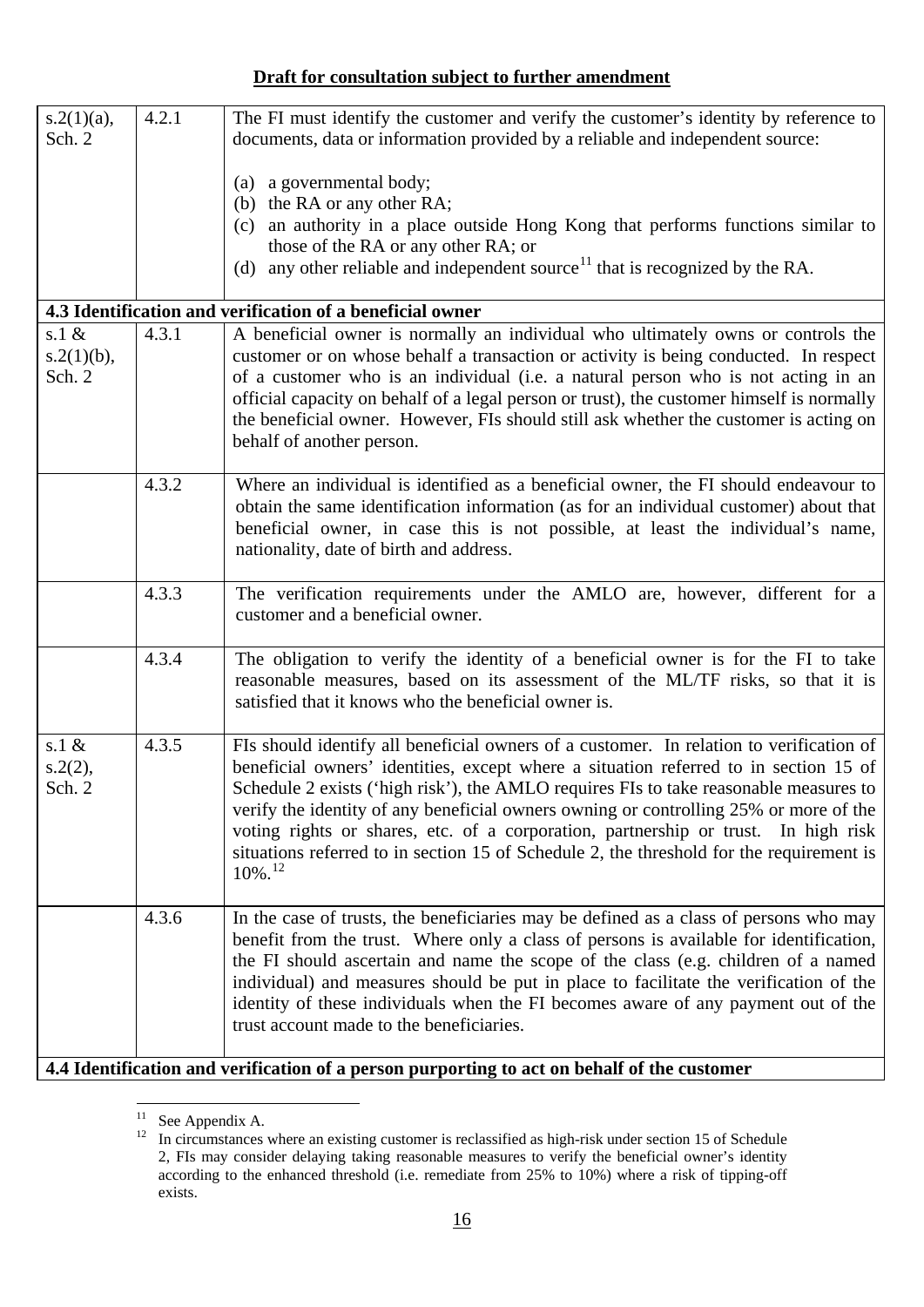| s.2(1)(d),<br>Sch.2     | 4.4.1 | If a person purports to act on behalf of the customer, FIs must:                                                                                                                                                                                                                                                                                                                                                                                                                                                                                                                                                                                                                                                                                                   |
|-------------------------|-------|--------------------------------------------------------------------------------------------------------------------------------------------------------------------------------------------------------------------------------------------------------------------------------------------------------------------------------------------------------------------------------------------------------------------------------------------------------------------------------------------------------------------------------------------------------------------------------------------------------------------------------------------------------------------------------------------------------------------------------------------------------------------|
|                         |       | identify the person and take reasonable measures to verify the person's identity<br>(i)<br>on the basis of documents, data or information provided by-                                                                                                                                                                                                                                                                                                                                                                                                                                                                                                                                                                                                             |
|                         |       | (A) a governmental body;                                                                                                                                                                                                                                                                                                                                                                                                                                                                                                                                                                                                                                                                                                                                           |
|                         |       | (B) the relevant authority or any other relevant authority;<br>(C) an authority in a place outside Hong Kong that performs functions similar                                                                                                                                                                                                                                                                                                                                                                                                                                                                                                                                                                                                                       |
|                         |       | to those of the relevant authority or any other relevant authority; or<br>(D) any other reliable and independent source that is recognised by the relevant                                                                                                                                                                                                                                                                                                                                                                                                                                                                                                                                                                                                         |
|                         |       | authority; and                                                                                                                                                                                                                                                                                                                                                                                                                                                                                                                                                                                                                                                                                                                                                     |
|                         |       | verify the person's authority to act on behalf of the customer.<br>(ii)                                                                                                                                                                                                                                                                                                                                                                                                                                                                                                                                                                                                                                                                                            |
| s.2(1)(d),<br>Sch. 2    | 4.4.2 | FIs should obtain written authority (e.g. the board resolution or similar power of<br>attorney) to verify that the individual purporting to represent the customer is<br>authorized to do so.                                                                                                                                                                                                                                                                                                                                                                                                                                                                                                                                                                      |
|                         | 4.4.3 | In taking reasonable measures to verify the identity of persons purporting to act on<br>behalf of customers (e.g. authorized account signatories and attorneys), the FI should<br>refer to the documents and other means listed in Appendix A wherever possible. As a<br>general rule FIs should verify the identity of those authorized to give instructions for<br>the movement of funds or assets.                                                                                                                                                                                                                                                                                                                                                              |
|                         |       | 4.5 Characteristics and evidence of identity                                                                                                                                                                                                                                                                                                                                                                                                                                                                                                                                                                                                                                                                                                                       |
|                         | 4.5.1 | It should be appreciated that no form of identification can be fully guaranteed as                                                                                                                                                                                                                                                                                                                                                                                                                                                                                                                                                                                                                                                                                 |
|                         |       | genuine or representing correct identity and FIs should recognise that some types of<br>documents are more easily forged than others. If suspicions are raised in relation to<br>any document offered, FIs should take whatever practical and proportionate steps are<br>available to establish whether the document offered is genuine, or has been reported<br>This may include searching publicly available information,<br>as lost or stolen.<br>approaching relevant authorities (such as the Immigration Department through its<br>hotline) or requesting corroboratory evidence from the customer. Where suspicion<br>cannot be eliminated, the document should not be accepted and consideration should<br>be given to making a report to the authorities. |
|                         |       | Where documents are in a foreign language, appropriate steps should be taken by the<br>FI to be reasonably satisfied that the documents in fact provide evidence of the<br>customer's identity. Appropriate steps would include ensuring that staff assessing<br>such documents are proficient in the language or obtaining a translation from a<br>suitably qualified person.                                                                                                                                                                                                                                                                                                                                                                                     |
|                         |       | 4.6 Purpose and intended nature of business relationship                                                                                                                                                                                                                                                                                                                                                                                                                                                                                                                                                                                                                                                                                                           |
| $s.2(1)(c)$ ,<br>Sch. 2 | 4.6.1 | An FI must understand the purpose and intended nature of the business relationship.<br>In some instances, this will be self-evident, but in many cases, the FI may have to<br>obtain information in this regard.                                                                                                                                                                                                                                                                                                                                                                                                                                                                                                                                                   |
|                         | 4.6.2 | Unless the purpose and intended nature are obvious, FIs should obtain satisfactory                                                                                                                                                                                                                                                                                                                                                                                                                                                                                                                                                                                                                                                                                 |
|                         |       | information from all new customers as to the intended purpose and reason for opening                                                                                                                                                                                                                                                                                                                                                                                                                                                                                                                                                                                                                                                                               |
|                         |       | the account or establishing the business relationship, and record the information on<br>the account opening documentation. Depending on the FI's risk assessment of the                                                                                                                                                                                                                                                                                                                                                                                                                                                                                                                                                                                            |
|                         |       | situation, information that might be relevant may include:                                                                                                                                                                                                                                                                                                                                                                                                                                                                                                                                                                                                                                                                                                         |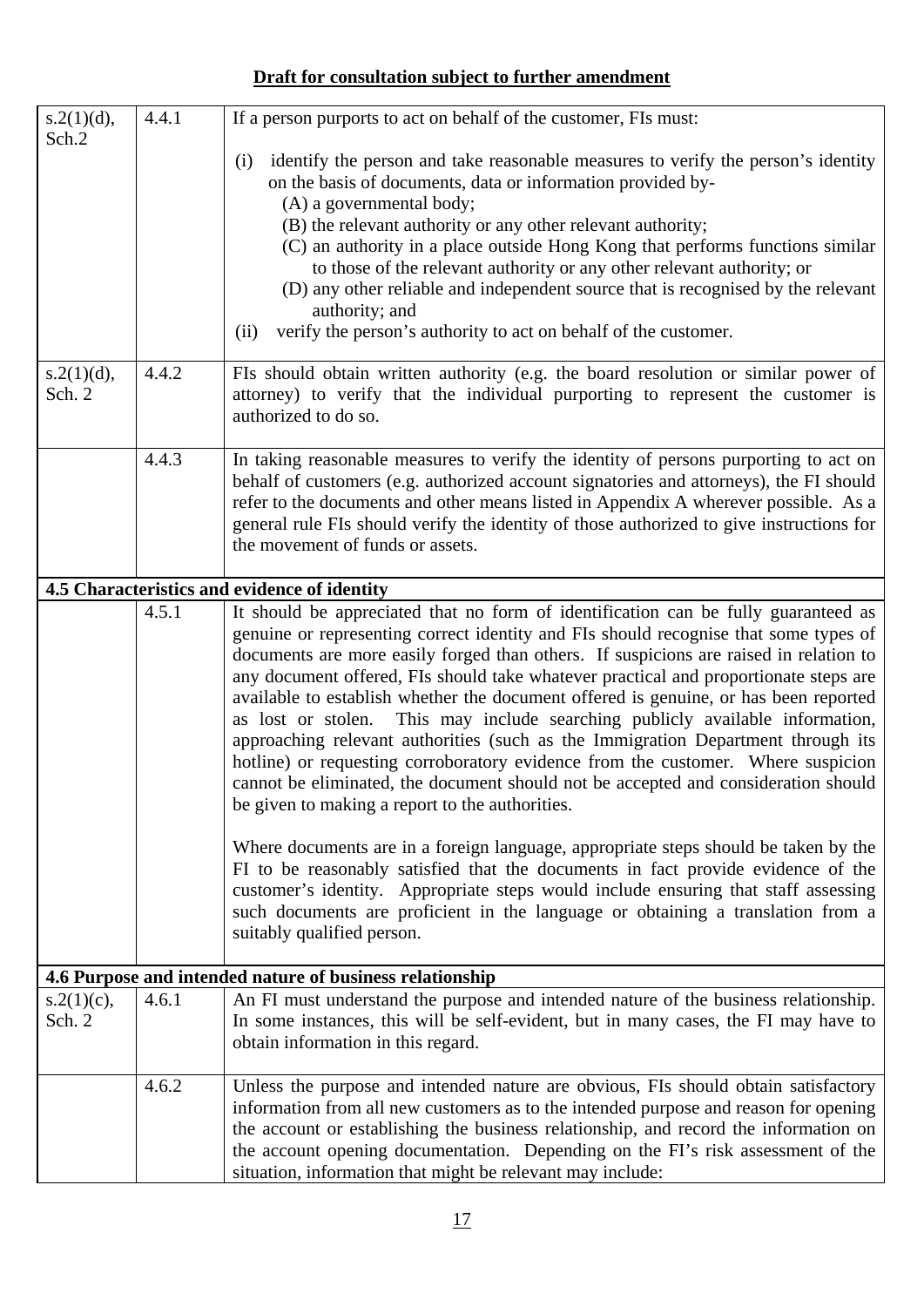|                                       |       | (a) nature and details of the business/occupation/employment;<br>(b) the anticipated level and nature of the activity that is to be undertaken through the<br>relationship (e.g. what the typical transactions are likely to be);<br>(c) location of customer;<br>(d) the expected source and origin of the funds to be used in the relationship; and<br>(e) initial and ongoing source(s) of wealth or income, for example by obtaining<br>copies of recent and current statements.                                                                             |
|---------------------------------------|-------|------------------------------------------------------------------------------------------------------------------------------------------------------------------------------------------------------------------------------------------------------------------------------------------------------------------------------------------------------------------------------------------------------------------------------------------------------------------------------------------------------------------------------------------------------------------|
|                                       | 4.6.3 | This requirement also applies in the context of non-residents. While the vast majority<br>of non-residents seek business relationships with FIs in Hong Kong for perfectly<br>legitimate reasons, some non-residents may represent a higher risk for ML/TF. An FI<br>should satisfy itself, that there is a bona-fide rationale for a non-resident to seek to<br>establish a business relationship in Hong Kong. Based on its risk assessment, the FI<br>should also consider subjecting accounts maintained by non-residents to EDD and<br>enhanced monitoring. |
|                                       |       | 4.7 Timing of identification and verification of identity                                                                                                                                                                                                                                                                                                                                                                                                                                                                                                        |
| General requirement                   |       |                                                                                                                                                                                                                                                                                                                                                                                                                                                                                                                                                                  |
| s.3(1),<br>Sch. 2                     | 4.7.1 | An FI must complete the CDD process before establishing any business relationship<br>or before carrying out a specified occasional transaction (exceptions are set out at<br>paragraph 4.7.4).                                                                                                                                                                                                                                                                                                                                                                   |
| s.3(4),<br>Sch.2                      | 4.7.2 | Where the FI is unable to complete the CDD process in accordance with paragraph<br>4.7.1, it must not establish a business relationship or carry out any occasional<br>transaction with that customer and should assess whether this failure provides<br>grounds for knowledge or suspicion of ML/TF and a report to the JFIU is appropriate.                                                                                                                                                                                                                    |
|                                       |       | Delayed identity verification during the establishment of a business relationship                                                                                                                                                                                                                                                                                                                                                                                                                                                                                |
|                                       | 4.7.3 | Customer identification information (and information on any beneficial owners) and<br>information about the purpose and intended nature of the business relationship should<br>be obtained before the business relationship is entered into.                                                                                                                                                                                                                                                                                                                     |
| s.3(2), (3)<br>$\&$ (4)(b),<br>Sch. 2 | 4.7.4 | However, FIs may, exceptionally, verify the identity of the customer and any<br>beneficial owner after establishing the business relationship, provided that:                                                                                                                                                                                                                                                                                                                                                                                                    |
|                                       |       | (a) any risk of ML/TF arising from the delayed verification of the customer's or<br>beneficial owner's identity can be effectively managed;<br>(b) it is necessary not to interrupt the normal course of business with the customer;<br>(c) verification is completed as soon as reasonably practicable; and<br>(d) the business relationship will be terminated if verification cannot be completed as<br>soon as reasonably practicable.                                                                                                                       |
|                                       | 4.7.5 | Examples of situations where it may be necessary not to interrupt the normal conduct<br>of business include:                                                                                                                                                                                                                                                                                                                                                                                                                                                     |
|                                       |       | securities transactions $-$ in the securities industry, companies and intermediaries<br>(a)<br>may be required to perform transactions very rapidly, according to the market<br>conditions at the time the customer is contacting them, and the performance of<br>the transaction may be required before verification of identity is completed; and                                                                                                                                                                                                              |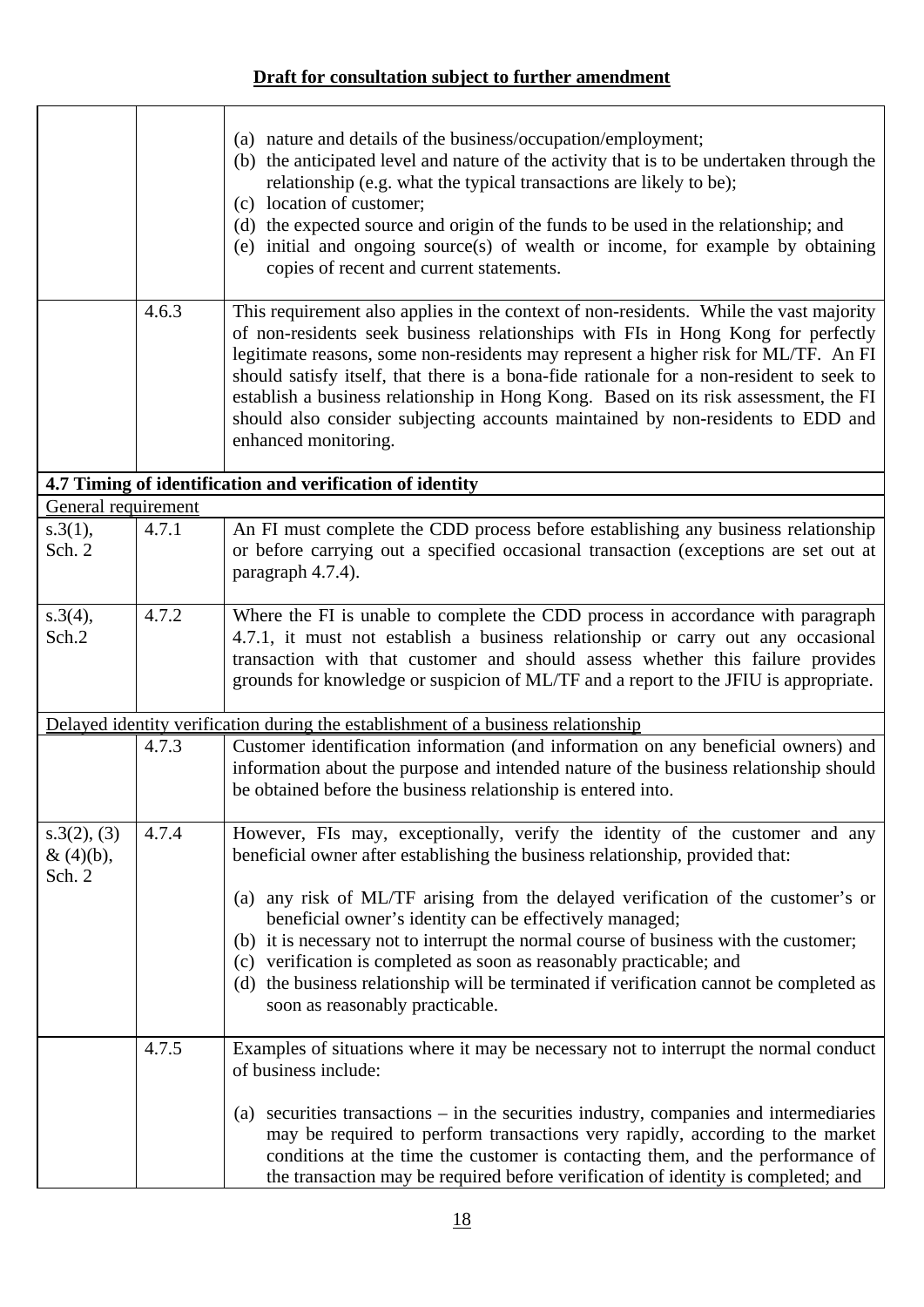|                         |       | (b) life insurance business $-$ in relation to identification and verification of the<br>beneficiary under the policy. This may take place after the business relationship<br>with the policyholder is established, but in all such cases, identification and<br>verification should occur at or before the time of payout or the time when the<br>beneficiary intends to exercise vested rights under the policy.                                                                                                                                                               |
|-------------------------|-------|----------------------------------------------------------------------------------------------------------------------------------------------------------------------------------------------------------------------------------------------------------------------------------------------------------------------------------------------------------------------------------------------------------------------------------------------------------------------------------------------------------------------------------------------------------------------------------|
|                         | 4.7.6 | Where a customer is permitted to utilise the business relationship prior to verification,<br>FIs should adopt appropriate risk management policies and procedures concerning the<br>conditions under which this may occur. These policies and procedures should<br>include:                                                                                                                                                                                                                                                                                                      |
|                         |       | (a) establishing time frames for the completion of the identity verification measures;<br>(b) requiring senior management to monitor such relationships pending completion<br>of the identity verification;<br>(c) obtaining all other necessary CDD information;<br>(d) ensuring verification of identity is carried out as soon as it is reasonably<br>practicable;                                                                                                                                                                                                            |
|                         |       | (e) advising the customer of the FI's obligation to terminate the relationship at any<br>time on the basis of non-completion of the verification measures;<br>(f) placing appropriate limits on the number of transactions and type of transactions<br>that can be undertaken pending verification; and<br>(g) ensuring that funds are not paid out to any third party, (other than to invest or<br>deposit funds on behalf of the customer until identity verification is completed).<br>Exceptions <sup>13</sup> may be made to allow payments to third parties subject to the |
|                         |       | following conditions:<br>there is no suspicion of ML/TF;<br>(i)<br>the risk of ML/TF is assessed to be low;<br>(ii)<br>the transaction is approved by senior management, who should take<br>(iii)<br>account of the nature of the business of the customer before approving the<br>transaction; and<br>(iv) the names of recipients do not match with watch lists such as those for<br>terrorist suspects and PEPs.                                                                                                                                                              |
|                         | 4.7.7 | The FI must not use this concession for the circumvention of CDD procedures, in<br>particular, where it:<br>has knowledge or a suspicion of ML/TF;<br>(a)<br>(b) becomes aware of anything which causes it to doubt the identity or intentions of<br>the customer or beneficial owner; or                                                                                                                                                                                                                                                                                        |
|                         |       | (c) the business relationship is assessed to pose a higher risk.<br>Failure to complete verification of identity                                                                                                                                                                                                                                                                                                                                                                                                                                                                 |
| $s.3(4)(b)$ ,<br>Sch. 2 | 4.7.8 | Verification of identity should be concluded within a reasonable timeframe. Where<br>verification cannot be completed within such a period, the FI should as soon as<br>reasonably practicable suspend or terminate the business relationship unless there is a<br>reasonable explanation for the delay. Examples of reasonable timeframe are:                                                                                                                                                                                                                                   |

<span id="page-20-0"></span> $13$  It should be noted that the exceptions do not apply to insurance sector.

 $\overline{a}$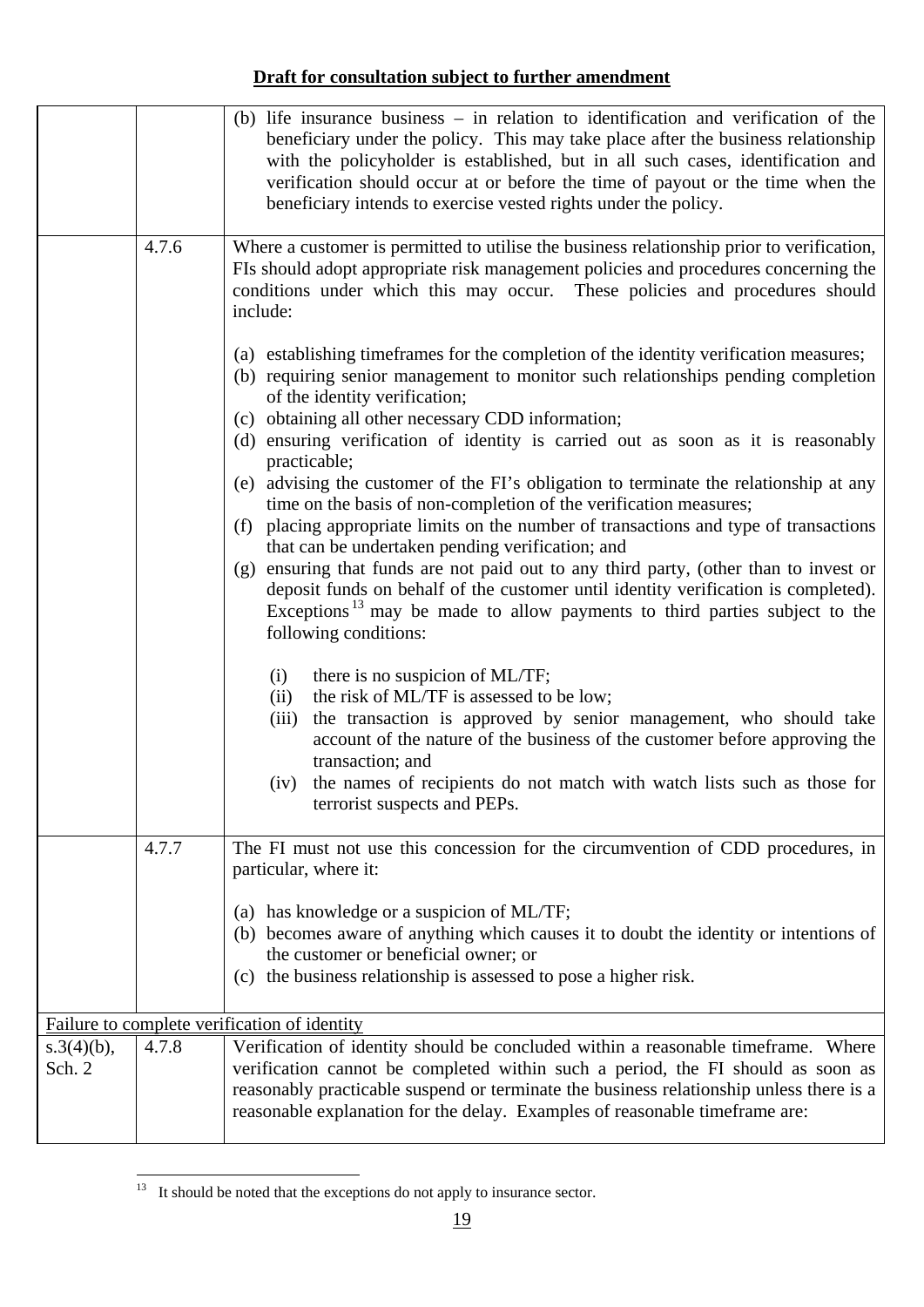|                                                         |        | (a) the FI completing such verification no later than 30 working days after the<br>establishment of business relations;<br>(b) the FI suspending business relations with the customer and refraining from<br>carrying out further transactions (except to return funds to their sources, to the<br>extent that this is possible) if such verification remains uncompleted 30 working<br>days <sup>14</sup> after the establishment of business relations; and<br>the FI terminating business relations with the customer if such verification<br>(c)<br>remains uncompleted 120 working days after the establishment of business<br>relations. |
|---------------------------------------------------------|--------|------------------------------------------------------------------------------------------------------------------------------------------------------------------------------------------------------------------------------------------------------------------------------------------------------------------------------------------------------------------------------------------------------------------------------------------------------------------------------------------------------------------------------------------------------------------------------------------------------------------------------------------------|
| $s.25A$ ,<br>DTROP &<br>OSCO,<br>s.12,<br><b>UNATMO</b> | 4.7.9  | The FI should assess whether this failure provides grounds for knowledge or<br>suspicion of ML/TF and a report to the JFIU is appropriate.                                                                                                                                                                                                                                                                                                                                                                                                                                                                                                     |
|                                                         | 4.7.10 | Wherever possible, when terminating a relationship where funds or other assets have<br>been received, the FI should return the funds or assets to the source from which they<br>were received. In general, this means that the funds or assets should be returned to<br>the customer/account holder but this may not always be possible.                                                                                                                                                                                                                                                                                                       |
|                                                         | 4.7.11 | FIs must guard against the risk of ML/TF since this is a possible means by which<br>funds can be "transformed", e.g. from cash into a cashier order. Where the customer<br>requests that money or other assets be transferred to third parties, the FI should assess<br>whether this provides grounds for knowledge or suspicion of ML/TF and a report to<br>the JFIU is appropriate.                                                                                                                                                                                                                                                          |
|                                                         |        | Keeping customer information up-to-date                                                                                                                                                                                                                                                                                                                                                                                                                                                                                                                                                                                                        |
| $s.5(1)(a)$ ,<br>Sch. 2                                 | 4.7.12 | Once the identity of a customer has been satisfactorily verified, there is no obligation<br>to re-verify identity (unless doubts arise as to the veracity or adequacy of the evidence<br>previously obtained for the purposes of customer identification); however, FIs should<br>take steps from time to time to ensure that the customer information that has been<br>obtained for the purposes of complying with the requirements of sections 2 and 3 of<br>Schedule 2 are up-to-date and relevant. To achieve this, an FI should undertake<br>periodic reviews of existing records of customers.                                           |
|                                                         |        | An appropriate time to do so is upon certain trigger events. These include:                                                                                                                                                                                                                                                                                                                                                                                                                                                                                                                                                                    |
|                                                         |        | (a) when a significant transaction <sup>15</sup> is to take place;<br>(b) when a material change $16$ occurs in the way the customer's account is<br>operated, $^{17}$ ;<br>(c) when the FIs customer documentation standards change substantially; or<br>(d) when the FI is aware that it lacks sufficient information about the customer<br>concerned.                                                                                                                                                                                                                                                                                       |

<span id="page-21-0"></span> $\frac{1}{14}$  For address proof, this period may be extended to 90 working days.

<span id="page-21-1"></span><sup>&</sup>lt;sup>15</sup> The word "significant" is not necessarily linked to monetary value. It may include transactions that are unusual or not in line with the FI's knowledge of the customer.

<span id="page-21-3"></span><span id="page-21-2"></span>are unusual or not in line with the FI's knowledge of the customer.<br>
<sup>16</sup> For example, an existing customer applying to open a new account may constitute a material change.<br>
<sup>17</sup> Reference should also be made to section 6

Reference should also be made to section 6 of Schedule 2 'Provisions relating to Pre-Existing Customers'.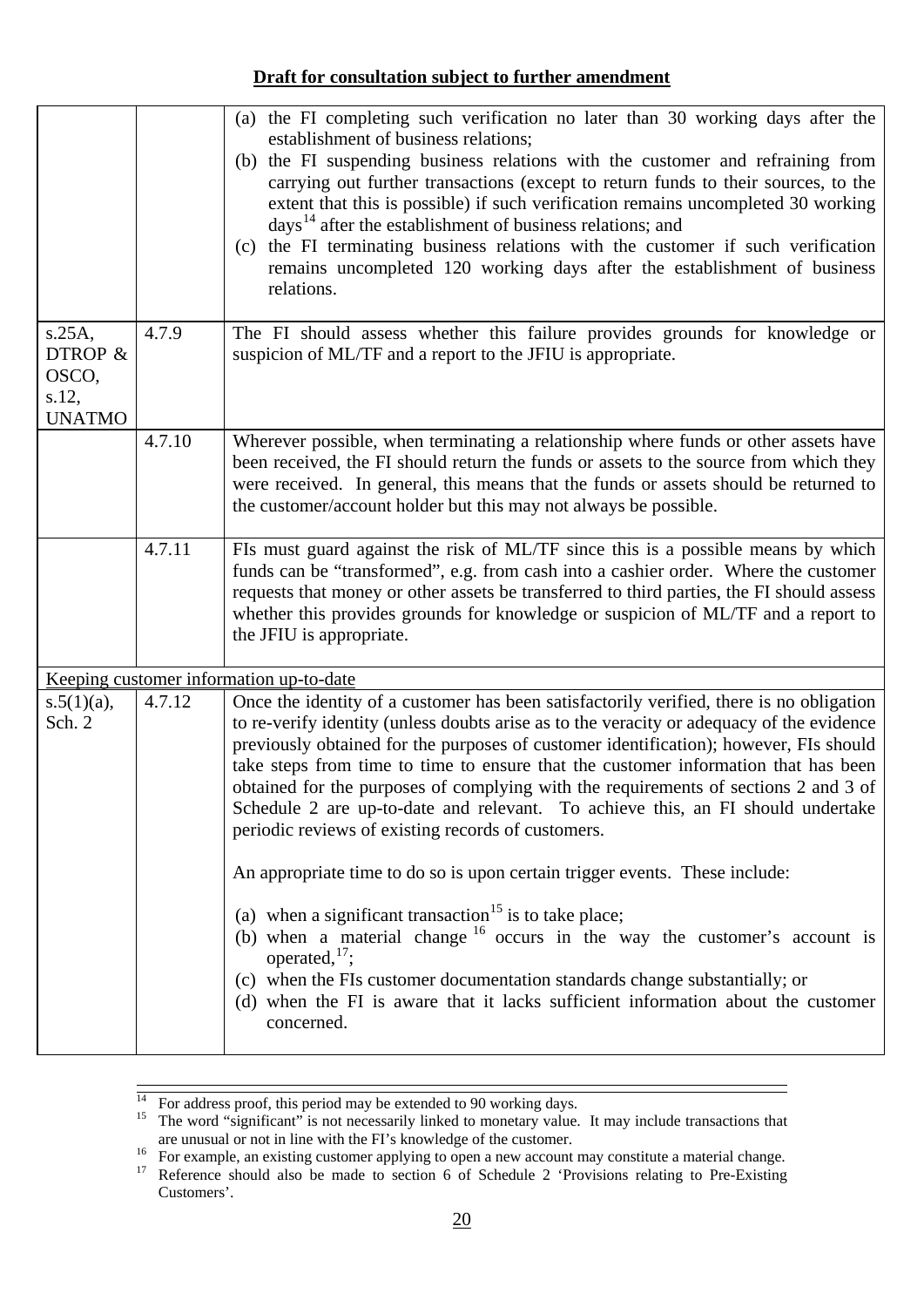|                              |        | In all cases, the factors determining the period of review or what constitutes a trigger<br>event should be clearly defined in the FIs' policy and procedures.                                                                                                                                                                                                                                                         |
|------------------------------|--------|------------------------------------------------------------------------------------------------------------------------------------------------------------------------------------------------------------------------------------------------------------------------------------------------------------------------------------------------------------------------------------------------------------------------|
|                              | 4.7.13 | All high-risk customers (excluding dormant accounts) should be subject to a<br>minimum of an annual review, and more frequently if deemed necessary by the FI, of<br>their profile to ensure the CDD information retained remains up-to-date and relevant.<br>FIs should however clearly define what constitutes a dormant account in their policy<br>and procedures.                                                  |
| <b>4.8 Natural Persons</b>   |        |                                                                                                                                                                                                                                                                                                                                                                                                                        |
| Identification               |        |                                                                                                                                                                                                                                                                                                                                                                                                                        |
| s.2 & 3,<br>Sch. 2           | 4.8.1  | FIs should collect the following identification information in respect of personal<br>customers and other natural persons, including connected parties of a legal person,<br>who need to be identified:                                                                                                                                                                                                                |
|                              |        | legal name, any former names and any other names used;<br>(a)<br>residential address (and permanent address if different);<br>(b)<br>date of birth;<br>(c)<br>nationality; and<br>(d)<br>identity document type and number.<br>(e)                                                                                                                                                                                     |
|                              |        |                                                                                                                                                                                                                                                                                                                                                                                                                        |
|                              |        | Verification (Hong Kong residents)                                                                                                                                                                                                                                                                                                                                                                                     |
| $s.2(1)(a)$ ,<br>Sch. 2      | 4.8.2  | For Hong Kong permanent residents, FIs should verify an individual's name, date of<br>birth and identity card number by reference to their Hong Kong identity card. FIs<br>should retain a copy of the individual's identity card.                                                                                                                                                                                     |
|                              | 4.8.3  | For children born in Hong Kong who are under the age of 12 and not in possession of<br>a valid travel document or Hong Kong identity card, the child's identity should be<br>verified by reference to their Hong Kong birth certificate.<br>Whenever establishing business relationships with a minor, the identity of the minor's<br>parent or guardian representing or accompanying the minor should be recorded and |
|                              |        | verified in accordance with the above requirements.                                                                                                                                                                                                                                                                                                                                                                    |
|                              | 4.8.4  | For non-permanent residents, FIs should verify the individual's identity, including<br>name, date of birth, identity card number by reference to their Hong Kong identity<br>card.                                                                                                                                                                                                                                     |
|                              |        | FIs should verify the individual's nationality by reference to:                                                                                                                                                                                                                                                                                                                                                        |
|                              |        | a valid travel document;<br>(a)<br>(b) a relevant national (i.e. government or state-issued) identity card bearing the<br>individual's photograph; or<br>(c) any government or state-issued document which certifies nationality.                                                                                                                                                                                      |
|                              |        | FIs should retain a copy of the above documents.                                                                                                                                                                                                                                                                                                                                                                       |
| Verification (non-residents) |        |                                                                                                                                                                                                                                                                                                                                                                                                                        |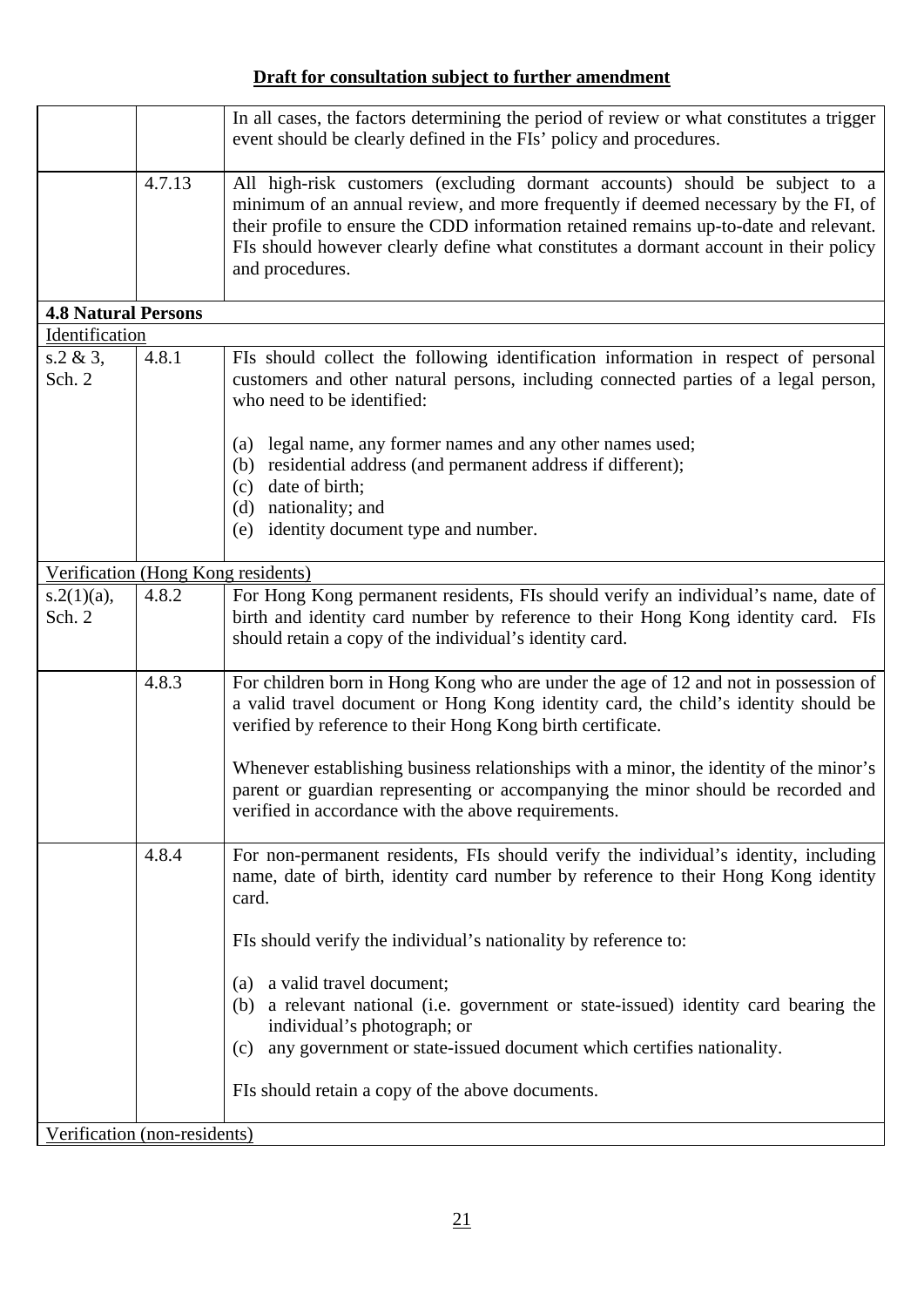| $s.2(1)(a)$ ,<br>Sch. 2 | 4.8.5  | For non-residents who are physically present in Hong Kong for verification purposes,<br>FIs should verify an individual's name, date of birth, nationality and travel document<br>number and type by reference to a valid travel document (e.g. an unexpired<br>international passport). In this respect the FI should retain a copy of the 'biodata'<br>page which contains the bearer's photograph and biographical details.                                                                                                                                                                                                                                                                                                                                                                      |
|-------------------------|--------|-----------------------------------------------------------------------------------------------------------------------------------------------------------------------------------------------------------------------------------------------------------------------------------------------------------------------------------------------------------------------------------------------------------------------------------------------------------------------------------------------------------------------------------------------------------------------------------------------------------------------------------------------------------------------------------------------------------------------------------------------------------------------------------------------------|
| $s.2(1)(a)$ ,<br>Sch.2  | 4.8.6  | For non-residents who are not physically present in Hong Kong for verification<br>purposes, FIs should verify the individual's identity, including name, date of birth,<br>nationality, identity or travel document number and type by reference to:                                                                                                                                                                                                                                                                                                                                                                                                                                                                                                                                                |
|                         |        | (a) a valid travel document;<br>(b) a relevant national (i.e. government or state-issued) identity card bearing the<br>individual's photograph;<br>(c) a valid national driving license bearing the individual's photograph; or<br>any applicable alternatives mentioned in Appendix A.<br>(d)                                                                                                                                                                                                                                                                                                                                                                                                                                                                                                      |
| s.9, Sch.2              | 4.8.7  | In respect of paragraph 4.8.6 above, where a customer has not been physically present<br>for identification purposes, an FI must also carry out the measures at section 9 of<br>Schedule 2, with reference to the guidance provided at paragraphs 4.12.                                                                                                                                                                                                                                                                                                                                                                                                                                                                                                                                             |
| Address verification    |        |                                                                                                                                                                                                                                                                                                                                                                                                                                                                                                                                                                                                                                                                                                                                                                                                     |
|                         | 4.8.8  | An FI should verify the address of a direct customer with whom it establishes a<br>business relationship as this is useful for verifying an individual's identity and<br>background.                                                                                                                                                                                                                                                                                                                                                                                                                                                                                                                                                                                                                |
|                         | 4.8.9  | FIs may adopt a risk-based approach to determine the need to verify the address of a<br>beneficial owner, other relevant individuals associated with the relationship or<br>transaction, connected parties and occasional customers. Where the obligation to<br>verify the address of these parties arises, the FI should take reasonable measures to<br>verify the address of these parties, taking account of the number of individuals, the<br>nature and distribution of the interests in the entity and the nature and extent of any<br>business, contractual or family relationship between them.                                                                                                                                                                                             |
|                         | 4.8.10 | For avoidance of doubt, it is the trustee of the trust who will enter into a business<br>relationship or carry out a transaction on behalf of the trust and who will be<br>considered to be the customer. The address of the trustee in a direct customer<br>relationship should therefore always be verified.                                                                                                                                                                                                                                                                                                                                                                                                                                                                                      |
|                         | 4.8.11 | Methods for verifying residential addresses may include obtaining:                                                                                                                                                                                                                                                                                                                                                                                                                                                                                                                                                                                                                                                                                                                                  |
|                         |        | (a) a recent utility bill (except mobile telephone bills, as such service has no<br>connection to the registered address) issued within the last 3 months;<br>(b) recent correspondence from a Government department or agency (i.e. issued<br>within the last 3 months);<br>(c) bank statements, issued by an authorised institution within the last 3 months;<br>(d) a record of a personal visit to the residential address by a staff member of the FI;<br>(e) a letter from an immediate family member at which the individual resides<br>confirming that the applicant lives at that address in Hong Kong, setting out the<br>relationship between the applicant and the immediate family member, together<br>with evidence that the immediate family member resides at the same address (for |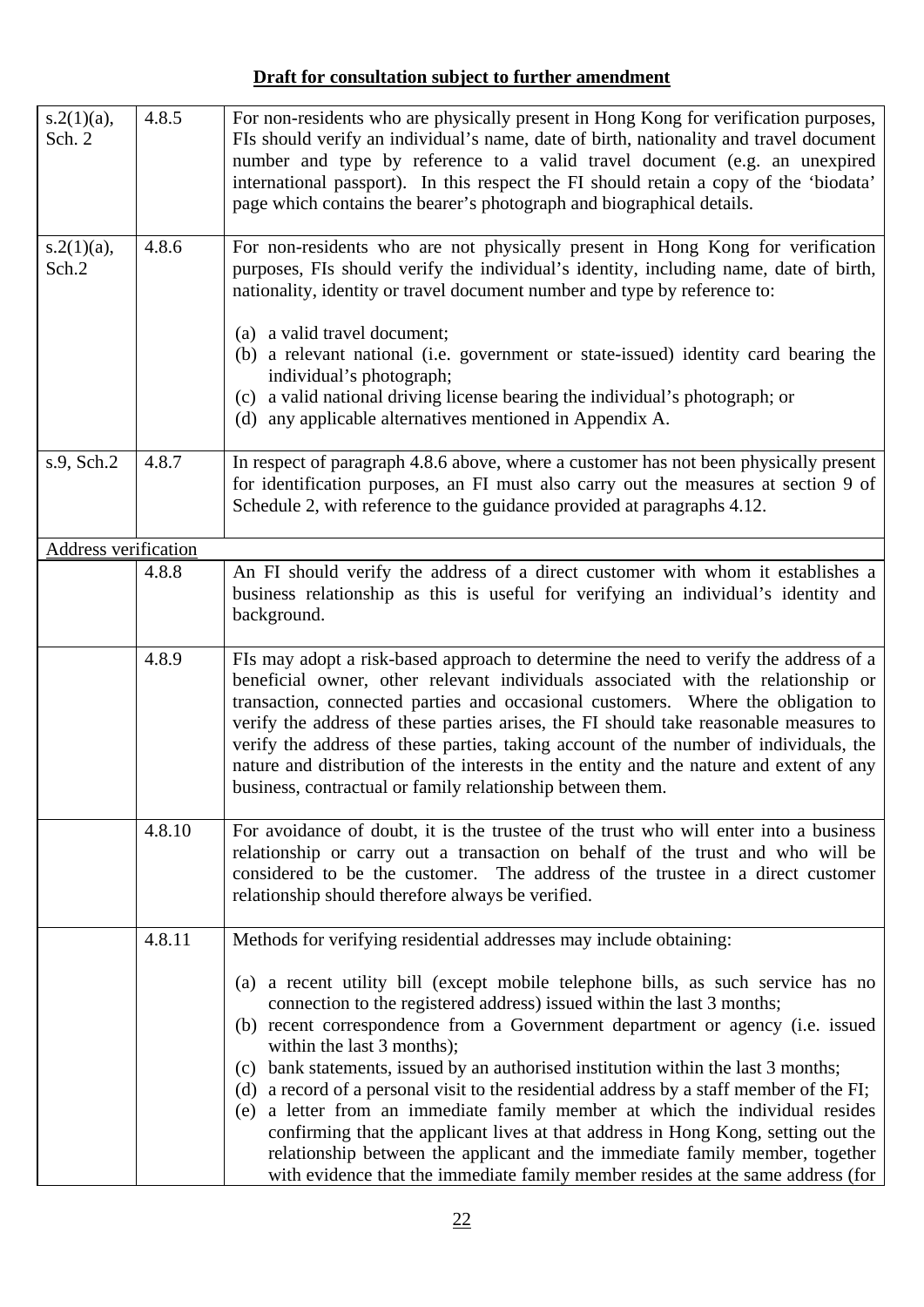|                      | persons such as students and housewives who are unable to provide proof of<br>address of their own name);<br>a letter from a Hong Kong nursing or residential home for the elderly or<br>(f)<br>disabled, which an FI is satisfied that it can place reliance on, confirming the<br>residence of the applicant;<br>a letter from a Hong Kong university or college, which an FI is satisfied that it<br>(g)<br>can place reliance on, that confirms residence at a stated address;<br>(h) a Hong Kong tenancy agreement which has been duly stamped by the Inland<br>Revenue Department;<br>a current Hong Kong domestic helper employment contract (I.D 407) stamped by<br>(i)<br>an appropriate Consulate and the name of the employer should correspond with<br>the applicant's visa endorsement in their passport;<br>a letter from a Hong Kong employer together with proof of employment, which<br>(j)                                                                                                                                                                                                                                                                                                                                                                         |
|----------------------|--------------------------------------------------------------------------------------------------------------------------------------------------------------------------------------------------------------------------------------------------------------------------------------------------------------------------------------------------------------------------------------------------------------------------------------------------------------------------------------------------------------------------------------------------------------------------------------------------------------------------------------------------------------------------------------------------------------------------------------------------------------------------------------------------------------------------------------------------------------------------------------------------------------------------------------------------------------------------------------------------------------------------------------------------------------------------------------------------------------------------------------------------------------------------------------------------------------------------------------------------------------------------------------|
|                      | an FI is satisfied that it can place reliance on, that confirms residence at a stated<br>address in Hong Kong, and indicates the expected duration of employment. In<br>the case of a migrant worker, details of the worker's principal residential address<br>in their country of origin should also be recorded;<br>(k) a lawyer's confirmation of property purchase, or legal document recognising title<br>to property;<br>for non-Hong Kong residents, a government-issued photographic driving license<br>(1)<br>or national identity card containing the current residential address or bank<br>statements issued by a bank in an equivalent jurisdiction where the FI is satisfied<br>that the address has been verified; and<br>(m) for non-Hong Kong residents, independent overseas electronic data sources, e.g.<br>a search of the relevant electoral register (for high-risk relationships and<br>transactions, performing (m) alone is not sufficient).                                                                                                                                                                                                                                                                                                               |
| 4.8.12               | It is conceivable that FIs may not always be able to adopt any of the suggested<br>methods in the paragraph above. Examples include countries without postal<br>deliveries and virtually no street addresses, where residents rely upon post office<br>boxes or their employers for the delivery of mail. Some customers may simply be<br>unable to produce evidence of address to the standard outlined above. In such<br>circumstances FIs may, on a risk sensitive basis, adopt a common sense approach by<br>adopting alternative methods such as obtaining a letter from a director or manager of<br>a verified known overseas employer that confirms residence at a stated overseas<br>address (or provides detailed directions to locate a place of residence).<br>There may also be circumstances where a customer's address is a temporary<br>accommodation and where normal address verification documents are not available.<br>For example, an expatriate on a short-term contract. FIs should adopt flexible<br>procedures to obtain verification by other means, e.g. copy of contract of<br>employment, or bank's or employer's written confirmation. FIs should exercise a<br>degree of flexibility under special circumstances (e.g. where a customer is homeless). |
|                      | For the avoidance of doubt, a post office box address is not sufficient for persons<br>residing in Hong Kong or corporate customers registered and/or operating in Hong<br>Kong.                                                                                                                                                                                                                                                                                                                                                                                                                                                                                                                                                                                                                                                                                                                                                                                                                                                                                                                                                                                                                                                                                                     |
| Other considerations |                                                                                                                                                                                                                                                                                                                                                                                                                                                                                                                                                                                                                                                                                                                                                                                                                                                                                                                                                                                                                                                                                                                                                                                                                                                                                      |
| 4.8.13               | The standard identification requirement is likely to be sufficient for most situations.<br>If, however, the customer, or the product or service, is assessed to present a higher                                                                                                                                                                                                                                                                                                                                                                                                                                                                                                                                                                                                                                                                                                                                                                                                                                                                                                                                                                                                                                                                                                     |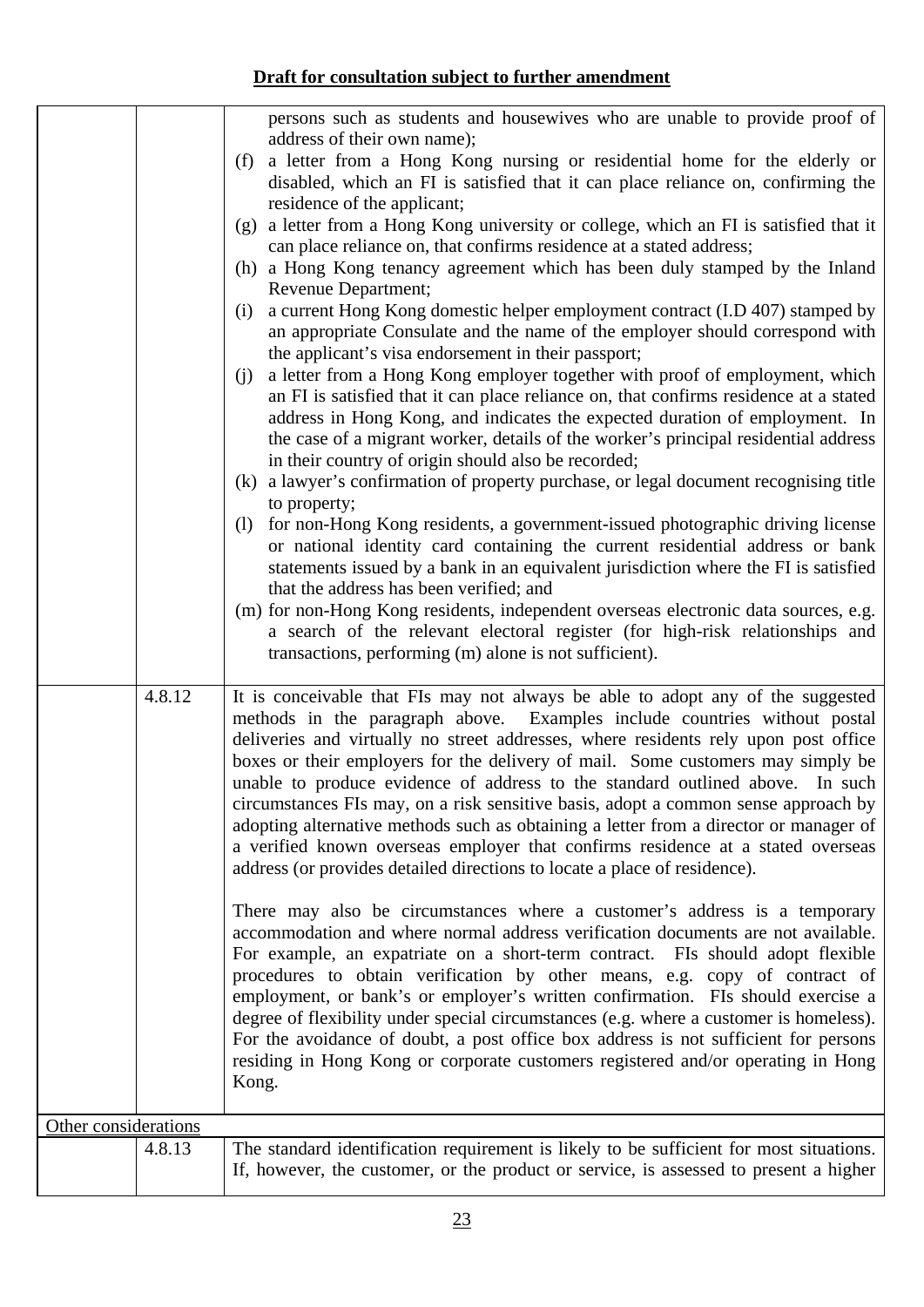|                                 |        | ML/TF risk because of the nature of the customer, his business, his location, or<br>because of the product features, etc., the FI should consider whether it should require<br>additional identity information to be provided, and/or whether to verify additional<br>aspects of identity.                                                                                                                                                                                                                                        |
|---------------------------------|--------|-----------------------------------------------------------------------------------------------------------------------------------------------------------------------------------------------------------------------------------------------------------------------------------------------------------------------------------------------------------------------------------------------------------------------------------------------------------------------------------------------------------------------------------|
|                                 | 4.8.14 | Appendix A contains a list of documents recognised by the RAs as independent and<br>reliable sources for identity verification purposes.                                                                                                                                                                                                                                                                                                                                                                                          |
| <b>4.9 Legal Persons</b>        |        |                                                                                                                                                                                                                                                                                                                                                                                                                                                                                                                                   |
| General                         | 4.9.1  | This section of the Guideline details the measures FIs should take when establishing a<br>business relationship, or performing an occasional transaction above the specified                                                                                                                                                                                                                                                                                                                                                      |
|                                 |        | thresholds, whether it is a single operation or a series of operations, for customers<br>other than natural persons.                                                                                                                                                                                                                                                                                                                                                                                                              |
|                                 | 4.9.2  | For legal persons, the principal requirement is to look behind the customer to identify<br>those who have ultimate control or ultimate beneficial ownership over the business<br>and the customer's assets. FIs would normally pay particular attention to persons<br>who exercise ultimate control over the management of the customer.                                                                                                                                                                                          |
| $s.2(1)(b)$ ,<br>Sch. 2         | 4.9.3  | In deciding who the beneficial owner is in relation to a legal person (i.e. the customer<br>is not a natural person), the FI's objective is to know who has ownership or control<br>over the legal person which relates to the relationship, or who constitutes the<br>controlling mind and management of any legal entity involved in the funds.<br>Verifying the identity of the beneficial owner(s) should be carried out using<br>reasonable measures based on a risk-based approach, following the guidance in<br>Chapter 3. |
|                                 | 4.9.4  | Where the owner is another legal person or trust, the objective is to undertake<br>reasonable measures to look behind that legal person or trust and to verify the identity<br>of beneficial owners. What constitutes control for this purpose will depend on the<br>nature of the institution, and may vest in those who are mandated to manage funds,<br>accounts or investments without requiring further authorisation.                                                                                                       |
| $s.2(1)(b)$ ,<br>Sch.2          | 4.9.5  | For a customer other than a natural person, FIs should ensure that they fully<br>understand the customer's legal form, structure and ownership, and should<br>additionally obtain information on the nature of its business, and the reasons for<br>seeking the product or service unless the reasons are obvious.                                                                                                                                                                                                                |
| s.5(1)(a)<br>$&$ s.6,<br>Sch. 2 | 4.9.6  | FIs should conduct reviews from time to time to ensure the customer information held<br>is up-to-date and relevant; methods by which a review could be conducted include<br>conducting company searches, seeking copies of resolutions appointing directors,<br>noting the resignation of directors, or by other appropriate means.                                                                                                                                                                                               |
|                                 | 4.9.7  | Many entities operate internet websites, which contain information about the entity.<br>FIs should bear in mind that this information, although helpful in providing much of<br>the materials that an FI might need in relation to the customer, its management and<br>business, is not independently verified.                                                                                                                                                                                                                   |
| Corporation                     |        |                                                                                                                                                                                                                                                                                                                                                                                                                                                                                                                                   |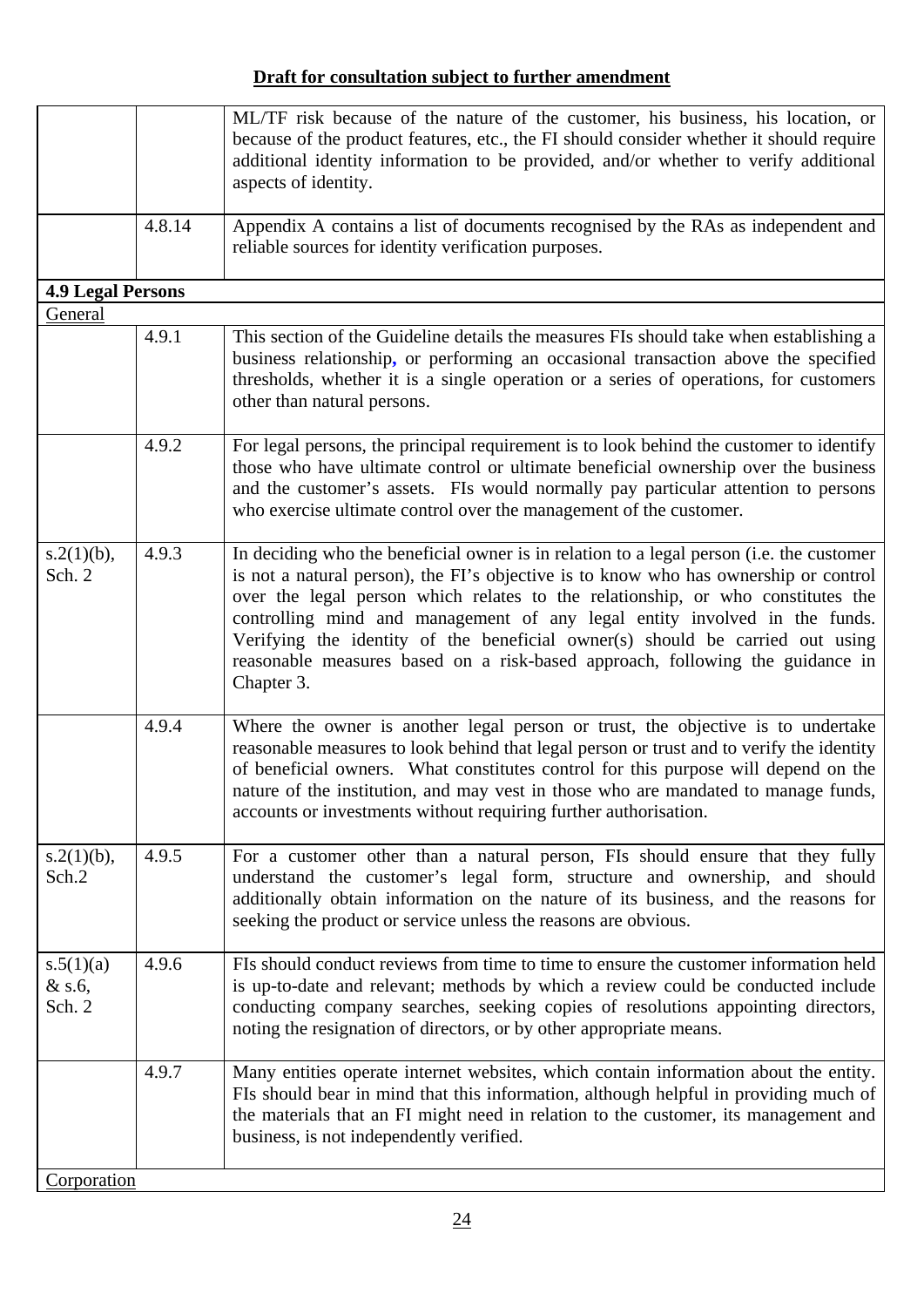| Identification information |        |                                                                                                                                                                                                                                                                                                                                                                                                                                                                                                                                                                                                                                                                                                                                                                                                |
|----------------------------|--------|------------------------------------------------------------------------------------------------------------------------------------------------------------------------------------------------------------------------------------------------------------------------------------------------------------------------------------------------------------------------------------------------------------------------------------------------------------------------------------------------------------------------------------------------------------------------------------------------------------------------------------------------------------------------------------------------------------------------------------------------------------------------------------------------|
|                            | 4.9.8  | The information below should be obtained as a standard requirement; thereafter, on<br>the basis of the ML/TF risk, an FI should decide whether further verification of<br>identity is required and if so the extent of that further verification. The FI should also<br>decide whether additional information in respect of the corporation, its operation and<br>the individuals behind it should be obtained.                                                                                                                                                                                                                                                                                                                                                                                |
|                            |        | An FI should obtain and verify the following information in relation to a customer<br>which is a corporation:                                                                                                                                                                                                                                                                                                                                                                                                                                                                                                                                                                                                                                                                                  |
|                            |        | (a) full name;<br>(b) date and place of incorporation;<br>(c) registration or incorporation number; and<br>(d) registered office address in the place of incorporation and address of principal<br>place of business/operations (if different from registered office).                                                                                                                                                                                                                                                                                                                                                                                                                                                                                                                         |
|                            | 4.9.9  | In the course of verifying the customer's information mentioned in paragraph 4.9.8,<br>an FI should also obtain the following information <sup>18</sup> :                                                                                                                                                                                                                                                                                                                                                                                                                                                                                                                                                                                                                                      |
|                            |        | (a) a copy of the certificate of incorporation or registration issued by the company<br>registry in the jurisdiction of incorporation;<br>(b) a copy of the company's memorandum and articles of association which<br>evidence the powers that regulate and bind the company; and<br>(c) details of the ownership and structure control of the company, e.g. an ownership<br>chart.                                                                                                                                                                                                                                                                                                                                                                                                            |
| s.2(1)(d),<br>Sch. 2       | 4.9.10 | FIs should obtain the board resolution or similar written authority (e.g. power of<br>attorney) to verify that the individual purporting to represent the corporation is<br>authorized to do so, in addition to recording and taking reasonable measures to verify<br>the identity of that individual.                                                                                                                                                                                                                                                                                                                                                                                                                                                                                         |
|                            | 4.9.11 | An FI should also:                                                                                                                                                                                                                                                                                                                                                                                                                                                                                                                                                                                                                                                                                                                                                                             |
|                            |        | (a) identify and record the identity of all directors and verify the identity of at least<br>one director. Following the FI's assessment of the ML/TF risks presented by the<br>company, it may decide to verify the identity of additional directors as<br>appropriate, in accordance with the guidance for individuals; and<br>(b) identify and record the identity of all beneficial owners, and take reasonable<br>measures to verify the identity of:<br>all shareholders holding $25\%$ (for normal risk circumstances) / 10% (for<br>(i)<br>high risk circumstances) or more of the voting rights or share capital;<br>any individual who exercises ultimate control over the management of the<br>(ii)<br>corporation; and<br>(iii) any person on whose behalf the customer is acting. |
|                            | 4.9.12 | FIs should perform a company registry search and obtain a full company search<br>report <sup>19</sup> in respect of all locally incorporated private (i.e. non-listed) companies and<br>companies incorporated in jurisdictions which have a public company registry to:                                                                                                                                                                                                                                                                                                                                                                                                                                                                                                                       |

<span id="page-26-1"></span><span id="page-26-0"></span> $\overline{a}$  $18$  Examples given are not exhaustive.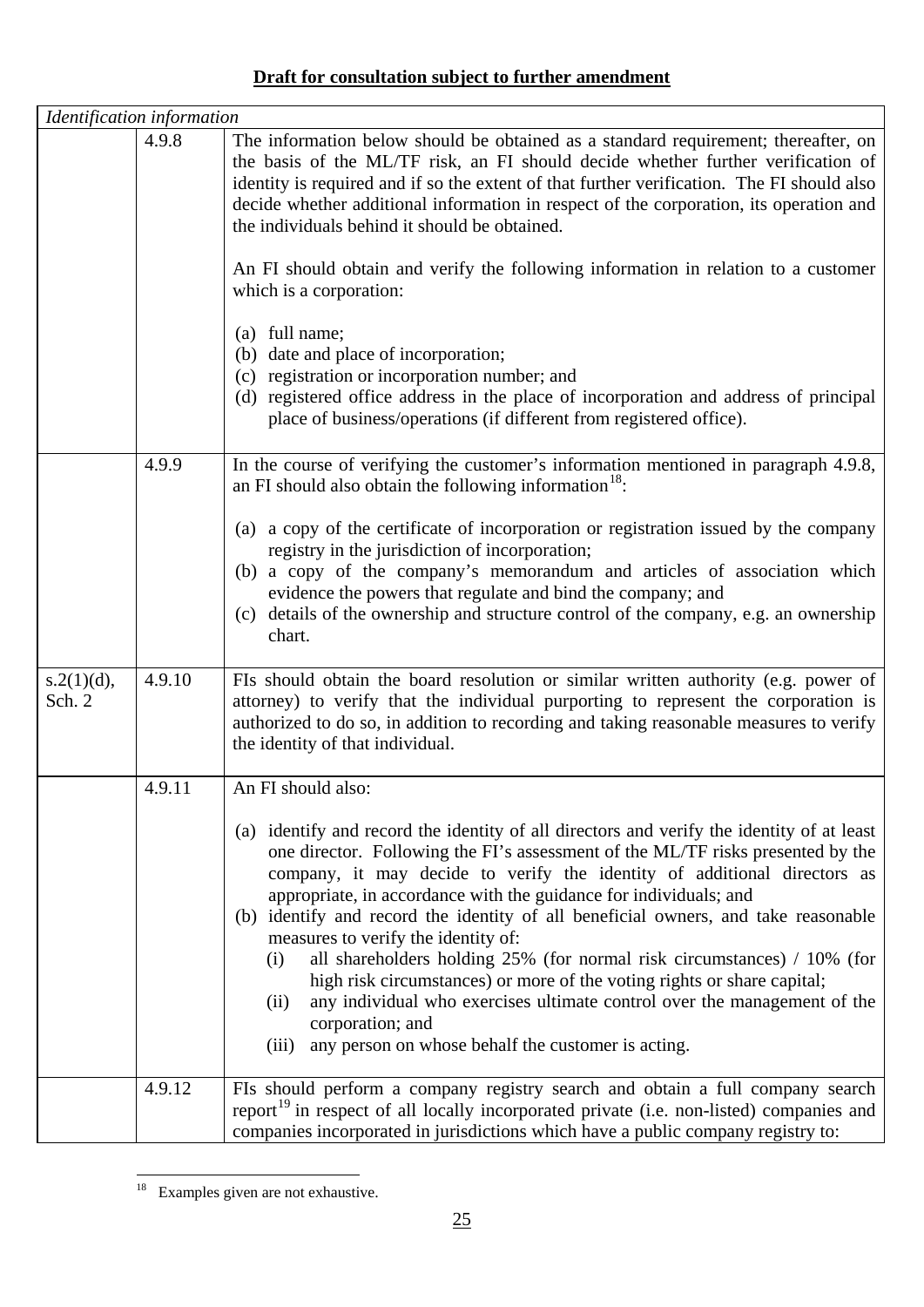|                          | 4.9.13 | (a) confirm the company is still registered and has not been dissolved, wound up,<br>suspended or struck off;<br>(b) independently identify and verify the names of the directors and shareholders<br>recorded in the company registry in the place of incorporation; and<br>(c) verify the company's registered office address in the place of incorporation.<br>In respect of a company incorporated in a jurisdiction that does not have a public<br>company registry (e.g. British Virgin Islands) or has only a partially public registry                                                                     |
|--------------------------|--------|--------------------------------------------------------------------------------------------------------------------------------------------------------------------------------------------------------------------------------------------------------------------------------------------------------------------------------------------------------------------------------------------------------------------------------------------------------------------------------------------------------------------------------------------------------------------------------------------------------------------|
|                          |        | (e.g. Bermuda), a certificate of incumbency or equivalent issued by the company's<br>registered agent in the place of incorporation should be obtained <sup>20</sup> .                                                                                                                                                                                                                                                                                                                                                                                                                                             |
| <b>Beneficial</b> owners |        |                                                                                                                                                                                                                                                                                                                                                                                                                                                                                                                                                                                                                    |
| s.1, Sch.2               | 4.9.14 | The AMLO defines beneficial owner in relation to a corporation as:                                                                                                                                                                                                                                                                                                                                                                                                                                                                                                                                                 |
|                          |        | $(i)$ an individual who –<br>(a) owns or controls, directly or indirectly, including through a trust or bearer<br>share holding, not less than 10% of the issued share capital of the corporation;<br>(b) is, directly or indirectly, entitled to exercise or control the exercise of not less<br>than 10% of the voting rights at general meetings of the corporation; or<br>(c) exercises ultimate control over the management of the corporation; or                                                                                                                                                            |
|                          |        | (ii) if the corporation is acting on behalf of another person, means the other person.                                                                                                                                                                                                                                                                                                                                                                                                                                                                                                                             |
|                          | 4.9.15 | For companies with multiple layers in their ownership structures, an FI may<br>demonstrate that it has an understanding of the ownership and control structure of the<br>company and has fully identified the intermediate layers by obtaining a director's<br>declaration incorporating or annexing an ownership chart describing the intermediate<br>layers (e.g. company name, place of incorporation, incorporation number, date of<br>incorporation, etc.). The director's declaration should also fully identify the<br>beneficial owners and detail the rationale behind the particular structure employed. |
|                          | 4.9.16 | While FIs need not, as a matter of routine, verify the details of the intermediate<br>companies in the ownership structure of a company, complex ownership structures<br>(structures involving multiple layers, different jurisdictions, trusts, etc.) without an<br>obvious commercial purpose pose an increased risk and may require further steps to<br>ensure that the FI is satisfied on reasonable grounds as to the identity of the beneficial<br>owners.                                                                                                                                                   |
|                          | 4.9.17 | The need to verify the intermediate corporate layers of the ownership structure of a<br>company will therefore depend upon the FI's overall understanding of the structure,<br>its assessment of the risks and whether the information available is adequate in the<br>circumstances for the FI to consider if it has taken adequate measures to identify the<br>beneficial owners.                                                                                                                                                                                                                                |
|                          | 4.9.18 | Where the ownership is dispersed, the FI should concentrate on identifying and<br>taking reasonable measures to verify the identity of those who exercise ultimate<br>control over the management of the company.                                                                                                                                                                                                                                                                                                                                                                                                  |

<sup>19</sup> Alternatively, the FI may obtain from the customer a certified true copy of a full company search report.<br><sup>20</sup> FIs may accept certified true copy of certificate of incumbency that is issued within 6 months.

<span id="page-27-0"></span>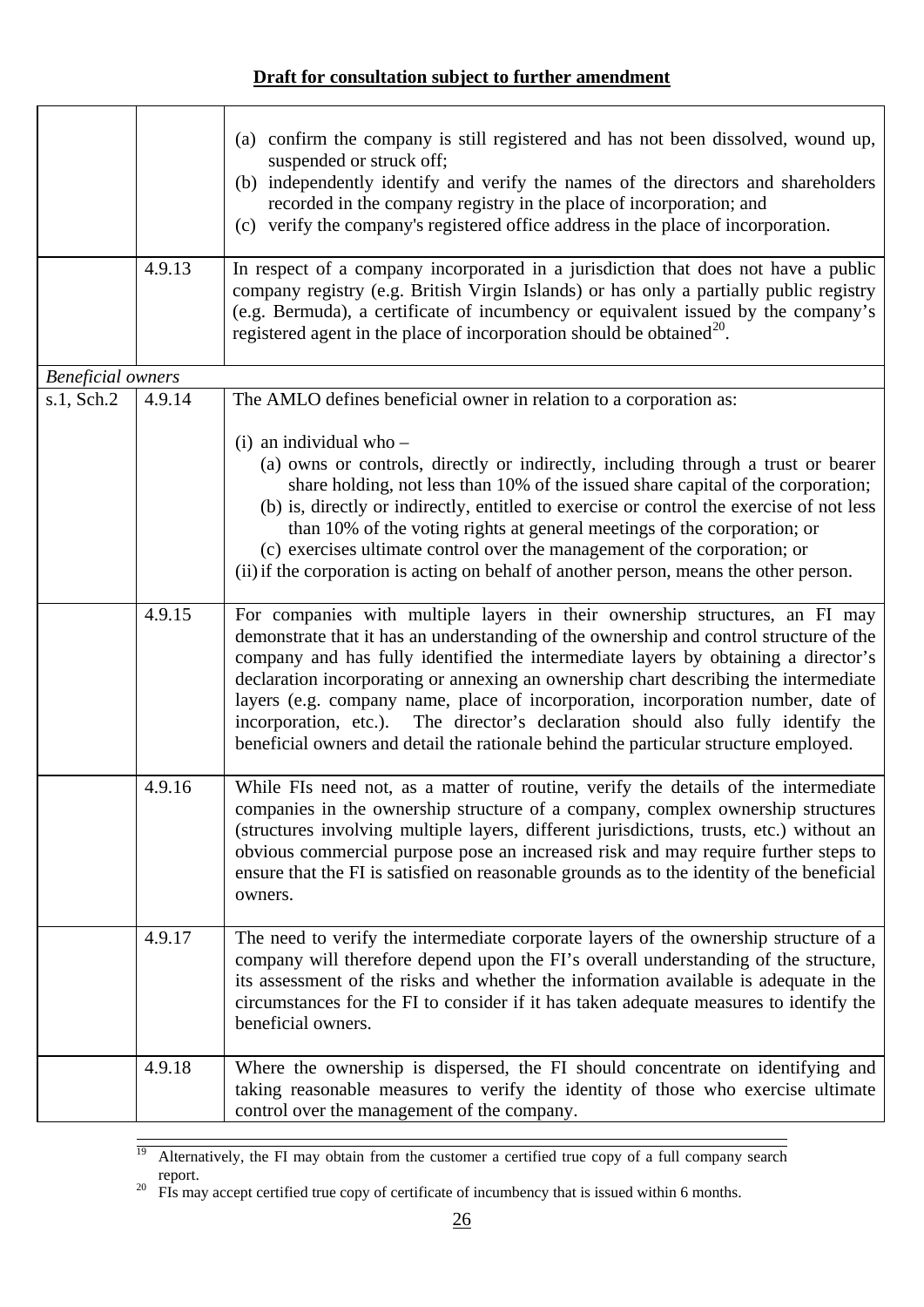|                      |        | Persons purporting to act on behalf of the customer                                                                                                                                                                                                                                                                                                                                                                                                                                                                                                                                                                                                                                                                                                                                                                                                                                                                                                                                                                                                                                                                                                                                                                                                                                                                                                                                                                                                                                                                                                                                                            |
|----------------------|--------|----------------------------------------------------------------------------------------------------------------------------------------------------------------------------------------------------------------------------------------------------------------------------------------------------------------------------------------------------------------------------------------------------------------------------------------------------------------------------------------------------------------------------------------------------------------------------------------------------------------------------------------------------------------------------------------------------------------------------------------------------------------------------------------------------------------------------------------------------------------------------------------------------------------------------------------------------------------------------------------------------------------------------------------------------------------------------------------------------------------------------------------------------------------------------------------------------------------------------------------------------------------------------------------------------------------------------------------------------------------------------------------------------------------------------------------------------------------------------------------------------------------------------------------------------------------------------------------------------------------|
| s.2(1)(d),<br>Sch. 2 | 4.9.19 | Section $2(1)(d)$ of Schedule 2 requires FIs to identify and take reasonable measures to<br>verify the identity of persons purporting to act on behalf of customers <sup>21</sup> (e.g.<br>authorized account signatories). The basic requirement is therefore to verify the<br>identity of such persons by reference to the documents and other means listed in<br>Appendix A wherever possible.                                                                                                                                                                                                                                                                                                                                                                                                                                                                                                                                                                                                                                                                                                                                                                                                                                                                                                                                                                                                                                                                                                                                                                                                              |
|                      |        | According to section $2(1)(d)(i)$ of Schedule 2, FIs should identify the person and take<br>reasonable measures to verify the person's identity based on documents, data or<br>information provided for in section $2(1)(d)(i)(A)$ to (C) of Schedule 2, or any other<br>reliable and independent source that is recognized by the RA. FIs may on occasion<br>encounter difficulties in verifying all signatories of customers such as listed<br>companies that may have very long lists of authorized signatories, particularly if such<br>customers are based outside Hong Kong. In such cases, FIs may adopt a risk-based<br>approach in determining the appropriate measures to verify the person's identity. For<br>example, in respect of verification of account signatories related to a customer which<br>is an FI or a listed company <sup>22</sup> , and the risk is considered as low, FIs could adopt a<br>more streamlined approach in verifying the identities of the account signatories. The<br>adoption of a signatory list, in which the identities of the account signatories have<br>been verified by a department or person within that FI or listed company, which is<br>independent to the persons whose identities are being verified (e.g. compliance, audit<br>or human resources) may be sufficient to demonstrate reasonable measures.<br>Another option, mainly relevant to overseas customers and which may be considered<br>in conjunction with or separately from reducing the signatories list, is the use of<br>intermediaries in accordance with section 18 of Schedule 2. |
|                      |        | Partnerships and unincorporated bodies                                                                                                                                                                                                                                                                                                                                                                                                                                                                                                                                                                                                                                                                                                                                                                                                                                                                                                                                                                                                                                                                                                                                                                                                                                                                                                                                                                                                                                                                                                                                                                         |
|                      | 4.9.20 | Partnerships and unincorporated bodies, although principally operated by individuals<br>or groups of individuals, are different from individuals, in that there is an underlying<br>business. This business is likely to have a different ML/TF risk profile from that of<br>an individual                                                                                                                                                                                                                                                                                                                                                                                                                                                                                                                                                                                                                                                                                                                                                                                                                                                                                                                                                                                                                                                                                                                                                                                                                                                                                                                     |
| s.1, Sch. 2          | 4.9.21 | The AMLO defines beneficial owner, in relation to a partnership as:<br>an individual who<br>(i)<br>(a) is entitled to or controls, directly or indirectly, not less than a 10% share of<br>the capital or profits of the partnership;<br>(b) is, directly or indirectly, entitled to exercise or control the exercise of not less<br>than 10% of the voting rights in the partnership; or<br>(c) exercises ultimate control over the management of the partnership; or<br>if the partnership is acting on behalf of another person, means the other person.<br>(ii)                                                                                                                                                                                                                                                                                                                                                                                                                                                                                                                                                                                                                                                                                                                                                                                                                                                                                                                                                                                                                                            |

<span id="page-28-0"></span> $\overline{a}$  $21$  This only applies to persons who are able to give instructions concerning transfer of funds or assets belonging to the customer.<br><sup>22</sup> Having regard to the advice provided at paragraphs 4.15.

<span id="page-28-1"></span>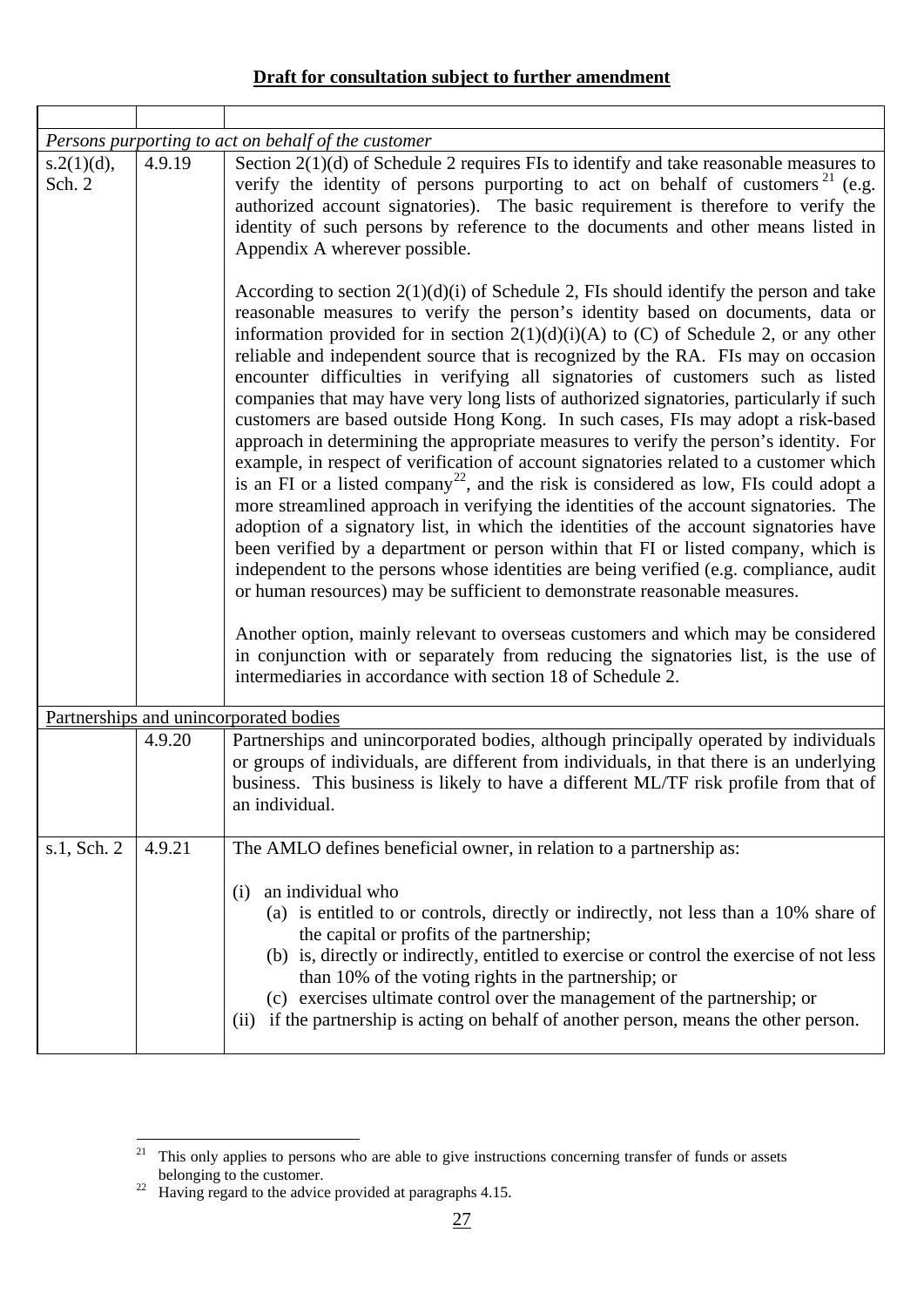| s.1, Sch. 2 | 4.9.22 | In relation to an unincorporated body other than a partnership, beneficial owner:                                                                                                                                                                                                                                                                                                                                                                                                                                                                                                                                                                                                                                                                                                                                                                                                           |
|-------------|--------|---------------------------------------------------------------------------------------------------------------------------------------------------------------------------------------------------------------------------------------------------------------------------------------------------------------------------------------------------------------------------------------------------------------------------------------------------------------------------------------------------------------------------------------------------------------------------------------------------------------------------------------------------------------------------------------------------------------------------------------------------------------------------------------------------------------------------------------------------------------------------------------------|
|             |        | means an individual who ultimately owns or controls the unincorporated body;<br>(i)<br><sub>or</sub>                                                                                                                                                                                                                                                                                                                                                                                                                                                                                                                                                                                                                                                                                                                                                                                        |
|             |        | (ii) if the unincorporated body is acting on behalf of another person, means the other<br>person.                                                                                                                                                                                                                                                                                                                                                                                                                                                                                                                                                                                                                                                                                                                                                                                           |
|             | 4.9.23 | The FI should obtain the following information in relation to the partnership or<br>unincorporated body:                                                                                                                                                                                                                                                                                                                                                                                                                                                                                                                                                                                                                                                                                                                                                                                    |
|             |        | (a) the full name;<br>(b) the business address; and<br>(c) the names of all partners/principals who exercise control over the management of<br>the partnership or unincorporated body, and names of individuals who own or<br>control not less than 10% of its capital or profits, or of its voting rights.                                                                                                                                                                                                                                                                                                                                                                                                                                                                                                                                                                                 |
|             |        | In cases where a formal partnership arrangement exists, a mandate from the<br>partnership authorizing the opening of an account and conferring authority on those<br>who will operate it should be obtained.                                                                                                                                                                                                                                                                                                                                                                                                                                                                                                                                                                                                                                                                                |
|             | 4.9.24 | When establishing a business relationship with a partnership or unincorporated body<br>operating a business in Hong Kong, FIs should verify the identity of the registered<br>owners and operators.                                                                                                                                                                                                                                                                                                                                                                                                                                                                                                                                                                                                                                                                                         |
|             | 4.9.25 | The FI's obligation is to verify the identity of the customer using evidence from a<br>reliable and independent source. Where partnerships or unincorporated bodies are<br>well-known, reputable organisations, with long histories in their industries, and with<br>substantial public information about them, their partners/principals and controllers,<br>confirmation of the customer's membership of a relevant professional or trade<br>association is likely to be sufficient to provide such reliable and independent evidence<br>of the identity of the customer. This does not remove the need to take reasonable<br>measures to verify the identity of the beneficial owners of the partnerships or<br>unincorporated bodies.                                                                                                                                                   |
|             | 4.9.26 | Other partnerships and unincorporated bodies have a lower profile, and generally<br>comprise a much smaller number of partners/principals. In verifying the identity of<br>such customers, FIs should primarily have regard to the number of<br>partners/principals. Where these are relatively few, the customer should be treated as<br>a collection of individuals; where numbers are larger, the FI should decide whether it<br>should continue to regard the customer as a collection of individuals, or whether it<br>can be satisfied with evidence of membership of a relevant professional or trade<br>association. In either case, FIs should obtain the partnership deed (or other evidence<br>in the case of sole traders or other unincorporated bodies), to satisfy themselves that<br>the entity exists, unless an entry in an appropriate national register may be checked. |
|             | 4.9.27 | In the case of associations, clubs, societies, charities, religious bodies, institutes,<br>mutual and friendly societies, co-operative and provident societies, an FI should<br>satisfy itself as to the legitimate purpose of the organisation, e.g. by requesting sight<br>of the constitution.                                                                                                                                                                                                                                                                                                                                                                                                                                                                                                                                                                                           |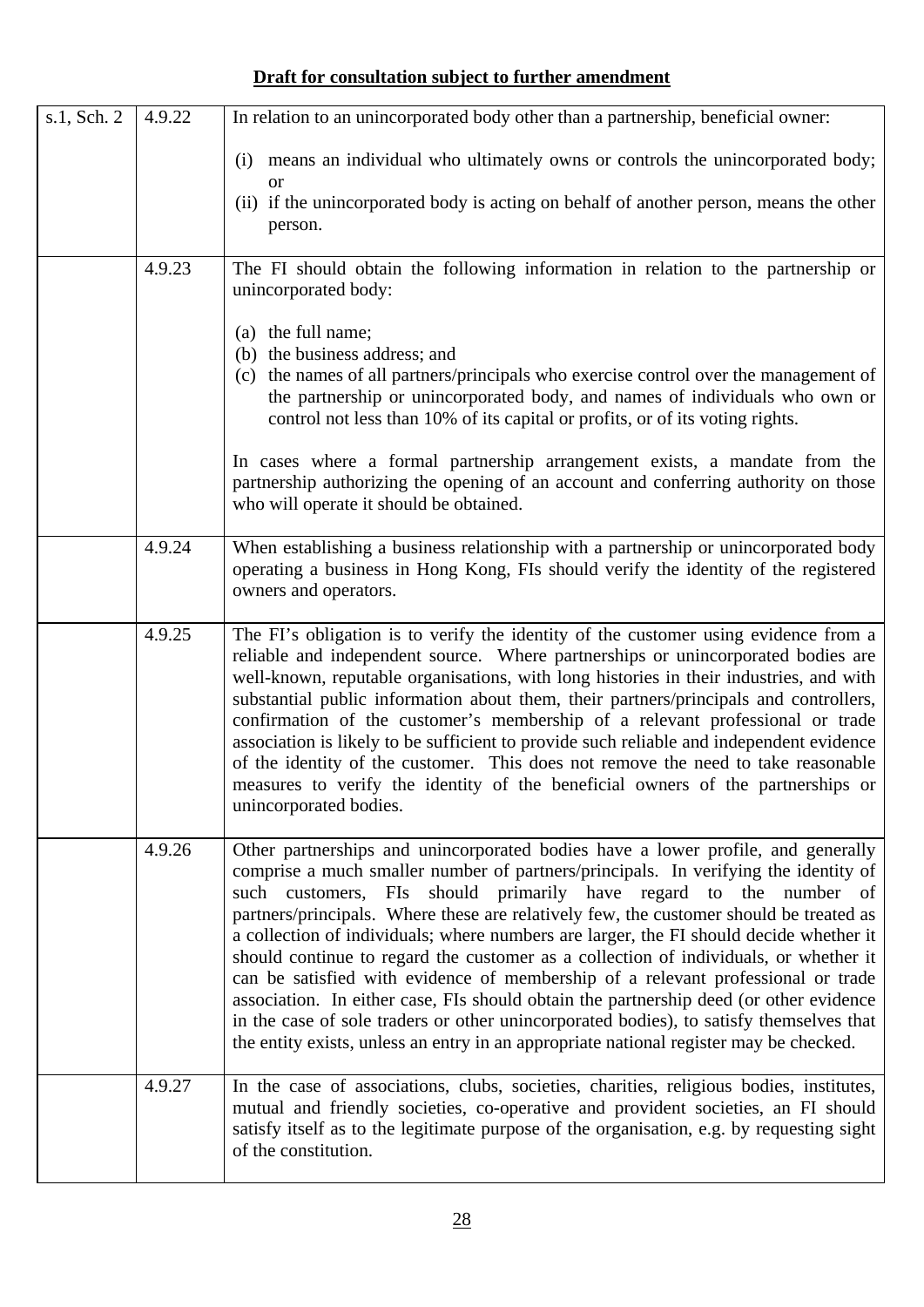| <b>Trusts</b> |        |                                                                                                                                                                                                                                                                                                                                                                                                                                                                                                                                                                                                                                                                                                                                                                                  |
|---------------|--------|----------------------------------------------------------------------------------------------------------------------------------------------------------------------------------------------------------------------------------------------------------------------------------------------------------------------------------------------------------------------------------------------------------------------------------------------------------------------------------------------------------------------------------------------------------------------------------------------------------------------------------------------------------------------------------------------------------------------------------------------------------------------------------|
| General       |        |                                                                                                                                                                                                                                                                                                                                                                                                                                                                                                                                                                                                                                                                                                                                                                                  |
|               | 4.9.28 | A trust does not possess a separate legal personality. It cannot form business<br>relationships or carry out occasional transactions itself. It is the trustee who enters<br>into a business relationship or carries out occasional transactions on behalf of the trust<br>and who is considered to be the customer (i.e. the trustee is acting on behalf of a third<br>party – the trust and the individuals concerned with the trust).                                                                                                                                                                                                                                                                                                                                         |
| s.1, Sch. 2   | 4.9.29 | The AMLO defines the beneficial owner, in relation to a trust as:                                                                                                                                                                                                                                                                                                                                                                                                                                                                                                                                                                                                                                                                                                                |
|               |        | an individual who is entitled to a vested interest in not less than 10% of the<br>(i)<br>capital of the trust property, whether the interest is in possession or in remainder<br>or reversion and whether it is defeasible or not;<br>(ii) the settlor of the trust;<br>(iii) a protector or enforcer of the trust; or<br>(iv) an individual who has ultimate control over the trust (this would include the<br>trustee in situations where the trustee is not the direct customer).                                                                                                                                                                                                                                                                                             |
|               | 4.9.30 | FIs should collect the following identification information in respect of a trust on<br>whose behalf the trustee (i.e. the customer) is acting:                                                                                                                                                                                                                                                                                                                                                                                                                                                                                                                                                                                                                                  |
|               |        | (a) the name of the trust;<br>(b) date of establishment / settlement;                                                                                                                                                                                                                                                                                                                                                                                                                                                                                                                                                                                                                                                                                                            |
|               |        | (c) the jurisdiction whose laws govern the arrangement, as set out in the trust<br>instrument;                                                                                                                                                                                                                                                                                                                                                                                                                                                                                                                                                                                                                                                                                   |
|               |        | (d) the identification number (if any) granted by any applicable official bodies (e.g.<br>tax identification number or registered charity or non-profit organization<br>number);                                                                                                                                                                                                                                                                                                                                                                                                                                                                                                                                                                                                 |
|               |        | (e) identification information of trustee(s) - in line with guidance for individuals or<br>corporations);                                                                                                                                                                                                                                                                                                                                                                                                                                                                                                                                                                                                                                                                        |
|               |        | identification information of settlor(s) (including initial settlors and persons<br>(f)<br>subsequent settling funds into the trust) and any protector(s) or enforcers in line<br>with the guidance for individuals/corporations; and                                                                                                                                                                                                                                                                                                                                                                                                                                                                                                                                            |
|               |        | (g) identification information of known beneficiaries. Known beneficiaries mean<br>those persons or that class of persons who can, from the terms of the trust<br>instrument, be identified as having a reasonable expectation of benefiting from<br>the trust capital or income.                                                                                                                                                                                                                                                                                                                                                                                                                                                                                                |
|               |        | Verifying the trust and placing reliance on the trustees                                                                                                                                                                                                                                                                                                                                                                                                                                                                                                                                                                                                                                                                                                                         |
|               | 4.9.31 | An FI must verify the name and date of establishment of a trust and should obtain<br>appropriate evidence to verify the existence, legal form and parties to it, i.e. trustee,<br>settlor, protector, beneficiary, etc. The beneficiaries should be identified as far as<br>possible where defined and measures should be put in place to facilitate the<br>verification of their identity at the time when the FI becomes aware of the distribution<br>of trust property. If the beneficiaries are yet to be determined, the FI should<br>concentrate on the identification of the settlor and/or the class of persons in whose<br>interest the trust is set up. The most direct method of satisfying this requirement is to<br>review the appropriate parts of the trust deed. |
|               |        | Verification of the existence, legal form and parties to a trust should therefore,                                                                                                                                                                                                                                                                                                                                                                                                                                                                                                                                                                                                                                                                                               |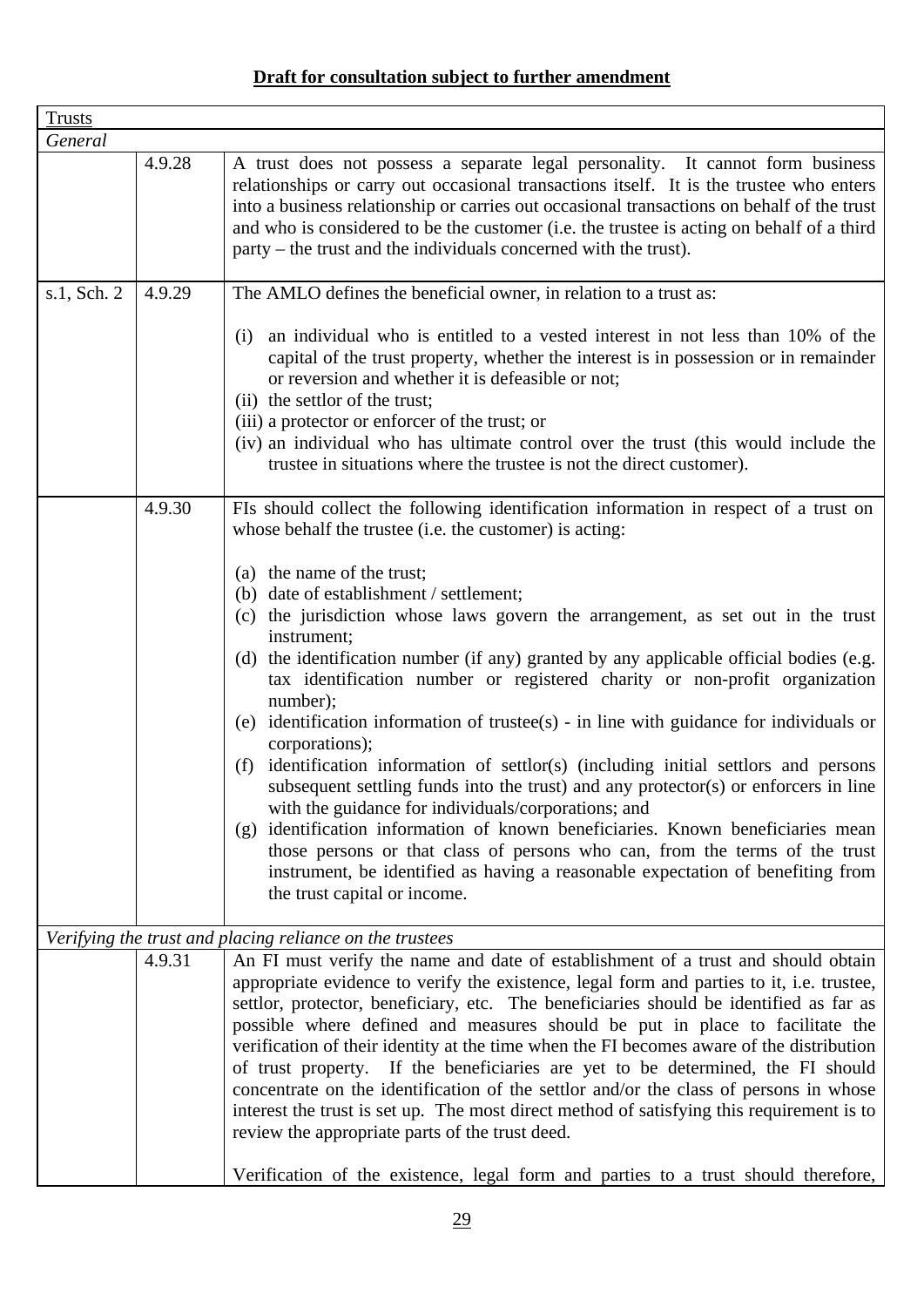|                                                                   |        | wherever possible, be conducted by means of reviewing a copy of the trust<br>instrument. In such circumstances, a redacted copy should be retained on file to<br>evidence the existence and parties to the trust. Where this is not reasonably available,<br>reasonable measures to verify this information, having regard to the ML/TF risk, may<br>include:<br>(a) a written declaration/confirmation from a trustee acting in a professional<br>capacity <sup>23</sup> ; or<br>(b) a written declaration/confirmation from a lawyer who has reviewed the relevant |
|-------------------------------------------------------------------|--------|----------------------------------------------------------------------------------------------------------------------------------------------------------------------------------------------------------------------------------------------------------------------------------------------------------------------------------------------------------------------------------------------------------------------------------------------------------------------------------------------------------------------------------------------------------------------|
|                                                                   |        | instrument.<br>The person mentioned in (a) and (b) above should fulfil the requirements of section<br>$18(3)$ of Schedule 2.                                                                                                                                                                                                                                                                                                                                                                                                                                         |
|                                                                   |        | For the avoidance of doubt, reasonable measures are still required to be taken to<br>verify the actual identity of the individual parties (i.e. trustee, settlor, protector,<br>beneficiary, etc.).                                                                                                                                                                                                                                                                                                                                                                  |
|                                                                   | 4.9.32 | An FI should verify the identity of the beneficiaries when the FI becomes aware of<br>any payment out of the trust account made to the beneficiaries. This includes where<br>payments are made directly to beneficiaries and when payments are made to the<br>trustees. In the latter case, FIs should establish whether the payment is intended for a<br>beneficiary of a trust and if so obtain verification documents.                                                                                                                                            |
|                                                                   | 4.9.33 | Particular care should be taken in relation to trusts created in jurisdictions where there<br>is no money laundering legislation similar to Hong Kong.                                                                                                                                                                                                                                                                                                                                                                                                               |
| Other considerations                                              |        |                                                                                                                                                                                                                                                                                                                                                                                                                                                                                                                                                                      |
|                                                                   | 4.9.34 | Appendix A contains a list of documents recognised by the RAs as independent and<br>reliable sources for identity verification purposes.                                                                                                                                                                                                                                                                                                                                                                                                                             |
|                                                                   |        | 4.10 Simplified customer due diligence (SDD)                                                                                                                                                                                                                                                                                                                                                                                                                                                                                                                         |
| General                                                           |        |                                                                                                                                                                                                                                                                                                                                                                                                                                                                                                                                                                      |
|                                                                   | 4.10.1 | The AMLO defines what CDD measures are and also prescribes the circumstances in<br>which an FI must carry out CDD. SDD means that application of full CDD measures<br>is not required. In practice, this means that FIs are not required to identify and verify<br>the beneficial owner. However, other aspects of CDD must be undertaken and it is<br>still necessary to conduct ongoing monitoring of the business relationship. FIs must<br>have reasonable grounds to support the use of SDD and may have to demonstrate<br>these grounds to the relevant RA.    |
| s.3(1)(d)<br>$\&$ (e),<br>s.4(1), (3),<br>$(5) & (6)$ ,<br>Sch 2. | 4.10.2 | Nonetheless, SDD must not be applied when the FI suspects that the customer, the<br>customer's account or the transaction is involved in ML/TF, or when the FI doubts<br>the veracity or adequacy of any information previously obtained for the purpose of<br>identifying the customer or verifying the customer's identity, notwithstanding when<br>the customer, the product, and account type falls within paragraphs 4.10.3, 4.10.16                                                                                                                            |

<span id="page-31-0"></span> $23$  "Trustees acting in their professional capacity" in this context means that they act in the course of a profession or business which consists of or includes the provision of services in connection with the administration or management of trusts (or a particular aspect of the administration or management of trusts).

 $\overline{a}$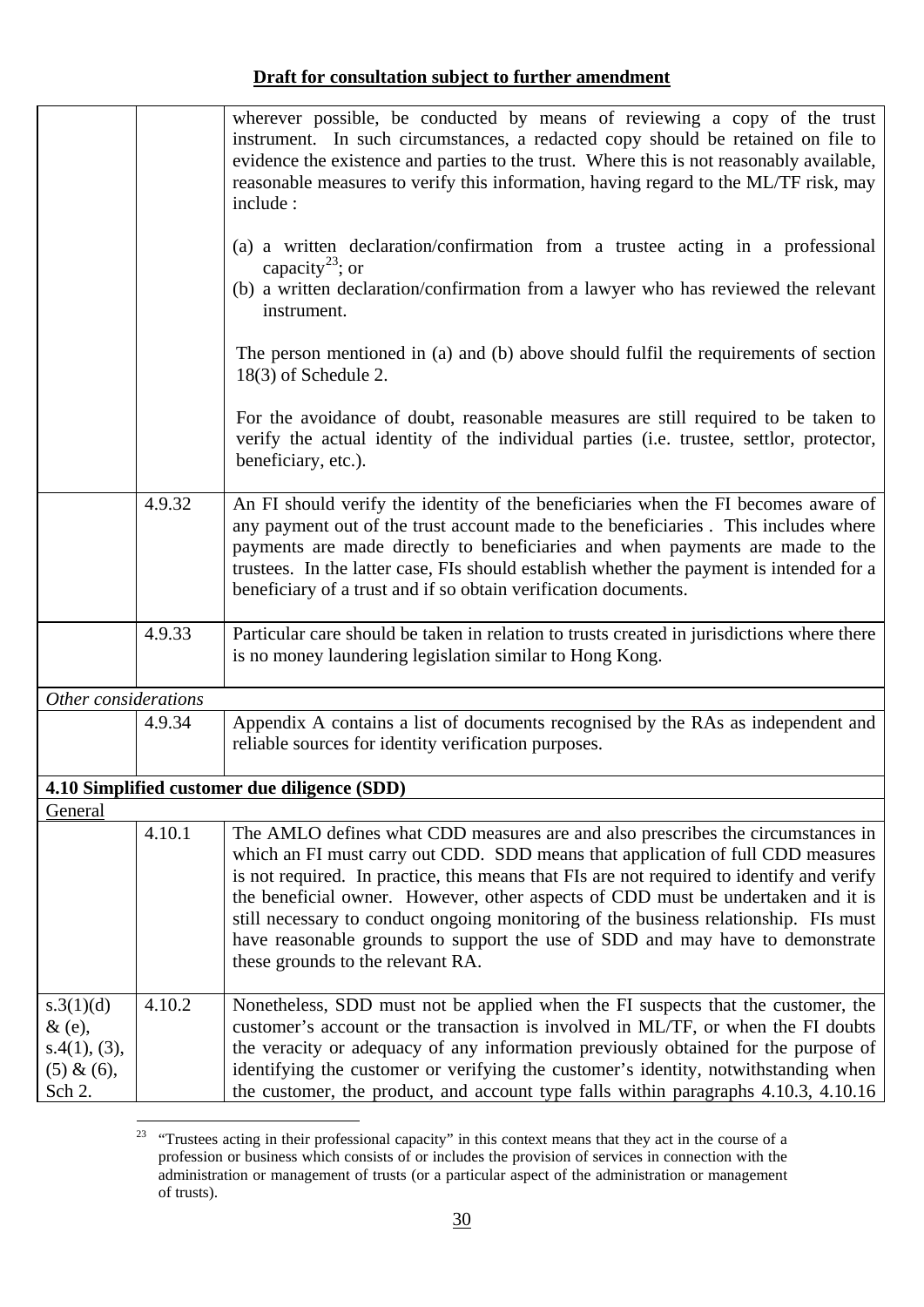|                                            |        | and 4.10.18 below.                                                                                                                                                                                                                                                                                                                                                                                                                                                                                                                                                                                                                                                                                                                                                                                                                                                                                                                                                                                                                                                                                                                                                                                                                                                                                                                                                                                     |
|--------------------------------------------|--------|--------------------------------------------------------------------------------------------------------------------------------------------------------------------------------------------------------------------------------------------------------------------------------------------------------------------------------------------------------------------------------------------------------------------------------------------------------------------------------------------------------------------------------------------------------------------------------------------------------------------------------------------------------------------------------------------------------------------------------------------------------------------------------------------------------------------------------------------------------------------------------------------------------------------------------------------------------------------------------------------------------------------------------------------------------------------------------------------------------------------------------------------------------------------------------------------------------------------------------------------------------------------------------------------------------------------------------------------------------------------------------------------------------|
| $s.4(3)$ , Sch<br>2.                       | 4.10.3 | The AMLO defines customers to whom SDD may be applied as follows:<br>(a) an FI as defined in the AMLO;<br>(b) an institution that-<br>(i) is incorporated or established in an equivalent jurisdiction (see paragraphs<br>$4.20$ ;<br>(ii) carries on a business similar to that carried on by an FI;<br>(iii) has measures in place to ensure compliance with requirements similar to<br>those imposed under Schedule 2; and<br>(iv) is supervised for compliance with those requirements by an authority in that<br>jurisdiction that performs functions similar to those of any of the RAs;<br>(c) a corporation listed on any stock exchange ("listed company");<br>(d) an investment vehicle where the person responsible for carrying out measures<br>that are similar to the CDD measures in relation to all the investors of the<br>investment vehicle is-<br>$(i)$ an FI;<br>(ii) an institution incorporated or established in Hong Kong, or in an equivalent<br>jurisdiction that-<br>i. has measures in place to ensure compliance with requirements similar to<br>those imposed under Schedule 2; and<br>ii. is supervised for compliance with those requirements.<br>(e) the Government or any public body in Hong Kong; or<br>the government of an equivalent jurisdiction or a body in an equivalent<br>(f)<br>jurisdiction that performs functions similar to those of a public body. |
| $s.4(2)$ , Sch<br>2.                       | 4.10.4 | If a customer not falling within section $4(3)$ of Schedule 2 has in its ownership chain<br>an entity that falls within that section, the FI is not required to identify or verify the<br>beneficial owners of that entity in that chain when establishing a business relationship<br>with or carrying out an occasional transaction for the customer. However, FIs should<br>still identify and take reasonable measures to verify the identity of beneficial owners<br>in the ownership chain that are not connected with that entity.                                                                                                                                                                                                                                                                                                                                                                                                                                                                                                                                                                                                                                                                                                                                                                                                                                                               |
| $s.2(1)(a)$ ,<br>$(c)$ & $(d)$ ,<br>Sch 2. | 4.10.5 | For avoidance of doubt, the FI must still:<br>(a) identify the customer and verify the customer's identity;<br>(b) if a business relationship is to be established and its purpose and intended nature<br>are not obvious, obtain information on the purpose and intended nature of the<br>business relationship with the FI; and<br>(c) if a person purports to act on behalf of the customer,<br>(i) identify the person and take reasonable measures to verify the person's<br>identity; and<br>(ii) verify the person's authority to act on behalf of the customer,<br>in accordance with the relevant requirements stipulated in this Guideline.                                                                                                                                                                                                                                                                                                                                                                                                                                                                                                                                                                                                                                                                                                                                                  |
|                                            |        | Local and foreign financial institution                                                                                                                                                                                                                                                                                                                                                                                                                                                                                                                                                                                                                                                                                                                                                                                                                                                                                                                                                                                                                                                                                                                                                                                                                                                                                                                                                                |
| s.4(3)(a)<br>&<br>(b),                     | 4.10.6 | FIs may apply SDD to a customer that is an FI as defined in the AMLO, or an<br>institution that carries on a business similar to that carried on by an FI and meets the                                                                                                                                                                                                                                                                                                                                                                                                                                                                                                                                                                                                                                                                                                                                                                                                                                                                                                                                                                                                                                                                                                                                                                                                                                |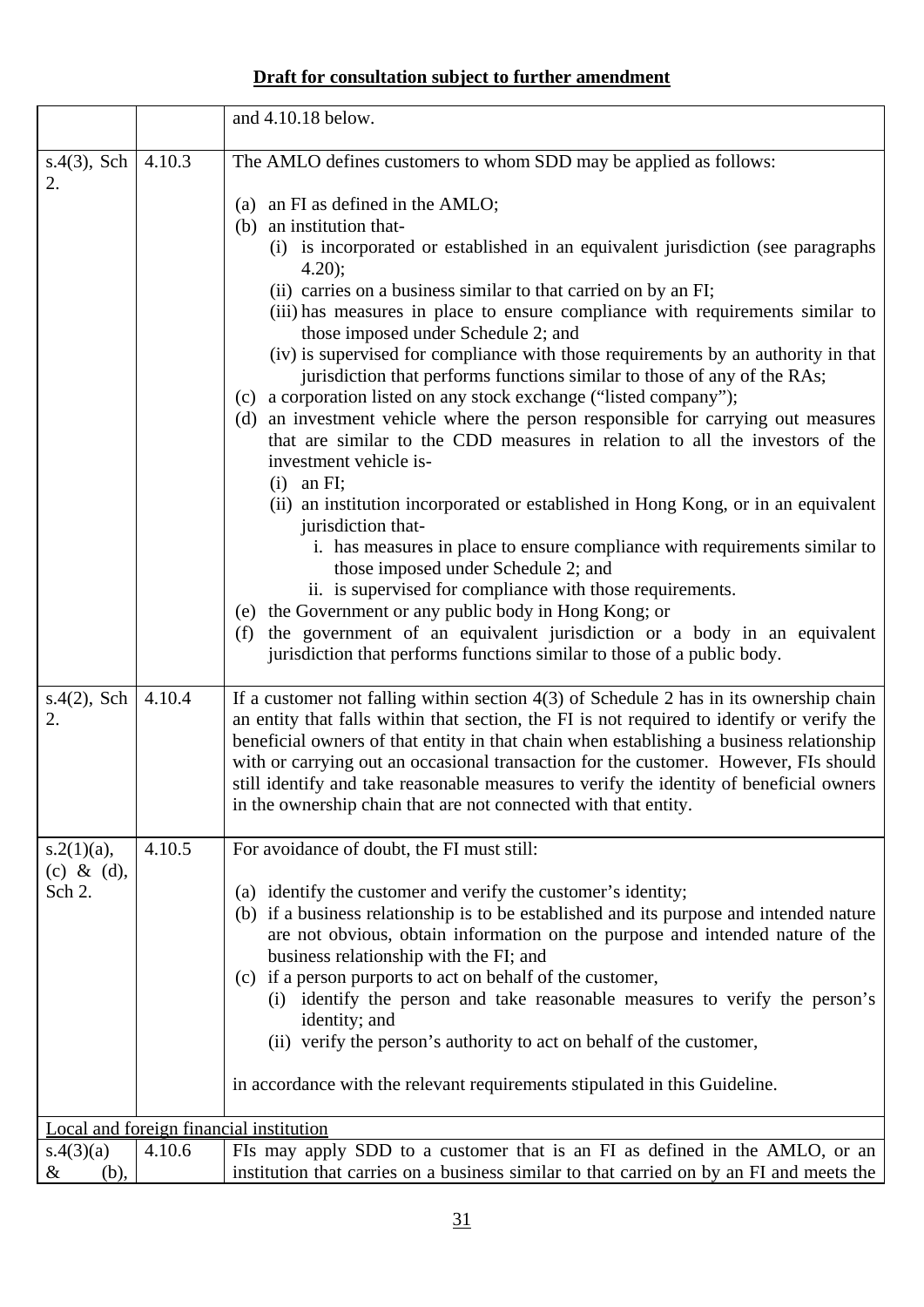| Sch. 2               |         | criteria set out in section $4(3)(b)$ of Schedule 2. If the customer does not meet the<br>criteria, the FI must carry out all the CDD measures set out in section 2 of Schedule 2.                                                                                                                                                                                                                                                                                                                                                                                                                                                                                                                                                                                                                                                                                                                                                                                                                    |
|----------------------|---------|-------------------------------------------------------------------------------------------------------------------------------------------------------------------------------------------------------------------------------------------------------------------------------------------------------------------------------------------------------------------------------------------------------------------------------------------------------------------------------------------------------------------------------------------------------------------------------------------------------------------------------------------------------------------------------------------------------------------------------------------------------------------------------------------------------------------------------------------------------------------------------------------------------------------------------------------------------------------------------------------------------|
|                      |         | FIs may apply SDD to a customer that is an FI as defined in the AMLO that opens an<br>account in the name of a nominee company for holding fund units on behalf of the<br>second-mentioned FI or the underlying customers of the fund, provided that the<br>second-mentioned FI has conducted CDD on the underlying customers and is<br>authorised to operate the account, as evidenced by contractual document or<br>agreement.                                                                                                                                                                                                                                                                                                                                                                                                                                                                                                                                                                      |
|                      | 4.10.7  | For ascertaining whether the institution meets the criteria set out in section $4(3)(a)$ &<br>(b) of Schedule 2, it will generally be sufficient for an FI to verify that the institution<br>is on the list of authorized (and supervised) FIs in the jurisdiction concerned.                                                                                                                                                                                                                                                                                                                                                                                                                                                                                                                                                                                                                                                                                                                         |
| Listed company       |         |                                                                                                                                                                                                                                                                                                                                                                                                                                                                                                                                                                                                                                                                                                                                                                                                                                                                                                                                                                                                       |
| s.4(3)(c),<br>Sch. 2 | 4.10.8  | FIs may perform SDD in respect of a corporate customer listed on a stock exchange <sup>24</sup> .<br>This means FIs need not identify the beneficial owners of the listed company. In all<br>other cases, FIs should follow the CDD requirements for a legal person set out in<br>paragraphs 4.9 of this Guideline.                                                                                                                                                                                                                                                                                                                                                                                                                                                                                                                                                                                                                                                                                   |
|                      | 4.10.9  | FIs should identify and record the identities of all directors. FIs may adopt a risk-<br>based approach in determining whether it is necessary to verify the identity of any of<br>the directors of a listed company.                                                                                                                                                                                                                                                                                                                                                                                                                                                                                                                                                                                                                                                                                                                                                                                 |
| Investment vehicle   |         |                                                                                                                                                                                                                                                                                                                                                                                                                                                                                                                                                                                                                                                                                                                                                                                                                                                                                                                                                                                                       |
| s.4(3)(d),           | 4.10.10 | FIs may apply SDD to a customer that is an investment vehicle if the FI is able to                                                                                                                                                                                                                                                                                                                                                                                                                                                                                                                                                                                                                                                                                                                                                                                                                                                                                                                    |
| Sch. 2               |         | ascertain that the person responsible for carrying out measures that are similar to the<br>CDD measures in relation to all the investors of the investment vehicle falls within<br>any of the categories of institution set out in section $4(3)(d)$ of Schedule 2.                                                                                                                                                                                                                                                                                                                                                                                                                                                                                                                                                                                                                                                                                                                                   |
|                      | 4.10.11 | An investment vehicle may be in the form of a legal person or trust, and may be a<br>collective investment scheme or other investment entity.                                                                                                                                                                                                                                                                                                                                                                                                                                                                                                                                                                                                                                                                                                                                                                                                                                                         |
|                      | 4.10.12 | An investment vehicle whether or not responsible for carrying out CDD measures on<br>the underlying investors under governing law of the jurisdiction in which the<br>investment vehicle is established may, where permitted by law, appoint another<br>institution ("appointed institution"), such as a trustee, an administrator, a transfer<br>agent, a registrar or a custodian, to perform the CDD. Where the person responsible<br>for carrying out the CDD measures (the investment vehicle or the appointed<br>institution) falls within any of the categories of institution set out in section $4(3)(d)$ of<br>Schedule 2, an FI may apply SDD to that investment vehicle provided that it is<br>satisfied that the investment vehicle has ensured that there are reliable systems and<br>controls in place to conduct the CDD (including identification and verification of the<br>identity) on the underlying investors in accordance with the requirements set out in<br>the Schedule 2. |
|                      | 4.10.13 | For the avoidance of doubt, if neither the investment vehicle nor appointed institution<br>fall within any of the categories of institution set out in section $4(3)(d)$ of Schedule 2,                                                                                                                                                                                                                                                                                                                                                                                                                                                                                                                                                                                                                                                                                                                                                                                                               |

<span id="page-33-0"></span><sup>&</sup>lt;sup>24</sup> Reference should be made to paragraphs 4.15.

 $\overline{a}$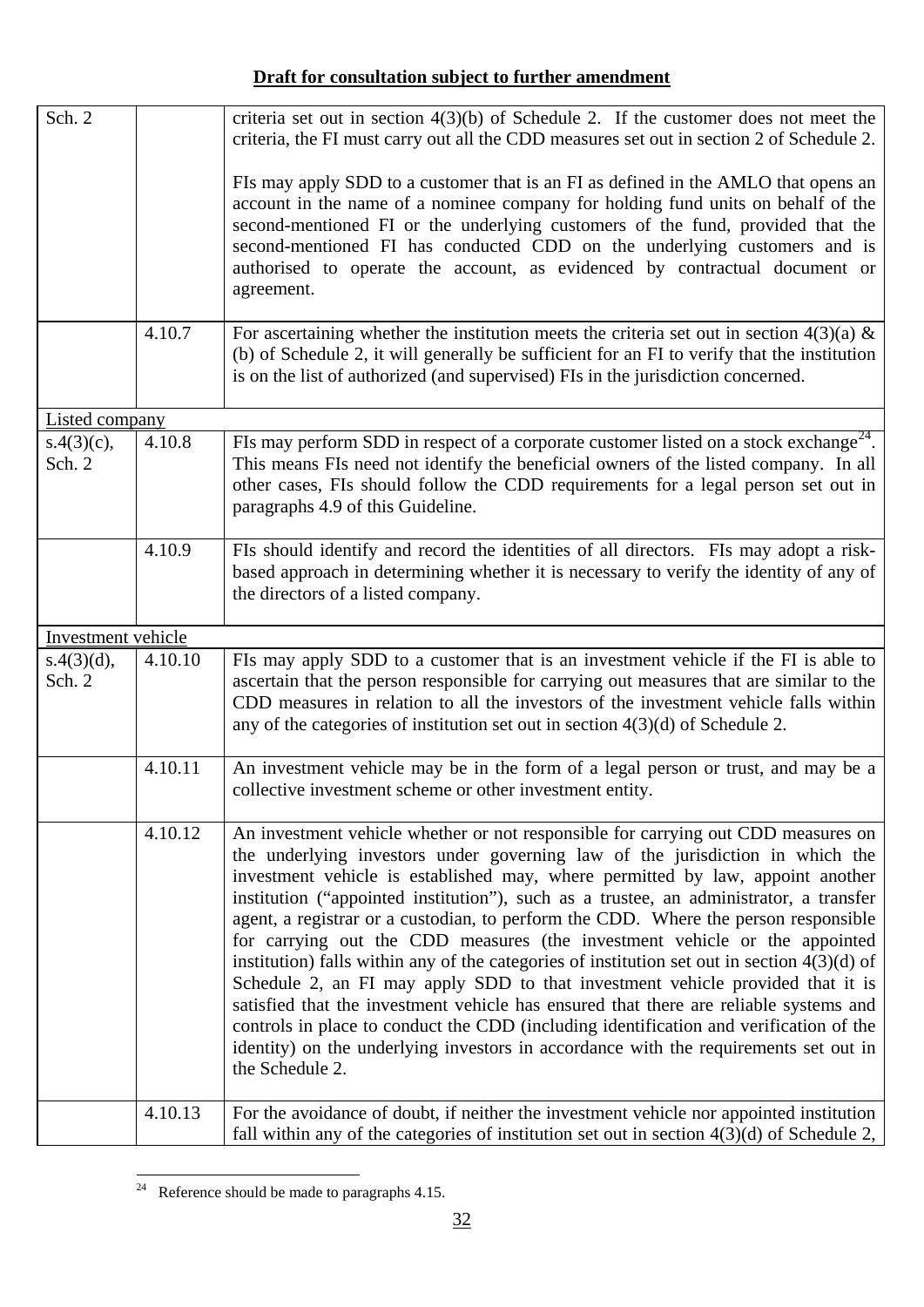|                                 |         | the FI must identify any investor owning or controlling not less than 10% interest of<br>the investment vehicle. Except where the investment vehicle is being operated for<br>"private" use by a specific group of persons, the FI may, if it considers it appropriate<br>to do so under its risk-based approach, rely on a written representation from the<br>investment vehicle or appointed institution (as the case may be) responsible for<br>carrying out the CDD stating, to its actual knowledge, the identities of such investors<br>or (where applicable) there is no such investor in the investment vehicle. Where the<br>FI accepts such a representation, this should be documented, retained, and subject to<br>periodic review. Where investors owning or controlling more than 25% interest are<br>identified, the FI must take reasonable measures to verify their identity itself.                                                                                                                                       |
|---------------------------------|---------|---------------------------------------------------------------------------------------------------------------------------------------------------------------------------------------------------------------------------------------------------------------------------------------------------------------------------------------------------------------------------------------------------------------------------------------------------------------------------------------------------------------------------------------------------------------------------------------------------------------------------------------------------------------------------------------------------------------------------------------------------------------------------------------------------------------------------------------------------------------------------------------------------------------------------------------------------------------------------------------------------------------------------------------------|
| Government and public body      |         |                                                                                                                                                                                                                                                                                                                                                                                                                                                                                                                                                                                                                                                                                                                                                                                                                                                                                                                                                                                                                                             |
| s.4(3)(e)<br>$&$ (f), Sch.<br>2 | 4.10.14 | FIs may apply SDD to a customer that is the Hong Kong government, any public<br>bodies in Hong Kong, the government of an equivalent jurisdiction or a body in an<br>equivalent jurisdiction that performs functions similar to those of a public body.                                                                                                                                                                                                                                                                                                                                                                                                                                                                                                                                                                                                                                                                                                                                                                                     |
| s.1, Sch. 2                     | 4.10.15 | Public body includes:                                                                                                                                                                                                                                                                                                                                                                                                                                                                                                                                                                                                                                                                                                                                                                                                                                                                                                                                                                                                                       |
|                                 |         | any executive, legislative, municipal or urban council;<br>(a)<br>any Government department or undertaking;<br>(b)<br>(c) any local or public authority or undertaking;<br>(d) any board, commission, committee or other body, whether paid or unpaid,<br>appointed by the Chief Executive or the Government; and<br>any board, commission, committee or other body that has power to act in a<br>(e)<br>public capacity under or for the purposes of any enactment.                                                                                                                                                                                                                                                                                                                                                                                                                                                                                                                                                                        |
|                                 |         | SDD in relation to specific products                                                                                                                                                                                                                                                                                                                                                                                                                                                                                                                                                                                                                                                                                                                                                                                                                                                                                                                                                                                                        |
| s.4(4) $&$<br>$(5)$ , Sch. 2    | 4.10.16 | FIs may apply SDD in relation to a customer if the FI has reasonable grounds to<br>believe that the transaction conducted by the customer relates to any one of the<br>following products:<br>(a) a provident, pension, retirement or superannuation scheme (however described)<br>that provides retirement benefits to employees, where contributions to the<br>scheme are made by way of deduction from income from employment and the<br>scheme rules do not permit the assignment of a member's interest under the<br>scheme;<br>(b) an insurance policy for the purposes of a provident, pension, retirement or<br>superannuation scheme (however described) that does not contain a surrender<br>clause and cannot be used as a collateral; or<br>(c) a life insurance policy in respect of which:<br>an annual premium of no more than \$8,000 or an equivalent amount in any<br>(i)<br>other currency is payable; or<br>(ii) a single premium of no more than \$20,000 or an equivalent amount in any<br>other currency is payable. |
|                                 | 4.10.17 | For the purpose of item (a) of paragraph 4.10.16, FIs may treat the employer, the<br>trustee and any other person who has control over the business relationship including<br>the administrator or the scheme manager, as the customer. FIs are not required to<br>apply the provisions of section $2(1)(b)$ of Schedule 2 where the customer is a scheme<br>falling within item (a) of paragraph 4.10.16. This means that they need not normally                                                                                                                                                                                                                                                                                                                                                                                                                                                                                                                                                                                           |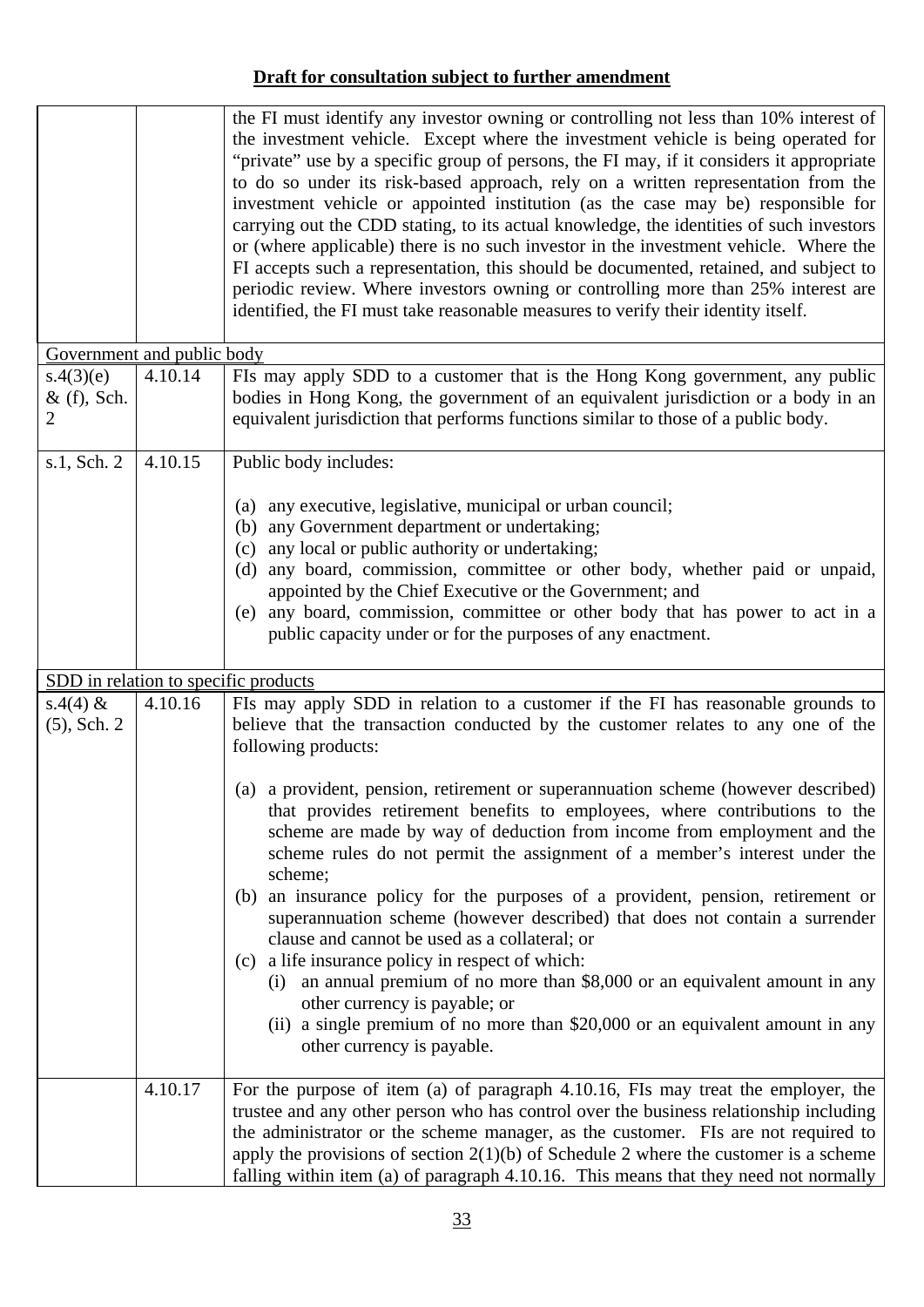|                              |         | identify the beneficial owners of the scheme, i.e. the employees and verify their<br>identities. It is only necessary to conduct CDD on the customer of the FI.                                                                                                                                                                                                                                                                                                              |
|------------------------------|---------|------------------------------------------------------------------------------------------------------------------------------------------------------------------------------------------------------------------------------------------------------------------------------------------------------------------------------------------------------------------------------------------------------------------------------------------------------------------------------|
| Solicitor's client accounts  |         |                                                                                                                                                                                                                                                                                                                                                                                                                                                                              |
| $s.4(6)$ ,<br>Sch. 2         | 4.10.18 | If a customer of an FI is a solicitor or a firm of solicitors, the FI is not required to<br>identify the beneficial owners of the client account opened by the customer, provided<br>that the following criteria are satisfied:<br>(a) the client account is kept in the name of the customer;<br>(b) moneys or securities of the customer's clients in the client account are mingled;<br>and<br>(c) the client account is managed by the customer as those clients' agent. |
|                              | 4.10.19 | In addition to performing the normal CDD on the customer, when opening a client<br>account for a solicitor or a firm of solicitors, FIs should establish the proposed use of<br>the account, i.e. whether to hold co-mingled client funds or the funds of a specific<br>client.                                                                                                                                                                                              |
|                              | 4.10.20 | FI should obtain evidence to satisfy that the solicitor is authorized to practise in Hong<br>Kong under the Legal Practitioners Ordinance (Cap. 159). FIs may assume that the<br>solicitor has reliable and proper systems in place to identify each client and allocate<br>the funds to the underlying client and apply SDD unless they become aware of any<br>adverse information (e.g. adverse publicity or reprimand by the Law Society) to the<br>contrary.             |
|                              | 4.10.21 | If a client account is opened on behalf of a single client or there are sub-accounts for<br>each individual client where funds are not co-mingled at the FI, the FI should<br>establish the identity of the underlying client(s) in addition to that of the solicitor<br>opening the account.                                                                                                                                                                                |
| 4.11 High-risk situations    |         |                                                                                                                                                                                                                                                                                                                                                                                                                                                                              |
| s.15, Sch.<br>$\overline{2}$ | 4.11.1  | Section 15 of Schedule 2 specifies that an FI must, in any situation that by its nature<br>presents a higher risk of ML/TF, take additional measures to mitigate the risk of<br>ML/TF. Examples of higher risk customers may include, having regard to the<br>identified ML/TF risks:                                                                                                                                                                                        |
|                              |         | (a) non-resident customers;<br>(b) private banking;<br>legal persons or arrangements such as trusts that are personal assets holding<br>(c)<br>vehicles; and<br>(d) companies that have nominee shareholders or shares in bearer form.<br>Additional measures <sup>25</sup> or EDD should be taken to mitigate the ML/TF risk involved,<br>which for illustration purposes, may include:<br>(a) obtaining additional information on the customer (e.g. connected accounts or |
|                              |         | relationships) and updating more regularly the customer profile including the<br>identification data;                                                                                                                                                                                                                                                                                                                                                                        |

<span id="page-35-0"></span> $\overline{a}$  $^{25}$  Additional measures should be documented in the FI's policy and procedures.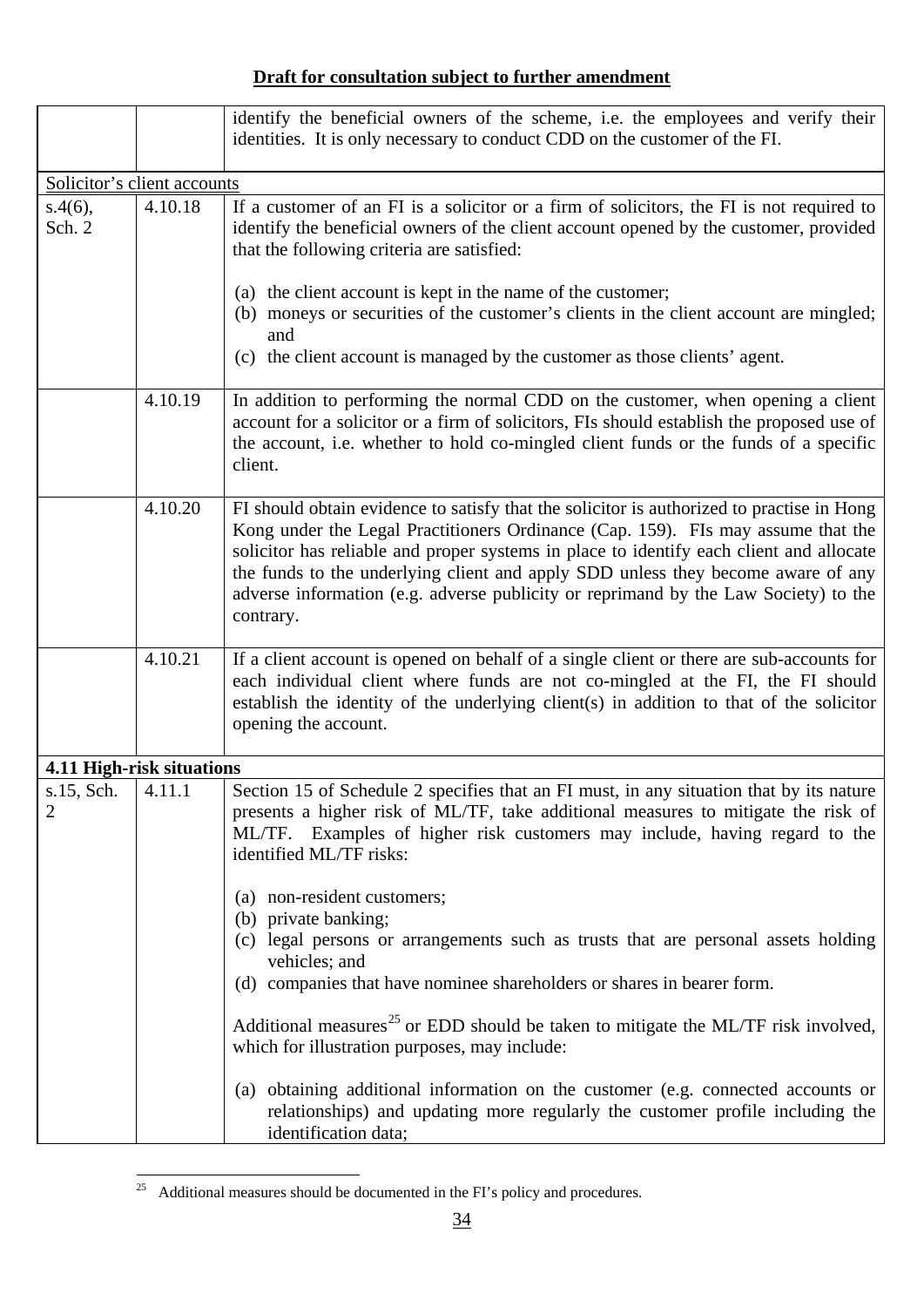|                               |        | (b) obtaining additional information on the intended nature of the business<br>relationship (e.g. anticipated account activity), the source of wealth and source of<br>funds;<br>(c) obtaining the approval of senior management to commence or continue the<br>relationship; and<br>(d) conducting enhanced monitoring of the business relationship, by increasing the<br>number and timing of the controls applied and selecting patterns of transactions<br>that need further examination.                          |
|-------------------------------|--------|------------------------------------------------------------------------------------------------------------------------------------------------------------------------------------------------------------------------------------------------------------------------------------------------------------------------------------------------------------------------------------------------------------------------------------------------------------------------------------------------------------------------|
|                               |        | 4.12 Customer not physically present for identification purposes                                                                                                                                                                                                                                                                                                                                                                                                                                                       |
|                               | 4.12.1 | FIs must apply equally effective customer identification procedures and on-going<br>monitoring standards for customers not physically present for identification purposes<br>as for those where the customer is available for interview. Where a customer has not<br>been physically present for identification purposes, FIs will generally not be able to<br>determine that the documentary evidence of identity actually relates to the customer<br>they are dealing with. Consequently, there are increased risks. |
| s.5(3)(a)<br>& s.9,<br>Sch. 2 | 4.12.2 | The AMLO requires an FI to take additional measures to compensate for any risk<br>associated with customers not physically present for identification purposes. If a<br>customer has not been physically present for identification purposes, the FI must<br>carry out at least one of the following measures to mitigate the risks posed:                                                                                                                                                                             |
|                               |        | (a) further verifying the customer's identity on the basis of documents, data or<br>information referred to in section $2(1)(a)$ of Schedule 2 but not previously used<br>for the purposes of verification of the customer's identity under that section;<br>(b) taking supplementary measures to verify all the information provided by the<br>customer;                                                                                                                                                              |
|                               |        | (c) ensuring that the first payment made into the customer's account is received from<br>an account in the customer's name with an authorized institution or a bank<br>operating in an equivalent jurisdiction that has measures in place to ensure<br>compliance with requirements similar to those imposed under Schedule 2 and is<br>supervised for compliance with those requirements by a banking regulator in that<br>jurisdiction.                                                                              |
|                               |        | Measures which would meet the requirements of paragraph $4.12.2(a)$ and (b) above<br>include obtaining copies of documents that have been certified by a suitable certifier.                                                                                                                                                                                                                                                                                                                                           |
|                               |        | Suitable certifiers and the certification procedure                                                                                                                                                                                                                                                                                                                                                                                                                                                                    |
|                               | 4.12.3 | Use of an independent suitable certifier guards against the risk that documentation<br>provided does not correspond to the customer whose identity is being verified.<br>However, for certification to be effective, the certifier will need to have seen the<br>original documentation.                                                                                                                                                                                                                               |
| s.18, Sch.                    | 4.12.4 | Suitable persons to certify verification of identity documents may include:                                                                                                                                                                                                                                                                                                                                                                                                                                            |
|                               |        | an intermediary specified in section $18(3)$ of Schedule 2;<br>(a)<br>a member of the judiciary in an equivalent jurisdiction;<br>(b)                                                                                                                                                                                                                                                                                                                                                                                  |
|                               |        | (c) an officer of an embassy, consulate or high commission of the country of issue of<br>documentary verification of identity; and                                                                                                                                                                                                                                                                                                                                                                                     |
|                               |        | (d) a Justice of the Peace.                                                                                                                                                                                                                                                                                                                                                                                                                                                                                            |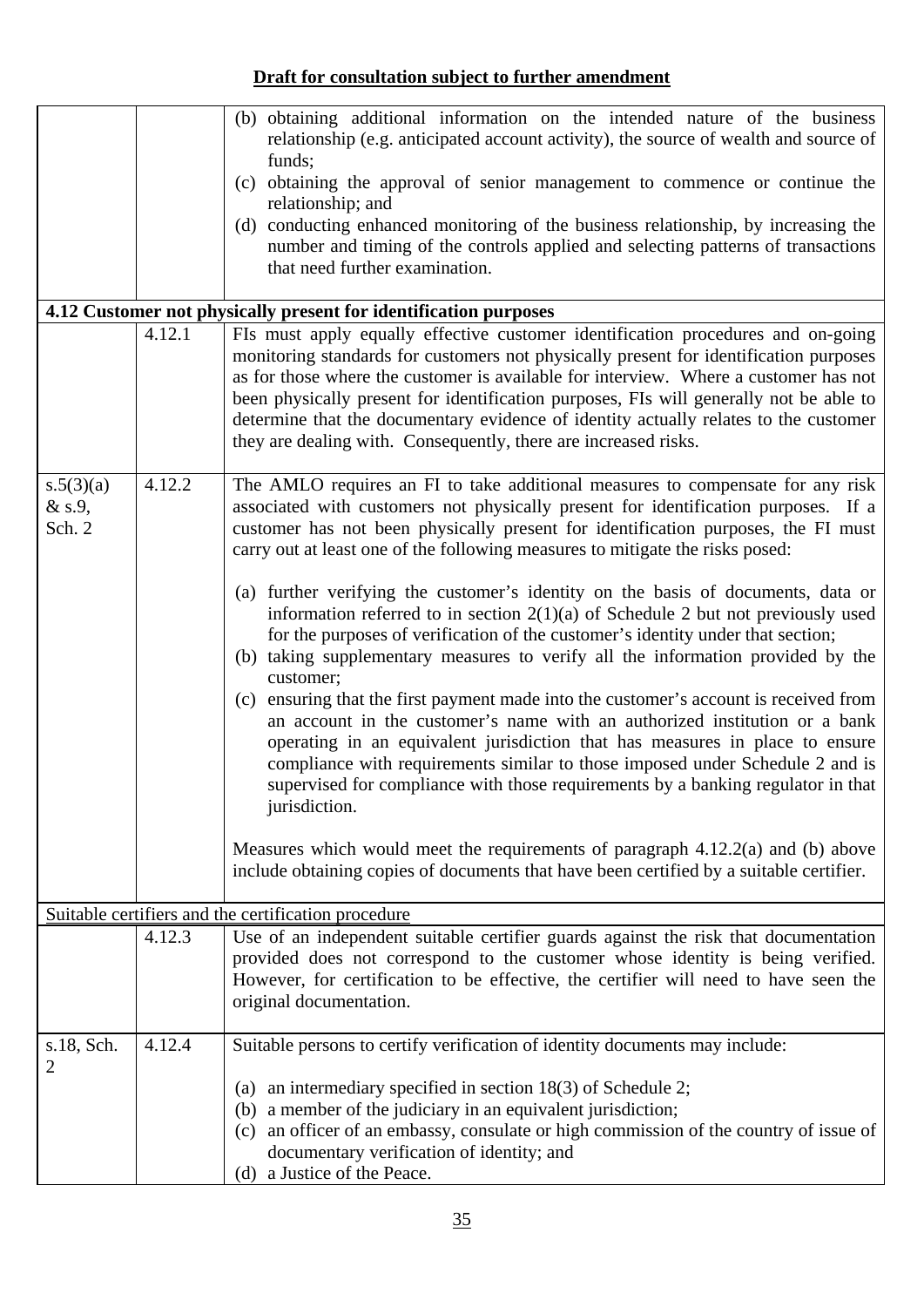|                                          | 4.12.5 | The certifier must sign and date the copy document (printing his/her name clearly in<br>capitals underneath) and clearly indicate his/her position or capacity on it and provide<br>his/her contact details. The certifier must state that it is a true copy of the original (or<br>words to similar effect).                                                                                                                                                                                                                                                                                                                                                                                                                                                                                    |
|------------------------------------------|--------|--------------------------------------------------------------------------------------------------------------------------------------------------------------------------------------------------------------------------------------------------------------------------------------------------------------------------------------------------------------------------------------------------------------------------------------------------------------------------------------------------------------------------------------------------------------------------------------------------------------------------------------------------------------------------------------------------------------------------------------------------------------------------------------------------|
|                                          | 4.12.6 | FIs remain liable for failure to carry out prescribed CDD and therefore must exercise<br>caution when considering accepting certified copy documents, especially where such<br>documents originate from a country perceived to represent a high risk, or from<br>unregulated entities in any jurisdiction.                                                                                                                                                                                                                                                                                                                                                                                                                                                                                       |
|                                          |        | In any circumstances where an FI is unsure of the authenticity of certified documents,<br>or that the documents relate to the customer, FIs should take additional measures to<br>mitigate the ML/TF risk.                                                                                                                                                                                                                                                                                                                                                                                                                                                                                                                                                                                       |
|                                          |        | 4.13 Politically exposed persons (PEPs)                                                                                                                                                                                                                                                                                                                                                                                                                                                                                                                                                                                                                                                                                                                                                          |
| Background                               |        |                                                                                                                                                                                                                                                                                                                                                                                                                                                                                                                                                                                                                                                                                                                                                                                                  |
| s.1 $\&$ s.10,<br>Sch. 2                 | 4.13.1 | Much international attention has been paid in recent years to the risk associated with<br>providing financial and business services to those with a prominent political profile or<br>holding senior public office. However, PEP status itself does not automatically mean<br>that the individuals are corrupt or that they have been incriminated in any corruption.                                                                                                                                                                                                                                                                                                                                                                                                                            |
|                                          | 4.13.2 | However, their office and position may render PEPs vulnerable to corruption. The<br>risks increase when the person concerned is from a foreign country with widely-<br>known problems of bribery, corruption and financial irregularity within their<br>governments and society. This risk is even more acute where such countries do not<br>have adequate AML/CFT standards.                                                                                                                                                                                                                                                                                                                                                                                                                    |
| s.15, Sch.<br>2                          | 4.13.3 | While the statutory definition of PEPs in the AMLO (see paragraph 4.13.5 below)<br>only includes individuals entrusted with prominent public function in a place outside<br>the People's Republic of China, domestic PEPs may also present, by virtue of the<br>positions they hold, a high risk situation where EDD should be applied. FIs should<br>therefore adopt a risk-based approach to determining whether to apply the measures<br>in paragraph 4.13.11 below in respect of domestic PEPs.                                                                                                                                                                                                                                                                                              |
| s.1, s.15 $&$<br>$s.5(3)(c)$ ,<br>Sch. 2 | 4.13.4 | The statutory definition does not automatically exclude sub-national political figures.<br>Corruption by heads of regional governments, regional government ministers and<br>large city mayors is no less serious as sub-national figures in some jurisdictions may<br>have access to substantial funds. Where FIs identify a customer as a sub-national<br>figure holding a prominent public function, they should apply appropriate EDD. This<br>also applies to domestic sub-national figures assessed by the FI to pose a higher risk.<br>In determining what constitutes a prominent public function, FIs should consider<br>factors such as persons with significant influence in general, significant influence<br>over or control of public procurement or state owned enterprises, etc. |
|                                          |        | (Foreign) Politically exposed person                                                                                                                                                                                                                                                                                                                                                                                                                                                                                                                                                                                                                                                                                                                                                             |
| s.1, Sch. 2                              | 4.13.5 | A politically exposed person is defined in the AMLO as:                                                                                                                                                                                                                                                                                                                                                                                                                                                                                                                                                                                                                                                                                                                                          |
|                                          |        | (a) an individual who is or has been entrusted with a prominent public function in a<br>place outside the People's Republic of China and                                                                                                                                                                                                                                                                                                                                                                                                                                                                                                                                                                                                                                                         |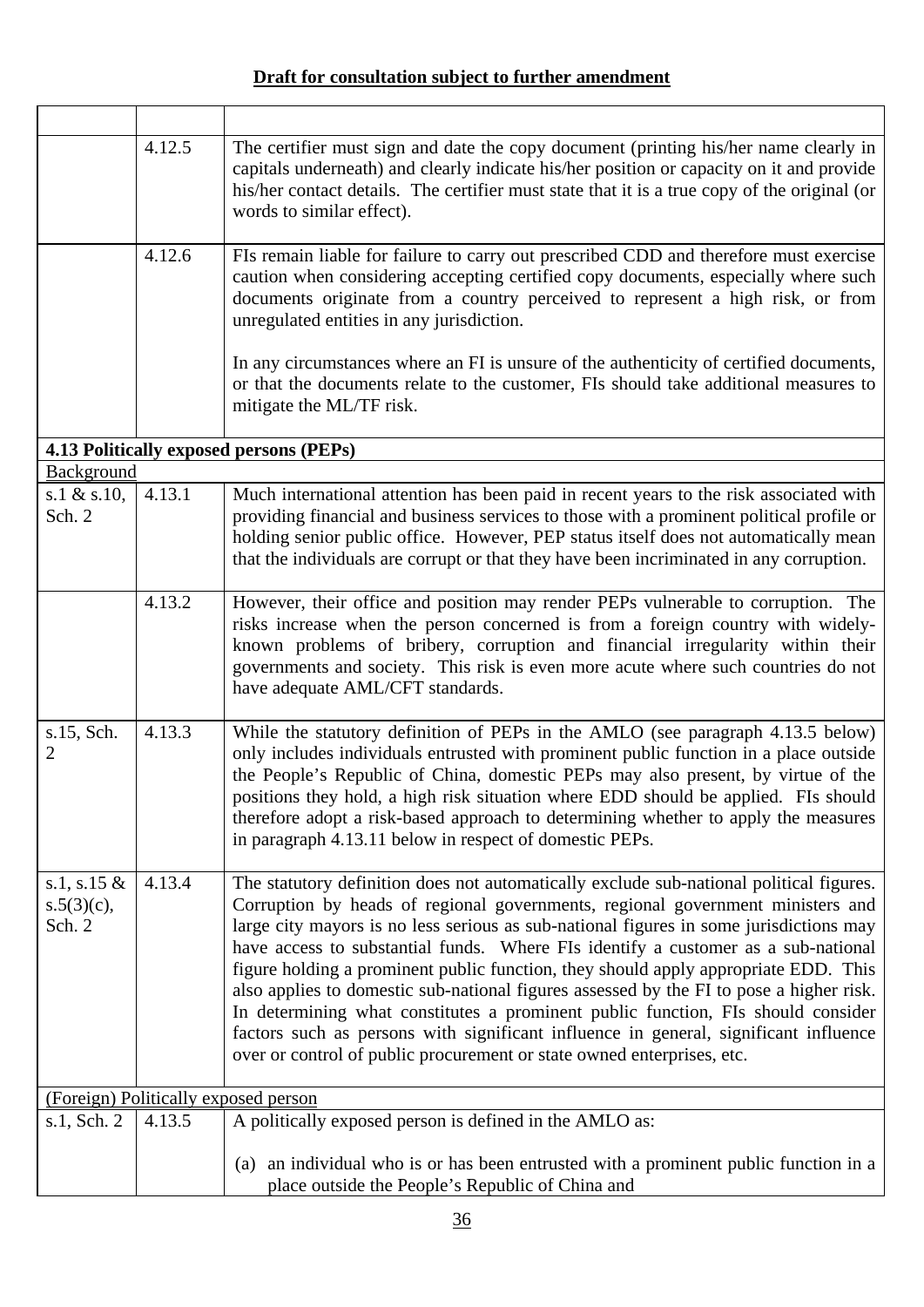|                                  |         | (i) includes a head of state, head of government, senior politician, senior<br>government, judicial or military official, senior executive of a state-owned<br>corporation and an important political party official;<br>(ii) but does not include a middle-ranking or more junior official of any of the<br>categories mentioned in subparagraph (i);<br>(b) a spouse, a partner, a child or a parent of an individual falling within paragraph<br>(a) above, or a spouse or a partner of a child of such an individual; or<br>(c) a close associate of an individual falling within paragraph (a) (see paragraph<br>$4.13.6$ ). |
|----------------------------------|---------|-----------------------------------------------------------------------------------------------------------------------------------------------------------------------------------------------------------------------------------------------------------------------------------------------------------------------------------------------------------------------------------------------------------------------------------------------------------------------------------------------------------------------------------------------------------------------------------------------------------------------------------|
| s.1, Sch. 2                      | 4.13.6  | The AMLO defines a close associate as:                                                                                                                                                                                                                                                                                                                                                                                                                                                                                                                                                                                            |
|                                  |         | an individual who has close business relations with a person falling under<br>(a)<br>paragraph 4.13.5(a) above, including an individual who is a beneficial owner of a<br>legal person or trust of which the first-mentioned individual is also a beneficial<br>owner; or<br>(b) an individual who is the beneficial owner of a legal person or trust that is set up<br>for the benefit of a person falling under paragraph $4.13.5(a)$ above.                                                                                                                                                                                    |
|                                  | 4.13.7  | FIs that handle the proceeds of corruption, or handle illegally diverted government,<br>supranational or aid funds, face reputational and legal risks, including the possibility<br>of criminal charges for having assisted in laundering the proceeds of crime.                                                                                                                                                                                                                                                                                                                                                                  |
|                                  | 4.13.8  | FIs can reduce risk by conducting EDD at the outset of the business relationship and<br>ongoing monitoring where they know or suspect that the business relationship is with<br>a PEP.                                                                                                                                                                                                                                                                                                                                                                                                                                            |
| s.19(1),<br>Sch. 2               | 4.13.9  | FIs must establish and maintain effective procedures (for example making reference<br>to publicly available information and/or screening against commercially available<br>databases) for determining whether a customer or a beneficial owner of a customer is<br>a PEP. These procedures should extend to the connected parties of the customer<br>using a risk-based approach.                                                                                                                                                                                                                                                 |
|                                  | 4.13.10 | FIs may use publicly available information or refer to relevant reports and databases<br>on corruption risk published by specialised national, international, non-governmental<br>and commercial organisations to assess which countries are most vulnerable to<br>corruption (an example of which is the Transparency International Corruption<br>Perceptions Index, which ranks countries according to their perceived level of<br>corruption).                                                                                                                                                                                 |
|                                  |         | FIs should be vigilant where either the country to which the customer has business<br>connections or the business/industrial sector is more vulnerable to corruption.                                                                                                                                                                                                                                                                                                                                                                                                                                                             |
| s.5(3)(b)<br>$&$ s.10,<br>Sch. 2 | 4.13.11 | When FIs know that a particular customer or beneficial owner is a PEP, it should,<br>before (i) establishing a business relationship or (ii) continuing an existing business<br>relationship where the customer or the beneficial owner is subsequently found to be a<br>PEP, apply all the following EDD measures:                                                                                                                                                                                                                                                                                                               |
|                                  |         | (a) obtaining approval from its senior management;<br>(b) taking reasonable measures to establish the customer's or the beneficial owner's                                                                                                                                                                                                                                                                                                                                                                                                                                                                                        |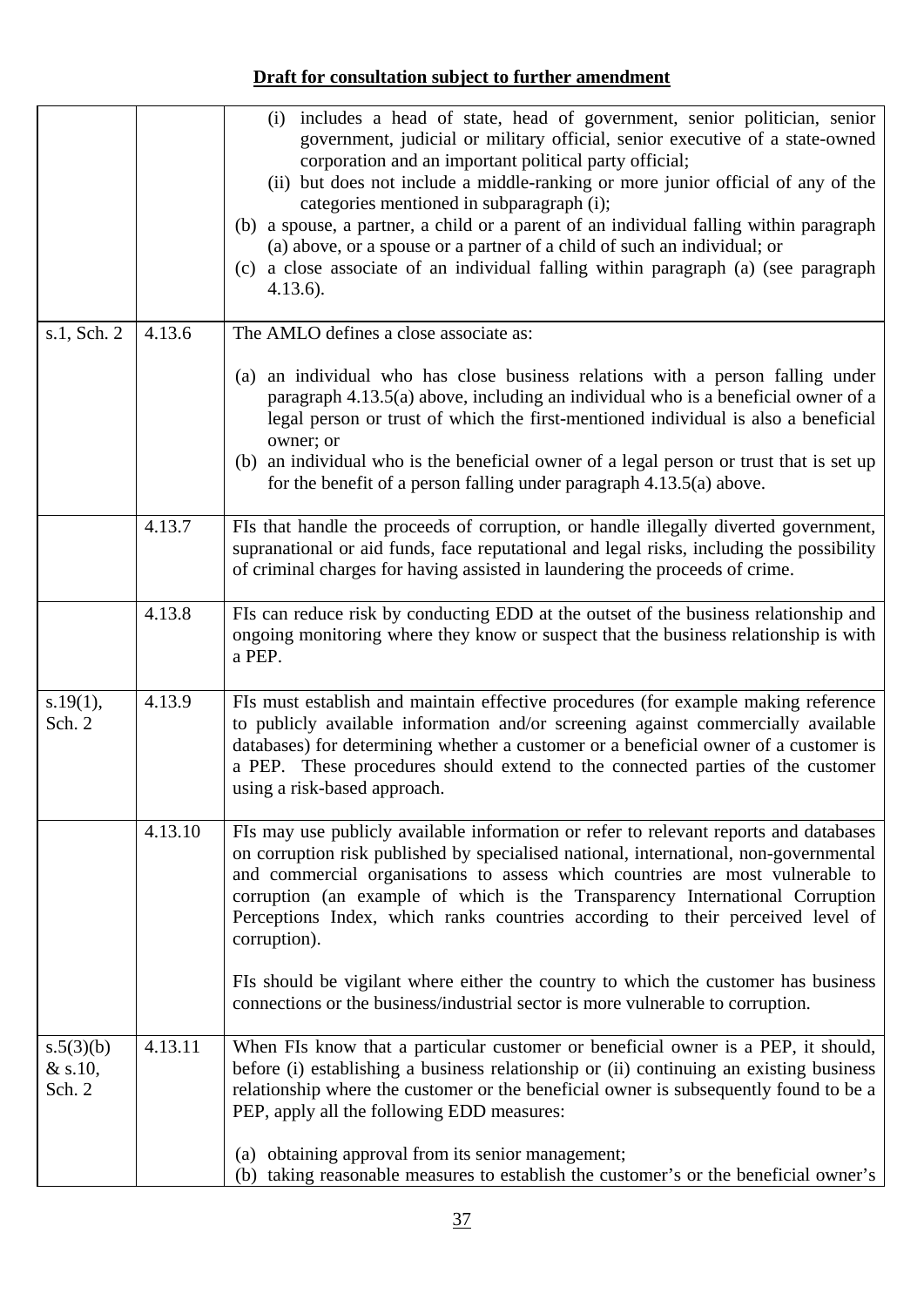|                                  |         | source of wealth and the source of the funds; and<br>(c) applying enhanced monitoring to the relationship in accordance with the assessed<br>risks.                                                                                                                                                                                                                                                                                                                                                                                                                                                                                                                                                                                                                                                                                                                                                      |
|----------------------------------|---------|----------------------------------------------------------------------------------------------------------------------------------------------------------------------------------------------------------------------------------------------------------------------------------------------------------------------------------------------------------------------------------------------------------------------------------------------------------------------------------------------------------------------------------------------------------------------------------------------------------------------------------------------------------------------------------------------------------------------------------------------------------------------------------------------------------------------------------------------------------------------------------------------------------|
|                                  | 4.13.12 | It is for an FI to decide which measures it deems reasonable, in accordance with its<br>assessment of the risks, to establish the source of funds and source of wealth. In<br>practical terms, this will often amount to obtaining information from the PEP and<br>verifying it against publicly available information sources such as asset and income<br>declarations, which some jurisdictions expect certain senior public officials to file and<br>which often include information about an official's source of wealth and current<br>business interests. FIs should however note that not all declarations are publicly<br>available and that a PEP customer may have legitimate reasons for not providing a<br>copy. FIs should also be aware that some jurisdictions impose restrictions on their<br>PEP's ability to hold foreign bank accounts or to hold other office or paid<br>employment. |
| Senior management approval       |         |                                                                                                                                                                                                                                                                                                                                                                                                                                                                                                                                                                                                                                                                                                                                                                                                                                                                                                          |
|                                  | 4.13.13 | While the AMLO is silent on the level of senior management who may approve the<br>establishment or continuation of the relationship, the approval process should take<br>into account the advice of the FI's CO. The more potentially sensitive the PEP, the<br>higher the approval process should be escalated.                                                                                                                                                                                                                                                                                                                                                                                                                                                                                                                                                                                         |
|                                  |         | Domestic politically exposed persons                                                                                                                                                                                                                                                                                                                                                                                                                                                                                                                                                                                                                                                                                                                                                                                                                                                                     |
|                                  | 4.13.14 | For the purposes of this Guideline, a domestic PEP is defined in the same manner as<br>PEP, except the individual will have been entrusted with a prominent public function<br>within the People's Republic of China or be a family member or close associate of<br>such an individual.                                                                                                                                                                                                                                                                                                                                                                                                                                                                                                                                                                                                                  |
|                                  | 4.13.15 | FIs should take reasonable measures to determine whether an individual is a domestic<br>PEP.                                                                                                                                                                                                                                                                                                                                                                                                                                                                                                                                                                                                                                                                                                                                                                                                             |
| s.5(3)(c)<br>$&$ s.15,<br>Sch. 2 | 4.13.16 | If an individual is known to be a domestic PEP, the FI should perform a risk<br>assessment to determine whether the individual poses a higher risk of ML/TF.<br>Domestic PEPs status in itself does not automatically confer higher risk. In any<br>situation that the FI assesses to present a higher risk of ML/TF, it should apply the<br>EDD and monitoring specified in paragraph 4.11.1.                                                                                                                                                                                                                                                                                                                                                                                                                                                                                                           |
|                                  | 4.13.17 | FIs should retain a copy of the assessment for RAs, other authorities and auditors and<br>should review the assessment whenever concerns as to the activities of the individual<br>arise.                                                                                                                                                                                                                                                                                                                                                                                                                                                                                                                                                                                                                                                                                                                |
| Periodic reviews                 |         |                                                                                                                                                                                                                                                                                                                                                                                                                                                                                                                                                                                                                                                                                                                                                                                                                                                                                                          |
|                                  | 4.13.18 | For foreign PEPs and domestic PEPs assessed to present a higher risk, they should be<br>subject to a minimum annual review. FIs should review CDD information to ensure<br>that it remains relevant and up-to-date.                                                                                                                                                                                                                                                                                                                                                                                                                                                                                                                                                                                                                                                                                      |
| <b>4.14 Bearer shares</b>        |         |                                                                                                                                                                                                                                                                                                                                                                                                                                                                                                                                                                                                                                                                                                                                                                                                                                                                                                          |
|                                  | 4.14.1  | Bearer shares are an equity security that is wholly owned by whoever holds the                                                                                                                                                                                                                                                                                                                                                                                                                                                                                                                                                                                                                                                                                                                                                                                                                           |
|                                  |         | physical stock certificate. The issuing corporate does not register the owner of the<br>stock or track transfers of ownership. Transferring the ownership of the stock                                                                                                                                                                                                                                                                                                                                                                                                                                                                                                                                                                                                                                                                                                                                   |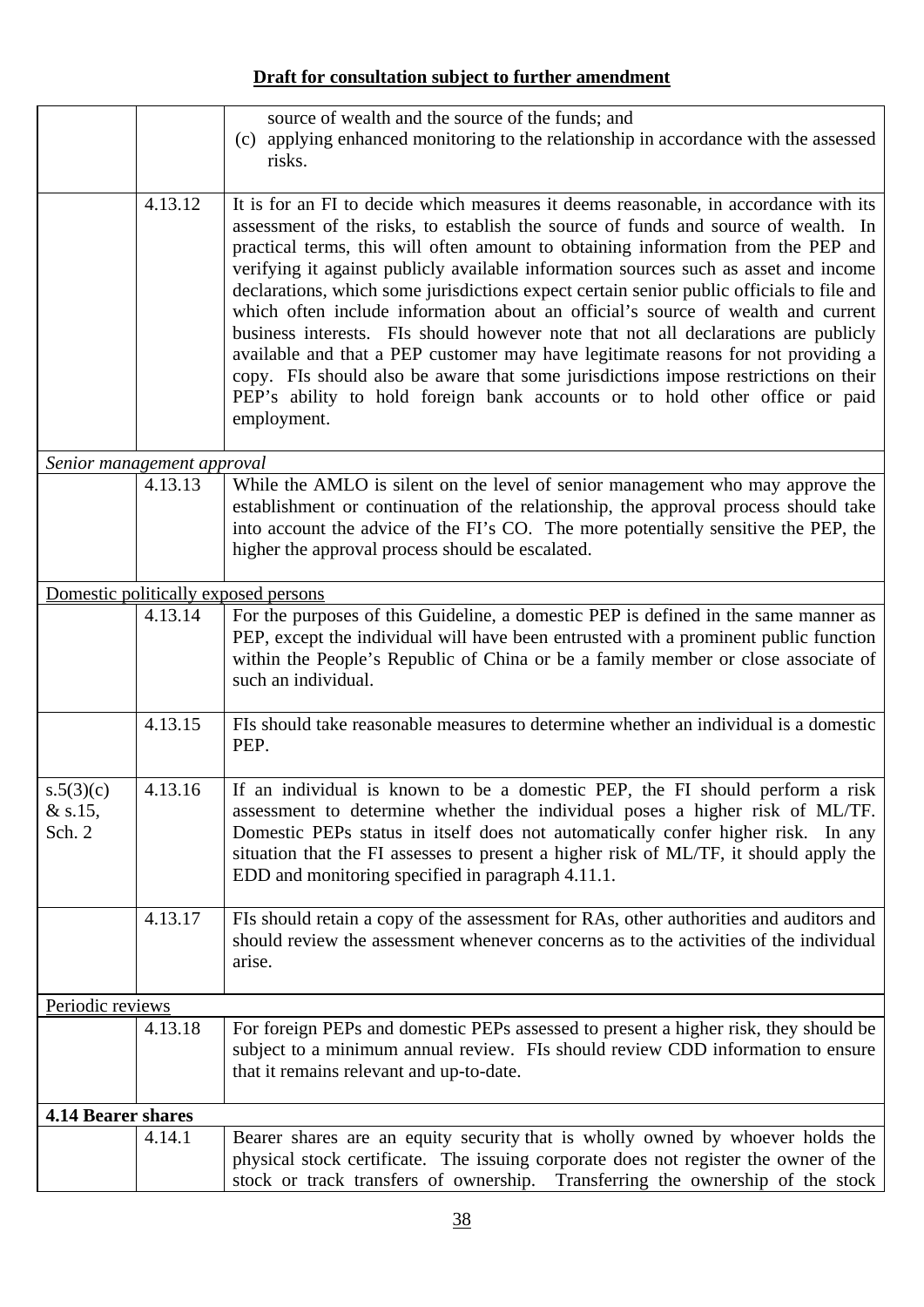|                              |        | involves only delivering the physical document. Bearer shares therefore lack the<br>regulation and control of common shares because ownership is never recorded. Due<br>to the higher ML/TF risks associated with bearer shares the FATF requires countries<br>that have legal persons able to issue bearer shares should take appropriate measures to<br>ensure that they are not misused for money laundering.                                                                                                                                                                                                   |
|------------------------------|--------|--------------------------------------------------------------------------------------------------------------------------------------------------------------------------------------------------------------------------------------------------------------------------------------------------------------------------------------------------------------------------------------------------------------------------------------------------------------------------------------------------------------------------------------------------------------------------------------------------------------------|
| s.15, Sch.<br>$\overline{2}$ | 4.14.2 | To reduce the opportunity for bearer shares to be used to obscure information on<br>beneficial ownership, FIs must take additional measures in the case of companies<br>with capital in the form of bearer shares, as it is often difficult to identify the<br>beneficial owner(s). FIs should adopt procedures to establish the identities of the<br>holders and beneficial owners of such shares and ensure that they are notified<br>whenever there is a change of holder or beneficial owner.                                                                                                                  |
|                              | 4.14.3 | FIs should review the memorandum and articles of association to ascertain whether<br>the company has the capacity to issue such shares.                                                                                                                                                                                                                                                                                                                                                                                                                                                                            |
|                              | 4.14.4 | It is a best practice for FIs to understand each jurisdiction's requirements and<br>practices in respect of bearer shares. For example, a number of jurisdictions require<br>bearer shares to be deposited with a registered custodian (e.g. the British Virgin<br>Islands, the Cayman Islands). This information is available publicly or for easier<br>reference may be sourced in consolidated form, an example of which is OECD's<br>annual report on tax co-operation, which provides a breakdown of each jurisdiction's<br>requirements in respect of bearer shares.                                         |
|                              | 4.14.5 | Where bearer shares have been deposited with an authorized/registered custodian, FIs<br>should seek independent evidence of this, for example confirmation from the<br>registered agent that an authorized/registered custodian holds the bearer shares, the<br>identity of the authorized/registered custodian and the name and address of the person<br>who has the right to those entitlements carried by the share. As part of the FI's<br>ongoing periodic review, it should obtain<br>evidence<br>to confirm<br>the<br>authorized/registered custodian of the bearer shares.                                 |
|                              | 4.14.6 | Where the shares are not deposited with an authorized/registered custodian, the FI<br>should obtain declarations prior to account opening and annually thereafter from each<br>beneficial owner holding 10% or more of the share capital. Given the higher ML/TF<br>risks associated with bearer shares, FIs may wish to adopt higher levels of risk<br>mitigation than prescribed in the AMLO and obtain such declarations from each<br>beneficial owner holding 5% or more of the share capital. FIs should also require the<br>customer to notify it immediately of any changes in the ownership of the shares. |
| higher risk                  |        | 4.15 Jurisdictions that do not or insufficiently apply the FATF recommendations or otherwise posing                                                                                                                                                                                                                                                                                                                                                                                                                                                                                                                |
|                              | 4.15.1 | FIs should give particular attention to, and exercise extra care in respect of:                                                                                                                                                                                                                                                                                                                                                                                                                                                                                                                                    |
|                              |        | (a) business relationships and transactions with persons (including legal persons and<br>other FIs) from or in jurisdictions that do not or insufficiently apply the FATF<br>Recommendations; and<br>(b) transactions and business connected with jurisdictions assessed as higher risk.                                                                                                                                                                                                                                                                                                                           |
|                              |        | Based on the FI's assessment of the risk in either case, the special requirements of                                                                                                                                                                                                                                                                                                                                                                                                                                                                                                                               |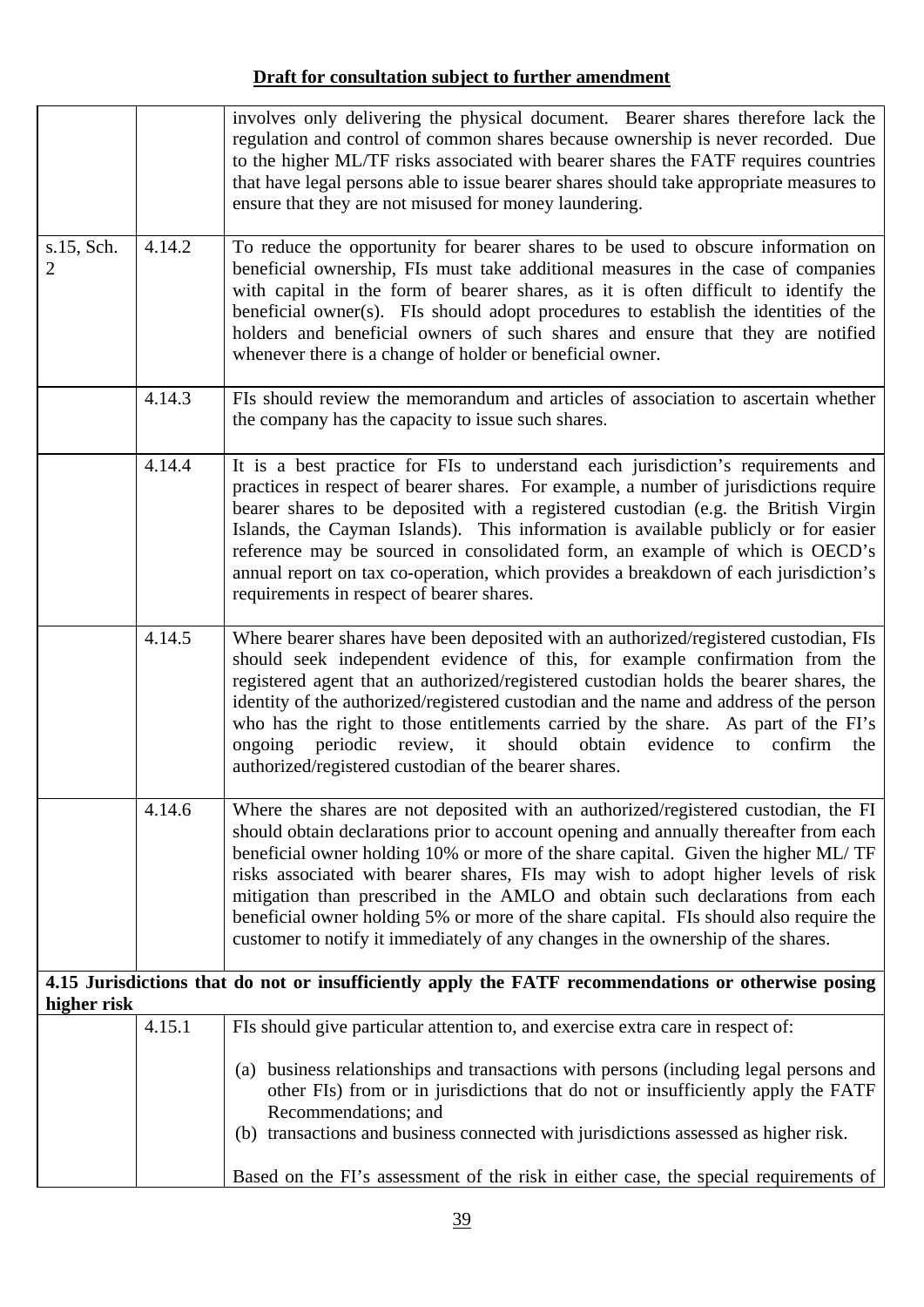|        | section 15 of Schedule 2 may apply. In addition to ascertaining and documenting the<br>business rationale for establishing a relationship, an FI should be fully satisfied with<br>the legitimacy of the source of funds of such customers.                                                                                                                                                                                                                                                                                                                                                                                                                                                                                                                                                                                                                                                                                                                                                                                                                                                        |
|--------|----------------------------------------------------------------------------------------------------------------------------------------------------------------------------------------------------------------------------------------------------------------------------------------------------------------------------------------------------------------------------------------------------------------------------------------------------------------------------------------------------------------------------------------------------------------------------------------------------------------------------------------------------------------------------------------------------------------------------------------------------------------------------------------------------------------------------------------------------------------------------------------------------------------------------------------------------------------------------------------------------------------------------------------------------------------------------------------------------|
| 4.15.2 | In determining which jurisdictions do not apply, or insufficiently apply the FATF<br>Recommendations, or may otherwise pose a higher risk, FIs should consider, among<br>other things:                                                                                                                                                                                                                                                                                                                                                                                                                                                                                                                                                                                                                                                                                                                                                                                                                                                                                                             |
|        | (a) circulars issued to FIs by RAs;<br>(b) whether the jurisdiction is or a significant number of persons or entities in that<br>jurisdiction are, subject to sanctions, embargoes or similar measures issued by,<br>for example, the United Nations (UN). In addition, in some circumstances where<br>a jurisdiction is subject to sanctions or measures similar to those issued by bodies<br>such as the UN, but which may not be universally recognized, the sanctions or<br>measures may still be given credence by an FI because of the standing of the<br>issuer and the nature of the measures;<br>(c) whether the jurisdiction is identified by credible sources as lacking appropriate<br>AML/CFT laws, regulations and other measures;<br>(d) whether the jurisdiction is identified by credible sources as providing funding or<br>support for terrorist activities and has designated terrorist organisations operating<br>within it; and<br>(e) whether the jurisdiction is identified by credible sources as having significant<br>levels of corruption, or other criminal activity. |
|        | "Credible sources" refers to information that is produced by well-known bodies that<br>generally are regarded as reputable and that make such information publicly and<br>widely available. In addition to the FATF and FATF-style regional bodies, such<br>sources may include, but are not limited to, supra-national or international bodies<br>such as the International Monetary Fund, and the Egmont Group of Financial<br>Intelligence Units, as well as relevant national government bodies and non-<br>government organisations. The information provided by these credible sources does<br>not have the effect of law or regulation and should not be viewed as an automatic<br>determination that something is of higher risk.                                                                                                                                                                                                                                                                                                                                                          |
|        | An FI should be aware of the potential reputation risk of conducting business in<br>jurisdictions which do not or insufficiently apply the FATF Recommendations or<br>other jurisdictions known to apply inferior standards for the prevention of ML/TF.                                                                                                                                                                                                                                                                                                                                                                                                                                                                                                                                                                                                                                                                                                                                                                                                                                           |
|        | If an FI incorporated in Hong Kong has operating units in such jurisdictions, care<br>should be taken to ensure that effective controls on prevention of ML/TF are<br>implemented in these units. In particular, the FI should ensure that the policies and<br>procedures adopted in such overseas units are equivalent to those adopted in Hong<br>Kong. There should also be compliance and internal audit checks by staff from the<br>head office in Hong Kong.                                                                                                                                                                                                                                                                                                                                                                                                                                                                                                                                                                                                                                 |
|        | 4.16 Notice in writing from an RA                                                                                                                                                                                                                                                                                                                                                                                                                                                                                                                                                                                                                                                                                                                                                                                                                                                                                                                                                                                                                                                                  |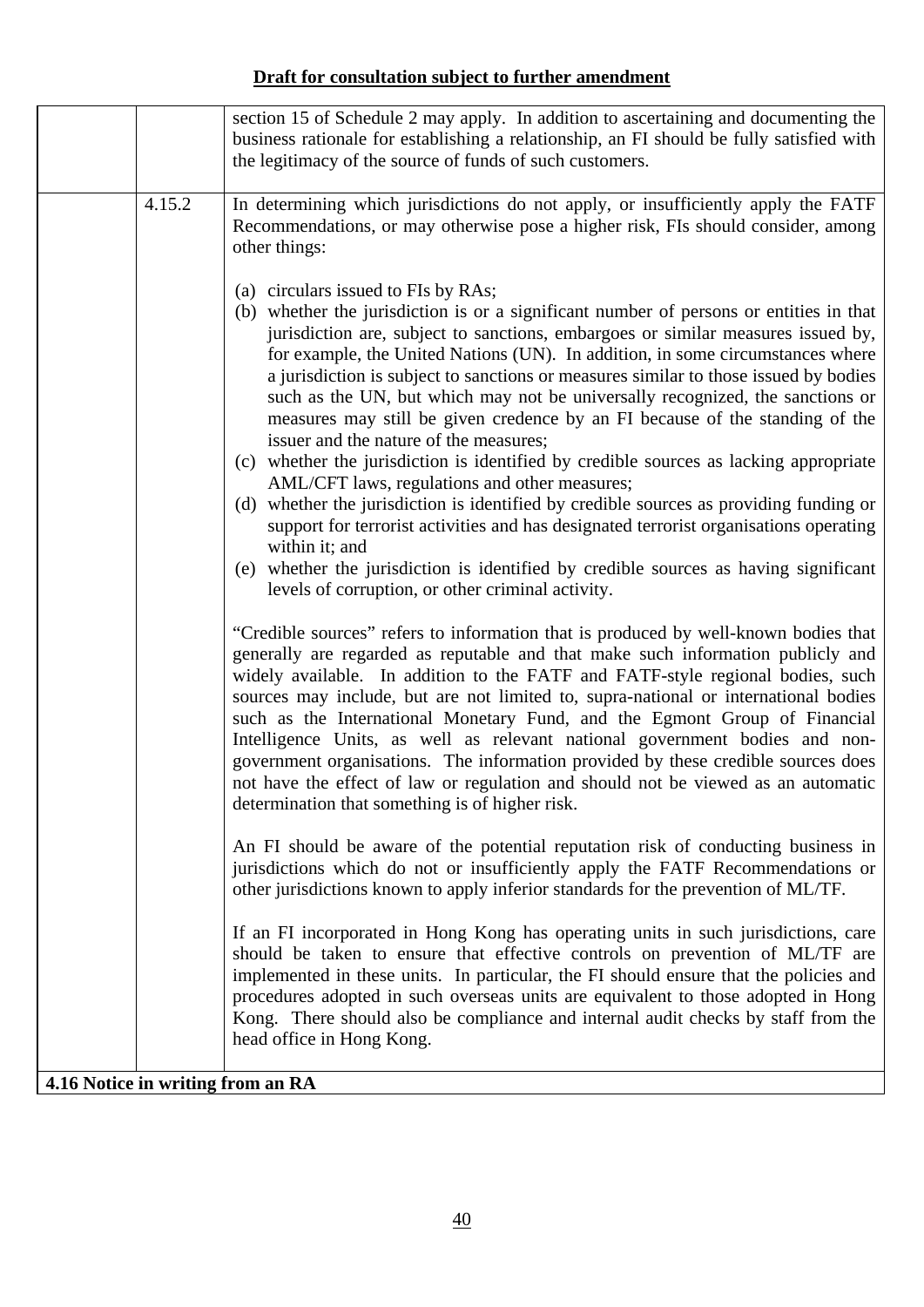| s.15, Sch.<br>$\overline{2}$ | 4.16.1 | Where the requirement is called for by the FATF (which may include mandatory<br>EDD or the application of countermeasures <sup>26</sup> ) or in other circumstances independent<br>of the FATF but also considered to be higher risk, RA may, through a notice in<br>writing:<br>(a) impose a general obligation on FIs to undertake EDD measures; or<br>(b) require FIs to undertake specific countermeasures identified or described in the<br>notice.<br>The type of EDD / countermeasures would be proportionate to the nature of the risks |
|------------------------------|--------|-------------------------------------------------------------------------------------------------------------------------------------------------------------------------------------------------------------------------------------------------------------------------------------------------------------------------------------------------------------------------------------------------------------------------------------------------------------------------------------------------------------------------------------------------|
|                              |        | and/or deficiencies.                                                                                                                                                                                                                                                                                                                                                                                                                                                                                                                            |
|                              |        | 4.17 Reliance on CDD performed by intermediaries                                                                                                                                                                                                                                                                                                                                                                                                                                                                                                |
| General                      |        |                                                                                                                                                                                                                                                                                                                                                                                                                                                                                                                                                 |
| s.18, Sch.<br>2              | 4.17.1 | FIs may rely upon an intermediary to perform any part of the CDD measures<br>specified in section 2 of Schedule 2, subject to the criteria set out in section 18 of<br>Schedule 2. However, the ultimate responsibility for ensuring that CDD requirements<br>are met remains with the FI.                                                                                                                                                                                                                                                      |
|                              |        | For avoidance of doubt, reliance on intermediaries does not apply to:                                                                                                                                                                                                                                                                                                                                                                                                                                                                           |
|                              |        | (a) outsourcing or agency relationships, i.e. where the agent is acting under a<br>contractual arrangement with the FI to carry out its CDD function. In such a<br>situation the outsource or agent is to be regarded as synonymous with the FI (i.e.<br>the processes and documentation are those of the FI itself); and<br>(b) business relationships, accounts or transactions between FIs for their clients.                                                                                                                                |
|                              |        | In practice, this reliance on third parties often occurs through introductions made by<br>another member of the same financial services group, or in some jurisdictions from<br>another FI or third party.                                                                                                                                                                                                                                                                                                                                      |
| s.18(1) $&$                  | 4.17.2 | The FI must obtain written confirmation from the intermediary that:                                                                                                                                                                                                                                                                                                                                                                                                                                                                             |
| $s.18(4)(b)$ ,<br>Sch. 2     |        | (a) it agrees to perform the role; and<br>it will provide without delay a copy of any document or record obtained in the<br>(b)<br>course of carrying out the CDD measures on behalf of the FI upon request.                                                                                                                                                                                                                                                                                                                                    |
|                              |        | The FI must ensure that the intermediary will, if requested by the FI within the period<br>specified in the record-keeping requirements of AMLO, provide to the FI a copy of<br>any document, or a record of any data or information, obtained by the intermediary in<br>the course of carrying out that measure as soon as reasonably practicable after<br>receiving the request.                                                                                                                                                              |
|                              | 4.17.3 | FIs should obtain satisfactory evidence to confirm the status and eligibility of the<br>intermediary. Such evidence may comprise corroboration from the intermediary's<br>regulatory authority, or evidence from the intermediary of its status, regulation,<br>policies and procedures.                                                                                                                                                                                                                                                        |

<span id="page-42-0"></span> $\overline{a}$ <sup>26</sup> For jurisdictions with serious deficiencies in applying the FATF's Recommendations and where inadequate progress has been made to improve their position, the FATF may recommend the application of counter-measures. .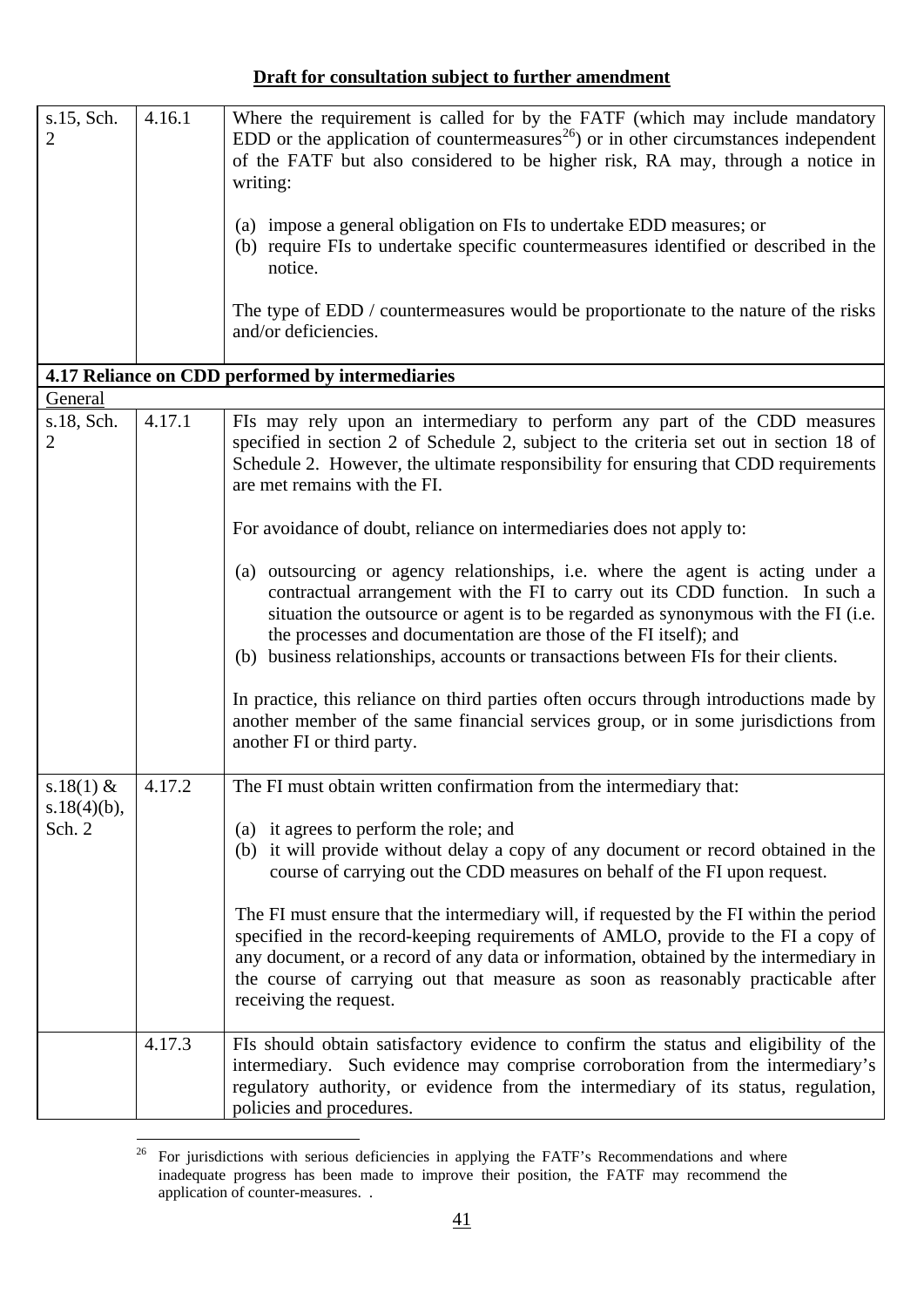| $s.18(4)(a)$ ,<br>Sch. 2 | 4.17.4 | An FI that carries out a CDD measure by means of an intermediary must immediately<br>after the intermediary has carried out that measure, obtain from the intermediary the<br>data or information that the intermediary has obtained in the course of carrying out<br>that measure, but nothing in this paragraph requires the FI to obtain at the same time<br>from the intermediary a copy of the document, or a record of the data or information,<br>that is obtained by the intermediary in the course of carrying out that measure.                                                                                                                                         |
|--------------------------|--------|-----------------------------------------------------------------------------------------------------------------------------------------------------------------------------------------------------------------------------------------------------------------------------------------------------------------------------------------------------------------------------------------------------------------------------------------------------------------------------------------------------------------------------------------------------------------------------------------------------------------------------------------------------------------------------------|
|                          | 4.17.5 | Where these documents and records are kept by the intermediary, the FI should obtain<br>an undertaking from the intermediary to keep all underlying CDD information<br>throughout the continuance of the FI's business relationship with the customer and for<br>at least six years beginning on the date on which the business relationship of a<br>customer with the FI ends or until such time as may be specified by the RA. FIs<br>should also obtain an undertaking from the intermediary to supply copies of all<br>underlying CDD information in circumstances where the intermediary is about to<br>cease trading or does not act as an intermediary for the FI anymore. |
|                          | 4.17.6 | FIs should conduct sample tests from time to time to ensure CDD information and<br>documentation is produced by the intermediary upon demand and without undue<br>delay.                                                                                                                                                                                                                                                                                                                                                                                                                                                                                                          |
|                          | 4.17.7 | Whenever an FI has doubts as to the reliability of the intermediary, it should take<br>reasonable steps to review the intermediary's ability to perform its CDD duties. If the<br>FI intends to terminate its relationship with the intermediary, it should immediately<br>obtain all CDD information from the intermediary. If the FI has any doubts regarding<br>the CDD measures carried out by the intermediary previously, the FI should perform<br>the required CDD as soon as reasonably practicable.                                                                                                                                                                      |
| Domestic intermediaries  |        |                                                                                                                                                                                                                                                                                                                                                                                                                                                                                                                                                                                                                                                                                   |
| $s.18(3)(b)$ ,<br>Sch. 2 | 4.17.8 | FIs may rely upon an authorized institution, a licensed corporation, an authorised<br>insurer, an appointed insurance agent or an authorised insurance broker, to perform<br>any part of the CDD measures.                                                                                                                                                                                                                                                                                                                                                                                                                                                                        |
| $s.18(3)(a)$ ,<br>Sch. 2 | 4.17.9 | FIs may also rely upon the following categories of domestic intermediaries:                                                                                                                                                                                                                                                                                                                                                                                                                                                                                                                                                                                                       |
|                          |        | (a) a solicitor practising in Hong Kong;<br>(b) a certified public accountant practising in Hong Kong;<br>(c) a current member of The Hong Kong Institute of Chartered Secretaries practising<br>in Hong Kong; and<br>(d) a trust company registered under Part VIII of the Trustees Ordinance carrying on<br>trust business in Hong Kong,<br>provided that the intermediary is able to satisfy the FI that they have adequate<br>procedures in place to prevent ML/TF.                                                                                                                                                                                                           |
| s. $18(5)$ ,<br>Sch. 2   |        | The arrangement for allowing FIs to rely on these intermediaries, which are not<br>regulated under the AMLO for AML/CFT compliance, will expire three years after<br>commencement of the AMLO.                                                                                                                                                                                                                                                                                                                                                                                                                                                                                    |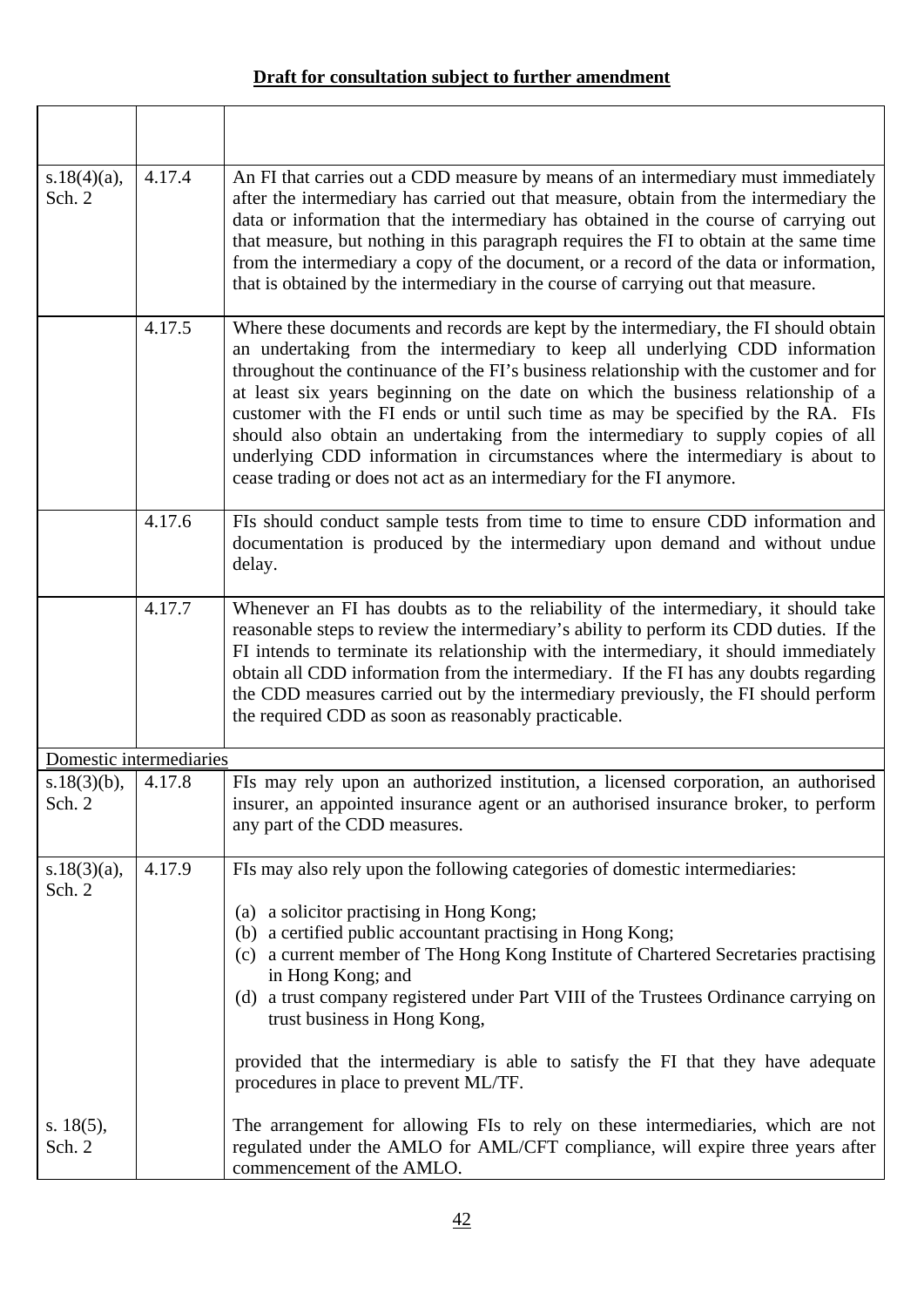| Overseas intermediaries            |         |                                                                                                                                                                                                                                                                                                                                                                                                                                                                                                                                                                                                                                                                                                                                                                                                                                                                                                                                                                   |
|------------------------------------|---------|-------------------------------------------------------------------------------------------------------------------------------------------------------------------------------------------------------------------------------------------------------------------------------------------------------------------------------------------------------------------------------------------------------------------------------------------------------------------------------------------------------------------------------------------------------------------------------------------------------------------------------------------------------------------------------------------------------------------------------------------------------------------------------------------------------------------------------------------------------------------------------------------------------------------------------------------------------------------|
| $18(3)(c)$ ,<br>Sch. 2             | 4.17.10 | FIs may only rely upon an overseas intermediary carrying on business or practising in<br>an equivalent jurisdiction where the intermediary:                                                                                                                                                                                                                                                                                                                                                                                                                                                                                                                                                                                                                                                                                                                                                                                                                       |
|                                    |         | falls into one of the following categories of businesses or professions:<br>(a)<br>an institution that carries on a business similar to that carried on by an FI<br>(i)<br>mentioned in paragraph 4.17.8;<br>a lawyer or a notary public;<br>(ii)<br>(iii) an auditor, a professional accountant, or a tax advisor;<br>(iv) a trust or company service provider; and<br>(v) a trust company carrying on trust business;<br>(b) is required under the law of the jurisdiction concerned to be registered or<br>licensed or is regulated under the law of that jurisdiction;                                                                                                                                                                                                                                                                                                                                                                                        |
|                                    |         | has measures in place to ensure compliance with requirements similar to those<br>(c)<br>imposed under Schedule 2; and<br>is supervised for compliance with those requirements by an authority in that<br>(d)<br>jurisdiction that performs functions similar to those of any of the RAs.                                                                                                                                                                                                                                                                                                                                                                                                                                                                                                                                                                                                                                                                          |
|                                    | 4.17.11 | Compliance with the requirements set out above for both domestic or overseas<br>intermediaries may entail the FI:                                                                                                                                                                                                                                                                                                                                                                                                                                                                                                                                                                                                                                                                                                                                                                                                                                                 |
|                                    |         | (a) reviewing the intermediary's AML/CFT policies and procedures;<br>(b) making enquiries concerning the intermediary's stature and regulatory track<br>record and the extent to which any group's AML/CFT standards are applied and<br>audited; or<br>(c) seeking an independent review of the intermediary's procedures by external<br>auditors or other experts.                                                                                                                                                                                                                                                                                                                                                                                                                                                                                                                                                                                               |
| <b>4.18 Pre-existing customers</b> |         |                                                                                                                                                                                                                                                                                                                                                                                                                                                                                                                                                                                                                                                                                                                                                                                                                                                                                                                                                                   |
|                                    |         | Application of AMLO and guideline to pre-existing customers                                                                                                                                                                                                                                                                                                                                                                                                                                                                                                                                                                                                                                                                                                                                                                                                                                                                                                       |
| s.6, Sch. 2   4.18.1               |         | FIs must perform the CDD measures prescribed in Schedule 2 and this Guideline in<br>respect of pre-existing customers (with whom the business relationship was<br>established before the AMLO came into effect on 1 April 2012), when:<br>(a) a transaction takes place with regard to the customer, which is, by virtue of the<br>amount or nature of the transaction, unusual or suspicious; or is not consistent<br>with the FI's knowledge of the customer or the customer's business or risk<br>profile, or with its knowledge of the source of the customer's funds;<br>(b) a material change occurs in the way in which the customer's account is operated;<br>(c) the FI suspects that the customer or the customer's account is involved in<br>ML/TF; or<br>(d) the FI doubts the veracity or adequacy of any information previously obtained<br>for the purpose of identifying the customer or for the purpose of verifying the<br>customer's identity. |
|                                    | 4.18.2  | Trigger events may include the re-activation of a dormant account or a change in the<br>beneficial ownership or control of the account but FIs will need to consider other<br>trigger events specific to their own customers and business.                                                                                                                                                                                                                                                                                                                                                                                                                                                                                                                                                                                                                                                                                                                        |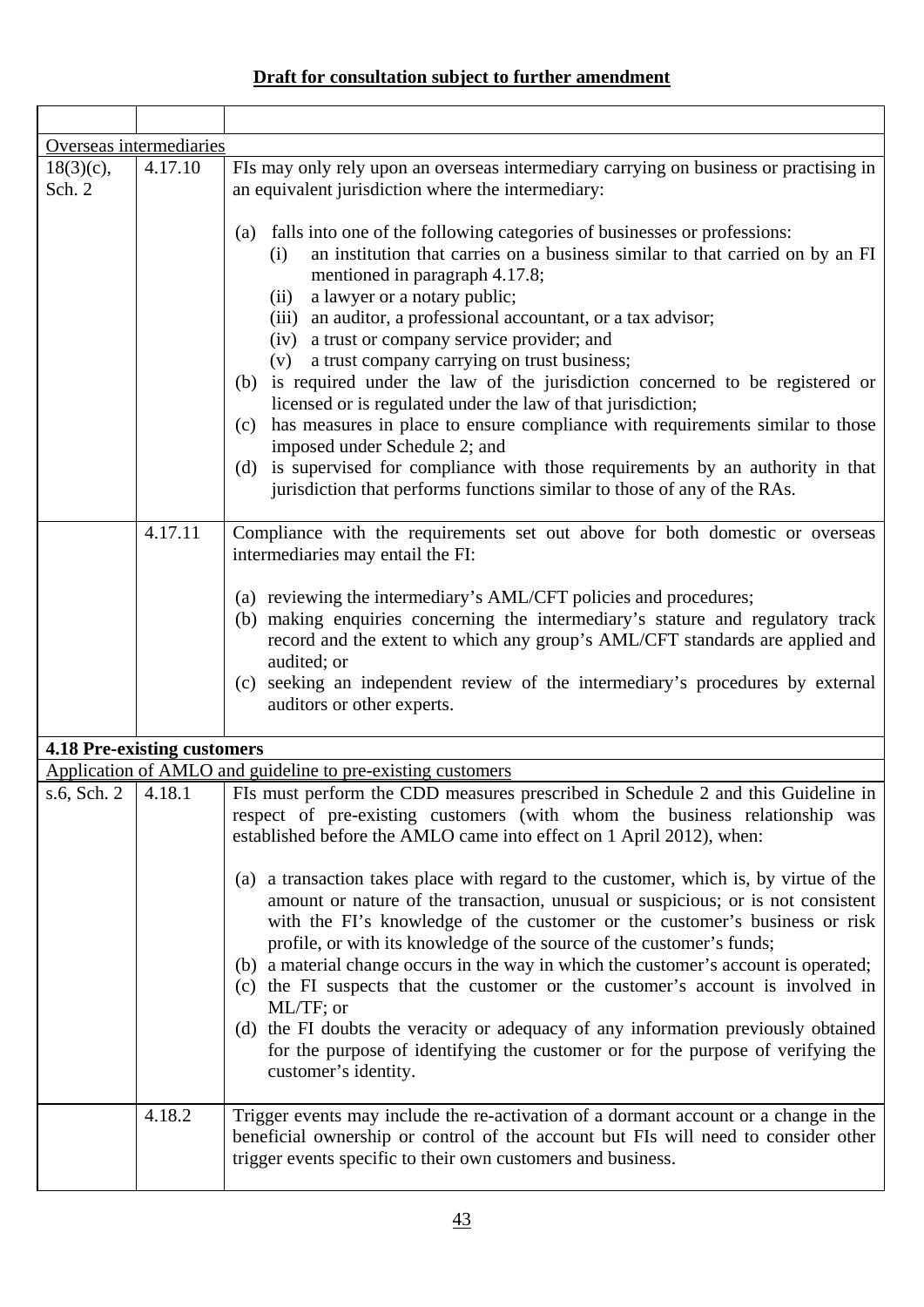| s.5, Sch. 2                     | 4.18.3 | FIs should note that requirements for on-going monitoring under section 5 of                                                                                                                                                                                                                                                                                                                                                                                                                                        |
|---------------------------------|--------|---------------------------------------------------------------------------------------------------------------------------------------------------------------------------------------------------------------------------------------------------------------------------------------------------------------------------------------------------------------------------------------------------------------------------------------------------------------------------------------------------------------------|
|                                 |        | Schedule 2 also apply to pre-existing customers (see Chapter 5).                                                                                                                                                                                                                                                                                                                                                                                                                                                    |
|                                 |        | 4.19 Prohibition on anonymous accounts                                                                                                                                                                                                                                                                                                                                                                                                                                                                              |
| s.16, Sch.                      | 4.19.1 | FIs must not keep anonymous accounts or accounts in fictitious names for any new or                                                                                                                                                                                                                                                                                                                                                                                                                                 |
| 2                               |        | existing customer. Where numbered accounts exist, FIs must maintain them in such a<br>way that full compliance can be achieved with the AMLO. FIs must properly identify<br>and verify the identity of the customer in accordance with the Guideline. In all cases,<br>whether the relationship involves numbered accounts or not, the customer<br>identification and verification records must be available to the CO, other appropriate<br>staff, RAs, other authorities and auditors upon appropriate authority. |
| 4.20 Jurisdictional equivalence |        |                                                                                                                                                                                                                                                                                                                                                                                                                                                                                                                     |
| General                         |        |                                                                                                                                                                                                                                                                                                                                                                                                                                                                                                                     |
| s.4(3)(b)(i)<br>s.4(3)(d)(ii)   | 4.20.1 | Jurisdictional equivalence and the determination of equivalence is an important aspect<br>in the application of CDD measures under the AMLO. For example, section 4 of<br>Schedule 2 restricts the application of SDD to overseas institutions that carry on a                                                                                                                                                                                                                                                      |
| i),                             |        | business similar to that carried on by an FI that are incorporated or established in an                                                                                                                                                                                                                                                                                                                                                                                                                             |
| s.4(3)(f),                      |        | equivalent jurisdiction and section 18 of Schedule 2 restricts reliance upon                                                                                                                                                                                                                                                                                                                                                                                                                                        |
| $s.9(c)(ii)$ ,                  |        | intermediaries outside Hong Kong for CDD measures to those practising or carrying                                                                                                                                                                                                                                                                                                                                                                                                                                   |
| $s.18(3)(c)$ ,<br>Sch. 2        |        | on business in an equivalent jurisdiction.                                                                                                                                                                                                                                                                                                                                                                                                                                                                          |
|                                 | 4.20.2 | Equivalent jurisdiction is defined in the AMLO as meaning:                                                                                                                                                                                                                                                                                                                                                                                                                                                          |
|                                 |        |                                                                                                                                                                                                                                                                                                                                                                                                                                                                                                                     |
|                                 |        | (a) a jurisdiction that is a member of the FATF; other than Hong Kong; or<br>(b) a jurisdiction that imposes requirements similar to those imposed under Schedule<br>2.                                                                                                                                                                                                                                                                                                                                             |
|                                 |        | Determination of jurisdictional equivalence                                                                                                                                                                                                                                                                                                                                                                                                                                                                         |
|                                 | 4.20.3 | FIs may therefore be required to evaluate and determine for themselves which<br>jurisdictions other than FATF members apply requirements similar to those imposed<br>under Schedule 2 for jurisdictional equivalence purposes. When doing so an FI<br>should document its assessment of the jurisdiction, which may include consideration<br>of the following factors:                                                                                                                                              |
|                                 |        | (a) membership of a regional group of jurisdictions that admit as members only<br>jurisdictions that have demonstrated a commitment to the fight against ML/TF,<br>and which have an appropriate legal and regulatory regime to back up this<br>commitment. Where a jurisdiction is a member of such a group, this may be<br>taken into account as a supporting factor in the FI's assessment of whether the<br>jurisdiction is likely to be 'equivalent';                                                          |
|                                 |        | (b) mutual evaluation reports. Particular attention should be paid to assessments that<br>have been undertaken by the FATF, FATF-style regional bodies, the<br>International Monetary Fund and the World Bank. FIs should bear in mind that<br>mutual evaluation reports are at a 'point in time', and should be interpreted as<br>such;                                                                                                                                                                            |
|                                 |        | lists of jurisdictions published by the FATF with strategic AML/CFT<br>(c)<br>deficiencies through the International Co-operation Review Group processes;                                                                                                                                                                                                                                                                                                                                                           |
|                                 |        | (d) advisory circulars issued by RAs from time to time alerting FIs to such<br>jurisdictions with poor AML/CFT controls;                                                                                                                                                                                                                                                                                                                                                                                            |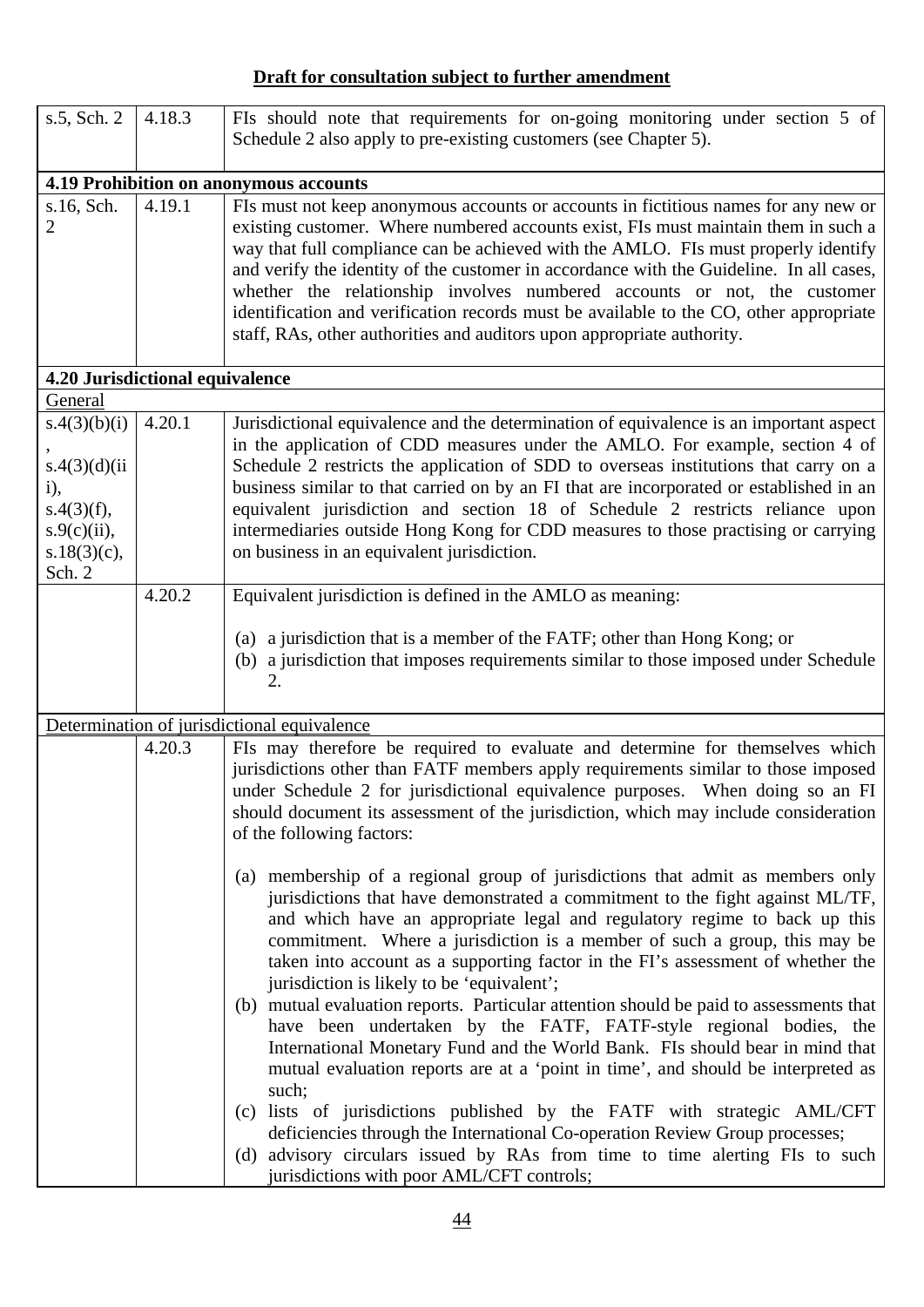|        | lists of jurisdictions, entities and individuals that are involved, or that are alleged<br>(e)<br>to be involved, in activities that cast doubt on their integrity in the AML/CFT<br>area that are published by specialised national, international, non-governmental<br>and commercial organisations. An example of such is the Transparency<br>International Corruption Perceptions Index, which ranks countries according to<br>their perceived level of corruption; and<br>guidance provided at paragraphs 4.15 'Jurisdictions that do not or insufficiently<br>(f)<br>apply the FATF's recommendations or otherwise posing a higher risk'.      |
|--------|------------------------------------------------------------------------------------------------------------------------------------------------------------------------------------------------------------------------------------------------------------------------------------------------------------------------------------------------------------------------------------------------------------------------------------------------------------------------------------------------------------------------------------------------------------------------------------------------------------------------------------------------------|
| 4.20.4 | The judgment on equivalence is one to be made by each FI in the light of the<br>particular circumstances and senior management is accountable for this judgment. It<br>is therefore important that the reasons for concluding that a particular jurisdiction is<br>equivalent (other than those jurisdictions that are FATF members) are documented at<br>the time the decision is made, and that the decision is made on relevant and up-to-date<br>information. A record of the assessment performed and factors considered should be<br>retained for regulatory scrutiny and periodically reviewed to ensure it remains up-to-<br>date and valid. |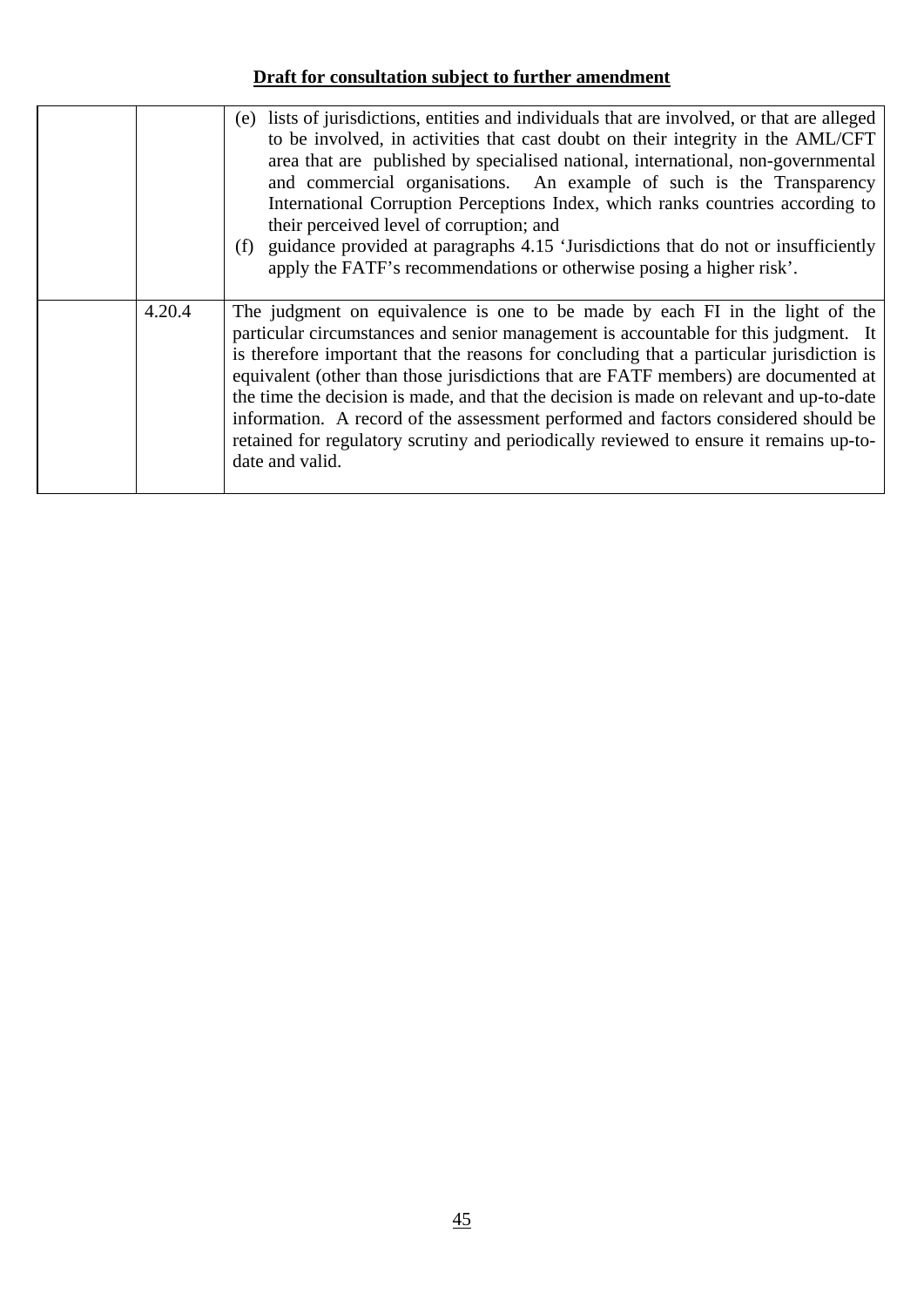| <b>Chapter 5 - ONGOING MONITORING</b> |     |                                                                                                                                                                                                                                                                                                                                                                                                                                                                                                                                                                                                                                                                       |
|---------------------------------------|-----|-----------------------------------------------------------------------------------------------------------------------------------------------------------------------------------------------------------------------------------------------------------------------------------------------------------------------------------------------------------------------------------------------------------------------------------------------------------------------------------------------------------------------------------------------------------------------------------------------------------------------------------------------------------------------|
| <b>General</b>                        |     |                                                                                                                                                                                                                                                                                                                                                                                                                                                                                                                                                                                                                                                                       |
| s.5(1),<br>Sch. 2                     | 5.1 | Effective ongoing monitoring is vital for understanding of customers' activities and<br>an integral part of an effective AML/CFT systems. It helps FIs to know their<br>customers and to detect unusual or suspicious activities.<br>An FI must continuously monitor its business relationship with a customer by:<br>(a) reviewing from time to time documents, data and information relating to the<br>customer and obtained pursuant to sections 2 and 3 of Schedule 2 to ensure that                                                                                                                                                                              |
|                                       |     | they are up to date and relevant;<br>(b) monitoring the activities (including cash and non-cash transactions) of the<br>customer to ensure that they are consistent with the nature of business, the risk<br>profile and source of funds. An unusual transaction may be in the form of<br>activity that is inconsistent with the expected pattern for that customer, or with<br>the normal business activities for the type of product or service that is being<br>delivered; and<br>(c) identifying transactions that are complex, large or unusual or patterns of<br>transactions that have no apparent economic or lawful purpose and which may<br>indicate ML/TF. |
|                                       | 5.2 | Failure to conduct ongoing monitoring could expose an FI to potential abuse by<br>criminals, and may call into question the adequacy of systems and controls, or the<br>prudence and integrity or fitness and properness of the FI's management.                                                                                                                                                                                                                                                                                                                                                                                                                      |
|                                       | 5.3 | Possible characteristics FIs should consider monitoring include:<br>(a) the nature and type of transactions (e.g. abnormal size or frequency);<br>(b) the nature of a series of transactions (e.g. a number of cash deposits);<br>the amount of any transactions, paying particular attention to particularly<br>(c)<br>substantial transactions:<br>(d) the geographical origin/destination of a payment or receipt; and<br>the customer's normal activity or turnover.<br>(e)                                                                                                                                                                                       |
|                                       | 5.4 | FIs should be vigilant for changes on the basis of the business relationship with the<br>customer over time. These may include where:<br>new products or services that pose higher risk are entered into;<br>(a)<br>(b) new corporate or trust structures are created;<br>a change in a customer's employment or other circumstances takes place;<br>(c)<br>(d) the stated activity or turnover of a customer changes or increases; or<br>(e) the nature of transactions changes or their volume or size increases etc.                                                                                                                                               |
|                                       | 5.5 | Where the basis of the business relationship changes significantly, FIs should carry<br>out further CDD procedures to ensure that the ML/TF risk involved and basis of the<br>relationship are fully understood. Ongoing monitoring procedures must take account<br>of the above changes.                                                                                                                                                                                                                                                                                                                                                                             |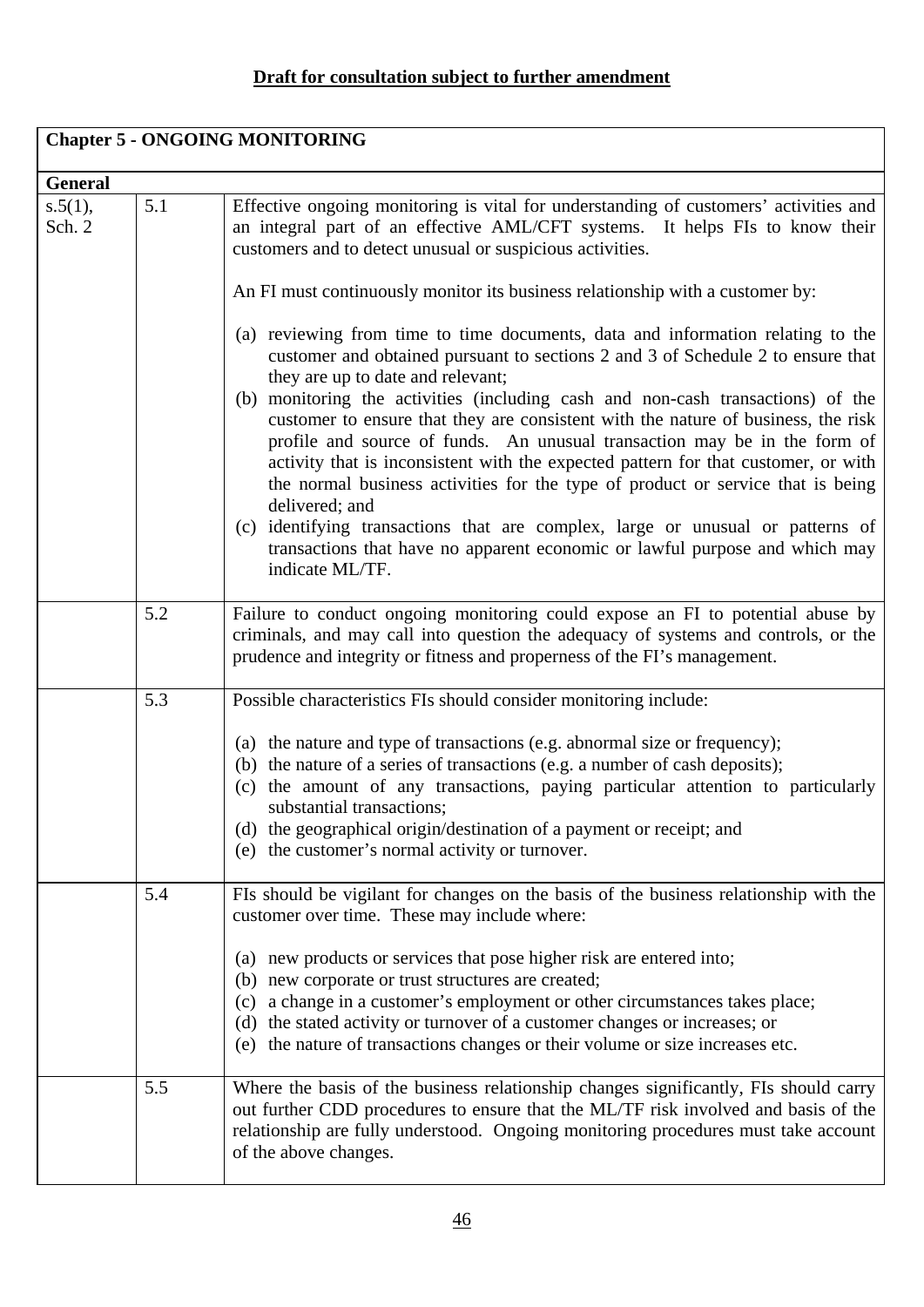|                        | 5.6  | FIs should conduct an appropriate review of a business relationship upon the filing of<br>a report to the JFIU and should update the CDD information where appropriate; this<br>will enable FIs to assess appropriate levels of ongoing review and monitoring.                                                                                                                                                                                                                                                                                                                                                                                           |
|------------------------|------|----------------------------------------------------------------------------------------------------------------------------------------------------------------------------------------------------------------------------------------------------------------------------------------------------------------------------------------------------------------------------------------------------------------------------------------------------------------------------------------------------------------------------------------------------------------------------------------------------------------------------------------------------------|
|                        | 5.7  | FIs should ensure that any information obtained through meetings, discussions, or<br>other methods of communication with the customer that is material to the updating of<br>CDD records required under sections 2 and 3 of Schedule 2 is recorded and retained<br>with the customer's records.                                                                                                                                                                                                                                                                                                                                                          |
|                        |      | <b>Risk-based approach to monitoring</b>                                                                                                                                                                                                                                                                                                                                                                                                                                                                                                                                                                                                                 |
|                        | 5.8  | The extent of monitoring should be linked to the risk profile of the customer which<br>has been determined through the risk assessment required in Chapter 3. To be most<br>effective, resources should be targeted towards business relationships presenting a<br>higher risk of ML/TF.                                                                                                                                                                                                                                                                                                                                                                 |
| $s.5(3)$ ,<br>Sch. 2   | 5.9  | FIs must take additional measures when monitoring business relationships that pose a<br>higher risk. High-risk relationships, for example those involving PEPs, will require<br>more frequent and intensive monitoring. In monitoring high-risk situations, an FI<br>should:                                                                                                                                                                                                                                                                                                                                                                             |
|                        |      | (a) determine whether it has adequate procedures or management information<br>systems in place to provide relevant staff (e.g. CO, MLRO, front line staff,<br>relationship managers and insurance agents) with timely information that might<br>include, as a result of EDD or other additional measures undertaken, any<br>information on any connected accounts or relationships;<br>(b) determine how it will monitor the sources of funds, wealth and income for higher<br>risk customers and how any changes in circumstances will be recorded; and<br>(c) conduct an annual independent review of CDD information, activities and<br>transactions. |
| Methods and procedures |      |                                                                                                                                                                                                                                                                                                                                                                                                                                                                                                                                                                                                                                                          |
|                        | 5.10 | When considering how best to monitor customer transactions and activities, an FI<br>should take into account the following factors:                                                                                                                                                                                                                                                                                                                                                                                                                                                                                                                      |
|                        |      | (a) the size and complexity of its business;<br>(b) its assessment of the ML/TF risks arising from its business;<br>(c) the nature of its systems and controls;<br>(d) the monitoring procedures that already exist to satisfy other business needs; and                                                                                                                                                                                                                                                                                                                                                                                                 |
|                        |      | the nature of the products and services (which includes the means of delivery or<br>(e)<br>communication).                                                                                                                                                                                                                                                                                                                                                                                                                                                                                                                                               |
|                        |      | The methods to be considered include:                                                                                                                                                                                                                                                                                                                                                                                                                                                                                                                                                                                                                    |
|                        |      | exception reports to advise supervisors/operations managers of large transactions<br>(i)<br>for their review;                                                                                                                                                                                                                                                                                                                                                                                                                                                                                                                                            |
|                        |      | (ii) exception reports to advise the CO, MLRO or other appropriate staff, of<br>customers and transactions meeting certain predetermined criteria; and<br>(iii) computerised transaction monitoring systems.                                                                                                                                                                                                                                                                                                                                                                                                                                             |
| $s.5(1)(c)$ ,          | 5.11 | Where transactions that are complex, large or unusual, or patterns of transactions                                                                                                                                                                                                                                                                                                                                                                                                                                                                                                                                                                       |
|                        |      |                                                                                                                                                                                                                                                                                                                                                                                                                                                                                                                                                                                                                                                          |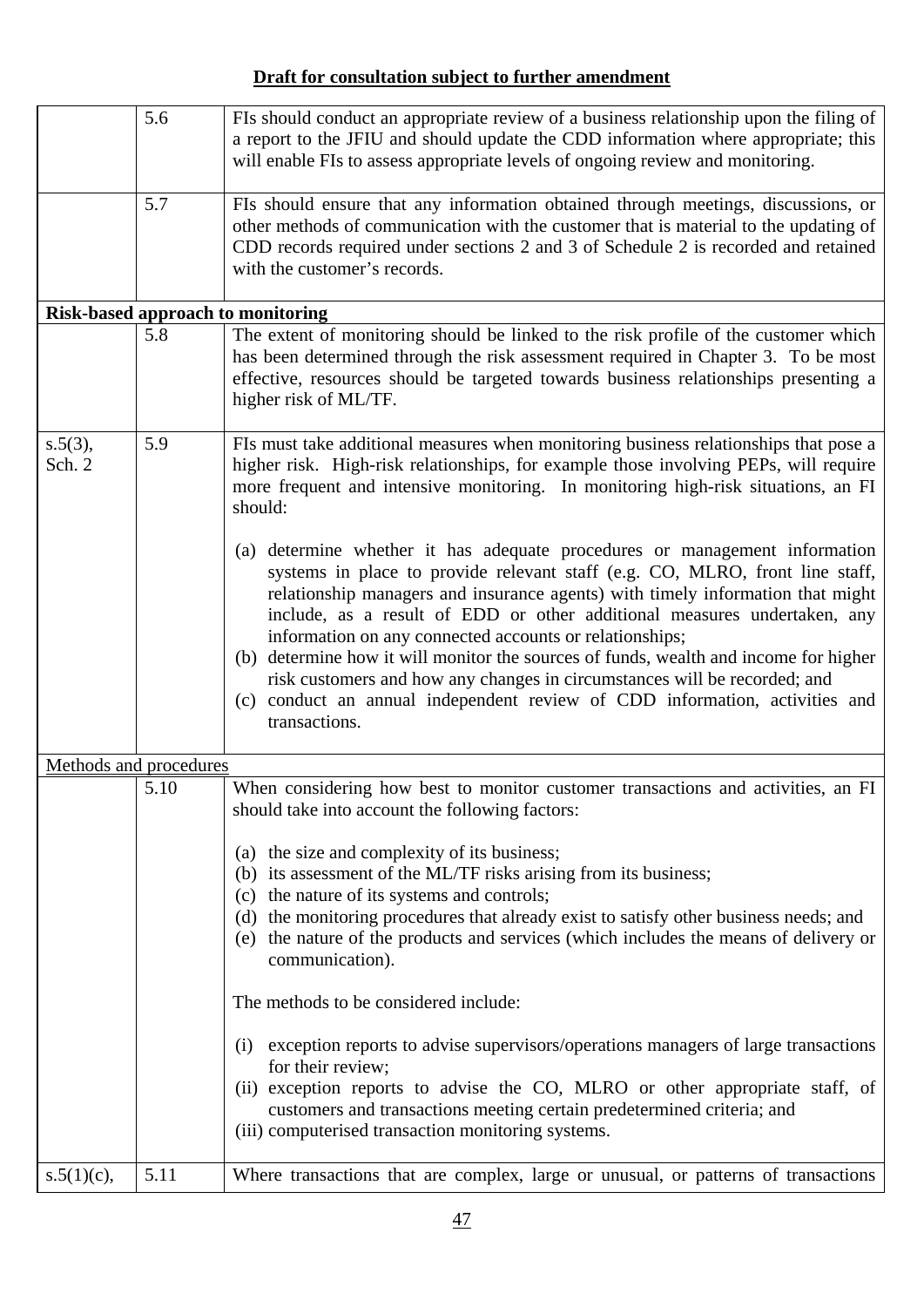| Sch. 2                                                            |      | which have no apparent economic or lawful purpose are noted, FIs should examine<br>the background and purpose, including where appropriate the circumstances, of the<br>transactions. The findings and outcomes of these examinations should be properly<br>documented in writing and be available to assist the RAs, other competent authorities<br>and auditors. Proper records of decisions made, by whom, and the rationale for them<br>will help an FI demonstrate that it is handling unusual or suspicious activities<br>appropriately.                                                                                                                                                   |
|-------------------------------------------------------------------|------|--------------------------------------------------------------------------------------------------------------------------------------------------------------------------------------------------------------------------------------------------------------------------------------------------------------------------------------------------------------------------------------------------------------------------------------------------------------------------------------------------------------------------------------------------------------------------------------------------------------------------------------------------------------------------------------------------|
| s. $25A(5)$ ,<br>DTROP &<br>OSCO,<br>$s.12(5)$ ,<br><b>UNATMO</b> | 5.12 | Such examinations may include asking the customer questions, based on common<br>sense, that a reasonable person would ask in the circumstances. Such enquiries, when<br>conducted properly and in good faith, do not constitute tipping off (see $: \leq$<br>http://www.jfiu.gov.hk/eng/suspicious_ask.html>). These enquiries are directly linked<br>to the CDD requirements, and reflect the importance of "knowing your customer" in<br>detecting unusual or suspicious activities. Such enquiries and their results should be<br>properly documented and be available to assist the RAs, other authorities and<br>auditors. Where there is any suspicion, a report must be made to the JFIU. |
|                                                                   | 5.13 | Where cash transactions (including deposits and withdrawals) and transfers to third<br>parties are being proposed by customers, and such requests are not in accordance with<br>the customer's known reasonable practice, FIs must approach such situations with<br>caution and make relevant further enquiries. Where the FI has been unable to satisfy<br>itself that any cash transaction or third party transfer is reasonable, and therefore<br>considers it suspicious, it should make a suspicious transaction report (STR) to the<br>JFIU.                                                                                                                                               |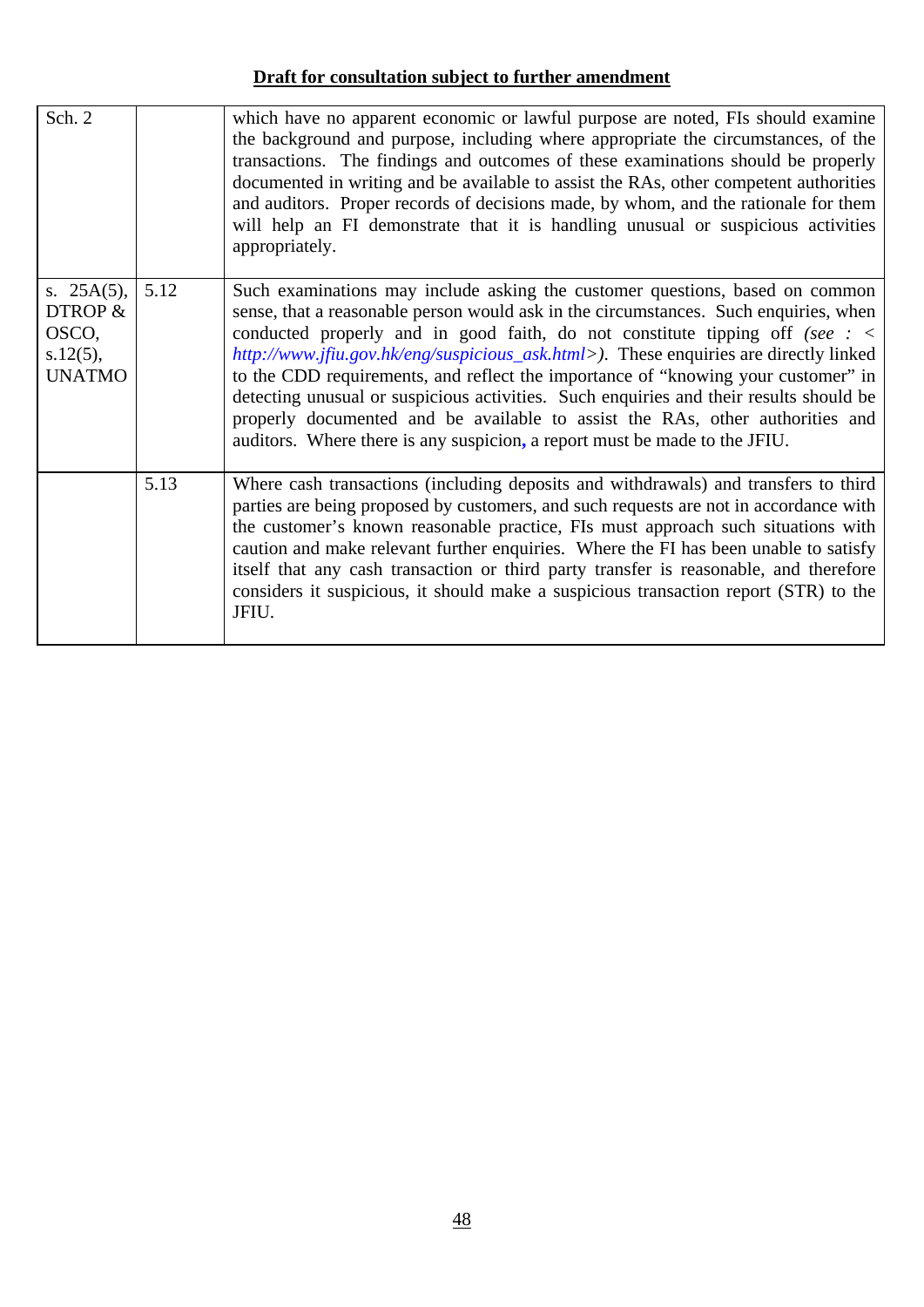٦

| <b>Chapter 6 - FINANCIAL SANCTIONS AND TERRORIST FINANCING</b> |     |                                                                                                                                                                                                                                                                                                                                                                                                                                                                                                                                                                                                                                                         |
|----------------------------------------------------------------|-----|---------------------------------------------------------------------------------------------------------------------------------------------------------------------------------------------------------------------------------------------------------------------------------------------------------------------------------------------------------------------------------------------------------------------------------------------------------------------------------------------------------------------------------------------------------------------------------------------------------------------------------------------------------|
|                                                                |     | Financial sanctions & proliferation financing                                                                                                                                                                                                                                                                                                                                                                                                                                                                                                                                                                                                           |
|                                                                | 6.1 | The obligations under the Hong Kong's financial sanctions regime apply to all<br>persons, and not just FIs.                                                                                                                                                                                                                                                                                                                                                                                                                                                                                                                                             |
| s.3(1),<br><b>UNSO</b>                                         | 6.2 | The UNSO gives the Chief Executive the authority to make regulations to implement<br>sanctions decided by the Security Council of the United Nations and to specify or<br>designate relevant persons and entities.                                                                                                                                                                                                                                                                                                                                                                                                                                      |
|                                                                | 6.3 | These sanctions normally prohibit making available or dealing with, directly or<br>indirectly, any funds or economic resources for the benefit of or belonging to a<br>designated party.                                                                                                                                                                                                                                                                                                                                                                                                                                                                |
|                                                                | 6.4 | RAs circulate to all FIs designations published in the government Gazette under the<br>UNSO.                                                                                                                                                                                                                                                                                                                                                                                                                                                                                                                                                            |
|                                                                | 6.5 | While FIs will not normally have any obligation under Hong Kong law to have regard<br>to lists issued by other organisations or authorities in other jurisdictions, an FI<br>operating internationally will need to be aware of the scope and focus of relevant<br>financial/trade sanctions regimes in those jurisdictions. Where these sanctions may<br>affect their operations, FIs should consider what implications exist for their<br>procedures, such as the consideration to monitor the parties concerned with a view to<br>ensuring that there are no payments to or from a person on a sanctions list issued by<br>an overseas jurisdiction. |
| Applicable<br><b>UNSO</b><br>Regulation                        | 6.6 | The Chief Executive can licence exceptions to the prohibitions on making funds and<br>economic resources available to a designated party under the UNSO. An FI seeking<br>such a licence should write to the Commerce and Economic Development Bureau.                                                                                                                                                                                                                                                                                                                                                                                                  |
| <b>Terrorist financing</b>                                     |     |                                                                                                                                                                                                                                                                                                                                                                                                                                                                                                                                                                                                                                                         |
|                                                                | 6.7 | Terrorist financing generally refers to the carrying out of transactions involving funds<br>that are owned by terrorists, or that have been, or are intended to be, used to assist the<br>commission of terrorist acts. This has not previously been explicitly covered under<br>the money laundering regime where the focus is on the handling of criminal proceeds,<br>i.e. the source of funds is what matters. In terrorist financing, the focus is on the<br>destination or use of funds, which may have derived from legitimate sources.                                                                                                          |
| <b>UNSCR</b><br>1373<br>(2001)                                 | 6.8 | The UN Security Council has passed United Nations Security Council Resolution<br>(UNSCR) 1373 (2001), which calls on all member states to act to prevent and<br>suppress the financing of terrorist acts. Guidance issued by the UN Counter<br>Terrorism Committee in relation to the implementation of UNSCRs regarding<br>terrorism can be found at: www.un.org/Docs/sc/committees/1373/.                                                                                                                                                                                                                                                             |
| <b>UNSCR</b><br>1267<br>(1999);<br>1390<br>(2002);             | 6.9 | The UN has also published the names of individuals and organisations subject to UN<br>financial sanctions in relation to involvement with Usama bin Laden, Al-Qa'ida, and<br>the Taliban under relevant UNSCRs (e.g. UNSCR 1267 (1999), 1390 (2002) and<br>1617 (2005)). All UN member states are required under international law to freeze<br>the funds and economic resources of any legal person(s) named in this list and to                                                                                                                                                                                                                       |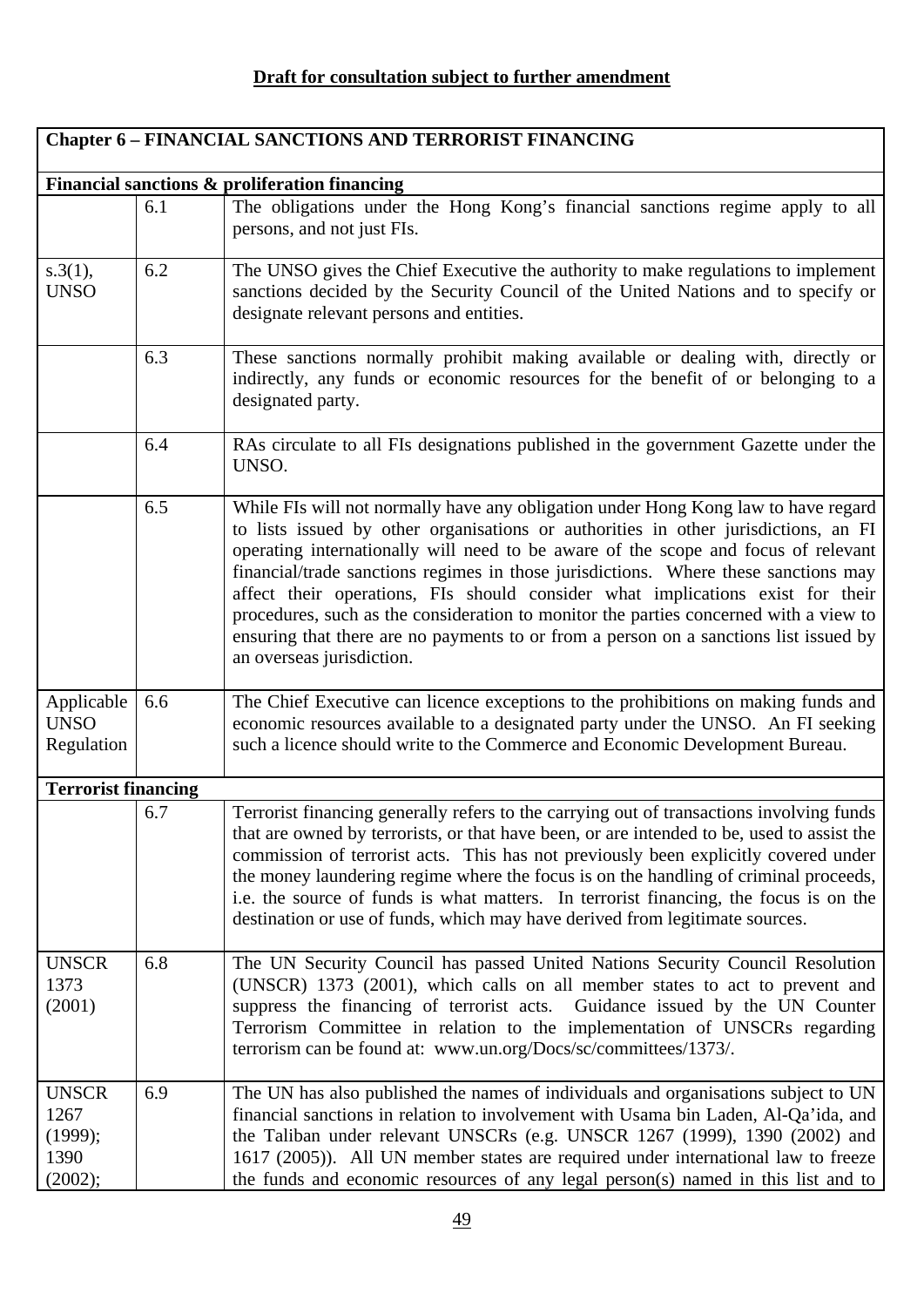| 1617<br>(2005)             |      | report any suspected name matches to the relevant authorities.                                                                                                                                                                                                                                                                                                                                                                         |
|----------------------------|------|----------------------------------------------------------------------------------------------------------------------------------------------------------------------------------------------------------------------------------------------------------------------------------------------------------------------------------------------------------------------------------------------------------------------------------------|
|                            | 6.10 | The United Nations (Anti-Terrorism Measures) Ordinance, Cap. 575 (UNATMO)<br>was enacted in 2002 to give effect to the mandatory elements of UNSCR 1373 and<br>the Special Recommendations of the FATF.                                                                                                                                                                                                                                |
| s. 6,<br><b>UNATMO</b>     | 6.11 | The Secretary for Security (S for S) has the power to freeze suspected terrorist<br>property and may direct that a person shall not deal with the frozen property except<br>under the authority of a licence. Contraventions are subject to a maximum penalty of<br>7 years imprisonment and an unspecified fine.                                                                                                                      |
|                            | 6.12 | Section 6 of the UNATMO essentially confers the S for S an administrative power to<br>freeze suspected terrorist property for a period of up to two years, during which time<br>the authorities may apply to the court for an order to forfeit the property.<br>This<br>administrative freezing mechanism will enable the S for S to take freezing action<br>upon receiving intelligence of suspected terrorist property in Hong Kong. |
| s.8 & 14,<br><b>UNATMO</b> | 6.13 | It is an offence for any person to make any funds or financial services available to or<br>for the benefit of a terrorist or terrorist associate except under the authority of a<br>licence granted by S for S. Contraventions are subject to a maximum sentence of 14<br>years imprisonment and an unspecified fine.                                                                                                                  |
|                            | 6.14 | Section 8 of the UNATMO does not affect a freeze per se; it prohibits a person, in the<br>absence of a licence granted by S for S, from making available, directly or indirectly,<br>any funds or financial services to or for the benefit of a person he knows or has<br>reasonable grounds to suspect is a terrorist or terrorist associate.                                                                                         |
| s.6(1),<br><b>UNATMO</b>   | 6.15 | The S for S can licence exceptions to the prohibitions to enable frozen funds and<br>economic resources to be unfrozen and to allow payments to be made to or for the<br>benefit of a designated party under the UNATMO. An FI seeking such a licence<br>should write to the Security Bureau.                                                                                                                                          |
| s.4(1),<br><b>UNATMO</b>   | 6.16 | Where a person is designated by a Committee of the United Nations Security Council<br>as a terrorist and his details are subsequently published in a notice under section 4 of<br>the UNATMO in the Government gazette, RAs will circulate the designations to all<br>FIs.                                                                                                                                                             |
| s.4,<br>WMD(CP<br>S)O      | 6.17 | It is an offence under section 4 of the Weapons of Mass Destruction (Control of<br>Provision of Services) Ordinance (WMD(CPS)O), Cap. 526, for a person to provide<br>any services where he believes or suspects, on reasonable grounds, that those services<br>may be connected to WMD proliferation. The provision of services is widely defined<br>and includes the lending of money or other provision of financial assistance.    |
|                            | 6.18 | FIs may draw reference from a number of sources including relevant designation by<br>overseas authorities, such as the designations made by the US Government under<br>relevant Executive Orders. The RA may draw the FI's attention to such designations<br>from time to time.                                                                                                                                                        |
|                            |      | All FIs will therefore need to ensure that they should have appropriate system to<br>conduct checks against the relevant list for screening purposes and that this list is up                                                                                                                                                                                                                                                          |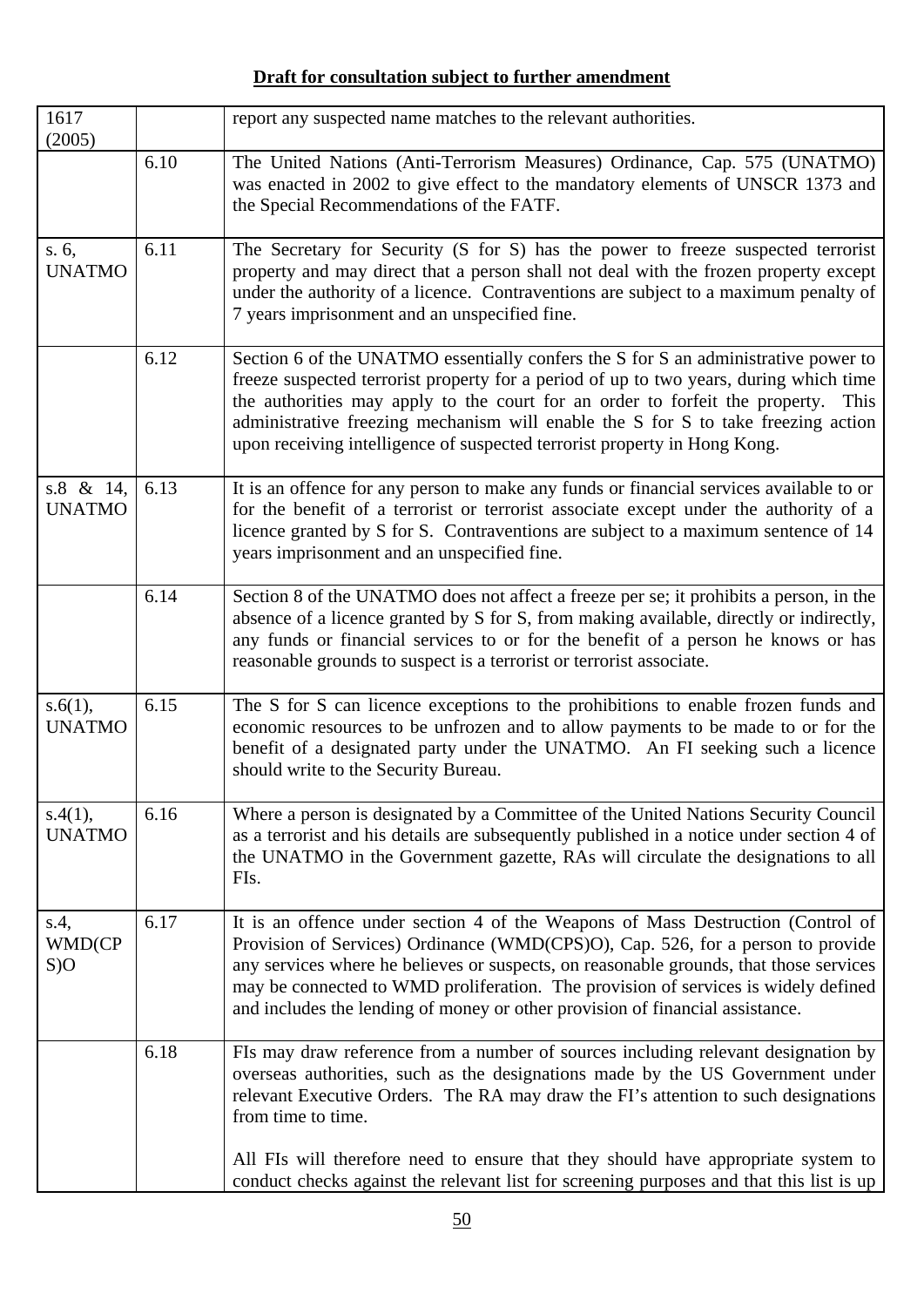|      | to date.                                                                                                                                                                                                                                                                                                                                                                                                                                                                                                                            |
|------|-------------------------------------------------------------------------------------------------------------------------------------------------------------------------------------------------------------------------------------------------------------------------------------------------------------------------------------------------------------------------------------------------------------------------------------------------------------------------------------------------------------------------------------|
|      | Database maintenance and screening (customers and payments)                                                                                                                                                                                                                                                                                                                                                                                                                                                                         |
| 6.19 | FIs should take measures to ensure compliance with the relevant regulations and<br>legislation on terrorist financing. The legal obligations of FIs and those of its staff<br>should be well understood and adequate guidance and training should be provided to<br>the latter. FIs are required to establish a policy and procedure for combating terrorist<br>financing. The systems and mechanisms for identification of suspicious transactions<br>should cover terrorist financing as well as money laundering.                |
| 6.20 | It is particularly vital that an FI should be able to identify and report transactions with<br>terrorist suspects and designated parties. To this end, the FI should ensure that it<br>maintains a database of names and particulars of terrorist suspects and designated<br>parties which consolidates the various lists that have been made known to it.<br>Alternatively, an FI may make arrangements to access to such a database maintained<br>by third party service providers.                                               |
| 6.21 | FIs should ensure that the relevant designations are included in the database. Such<br>database should, in particular, include the lists published in the Gazette and those<br>designated under the US Executive Order 13224. The database should also be subject<br>to timely update whenever there are changes, and should be made easily accessible by<br>staff for the purpose of identifying suspicious transactions.                                                                                                          |
| 6.22 | Comprehensive ongoing screening of an FI's complete customer base is a<br>fundamental internal control to prevent terrorist financing and sanction violations, and<br>should be achieved by:<br>(a) screening all customers against current terrorist and sanction designations at the<br>establishment of the relationship; and<br>thereafter, as soon as practicable after new terrorist and sanction designations are<br>(b)<br>published by the RAs that these new designations, screening against their entire<br>client base. |
| 6.23 | FIs need to have some means of screening payment instructions to ensure that<br>proposed payments to designated parties are not made. FIs should be particularly<br>alert for suspicious wire transfers.                                                                                                                                                                                                                                                                                                                            |
| 6.24 | Enhanced checks should be conducted before establishing a business relationship or<br>processing a transaction, where possible, if there are circumstances giving rise to<br>suspicion.                                                                                                                                                                                                                                                                                                                                             |
| 6.25 | In order to demonstrate compliance with the provisions of paragraphs 6.22 to 6.24<br>above, the screening and any results should be documented, or recorded<br>electronically.                                                                                                                                                                                                                                                                                                                                                      |
| 6.26 | Where an FI freezes funds under Hong Kong's financial sanctions legislation or<br>where it has suspicions of terrorist financing or sanction violations, it must make a<br>report to the JFIU. If an FI suspects that a transaction is terrorist-related, it should<br>also make a report to the JFIU. Even if there is no evidence of a direct terrorist<br>connection, the transaction should still be reported to the JFIU if it looks suspicious                                                                                |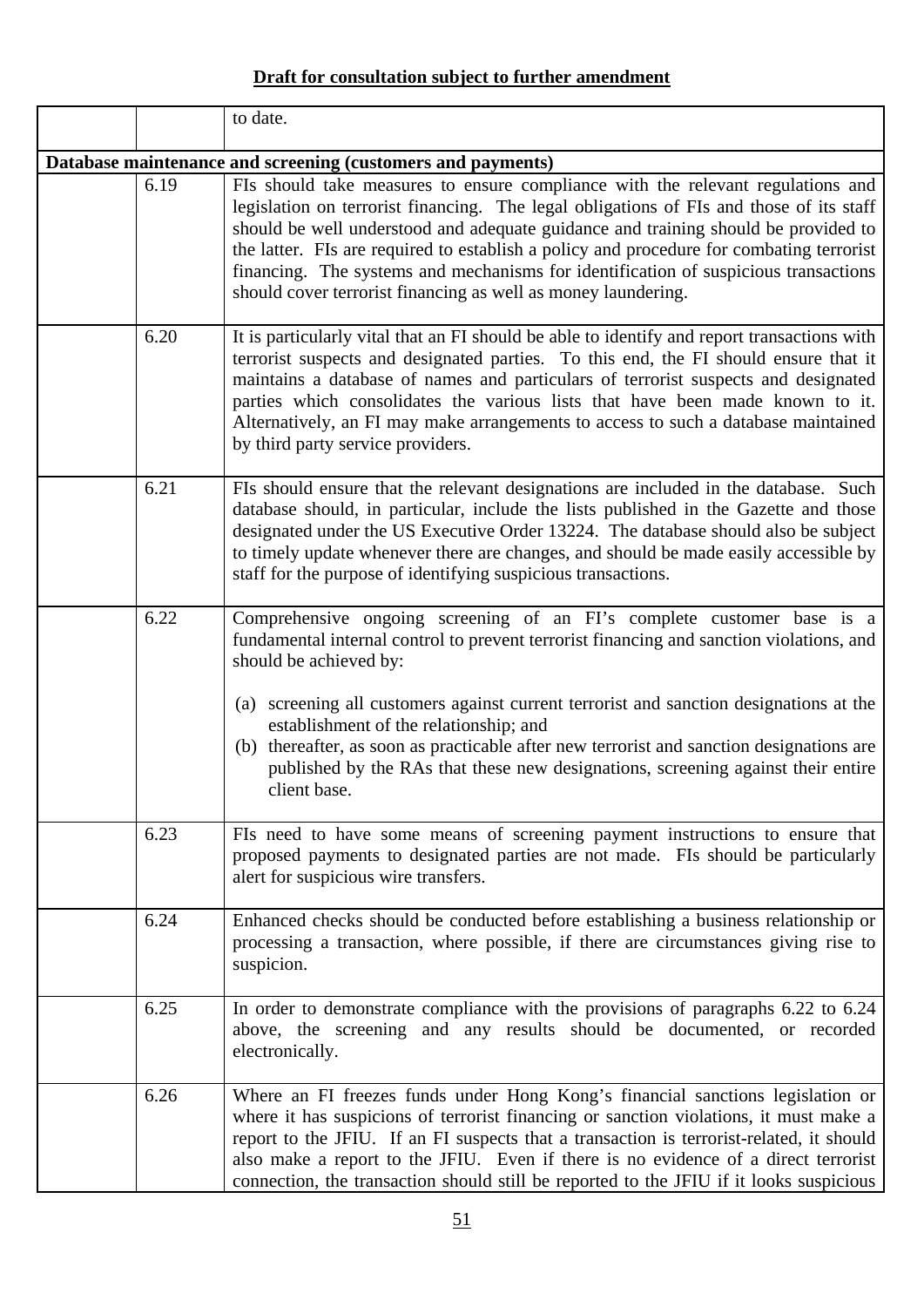| I for other reasons, as it may emerge subsequently that there is a terrorist link. |
|------------------------------------------------------------------------------------|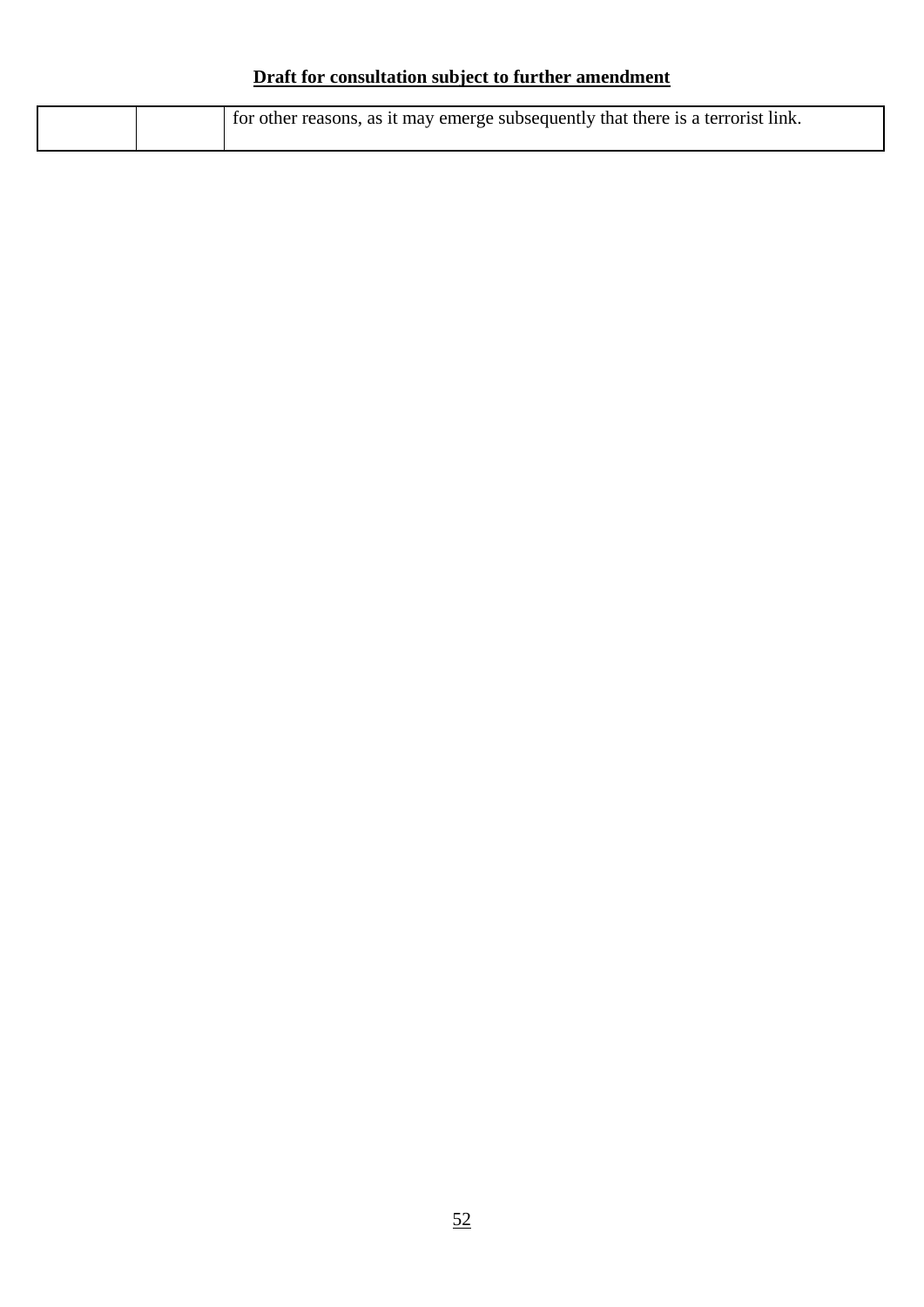| <b>Chapter 7 - SUSPICIOUS TRANSACTION REPORTS</b>             |     |                                                                                                                                                                                                                                                                                                                                                                                                                                                                                                                                                                                                                                                                                                                                                                      |
|---------------------------------------------------------------|-----|----------------------------------------------------------------------------------------------------------------------------------------------------------------------------------------------------------------------------------------------------------------------------------------------------------------------------------------------------------------------------------------------------------------------------------------------------------------------------------------------------------------------------------------------------------------------------------------------------------------------------------------------------------------------------------------------------------------------------------------------------------------------|
| <b>General issues</b>                                         |     |                                                                                                                                                                                                                                                                                                                                                                                                                                                                                                                                                                                                                                                                                                                                                                      |
| s.25A(1),<br>DTROP &<br>OSCO,<br>s.12(1),<br><b>UNATMO</b>    | 7.1 | Sections 25A of the DTROP and the OSCO make it an offence to fail to disclose<br>where a person knows or suspects that property represents the proceeds of drug<br>trafficking or of an indictable offence respectively. Likewise, section 12 of the<br>UNATMO makes it an offence to fail to disclose knowledge or suspicion of terrorist<br>property. Under the DTROP and the OSCO failure to report knowledge or suspicion<br>is subject to and is liable for a maximum penalty of three months imprisonment and a<br>fine of \$50,000.                                                                                                                                                                                                                           |
| s.25A(2),<br>DTROP &<br>OSCO,<br>s.12(2),<br><b>UNATMO</b>    | 7.2 | Filing a report to the JFIU provides FIs with a statutory defence to the offence of<br>ML/TF in respect of the acts disclosed in the report, provided:<br>(a) the report is made before the FI undertakes the disclosed acts and the acts<br>(transaction(s)) are undertaken with the consent of the JFIU; or<br>(b) the report is made after the FI has performed the disclosed acts (transaction(s))<br>and the report is made on the FI's own initiative and as soon as it is reasonable<br>for the FI to do so.                                                                                                                                                                                                                                                  |
| s.25A(5),<br>DTROP &<br>OSCO,<br>$s.12(5)$ ,<br><b>UNATMO</b> | 7.3 | It is an offence ("tipping off") to reveal to any person any information which might<br>prejudice an investigation; if a client is told that a report has been made, this would<br>prejudice the investigation and an offence would be committed.                                                                                                                                                                                                                                                                                                                                                                                                                                                                                                                    |
|                                                               | 7.4 | Once knowledge or suspicion has been formed the following general principles<br>should be applied:<br>(a) in the event of suspicion of ML/TF, a disclosure should be made even where no<br>transaction has been conducted by or through the $FI27$ ;<br>(b) disclosures must be made as soon as is reasonably practical after the suspicion<br>was first identified; and<br>(c) FIs must ensure that they put in place internal controls and systems to prevent<br>any directors, officers and employees committing the offence of tipping off the<br>customer or any other person who is the subject of the disclosure. FIs should<br>also take care that their line of enquiry with customers is such that tipping off<br>cannot be construed to have taken place. |
|                                                               | 7.5 | CDD and ongoing monitoring provide the basis for recognising unusual and<br>suspicious transactions and events. An effective way of recognising suspicious<br>activity is knowing enough about customers, their circumstances and their normal<br>expected activities to recognise when a transaction or instruction, or a series of<br>transactions or instructions, is unusual.                                                                                                                                                                                                                                                                                                                                                                                    |

<span id="page-54-0"></span><sup>27</sup> 27 The reporting obligations require a person to report suspicions of ML/TF, irrespective of the amount involved. The reporting obligations of s25A(1) DTROP and OSCO and s12(1) UNATMO apply to 'any property'. These provisions establish a reporting obligation whenever a suspicion arises, without reference to transactions *per se*. Thus, the obligation to report applies whether or not a transaction was actually conducted and also covers attempted transactions.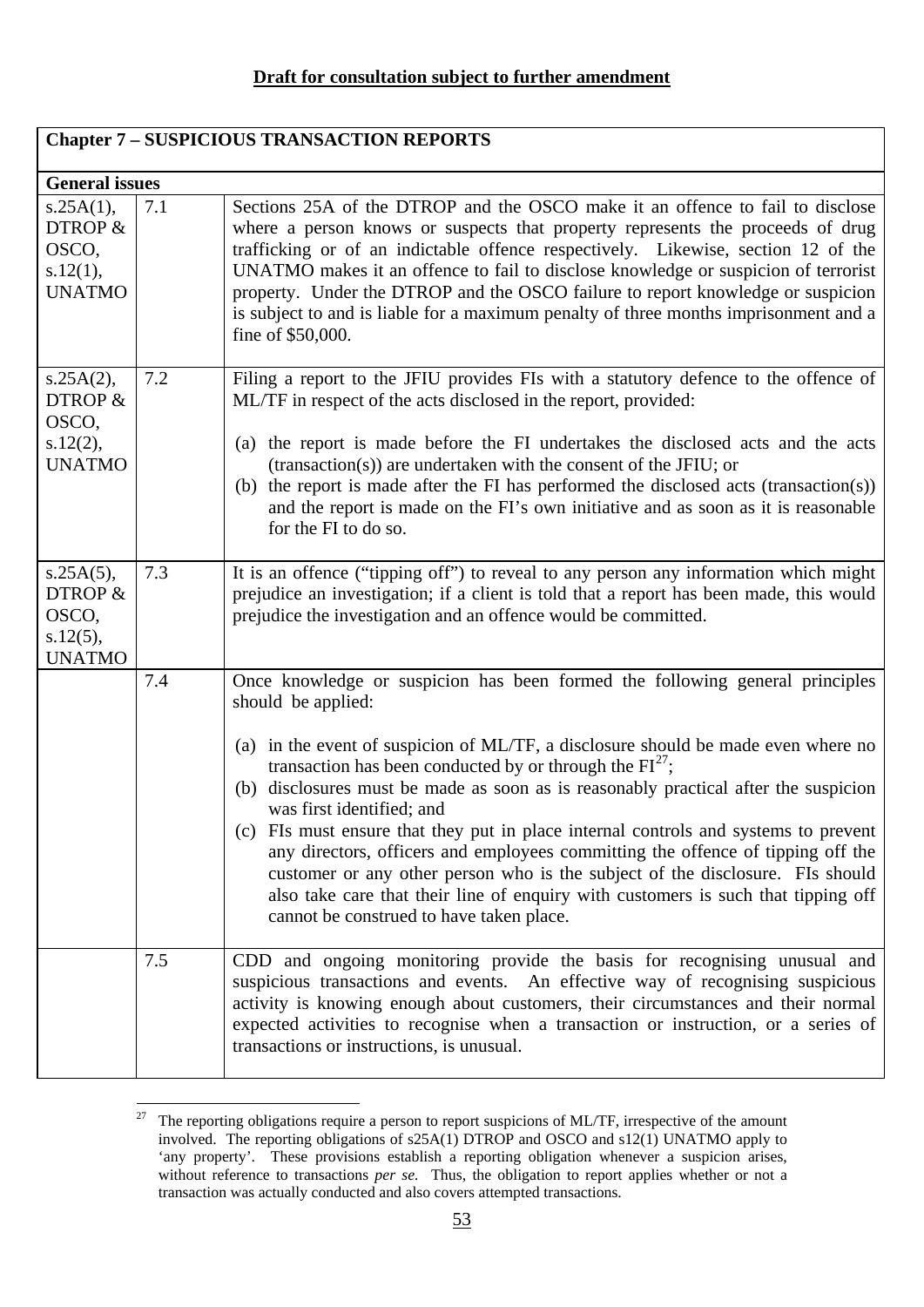|                               | 7.6  | FIs must ensure sufficient guidance is given to staff <sup>28</sup> to enable them to form<br>suspicion or to recognise when ML/TF is taking place, taking account of the nature of<br>the transactions and instructions that staff is likely to encounter, the type of product or<br>service and the means of delivery, i.e. whether face to face or remote. This will also<br>enable staff to identify and assess the information that is relevant for judging whether<br>a transaction or instruction is suspicious in the circumstances. |
|-------------------------------|------|----------------------------------------------------------------------------------------------------------------------------------------------------------------------------------------------------------------------------------------------------------------------------------------------------------------------------------------------------------------------------------------------------------------------------------------------------------------------------------------------------------------------------------------------|
| Knowledge vs. suspicion       |      |                                                                                                                                                                                                                                                                                                                                                                                                                                                                                                                                              |
|                               | 7.7  | FIs have an obligation to report where there is knowledge or suspicion of ML/TF.<br>Generally speaking, knowledge is likely to include:<br>(a) actual knowledge;<br>(b) knowledge of circumstances which would indicate facts to a reasonable person;<br>and<br>knowledge of circumstances which would put a reasonable person on inquiry.<br>(c)                                                                                                                                                                                            |
|                               |      |                                                                                                                                                                                                                                                                                                                                                                                                                                                                                                                                              |
|                               | 7.8  | Suspicion is more subjective. Suspicion is personal and falls short of proof based on<br>firm evidence.                                                                                                                                                                                                                                                                                                                                                                                                                                      |
|                               | 7.9  | As the types of transactions which may be used for criminal activity are almost<br>unlimited, it is difficult to determine what will constitute a suspicious transaction.                                                                                                                                                                                                                                                                                                                                                                    |
|                               | 7.10 | The key is knowing enough about the customer's business to recognise that a<br>transaction, or a series of transactions, is unusual and, from an examination of the<br>unusual, whether there is a suspicion of ML/TF. Where a transaction is inconsistent<br>in amount, origin, destination, or type with a customer's known, legitimate business<br>or personal activities, etc., the transaction should be considered as unusual and the FI<br>should be put on alert.                                                                    |
| [JFIU]<br>'SAFE'<br>Approach] | 7.11 | Where the FI conducts enquiries and obtains what it considers to be a satisfactory<br>explanation of the activity or transaction, it may conclude that there are no grounds<br>for suspicion, and therefore take no further action. However, where the FI's enquiries<br>do not provide a satisfactory explanation of the activity or transaction, it may<br>conclude that there are grounds for suspicion, and must make a disclosure (see $:$ <<br>http://www.jfiu.gov.hk/eng/suspicious_ask.html>).                                       |
|                               | 7.12 | For a person to have knowledge or suspicion, he does not need to know the nature of<br>the criminal activity underlying the money laundering, or that the funds themselves<br>definitely arose from the criminal offence.                                                                                                                                                                                                                                                                                                                    |
|                               | 7.13 | The following is a (non-exhaustive) list of examples of situations that might give rise<br>to suspicion in certain circumstances:<br>(a) transactions or instructions which have no apparent legitimate purpose and/or<br>appear not to have a commercial rationale;<br>(b) transactions, instructions or activity that involve apparently unnecessary<br>complexity or which do not constitute the most logical, convenient or secure way<br>to do business;                                                                                |

<span id="page-55-0"></span> $\overline{a}$  $28$  In the context of Chapter 7, staff includes appointed insurance agents.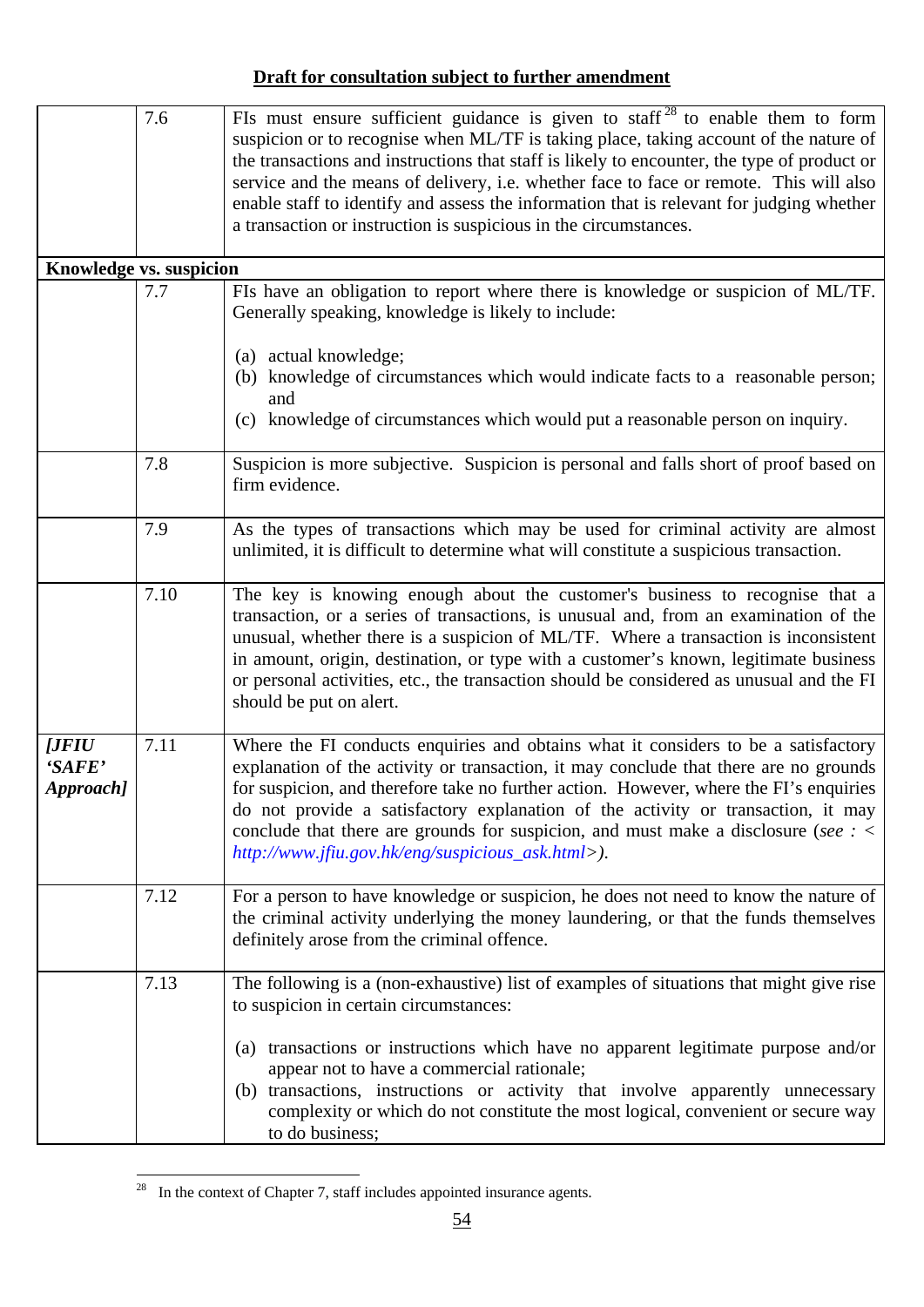|                              |      | (c) where the transaction being requested by the customer, without reasonable                                                                                       |
|------------------------------|------|---------------------------------------------------------------------------------------------------------------------------------------------------------------------|
|                              |      | explanation, is out of the ordinary range of services normally requested, or is                                                                                     |
|                              |      | outside the experience of the financial services business in relation to the                                                                                        |
|                              |      | particular customer;                                                                                                                                                |
|                              |      | (d) where, without reasonable explanation, the size or pattern of transactions is out                                                                               |
|                              |      | of line with any pattern that has previously emerged;                                                                                                               |
|                              |      | (e) where the customer refuses to provide the information requested without                                                                                         |
|                              |      | reasonable explanation or who otherwise refuses to cooperate with the CDD                                                                                           |
|                              |      | and/or ongoing monitoring process;<br>where a customer who has entered into a business relationship uses the<br>(f)                                                 |
|                              |      | relationship for a single transaction or for only a very short period without a                                                                                     |
|                              |      | reasonable explanation;                                                                                                                                             |
|                              |      | (g) the extensive use of trusts or offshore structures in circumstances where the                                                                                   |
|                              |      | customer's needs are inconsistent with the use of such services;                                                                                                    |
|                              |      | (h) transfers to and from high risk jurisdictions <sup>29</sup> without reasonable explanation,                                                                     |
|                              |      | which are not consistent with the customer's declared business dealings or                                                                                          |
|                              |      | interests; and                                                                                                                                                      |
|                              |      | unnecessary routing of funds or other property from/to third parties or through<br>(i)                                                                              |
|                              |      | third party accounts.                                                                                                                                               |
|                              |      |                                                                                                                                                                     |
|                              |      | Further examples of what might constitute suspicious transactions are provided in                                                                                   |
|                              |      | paragraphs 7.37-7.42. These are not intended to be exhaustive and only provide                                                                                      |
|                              |      | examples of the most basic ways in which money may be laundered. However,<br>identification of any of the types of transactions listed above or in paragraphs 7.37- |
|                              |      | 7.42 should prompt further investigations and be a catalyst towards making at least                                                                                 |
|                              |      | initial enquiries about the source of funds.                                                                                                                        |
|                              |      |                                                                                                                                                                     |
|                              |      | FIs should also be aware of elements of individual transactions that could indicate                                                                                 |
|                              |      | funds involved in terrorist financing. The FATF has issued guidance for FIs in                                                                                      |
|                              |      | detecting terrorist financing <sup>30</sup> . FIs should be familiar with the characteristics in that                                                               |
|                              |      | guidance, which are grouped under the headings of (i) accounts; (ii) deposits and                                                                                   |
|                              |      | withdrawals; (iii) wire transfers; (iv) characteristics of the customer or his/her                                                                                  |
|                              |      | identity; and (v) transactions linked to locations of concern.                                                                                                      |
|                              |      |                                                                                                                                                                     |
|                              | 7.14 | The OSCO, DTROP and UNATMO prohibit FIs, their directors, officers and<br>employees from disclosing the fact that an STR or related information is being            |
|                              |      | reported to the JFIU. A risk exists that customers could be unintentionally tipped off                                                                              |
|                              |      | when the FI is seeking to perform its CDD obligations during the establishment or                                                                                   |
|                              |      | course of the business relationship, or when conducting occasional transactions.                                                                                    |
|                              |      |                                                                                                                                                                     |
|                              |      | The customer's awareness of a possible STR or investigation could compromise                                                                                        |
|                              |      | future efforts to investigate the suspected ML/TF operation. Therefore, if FIs form a                                                                               |
|                              |      | suspicion that transactions relate to ML/TF, they should take into account the risk of                                                                              |
|                              |      | tipping off when performing the CDD process. FIs should ensure that their                                                                                           |
|                              |      | employees are aware of and sensitive to these issues when conducting CDD.                                                                                           |
|                              |      |                                                                                                                                                                     |
| Timing and manner of reports |      |                                                                                                                                                                     |

Ξ

<span id="page-56-0"></span><sup>&</sup>lt;sup>29</sup> Guidance on determining high risk jurisdictions is provided at paragraphs 4.15.

<span id="page-56-1"></span><sup>&</sup>lt;sup>30</sup> Available on the FATF website at http://www.fatf-gafi.org/dataoecd/39/21/34033955.pdf.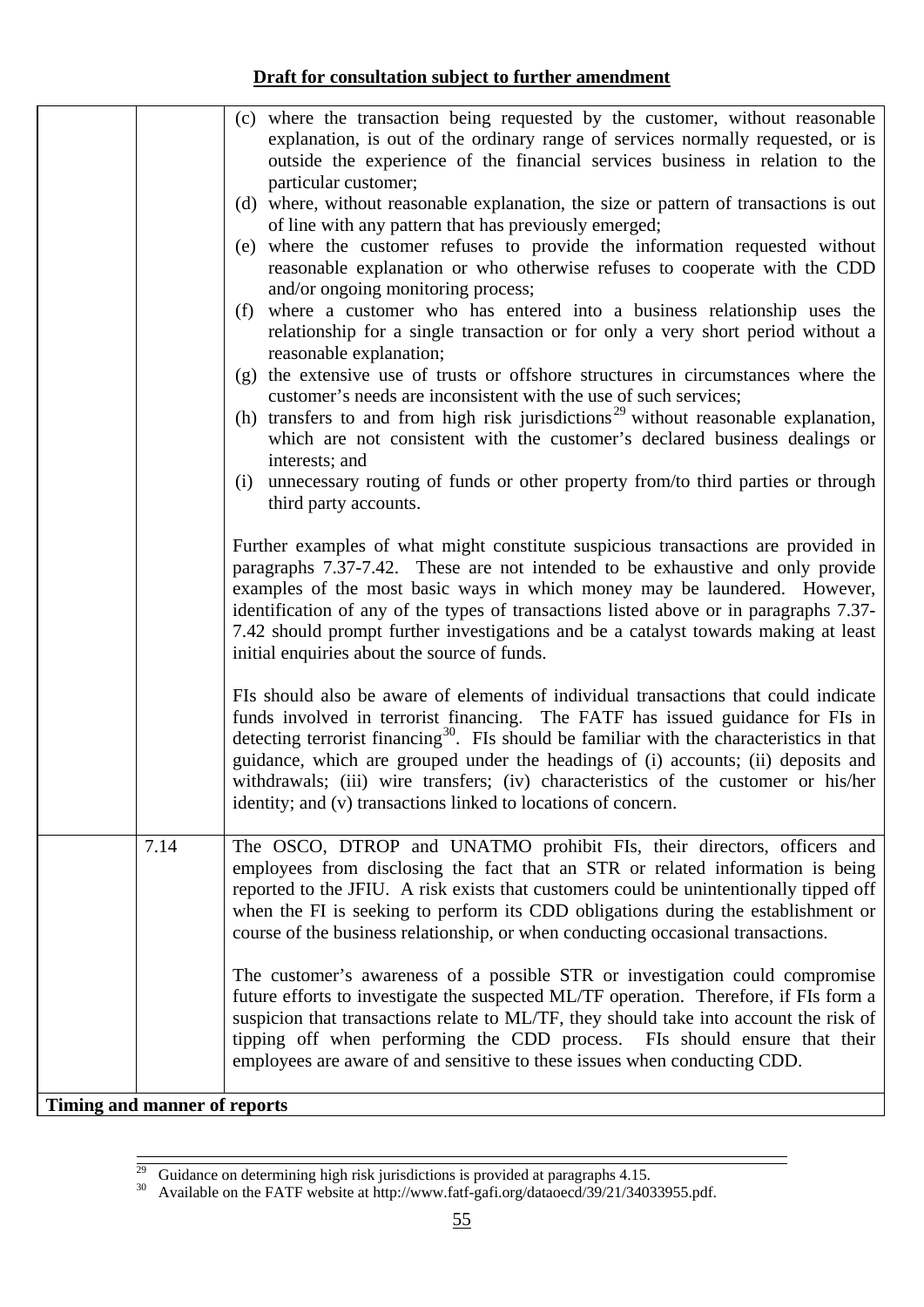|                                                            | 7.15 | When an FI knows or suspects that property represents the proceeds of crime or<br>terrorist property, a disclosure must be made to the JFIU as soon as practicable $31$ .<br>The use of a standard form or the use of the e-channel 'STREAMS' <sup>32</sup> by registered<br>users is strongly encouraged. Further details of reporting methods and advice may be<br>found at www.jfiu.police.gov.hk In the event that an urgent disclosure is required,<br>particularly when the account is part of an on-going investigation, it should be<br>indicated in the disclosure. Where exceptional circumstances exist in relation to an<br>urgent disclosure, an initial notification by telephone may be considered.                                          |
|------------------------------------------------------------|------|-------------------------------------------------------------------------------------------------------------------------------------------------------------------------------------------------------------------------------------------------------------------------------------------------------------------------------------------------------------------------------------------------------------------------------------------------------------------------------------------------------------------------------------------------------------------------------------------------------------------------------------------------------------------------------------------------------------------------------------------------------------|
|                                                            | 7.16 | Disclosures can be made either before a suspicious transaction or activity occurs in<br>circumstances where an intended transaction appears suspicious (whether the<br>intended transaction ultimately takes place or not), or after a transaction or activity<br>has been completed if the transaction appears suspicious only with the benefit of<br>hindsight. Disclosures that are made after the activity or transaction has taken place<br>are not intended as alternatives to reports that should have been made prior to the<br>transaction or activity being processed or completed.                                                                                                                                                               |
| s.25A(1),<br>DTROP &<br>OSCO,<br>s.12(1),<br><b>UNATMO</b> | 7.17 | FIs must make the submission of a disclosure a priority, whilst at the same time<br>ensuring that the disclosure itself is comprehensive and meaningful. The law requires<br>the disclosure to be made together with any matter on which the knowledge or<br>suspicion is based. The need for prompt disclosures is especially important where a<br>customer has instructed the FI to move funds or other property, close the account,<br>make cash available for collection, or carry out significant changes to the business<br>relationship. In the case of significant movement of funds or other property or the<br>collection of cash, FIs should contact the JFIU urgently, before funds or the other<br>property are/is moved or cash is collected. |
| <b>Internal reporting</b>                                  |      |                                                                                                                                                                                                                                                                                                                                                                                                                                                                                                                                                                                                                                                                                                                                                             |
|                                                            | 7.18 | An FI should appoint a Money Laundering Reporting Officer (MLRO) as a central<br>reference point for reporting suspicious transactions. More generally, the MLRO<br>should have the responsibility of checking on an ongoing basis that the FI has policies<br>and procedures to ensure compliance with legal and regulatory requirements and of<br>testing such compliance. The type and extent of the measures to be taken in this<br>respect should be appropriate having regard to the risk of ML/TF and the size of the<br>business.                                                                                                                                                                                                                   |
|                                                            | 7.19 | The FI should ensure that the MLRO is of sufficient status within the organisation,<br>and has adequate resources, to enable him to perform his functions.                                                                                                                                                                                                                                                                                                                                                                                                                                                                                                                                                                                                  |
| s.25A(4),<br>DTROP &<br>OSCO,<br>s12(4),<br><b>UNATMO</b>  | 7.20 | It is the responsibility of the MLRO to consider all internal disclosures he receives in<br>the light of full access to all relevant documentation and other parties. However, the<br>MLRO should not simply be that of a passive recipient of ad hoc reports of suspicious<br>transactions. Rather, the MLRO should play an active role in the identification and<br>reporting of suspicious transactions. This should also involve regular review of<br>exception reports or large or irregular transaction reports as well as ad hoc reports                                                                                                                                                                                                             |

 $31$ The purpose of disclosure is to fulfil the legal obligations set out in paragraph 7.1. Where FIs want

<span id="page-57-1"></span><span id="page-57-0"></span>to make a crime report, a report should be made directly to the Hong Kong Police.<br>
STREAMS (Suspicion Transaction Report and Management System) is a web-based platform to assist in the receipt, analysis and dissemination of STRs. Use of STREAMS is recommended, especially for FIs who make frequent reports. Further details may be obtained from the JFIU.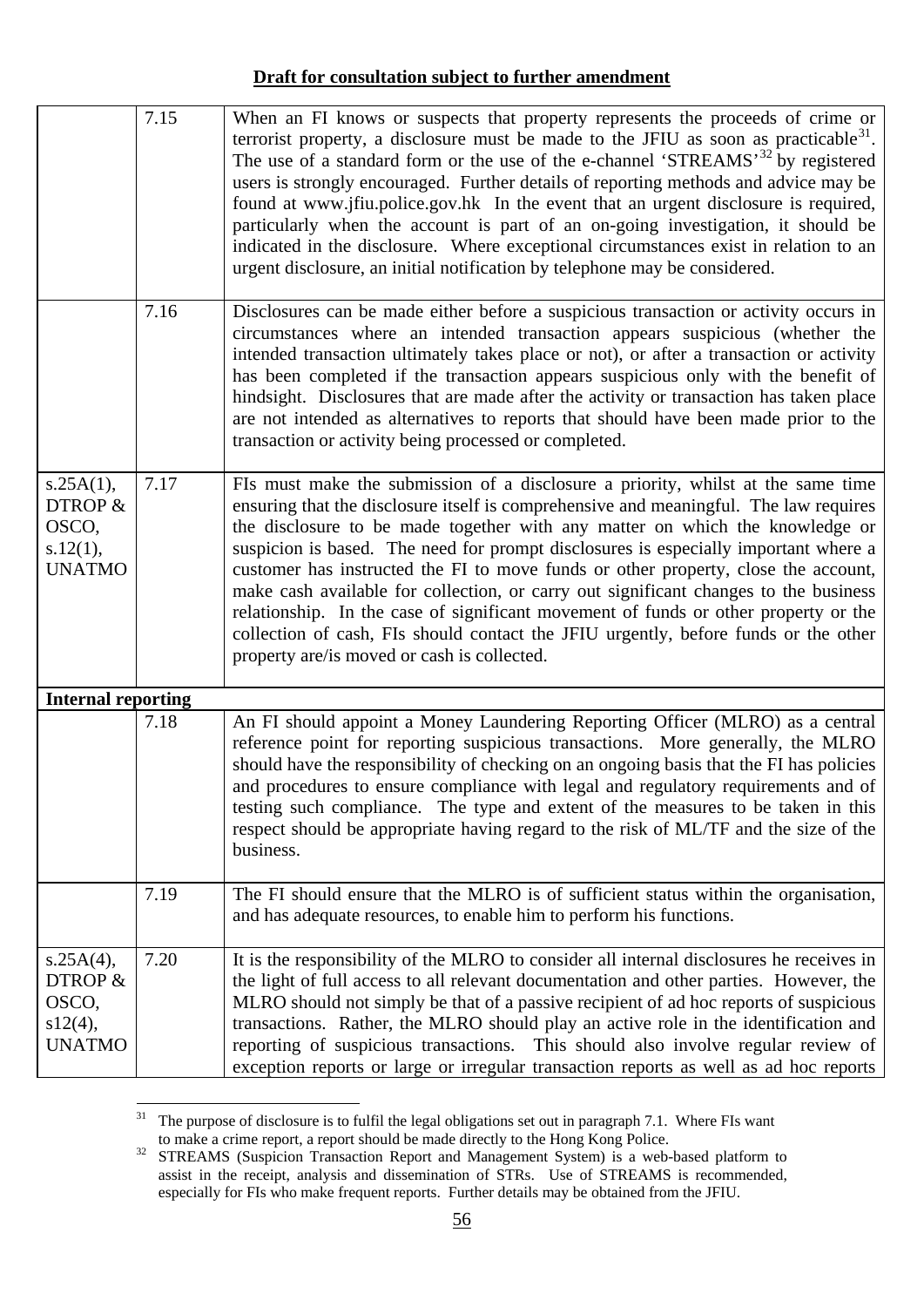|                                                               |      | made by staff. To fulfil these functions all FIs must ensure that the MLRO receives<br>full co-operation from all staff and full access to all relevant documentation so that he<br>is in a position to decide whether attempted or actual ML/TF is suspected or known.                                                                                                                                                                                                                                                                                                                                                     |
|---------------------------------------------------------------|------|-----------------------------------------------------------------------------------------------------------------------------------------------------------------------------------------------------------------------------------------------------------------------------------------------------------------------------------------------------------------------------------------------------------------------------------------------------------------------------------------------------------------------------------------------------------------------------------------------------------------------------|
|                                                               | 7.21 | Failure by the MLRO to diligently consider all relevant material may lead to vital<br>information being overlooked and the suspicious transaction or activity or suspicious<br>attempted transaction or activity not being disclosed to the JFIU in accordance with<br>the requirements of the legislation. Alternatively, it may also lead to vital information<br>being overlooked which may have made it clear that a disclosure would have been<br>unnecessary.                                                                                                                                                         |
|                                                               | 7.22 | FIs should establish and maintain procedures to ensure that:                                                                                                                                                                                                                                                                                                                                                                                                                                                                                                                                                                |
|                                                               |      | (a) all staff are made aware of the identity of the MLRO and of the procedures to<br>follow when making an internal disclosure report; and<br>(b) all disclosure reports must reach the MLRO without undue delay.                                                                                                                                                                                                                                                                                                                                                                                                           |
|                                                               | 7.23 | While FIs may wish to set up internal systems that allow staff to consult with<br>supervisors or managers before sending a report to the MLRO, under no<br>circumstances should reports raised by staff be filtered out by supervisors or<br>managers who have no responsibility for the money laundering reporting/compliance<br>function. The legal obligation is to report as soon as practicable, so reporting lines<br>should be as short as possible with the minimum number of people between the staff<br>with the suspicion and the MLRO.<br>This ensures speed, confidentiality and<br>accessibility to the MLRO. |
|                                                               | 7.24 | All suspicious activity reported to the MLRO must be documented (in urgent cases<br>this may follow an initial discussion by telephone). The report must include the full<br>details of the customer and as full a statement as possible of the information giving<br>rise to the suspicion.                                                                                                                                                                                                                                                                                                                                |
| s.25A(5),<br>DTROP &<br>OSCO,<br>$s.12(5)$ ,<br><b>UNATMO</b> | 7.25 | The MLRO must acknowledge receipt of the report and at the same time provide a<br>reminder of the obligation to do nothing that might prejudice enquiries <i>i.e.</i> tipping off<br>the customer or any other third party.<br>The tipping-off provision includes<br>circumstances where a suspicion has been raised internally, but has not yet been<br>reported to the JFIU.                                                                                                                                                                                                                                              |
|                                                               | 7.26 | The reporting of a suspicion in respect of a transaction or event does not remove the<br>need to report further suspicious transactions or events in respect of the same<br>customer. Further suspicious transactions or events, whether of the same nature or<br>different to the previous suspicion, must continue to be reported to the MLRO who<br>should make further reports to the JFIU if appropriate.                                                                                                                                                                                                              |
|                                                               | 7.27 | When evaluating an internal disclosure, the MLRO must take reasonable steps to<br>consider all relevant information, including CDD and ongoing monitoring<br>information available within or to the FI concerning the entities to which the report<br>relates. This may include:                                                                                                                                                                                                                                                                                                                                            |
|                                                               |      | (a) making a review of other transaction patterns and volumes through connected<br>accounts;                                                                                                                                                                                                                                                                                                                                                                                                                                                                                                                                |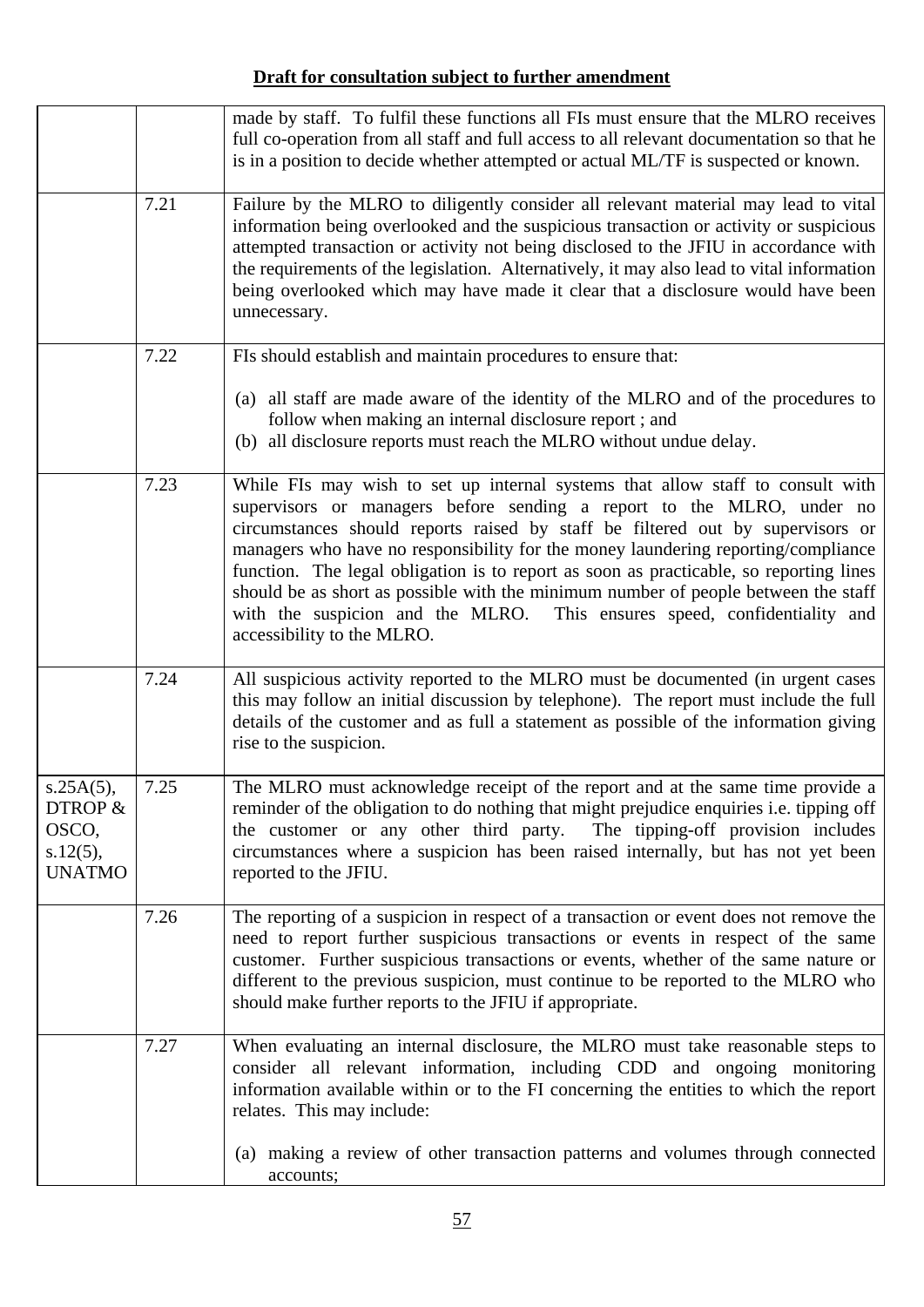|                                   |      | (b) any previous patterns of instructions, the length of the business relationship and<br>reference to CDD and ongoing monitoring information and documentation; and<br>(c) appropriate questioning of the customer per the systematic approach to<br>identifying suspicious transactions recommended by the JFIU <sup>33</sup> .                                                                                                                                                                                                                                                                                                                                                                                                                                 |
|-----------------------------------|------|-------------------------------------------------------------------------------------------------------------------------------------------------------------------------------------------------------------------------------------------------------------------------------------------------------------------------------------------------------------------------------------------------------------------------------------------------------------------------------------------------------------------------------------------------------------------------------------------------------------------------------------------------------------------------------------------------------------------------------------------------------------------|
|                                   | 7.28 | As part of the review, other connected accounts or relationships may need to be<br>examined. The need to search for information concerning connected accounts or<br>relationships should not delay making a report to the JFIU.<br>MLRO <sub>s</sub> should<br>document the evaluation process that they follow in each case and their reasons for<br>their conclusions.                                                                                                                                                                                                                                                                                                                                                                                          |
|                                   | 7.29 | If after completing the evaluation, the MLRO decides that there are grounds for<br>knowledge or suspicion, he should disclose the information to the JFIU as soon as<br>practicable after his evaluation is complete together with the information on which<br>that knowledge or suspicion is based. Providing they act in good faith in deciding not<br>to file a suspicious transaction report with the JFIU, it is unlikely that there will be<br>any criminal liability for failing to report if a MLRO concludes that there is no<br>suspicion after taking into account all available information. It is however vital for<br>MLROs to keep proper records of their deliberations and actions taken to demonstrate<br>they have acted in reasonable manner. |
| <b>Recording internal reports</b> |      |                                                                                                                                                                                                                                                                                                                                                                                                                                                                                                                                                                                                                                                                                                                                                                   |
|                                   | 7.30 | FIs must establish and maintain a record of all ML/TF reports made to the MLRO.<br>The record should include details of the date the report was made, the staff members<br>subsequently handling the report, the results of the assessment, whether the report<br>resulted in a disclosure to the JFIU, and information to allow the papers relevant to<br>the report to be located.                                                                                                                                                                                                                                                                                                                                                                              |
| Records of reports to the JFIU    |      |                                                                                                                                                                                                                                                                                                                                                                                                                                                                                                                                                                                                                                                                                                                                                                   |
|                                   | 7.31 | FIs must establish and maintain a record of all disclosures made to the JFIU. The<br>record must include details of the date of the disclosure, the person who made the<br>disclosure, and information to allow the papers relevant to the disclosure to be<br>located. This register may be combined with the register of internal reports, if<br>considered appropriate.                                                                                                                                                                                                                                                                                                                                                                                        |
| <b>Post reporting matters</b>     |      |                                                                                                                                                                                                                                                                                                                                                                                                                                                                                                                                                                                                                                                                                                                                                                   |
|                                   | 7.32 | FIs should note that:<br>filing a report to the JFIU only provides a statutory defence to ML/TF in relation<br>(a)<br>to the acts disclosed in that particular report. It does not absolve an FI from the<br>legal, reputational or regulatory risks associated with the account's continued<br>operation;<br>(b) a 'consent' response from the JFIU to a pre-transaction report should not be<br>construed as a 'clean bill of health' for the continued operation of the account or<br>an indication that the account does not pose a risk to the FI;<br>FIs should conduct an appropriate review of a business relationship upon the<br>(c)<br>filing of a report to the JFIU, irrespective of any subsequent feedback provided<br>by the JFIU;                |

<span id="page-59-0"></span> $\overline{a}$  $33$  For details, please see www.jfiu.gov.hk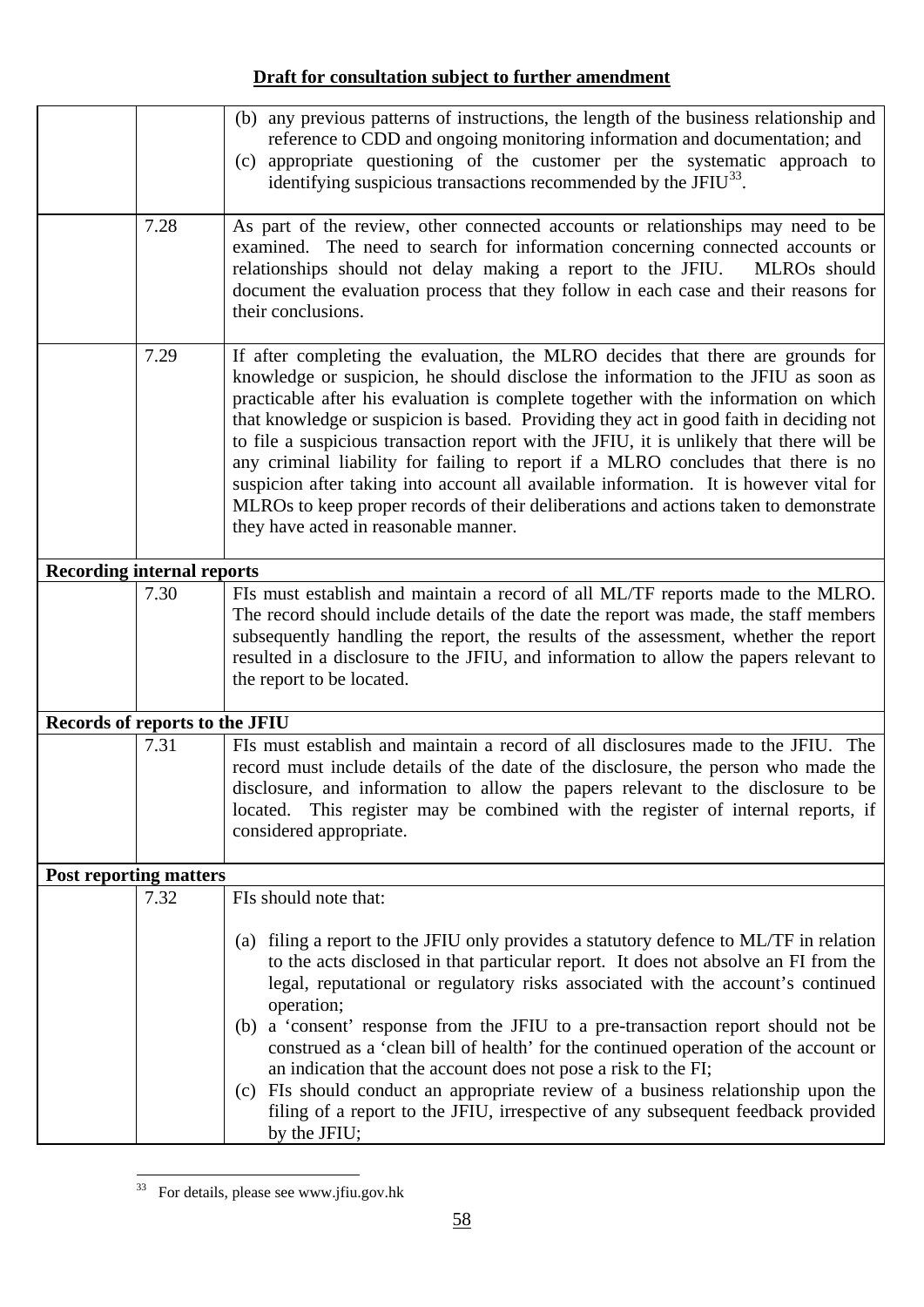|                                                                                              |      | (d) once an FI has concerns over the operation of a customer's account or a<br>particular business relationship, it should take appropriate action to mitigate the<br>risks. Filing a report with the JFIU and continuing to operate the relationship<br>without any further consideration of the risks and the imposition of appropriate<br>controls to mitigate the risks identified is not acceptable;<br>(e) relationships reported to the JFIU should be subject to an appropriate review by<br>the MLRO and if necessary the issue should be escalated to the FI's senior<br>management to determine how to handle the relationship to mitigate any<br>potential legal or reputational risks posed by the relationship in line with the FI's<br>business objectives, and its capacity to mitigate the risks identified; and<br>FIs are not obliged to continue business relationships with customers if such<br>(f)<br>action would place them at risk. It is recommended that FIs indicate any<br>intention to terminate a relationship in the initial disclosure to the JFIU, thereby<br>allowing the JFIU to comment, at an early stage, on such a course of action. |
|----------------------------------------------------------------------------------------------|------|-------------------------------------------------------------------------------------------------------------------------------------------------------------------------------------------------------------------------------------------------------------------------------------------------------------------------------------------------------------------------------------------------------------------------------------------------------------------------------------------------------------------------------------------------------------------------------------------------------------------------------------------------------------------------------------------------------------------------------------------------------------------------------------------------------------------------------------------------------------------------------------------------------------------------------------------------------------------------------------------------------------------------------------------------------------------------------------------------------------------------------------------------------------------------------|
| s.25A(1)(c)<br>$\&$ (2)(a),<br>DTROP &<br>OSCO,<br>s.1 $\&$<br>$12(2)(a)$ ,<br><b>UNATMO</b> | 7.33 | The JFIU will acknowledge receipt of a disclosure made by an institution under<br>section 25A of both the DTROP and the OSCO, and section 12 of the UNATMO. If<br>there is no need for imminent action e.g. the issue of a restraint order on an account,<br>consent will usually be given for the institution to operate the account under the<br>provisions of section 25A(2) of both the DTROP and the OSCO. An example of such<br>a letter is given at Appendix B to this guideline. For disclosures submitted via e-<br>channel "STREAM", e-receipt will be issued via the same channel. The JFIU may,<br>on occasion, seek additional information or clarification with an FI of any matter on<br>which the knowledge or suspicion is based.                                                                                                                                                                                                                                                                                                                                                                                                                            |
|                                                                                              | 7.34 | Whilst there are no statutory requirements to provide feedback arising from<br>investigations, the Police and Customs Excise Department recognise the importance<br>of having effective feedback procedures in place. The JFIU provides feedback both<br>in its quarterly report <sup>34</sup> and upon request, to a disclosing FI in relation to the current<br>status of an investigation.                                                                                                                                                                                                                                                                                                                                                                                                                                                                                                                                                                                                                                                                                                                                                                                 |
|                                                                                              | 7.35 | After initial analysis by the JFIU, reports that are to be developed are allocated to<br>financial investigation officers for further investigation. Where additional<br>information is required from a reporting institution following a suspicious transaction<br>report, it will be obtained pursuant to a search warrant or production order. FIs must<br>ensure that they respond to all production orders within the required time limit and<br>provide all of the information or material that falls within the scope of such orders.<br>Where an FI encounters difficulty in complying with the timeframes stipulated, the<br>MLRO should at the earliest opportunity contact the officer-in-charge of the<br>investigation for further guidance.                                                                                                                                                                                                                                                                                                                                                                                                                     |
| s.10 $& 11, 11$<br>DTROP,<br>s.15 & 16,<br>OSCO,                                             | 7.36 | During a law-enforcement investigation, an FI may be served with a Restraint Order,<br>designed to freeze particular funds or property pending the outcome of an<br>investigation. An FI must ensure that it is able to freeze the relevant property that is<br>the subject of the order. It should be noted that the Restraint Order may not apply to                                                                                                                                                                                                                                                                                                                                                                                                                                                                                                                                                                                                                                                                                                                                                                                                                        |

<span id="page-60-0"></span> $34\,$ The purpose of the quarterly report, which is relevant to all financial sectors, is to raise AML/CFT awareness. It consists of two parts, (i) analysis of STR's and (ii) matters of interest and feedback. The report is available through the JFIU's website at **www.jfiu.gov.hk** A password is required, details may be found under the typologies and feedback section of the website or by contacting the JFIU directly.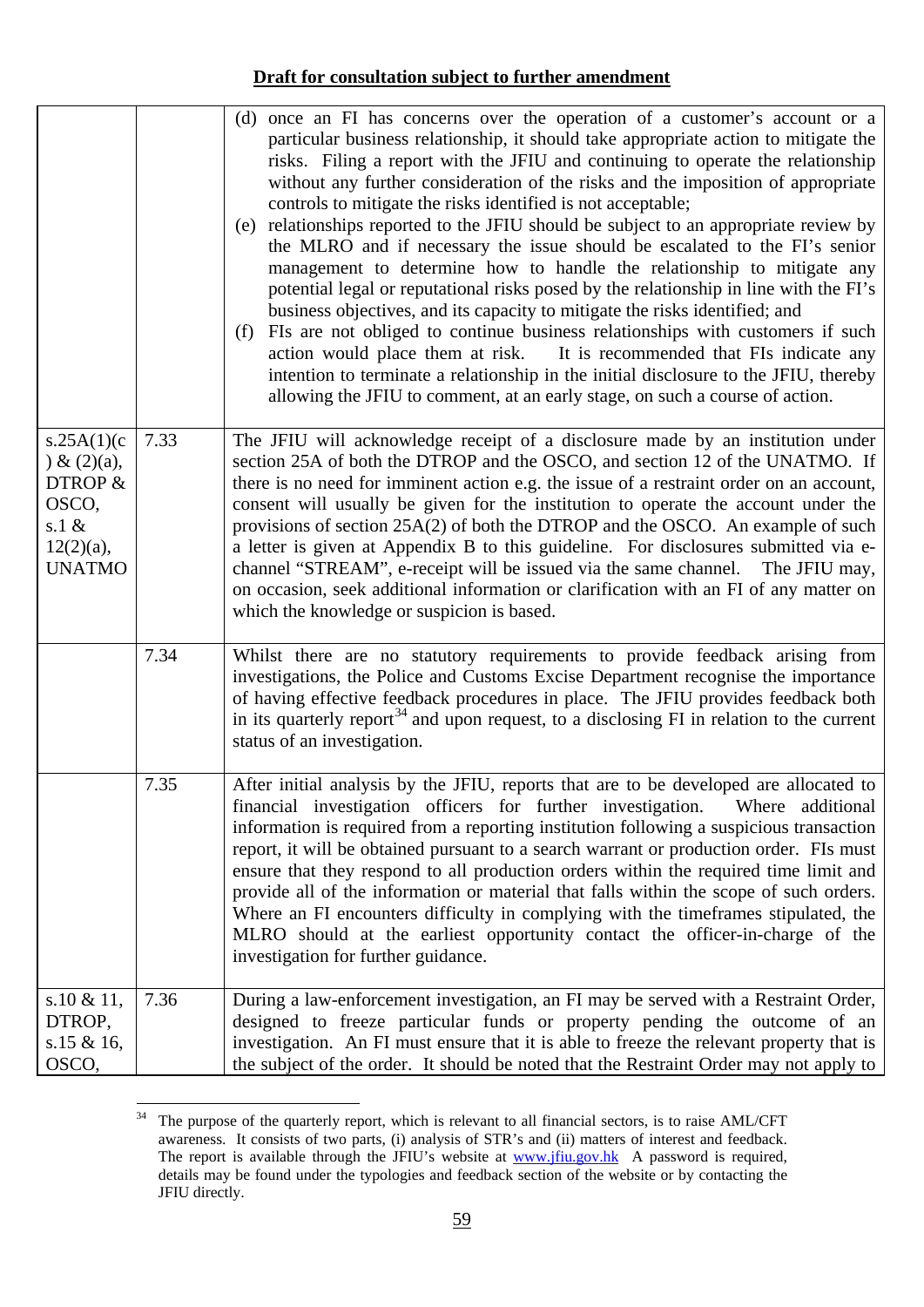| s.6,<br><b>UNATMO</b>                                     |      | all funds or property involved within a particular business relationship and FIs should<br>consider what, if any, funds or property may be utilised subject to having obtained the<br>appropriate consent from the JFIU.                                                                                                                                                                                                             |
|-----------------------------------------------------------|------|--------------------------------------------------------------------------------------------------------------------------------------------------------------------------------------------------------------------------------------------------------------------------------------------------------------------------------------------------------------------------------------------------------------------------------------|
| s.3<br>DTROP,<br>s.8<br>OSCO,<br>$s13$ ,<br><b>UNATMO</b> | 7.37 | Upon the conviction of a defendant, a court may order the confiscation of his criminal<br>proceeds and an FI may be served with a Confiscation Order in the event that it holds<br>funds or other property belonging to that defendant that are deemed by the Courts to<br>represent his benefit from the crime. A court may also order the forfeiture of property<br>where it is satisfied that the property is terrorist property. |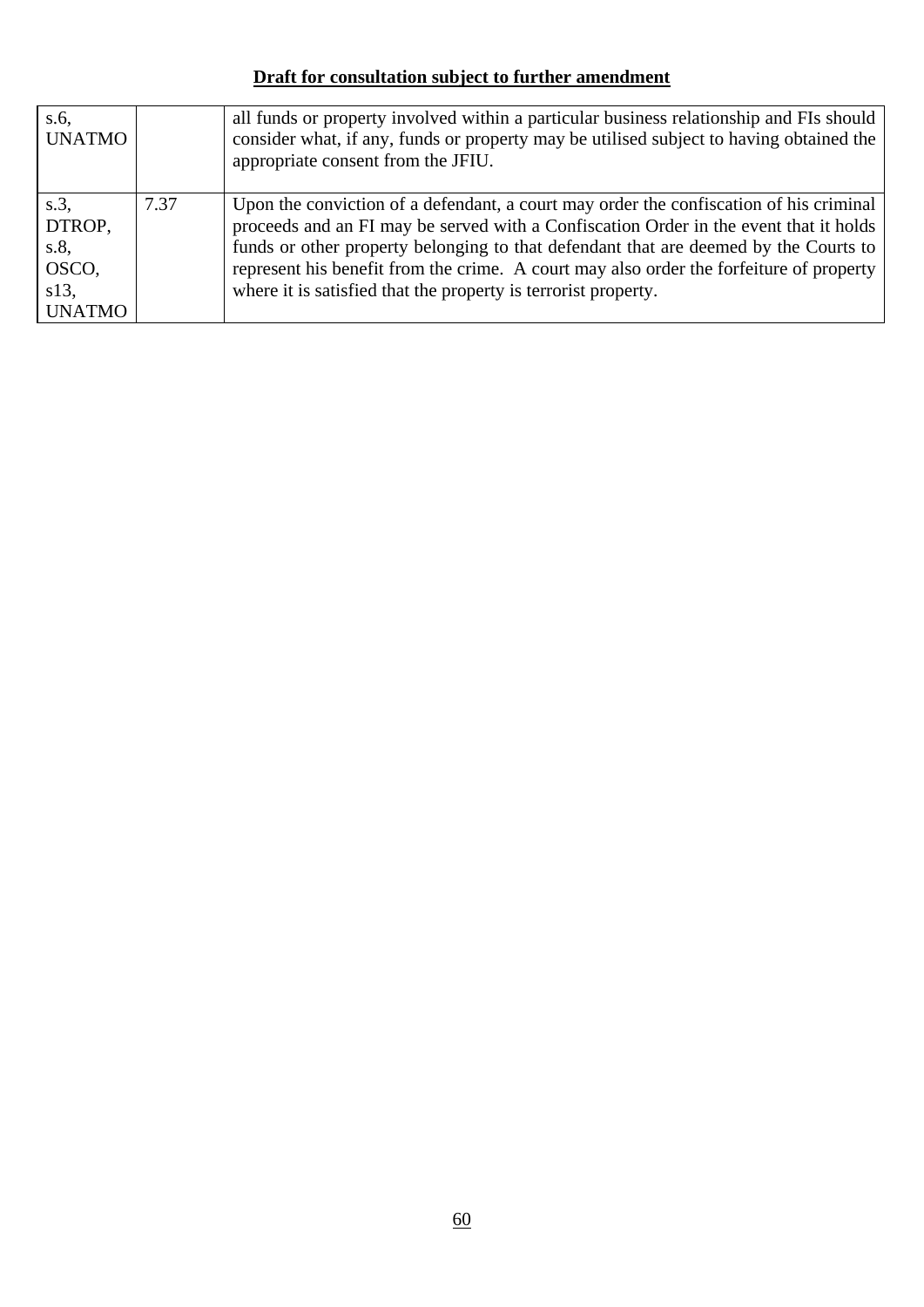|                              |                                                  | <b>Chapter 8 - RECORD KEEPING</b>                                                                                                                                                                                                                                                                                                                                                                                                                                                                                                                                                                                           |  |  |
|------------------------------|--------------------------------------------------|-----------------------------------------------------------------------------------------------------------------------------------------------------------------------------------------------------------------------------------------------------------------------------------------------------------------------------------------------------------------------------------------------------------------------------------------------------------------------------------------------------------------------------------------------------------------------------------------------------------------------------|--|--|
|                              | <b>General legal and regulatory requirements</b> |                                                                                                                                                                                                                                                                                                                                                                                                                                                                                                                                                                                                                             |  |  |
|                              | 8.1                                              | Record keeping is an essential part of the audit trail for the detection, investigation<br>and confiscation of criminal or terrorist funds. Record keeping helps the investigating<br>authorities to establish a financial profile of a suspect, trace the criminal or terrorist<br>property or funds and assists the Court to examine all relevant past transactions to<br>assess whether the property or funds are the proceeds of or relate to criminal or<br>terrorist offences.                                                                                                                                        |  |  |
|                              | 8.2                                              | FIs should prepare and maintain customer, transaction and other records that are<br>necessary and sufficient to meet the record keeping requirements under the AMLO,<br>this guideline and other regulatory requirements, that are appropriate to the scale,<br>nature and complexity of their businesses. This is to ensure that:<br>(a) the audit trail for funds moving through an FI that relate to any customer and,<br>where appropriate, the beneficial owner of the customer, account or transaction<br>is clear and complete;<br>(b) any customer and, where appropriate, the beneficial owner of the customer can |  |  |
|                              |                                                  | be properly identified and verified;<br>(c) all customer and transaction records and information are available on a timely<br>basis to RAs, other authorities and auditors upon appropriate authority; and<br>(d) FIs are able to comply with any relevant requirements specified in other sections<br>of this guideline and other guidelines issued by the RAs, including, among<br>others, records of customer risk assessment (see paragraph 3.8), registers of<br>suspicious transaction reports (see paragraph 7.31) and training records (see<br>paragraph 9.9).                                                      |  |  |
|                              |                                                  | Retention of records relating to customer identity and transactions                                                                                                                                                                                                                                                                                                                                                                                                                                                                                                                                                         |  |  |
|                              | 8.3                                              | FIs should keep:                                                                                                                                                                                                                                                                                                                                                                                                                                                                                                                                                                                                            |  |  |
| s.20(1)(b)<br>$i)$ , Sch. 2  |                                                  | (a) the original or a copy of the documents, and a record of the data and information,<br>obtained in the course of identifying and verifying the identity of the customer<br>and/or beneficial owner of the customer and/or beneficiary and/or persons who<br>purport to act on behalf of the customer and/or other connected parties to the<br>customer;                                                                                                                                                                                                                                                                  |  |  |
|                              |                                                  | (b) any additional information in respect of a customer and/or beneficial owner of<br>the customer that may be obtained for the purposes of EDD or ongoing<br>monitoring;                                                                                                                                                                                                                                                                                                                                                                                                                                                   |  |  |
| $s.2(1)(c)$ ,<br>Sch. 2      |                                                  | (c) where applicable, the original or a copy of the documents, and a record of the<br>data and information, on the purpose and intended nature of the business<br>relationship;                                                                                                                                                                                                                                                                                                                                                                                                                                             |  |  |
| s.20(1)(b)<br>$ii)$ , Sch. 2 |                                                  | the original or a copy of the records and documents relating to the customer's<br>(d)<br>account (e.g. account opening form; insurance application form; risk assessment<br>form) and business correspondence with the customer and any beneficial owner<br>of the customer (which at a minimum should include correspondence concerning<br>the establishment of the business relationship and ongoing correspondence<br>material to CDD measures or significant changes to the operation of the<br>account).                                                                                                               |  |  |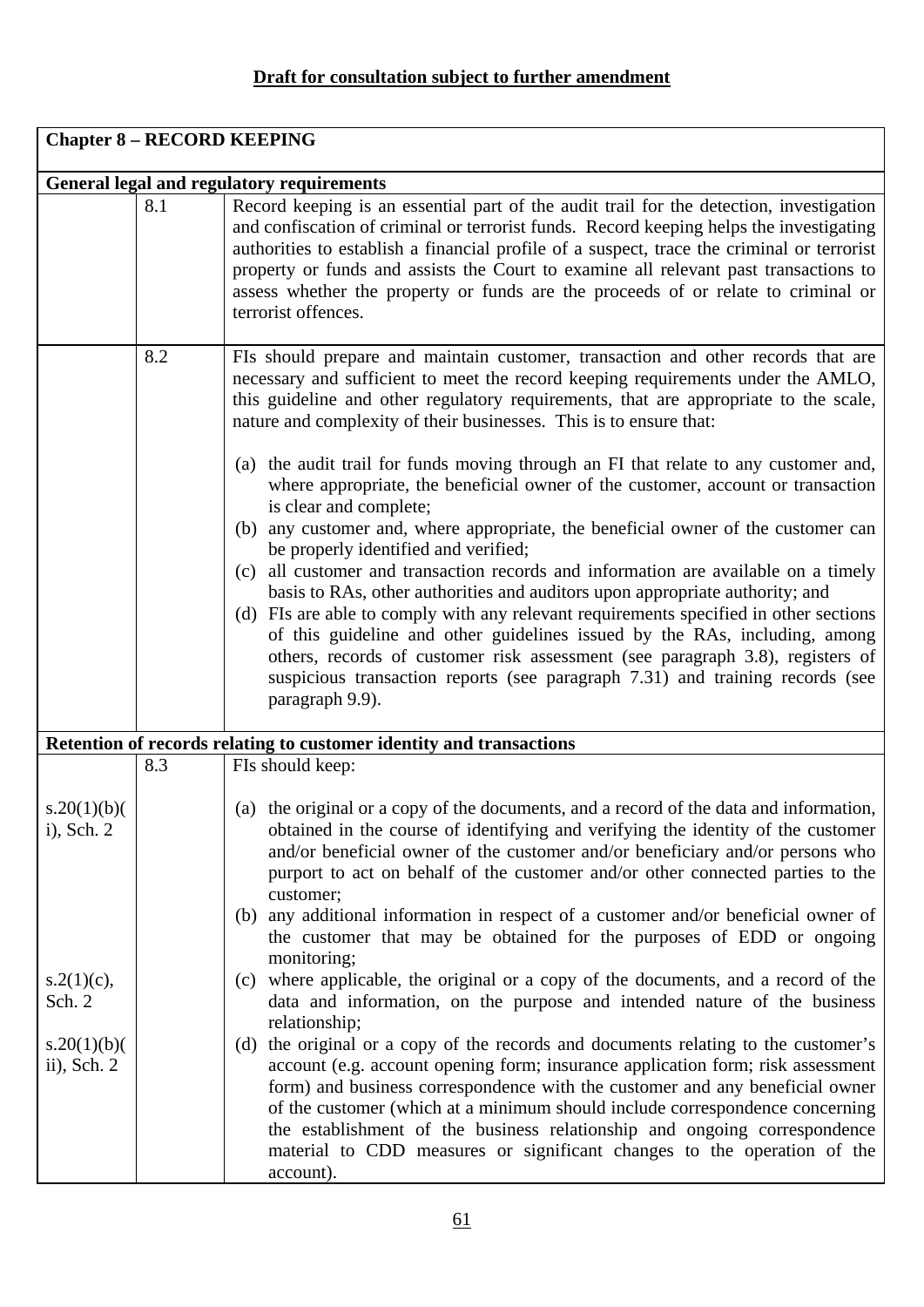| $s.20(3)$ ,<br>Sch. 2                 | 8.4 | All documents and records mentioned in paragraph 8.3 should be kept throughout the<br>business relationship with the customer and for a period of six years after the end of<br>the business relationship.                                                                                                                                                                                                                                                                                                                                                                                                                                                                                                                                                                                                                                                                                                                                             |
|---------------------------------------|-----|--------------------------------------------------------------------------------------------------------------------------------------------------------------------------------------------------------------------------------------------------------------------------------------------------------------------------------------------------------------------------------------------------------------------------------------------------------------------------------------------------------------------------------------------------------------------------------------------------------------------------------------------------------------------------------------------------------------------------------------------------------------------------------------------------------------------------------------------------------------------------------------------------------------------------------------------------------|
| $s.20(1)(a)$ ,<br>Sch. 2              | 8.5 | FIs should maintain the original or a copy of the documents, and a record of the data<br>and information, obtained in connection with the transaction. These should include<br>the following:<br>(a) the identity of the parties (including beneficiary where appropriate) to the<br>transaction;<br>(b) the nature and date of the transaction;<br>(c) the type and amount of currency involved;<br>(d) the origin of the funds (if known);<br>(e) the form in which the funds were offered or withdrawn, e.g. cash, cheques, etc;<br>the destination of the funds;<br>(f)<br>(g) the form of instruction and authority; and<br>(h) the type and identifying number of any account involved in the transaction<br>(where applicable).<br>In any event, FIs should ensure the records retained are sufficient to permit<br>reconstruction of individual transactions so as to provide, if necessary, evidence for<br>prosecution of criminal activity. |
| s. $20(2)$ ,<br>Sch. 2                | 8.6 | All documents and records mentioned in paragraph 8.5 should be kept for a period of<br>six years after the completion of a transaction, regardless of whether the business<br>relationship ends during the period.                                                                                                                                                                                                                                                                                                                                                                                                                                                                                                                                                                                                                                                                                                                                     |
| s. 21, Sch.<br>2                      | 8.7 | If the record consists of a document, either the original of the document should be<br>retained or a copy of the document should be kept on microfilm or in the database of<br>a computer. If the record consists of data or information, such record should be kept<br>either on microfilm or in the database of a computer.                                                                                                                                                                                                                                                                                                                                                                                                                                                                                                                                                                                                                          |
| s. $20(4)$ ,<br>Sch. 2                | 8.8 | An RA may, by notice in writing to an FI, require it to keep the records relating to a<br>specified transaction or customer for a period specified by the RA that is longer than<br>those referred to in paragraphs 8.4 and 8.6, where the records are relevant to an on-<br>going criminal or other investigation, or to any other purposes as specified in the<br>notice.                                                                                                                                                                                                                                                                                                                                                                                                                                                                                                                                                                            |
| <b>Records kept by intermediaries</b> |     |                                                                                                                                                                                                                                                                                                                                                                                                                                                                                                                                                                                                                                                                                                                                                                                                                                                                                                                                                        |
| S.<br>$18(4)(b)$ ,<br>Sch. 2          | 8.9 | Where customer identification and verification documents are held by an<br>intermediary on which the FI is relying to carry out CDD measures, the FI concerned<br>remains responsible for compliance with all record keeping requirements. FIs should<br>ensure that the intermediaries being relied on have systems in place to comply with<br>all the record keeping requirements under the AMLO and this guideline (including<br>the requirements of paragraphs 8.3 to 8.8), and that documents and records will be<br>provided by the intermediaries as soon as reasonably practicable after the<br>intermediaries receive the request from the FIs.                                                                                                                                                                                                                                                                                               |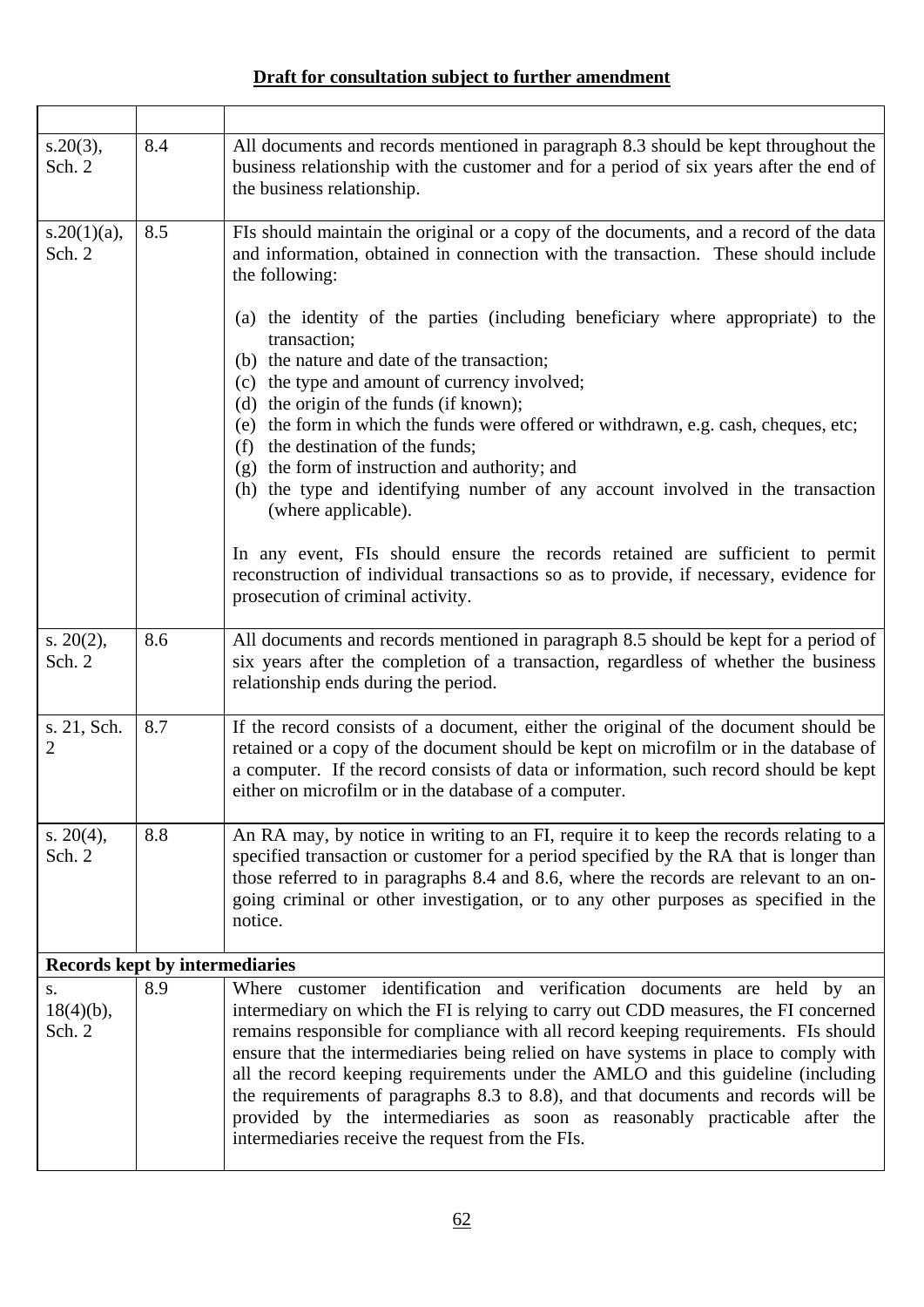| s. $18(4)(a)$ ,<br>Sch. $2$ | 8.10 | For the avoidance of doubt, FIs that rely on intermediaries for carrying out a CDD<br>measure should immediately obtain the information that the intermediary has<br>obtained in the course of carrying out that measure, for example, name and address.                                                           |
|-----------------------------|------|--------------------------------------------------------------------------------------------------------------------------------------------------------------------------------------------------------------------------------------------------------------------------------------------------------------------|
|                             | 8.11 | An FI should ensure that an intermediary will pass the documents and records to the<br>FI, upon termination of the services provided by the intermediary.                                                                                                                                                          |
| Part 3,<br>Sch. $2$         | 8.12 | Irrespective of where identification and transaction records are held, FIs are required<br>to comply with all legal and regulatory requirements in Hong Kong, especially Part 3<br>of Schedule 2. This may involve the FIs retaining a copy of the underlying records of<br>identity and transaction in Hong Kong. |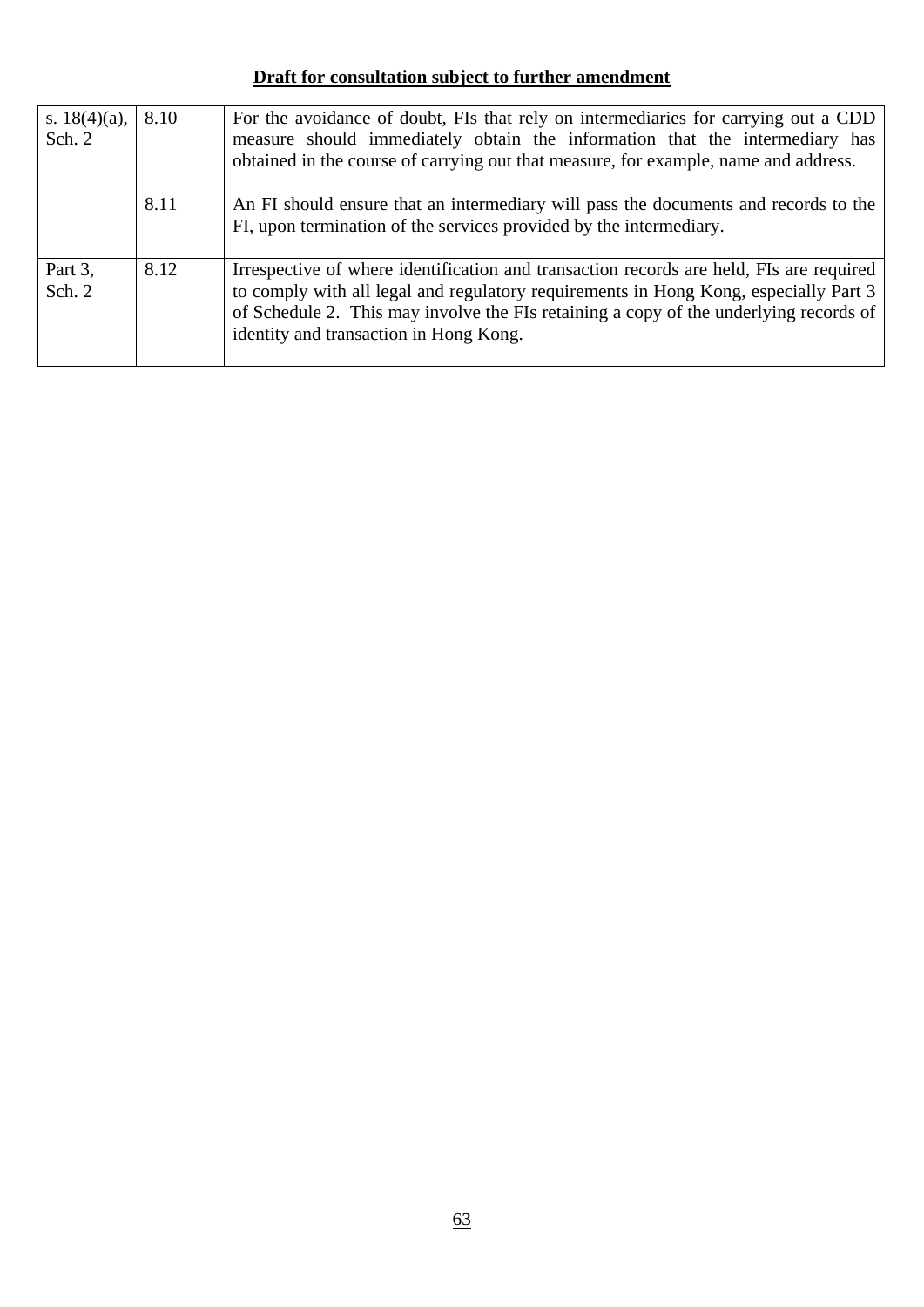| <b>Chapter 9 - STAFF TRAINING</b> |     |                                                                                                                                                                                                                                                                                                                                                                                                                                                                                                                                                                                                                                                                                                                                                                                                                                                        |
|-----------------------------------|-----|--------------------------------------------------------------------------------------------------------------------------------------------------------------------------------------------------------------------------------------------------------------------------------------------------------------------------------------------------------------------------------------------------------------------------------------------------------------------------------------------------------------------------------------------------------------------------------------------------------------------------------------------------------------------------------------------------------------------------------------------------------------------------------------------------------------------------------------------------------|
|                                   | 9.1 | Staff training is an important element of an effective system to prevent and detect<br>ML/TF activities. The effective implementation of even a well-designed internal<br>control system can be compromised if staff using the system is not adequately trained.                                                                                                                                                                                                                                                                                                                                                                                                                                                                                                                                                                                       |
|                                   | 9.2 | Staff <sup>35</sup> should be trained in what they need to do to carry out their particular roles in<br>the FI with respect to AML/CFT. This is particularly important before new staff<br>commence work.                                                                                                                                                                                                                                                                                                                                                                                                                                                                                                                                                                                                                                              |
|                                   | 9.3 | FIs should implement a clear and well articulated policy for ensuring that relevant<br>staff receive adequate AML/CFT training.                                                                                                                                                                                                                                                                                                                                                                                                                                                                                                                                                                                                                                                                                                                        |
|                                   | 9.4 | The timing and content of training packages for different groups of staff will need to<br>be adapted by individual FIs for their own needs, with due consideration given to the<br>size and complexity of their business and the type and level of ML/TF risk.                                                                                                                                                                                                                                                                                                                                                                                                                                                                                                                                                                                         |
|                                   | 9.5 | FIs should provide appropriate AML/CFT training to their staff. The frequency of<br>training should be sufficient to maintain the AML/CFT knowledge and competence of<br>the staff.                                                                                                                                                                                                                                                                                                                                                                                                                                                                                                                                                                                                                                                                    |
|                                   | 9.6 | Staff should be made aware of:<br>(a) their FI's and their own personal statutory obligations and the possible<br>consequences for failure to report suspicious transactions under the DTROP, the<br>OSCO and the UNATMO;<br>(b) any other statutory and regulatory obligations that concern their FIs and<br>themselves under the DTROP, the OSCO, the UNATMO, the UNSO and the<br>AMLO, and the possible consequences of breaches of these obligations;<br>(c) the FI's policies and procedures relating to AML/CFT, including suspicious<br>transaction identification and reporting; and<br>(d) any new and emerging techniques, methods and trends in ML/TF to the extent<br>that such information is needed by the staff to carry out their particular roles in<br>the FI with respect to AML/CFT.                                               |
|                                   | 9.7 | In addition, the following training modules may be appropriate for certain groups of<br>staff:<br>(a) all new staff, irrespective of seniority, should be given an introduction to the<br>background to ML/TF, the need for identifying and reporting of any suspicious<br>transactions to the MLRO, and the offence of "tipping-off". They should<br>understand the importance placed on ML/TF issues by the FI;<br>(b) members of staff who are dealing directly with the public (e.g. front-line<br>personnel, appointed insurance agents who act on behalf of authorized insurers)<br>should be made aware of the FI's policies and procedures in relation to CDD and<br>record keeping requirements that are relevant to their job responsibilities. They<br>are the first point of contact with potential money launderers and their efforts are |

<span id="page-65-0"></span> $35$  In the context of Chapter 9, staff include appointed insurance agents.

 $\overline{a}$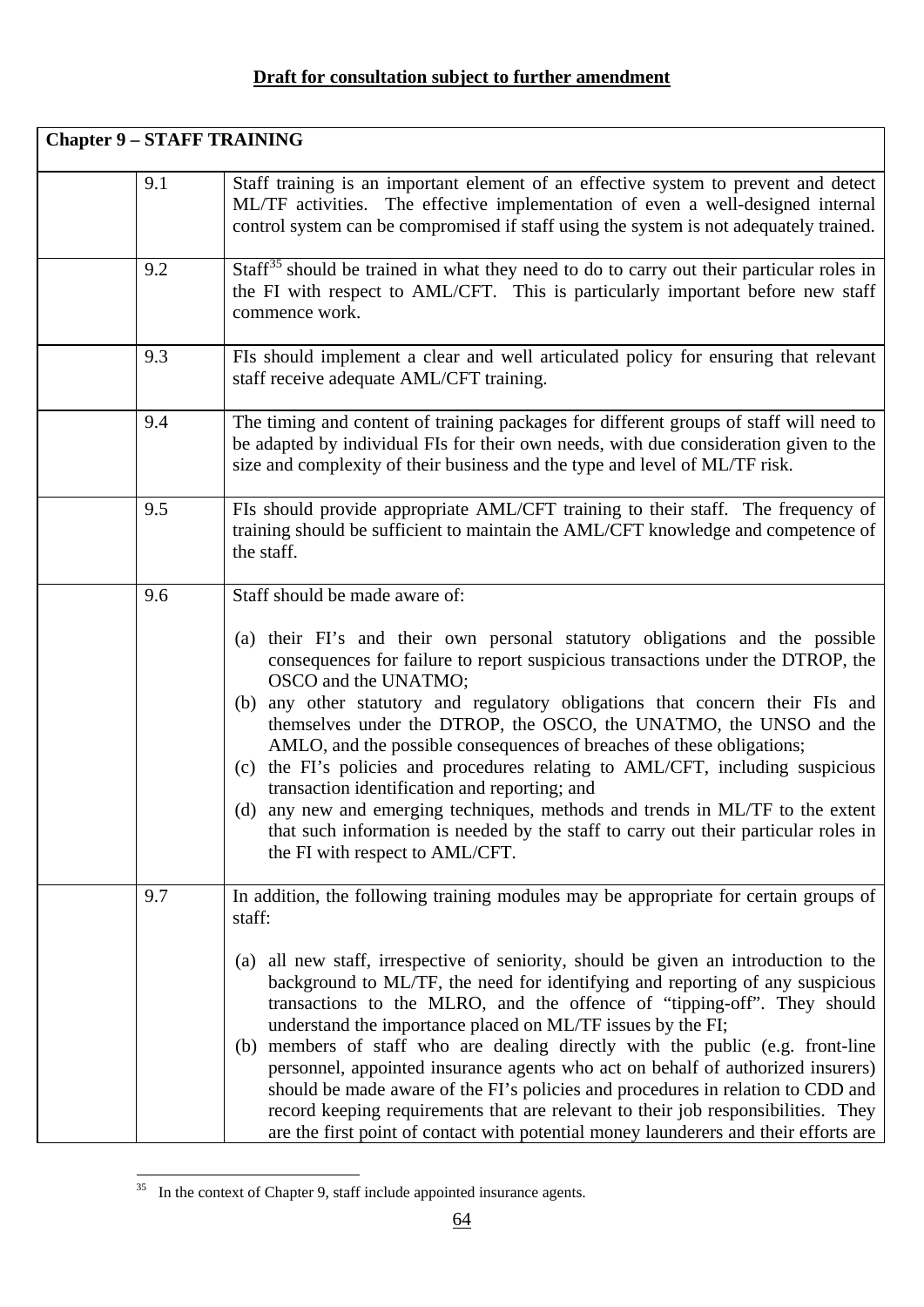|      | vital to the FIs strategy in the fight against money laundering. They should be<br>provided training on areas that may give rise to suspicions and on the procedures<br>to be adopted when a transaction is deemed to be suspicious. They should know<br>the FI's policies and procedures, including the line of reporting, for dealing with<br>particular situations such as those where large transactions are involved, and the<br>need for extra vigilance in these cases;<br>(c) back-office staff, depending on their roles, should receive appropriate training on<br>customer verification and relevant processing procedures as well as training on<br>how to recognise unusual activities including abnormal settlements, payments or                                                                                                                                                                                                                                                              |
|------|--------------------------------------------------------------------------------------------------------------------------------------------------------------------------------------------------------------------------------------------------------------------------------------------------------------------------------------------------------------------------------------------------------------------------------------------------------------------------------------------------------------------------------------------------------------------------------------------------------------------------------------------------------------------------------------------------------------------------------------------------------------------------------------------------------------------------------------------------------------------------------------------------------------------------------------------------------------------------------------------------------------|
|      | delivery instructions;<br>(d) managerial staff including internal audit officers and COs should receive a<br>higher level of training covering all aspects of AML/CFT procedures, in addition<br>to specific training in relation to their responsibilities for supervising or<br>managing staff, auditing the system and performing random checks as well as<br>reporting of suspicious transactions to the JFIU; and<br>(e) AML COs should have a thorough working knowledge of all relevant legislation,<br>regulatory guidance and the FI's policies and procedures on the prevention of<br>ML/TF. They should know the procedures for handling production and restraint<br>orders and ensure relevant staff also possess such knowledge. They should be<br>equipped with the knowledge and skills in assessing suspicious transaction<br>reports submitted to them. Opportunities should be provided to enable them to<br>keep abreast of all new developments and requirements in relation to AML/CFT. |
| 9.8  | FIs are encouraged to consider using a mix of training techniques and tools in<br>delivering training, depending on the available resources and learning needs of their<br>staff. These techniques and tools may include on-line learning systems, focused<br>classroom training, relevant videos as well as paper- or intranet-based procedures<br>manuals. FIs may consider including available FATF papers and typologies as part of<br>the training materials. All materials should be up-to-date and in line with current<br>requirements and standards.                                                                                                                                                                                                                                                                                                                                                                                                                                                |
| 9.9  | No matter which training approach is adopted, FIs should monitor and maintain<br>records of who have been trained, when the staff received the training and the type of<br>the training provided.                                                                                                                                                                                                                                                                                                                                                                                                                                                                                                                                                                                                                                                                                                                                                                                                            |
| 9.10 | FIs should monitor the effectiveness of the training. This may be achieved by:<br>(a) testing staff's understanding of the FI's policies and procedures to combat<br>ML/TF, the understanding of their statutory and regulatory obligations, and also<br>their ability to recognise suspicious transactions; and<br>(b) monitoring the compliance of staff with the FI's AML/CFT systems as well as<br>the quality and quantity of internal reports so that further training needs may be<br>identified and appropriate action can be taken.                                                                                                                                                                                                                                                                                                                                                                                                                                                                 |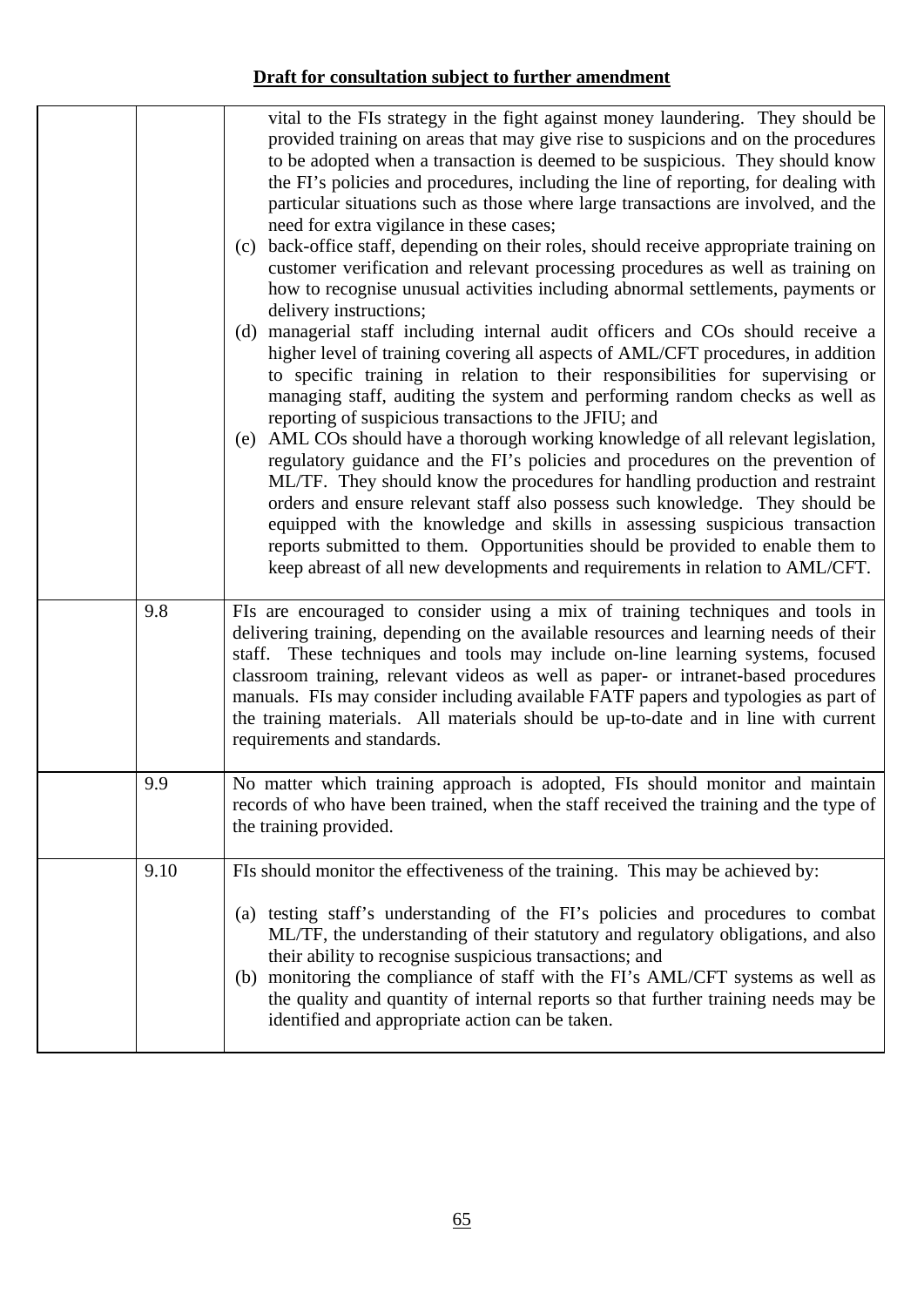| <b>Chapter 10 - WIRE TRANSFERS</b> |      |                                                                                                                                                                                                                                                                                                                                                                                                                                                                                                                                                                                                                                                                                                                                                                                                                |
|------------------------------------|------|----------------------------------------------------------------------------------------------------------------------------------------------------------------------------------------------------------------------------------------------------------------------------------------------------------------------------------------------------------------------------------------------------------------------------------------------------------------------------------------------------------------------------------------------------------------------------------------------------------------------------------------------------------------------------------------------------------------------------------------------------------------------------------------------------------------|
| <b>General requirements</b>        |      |                                                                                                                                                                                                                                                                                                                                                                                                                                                                                                                                                                                                                                                                                                                                                                                                                |
|                                    | 10.1 | This chapter primarily applies to authorized institutions and money service<br>operators. Other FIs should also comply with section 12 of Schedule 2 and the<br>guidelines provided in this Chapter if they act as an ordering institution or<br>beneficiary institution as defined under the AMLO. Where an FI is the originator or<br>recipient/beneficiary of a wire transfer, it is not acting as an ordering institution or<br>beneficiary institution and thus is not required to comply with the requirements<br>under section 12 of Schedule 2 or this Chapter in respect of that transaction.                                                                                                                                                                                                         |
| $s.1(4) \&$<br>s.12(11),<br>Sch. 2 | 10.2 | A wire transfer is a transaction carried out by an institution (the ordering institution)<br>on behalf of a person (the originator) by electronic means with a view to making an<br>amount of money available to that person or<br>another person<br>(the<br>recipient/beneficiary) at another institution (the beneficiary institution), which may<br>be the ordering institution or another institution, whether or not one or more other<br>institutions (intermediary institutions) participate in completion of the transfer of the<br>money.                                                                                                                                                                                                                                                             |
| s.12(2),<br>Sch. 2                 | 10.3 | This chapter does not apply to the following wire transfers:<br>(a) a wire transfer between two FIs if each of them acts on its own behalf;<br>(b) a wire transfer between an FI and a foreign institution if each of them acts on its<br>own behalf;<br>(c) a wire transfer if:<br>(i) it arises from a transaction that is carried out using a credit card or debit<br>card (such as withdrawing money from a bank account through an<br>automated teller machine with a debit card, obtaining a cash advance on a<br>credit card, or paying for goods or services with a credit or debit card),<br>except when the card is used to effect a transfer of money; and<br>(ii) the credit card or debit card number is included in the message or payment<br>form accompanying the transfer.                    |
|                                    | 10.4 | For SWIFT users, the above exemption will apply to MT 200 series payments, MT<br>400 and MT 700 series messages when they are used to settle cheque collection and<br>trade finance obligations between banks.<br>Where the originator is an FI, as will sometimes be the case even for SWIFT MT<br>102 and MT 103 messages, supplying the Bank Identifier Code <sup>36</sup> (BIC) of the FI<br>constitutes complete originator information for the purposes of the AMLO, although<br>it is also preferable for the account number to be included where available. This also<br>applies to Business Entity Identifiers <sup>37</sup> (BEIs), although in such case the account<br>number should always be included.<br>There may however be requests from<br>beneficiary institution for address information. |

 $\overline{a}$ <sup>36</sup> BIC ("Business Identifier Code") is also known as SWIFT Code.

<span id="page-67-1"></span><span id="page-67-0"></span> $37$  When BIC assigned to a non-financial organisation, e.g. a corporate, the code is called a BEI ("Business Entity Identifier").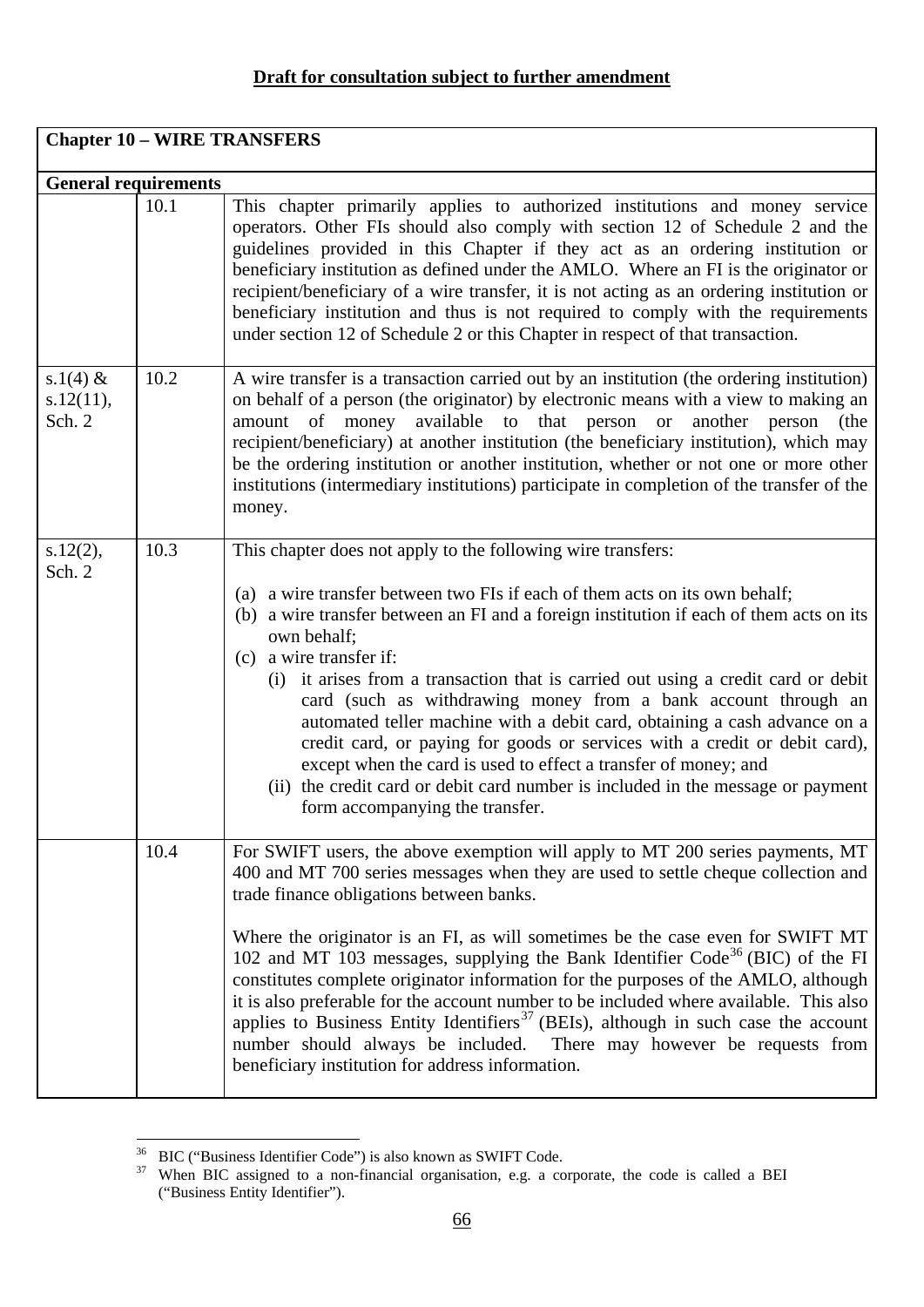|                                        | 10.5 | The FATF issued Special Recommendation VII (SR VII) in October 2001 <sup>38</sup> , with<br>the objective of enhancing the transparency of all domestic and cross-border wire<br>transfers to make it easier for law enforcement to track funds transferred<br>electronically by terrorists and criminals. The Basel Committee on Banking<br>Supervision guidance paper "Due diligence and transparency regarding cover<br>payment messages related to cross-border wire transfers" (May 2009) also describes<br>supervisory expectations in this area.                                                                                                                                          |
|----------------------------------------|------|--------------------------------------------------------------------------------------------------------------------------------------------------------------------------------------------------------------------------------------------------------------------------------------------------------------------------------------------------------------------------------------------------------------------------------------------------------------------------------------------------------------------------------------------------------------------------------------------------------------------------------------------------------------------------------------------------|
| <b>Ordering institutions</b>           |      |                                                                                                                                                                                                                                                                                                                                                                                                                                                                                                                                                                                                                                                                                                  |
| s.12(3),<br>Sch. 2                     | 10.6 | Ordering institutions must ensure that all wire transfers of amount equal to or<br>exceeding HK\$8,000 (or an equivalent amount in any other currency) are<br>accompanied by complete and verified originator information as required under<br>section $12(3)$ of Schedule 2 which includes:<br>(a) the originator's name;<br>(b) the number of the originator's account maintained with the FI and from which<br>the money for the wire transfer is paid, or a unique reference number <sup>39</sup> (for non-<br>account holders); and<br>(c) the originator's address or, in the absence of an address, the originator's                                                                      |
|                                        |      | customer identification number or identification document number (e.g. HKID<br>card number for a customer who is a natural person, or business registration<br>number for a customer who is a legal person), or, if the originator is an<br>individual, the originator's date and place of birth.<br>There is also a concession for domestic wire transfers set out below (see paragraph)<br>10.17 below).                                                                                                                                                                                                                                                                                       |
|                                        | 10.7 | It is acceptable for an ordering institution to include the "correspondence address" of<br>the originator in the wire transfer message provided that the ordering institution is<br>satisfied that the address has been verified.                                                                                                                                                                                                                                                                                                                                                                                                                                                                |
| s.12(4),<br>Sch. 2                     | 10.8 | Ordering institutions must ensure that all the originator information accompanying<br>the payment has been verified. The verification requirement is deemed to be met for<br>account holding customers of the FI whose identity has been verified in compliance<br>with the AMLO and this Guideline. No further verification of such account holder's<br>information is normally required, although ordering institutions may exercise their<br>discretion to do so in individual cases.                                                                                                                                                                                                         |
| s.3(c),<br>$12(3)$ &<br>$(4)$ , Sch. 2 | 10.9 | For transactions with non-account holders, the ordering institution must verify the<br>identity of the customer and all originator information to accompany the wire<br>transfer involving an amount equal to or exceeding the equivalent of HK\$8,000. For<br>an occasional wire transfer below HK\$8,000 (or the equivalent), ordering<br>institutions are in general not required to verify the originator's identity, except<br>when several transactions are carried out which appear to the ordering institution to<br>be linked and are equal to or exceed the equivalent of HK\$8,000. Evidence of<br>verification must be retained with the customer information in accordance with the |

<span id="page-68-0"></span><sup>38</sup> 38 A revised Interpretative Note to this special recommendation was issued by the FATF on 29 February 2008 and is available on the FATF website.

<span id="page-68-1"></span><sup>&</sup>lt;sup>39</sup> The unique reference number assigned by the ordering institution should permit the wire transfer to be traced back to the originator.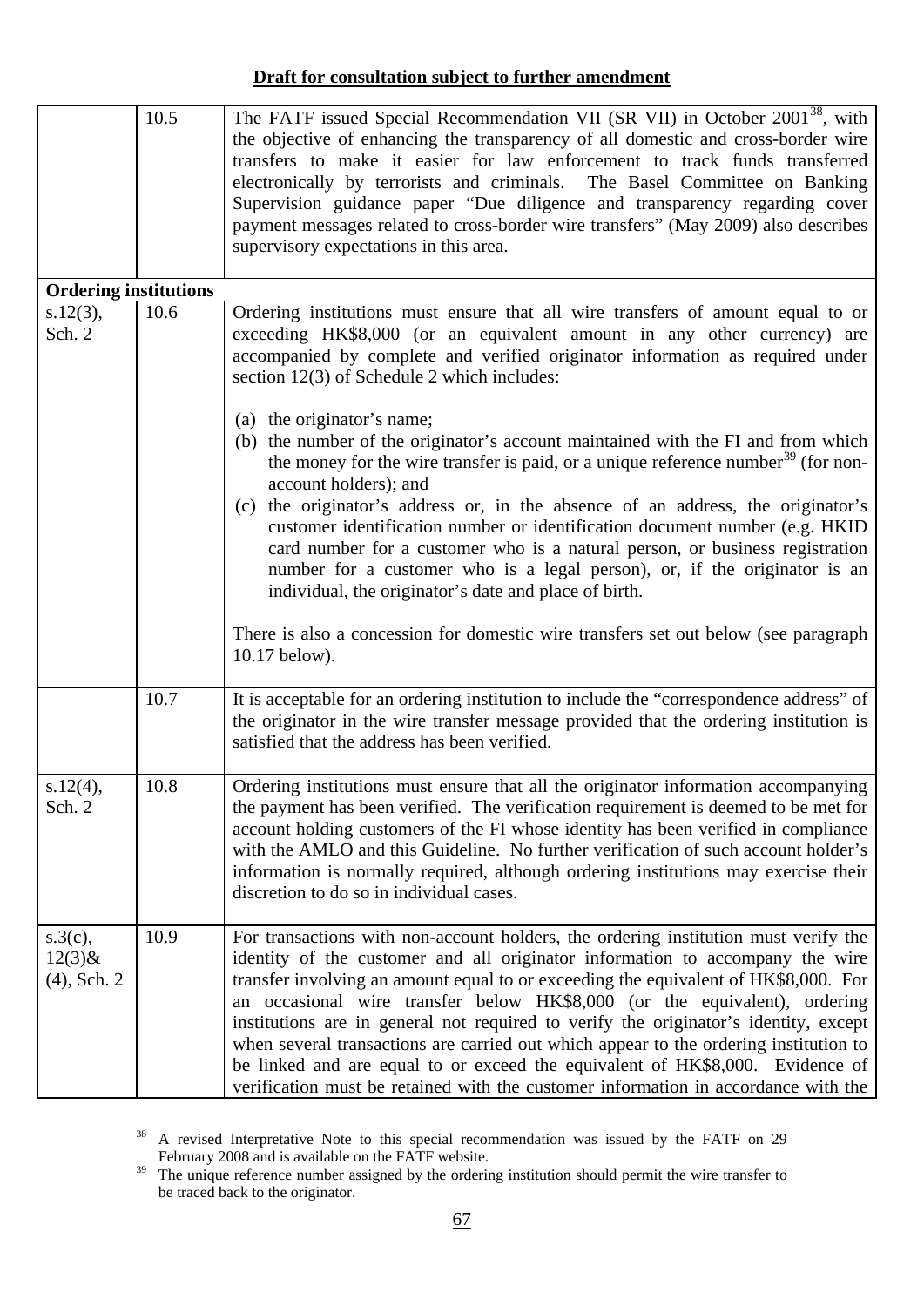|       | record keeping requirements of the AMLO (see Chapter 8).                                                                                                                                                                                                                                                                                                                                                                                                                                                                                                                                                                                                                                                                                                                                                                                               |
|-------|--------------------------------------------------------------------------------------------------------------------------------------------------------------------------------------------------------------------------------------------------------------------------------------------------------------------------------------------------------------------------------------------------------------------------------------------------------------------------------------------------------------------------------------------------------------------------------------------------------------------------------------------------------------------------------------------------------------------------------------------------------------------------------------------------------------------------------------------------------|
| 10.10 | Ordering institutions may choose not to include all the required information in the<br>wire transfer message accompanying a wire transfer of less than HK\$8,000 or<br>equivalent in foreign currencies. However, the relevant information about the<br>originator should be recorded and retained by the ordering institution and should be<br>made available within three business days on request by the beneficiary institution or<br>the appropriate authorities. In considering whether to apply the threshold of<br>HK\$8,000, ordering institutions should take into account the business and<br>operational characteristics of their wire transfer activities. Ordering institutions are<br>encouraged to include, as far as practicable, the relevant originator information in the<br>messages accompanying all wire transfer transactions. |
| 10.11 | For wire transfers conducted by an account holder as the originator, the originator's<br>name and address (or permitted alternative) should correspond to the account holder.<br>Any request to override customer information should not be entertained and any<br>suspicion of improper motive by a customer should be reported to the ordering<br>institution's MLRO.                                                                                                                                                                                                                                                                                                                                                                                                                                                                                |
| 10.12 | In particular, an ordering institution should exercise care if there is suspicion that a<br>customer may be effecting a wire transfer on behalf of a third party. If a wire<br>transfer carries the name of a third party as the ordering person or otherwise does not<br>appear to be consistent with the usual business/activity of the customer, the customer<br>should be asked to provide further explanation of the nature of the wire transfer.                                                                                                                                                                                                                                                                                                                                                                                                 |
| 10.13 | The relevant originator information should be recorded and retained in respect of<br>both account holders and non-account holders.                                                                                                                                                                                                                                                                                                                                                                                                                                                                                                                                                                                                                                                                                                                     |
| 10.14 | Ordering institutions should adopt an RBA to check whether certain wire transfers<br>may be suspicious taking into account such factors as the name of the beneficiary,<br>the destination and amount of the wire transfer etc.                                                                                                                                                                                                                                                                                                                                                                                                                                                                                                                                                                                                                        |
| 10.15 | Ordering institutions should establish clear policies on the processing of cross-<br>border and domestic wire transfers. The policies should address the following:<br>(a) record keeping;<br>(b) the verification of originator's identity information <sup>40</sup> ;<br>(c) the message format and the circumstances in which the formats should be used;<br>and<br>the information to be included in messages.<br>(d)                                                                                                                                                                                                                                                                                                                                                                                                                              |
| 10.16 | Ordering institutions should include wire transfers in their ongoing due diligence on<br>the business relationship with the originator and in their scrutiny of transactions<br>undertaken throughout the course of that relationship to ensure that the transactions<br>being conducted are consistent with their knowledge of the customer, its business<br>and risk profile. Ordering institutions may adopt an RBA in their ongoing due<br>diligence process. The process should be subject to regular audits to ensure its<br>effectiveness.                                                                                                                                                                                                                                                                                                      |

<span id="page-69-0"></span> $\overline{a}$ <sup>40</sup> Where an originator is a non-account holder, institutions should follow the customer identification, verification and record keeping requirements prescribed for wire transfers in this Chapter.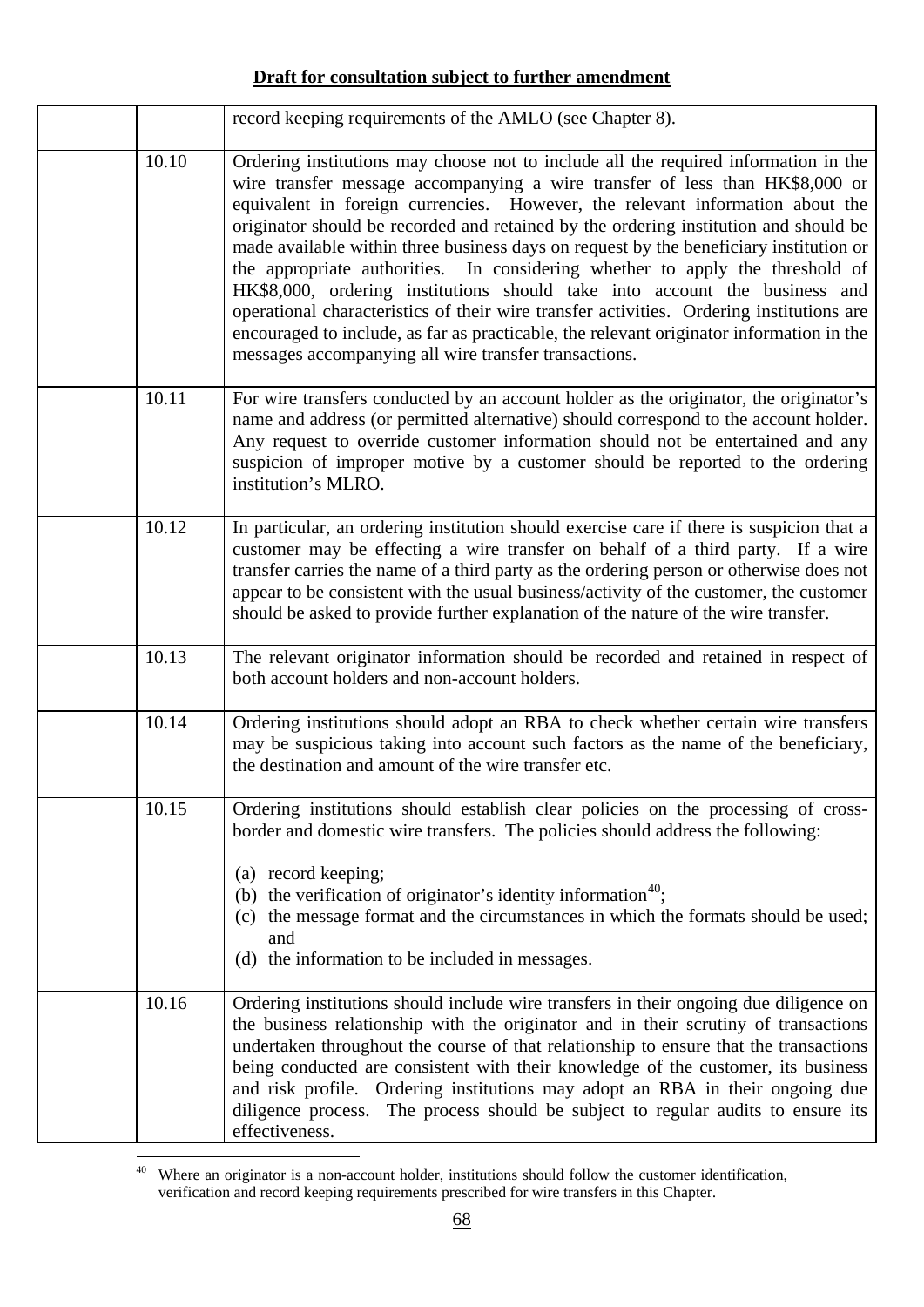| <b>Domestic wire transfers</b>   |       |                                                                                                                                                                                                                                                                                                                                                                                                                                                                                                                  |
|----------------------------------|-------|------------------------------------------------------------------------------------------------------------------------------------------------------------------------------------------------------------------------------------------------------------------------------------------------------------------------------------------------------------------------------------------------------------------------------------------------------------------------------------------------------------------|
| $s.12(6)$ ,<br>Sch. 2            | 10.17 | Where both the ordering and beneficiary institutions are located within Hong Kong,<br>the originator's information accompanying the wire transfer can simply be the<br>originator's account number or a unique reference number which permits the<br>transaction to be traced back to the originator.                                                                                                                                                                                                            |
| s.12(6),<br>Sch. 2               | 10.18 | However, if requested by the beneficiary institution or the RA, complete originator<br>information (see paragraph 10.6) must be provided by the ordering institution within<br>3 business days after the request is received.                                                                                                                                                                                                                                                                                    |
| <b>Beneficiary Institutions</b>  |       |                                                                                                                                                                                                                                                                                                                                                                                                                                                                                                                  |
|                                  | 10.19 | In respect of a wire transfer of any value for a beneficiary who is not an account<br>holder, the beneficiary institution should record the identity and address of the<br>recipient. For wire transfers equal to or exceeding HK\$8,000, the beneficiary<br>institution should verify the recipient's identity by reference to his identity card or<br>travel document.                                                                                                                                         |
| <b>Batch file transfers</b>      |       |                                                                                                                                                                                                                                                                                                                                                                                                                                                                                                                  |
| s.12(7),<br>Sch. 2               | 10.20 | An ordering institution may bundle a number of transfers into a batch file for<br>transmission to an overseas beneficiary institution. In such cases, the individual<br>transfers within the batch file need only carry the originator's customer account<br>number (or unique reference number if there is no account number), provided that<br>the batch file itself contains complete originator information.                                                                                                 |
| <b>Intermediary institutions</b> |       |                                                                                                                                                                                                                                                                                                                                                                                                                                                                                                                  |
| s.12(8),<br>Sch. 2               | 10.21 | If an FI acts as an intermediary institution in a wire transfer, it must ensure that all<br>originator information which accompanies the wire transfer is retained with the<br>transfer and is passed to the next institution in the payment chain.                                                                                                                                                                                                                                                              |
| s.19(2),<br>Sch. 2               | 10.22 | The requirement to detect the lack of complete originator information applies to<br>intermediaries in the same way as for transfers of funds received directly by the<br>beneficiary institution.                                                                                                                                                                                                                                                                                                                |
|                                  | 10.23 | It is preferable for an intermediary institution to forward payments through a system<br>which is capable of carrying all the information received with the transfer.<br>However, where an intermediary institution is technically unable to onward transmit<br>originator information with transfers originating outside Hong Kong, it must advise<br>the beneficiary institution of the originator information by another form of<br>communication, whether within a payment or messaging system or otherwise. |
|                                  |       | Missing, incomplete or meaningless originator information                                                                                                                                                                                                                                                                                                                                                                                                                                                        |
| s.19(2),<br>Sch. 2               | 10.24 | FIs must establish and maintain effective procedures for identifying and handling<br>incoming wire transfers in compliance with the relevant originator information<br>requirements.                                                                                                                                                                                                                                                                                                                             |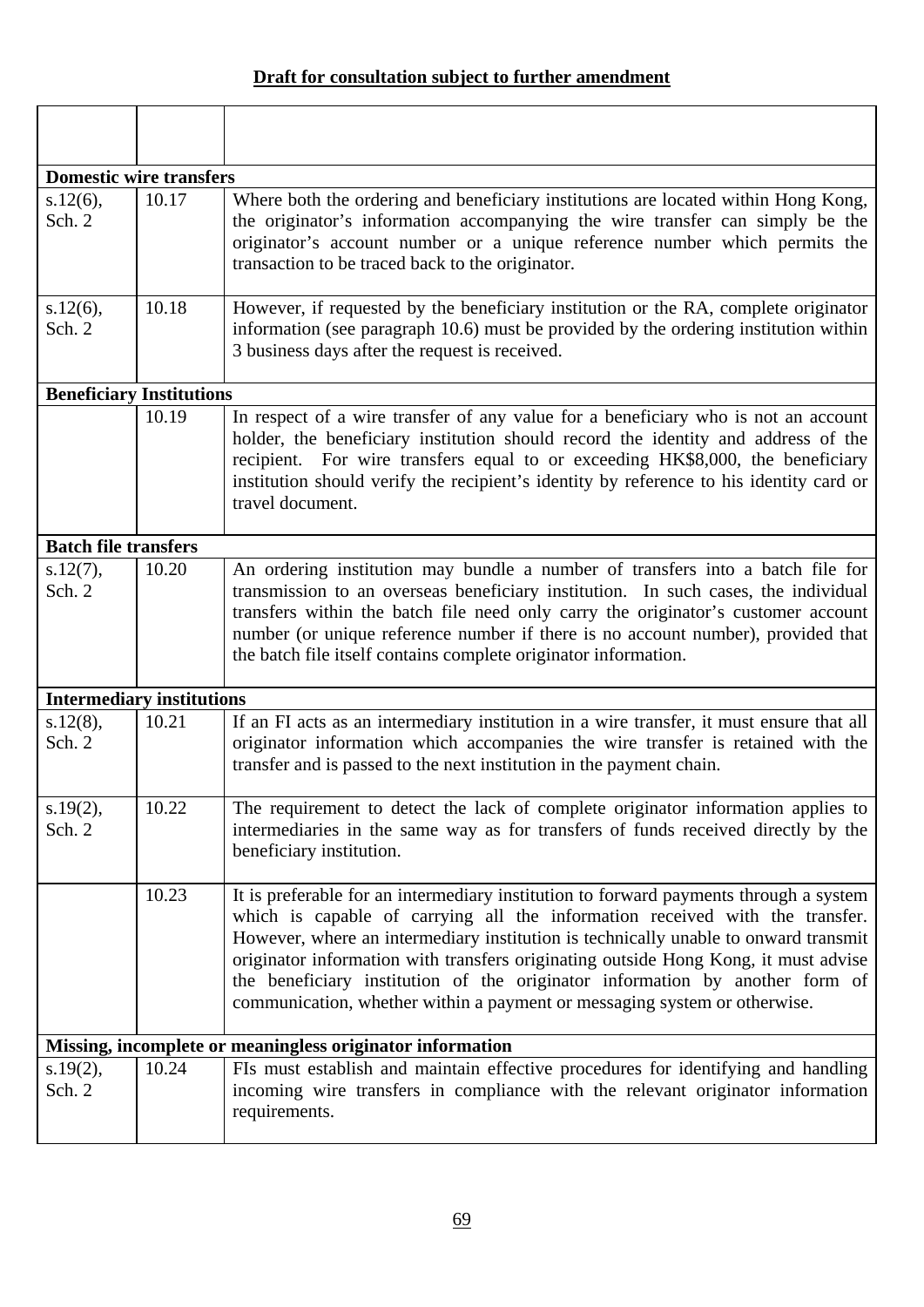| s.12(9)(a)<br>$\&$<br>s.12(10)a,<br>Sch.2            | 10.25 | If the domestic or cross border wire transfer is not accompanied by the originator's<br>information, the FI must as soon as reasonably practicable, obtain the information<br>from the institution from which it receives the transfer instruction.<br>If the<br>information cannot be obtained, the FI should either consider restricting or<br>terminating its business relationship with that institution, or take reasonable<br>measures to mitigate the ML/TF risk involved. |
|------------------------------------------------------|-------|-----------------------------------------------------------------------------------------------------------------------------------------------------------------------------------------------------------------------------------------------------------------------------------------------------------------------------------------------------------------------------------------------------------------------------------------------------------------------------------|
| s.12(9)(b)<br>$\&$<br>$s.12(10)$ (b)<br>, Sch.2      | 10.26 | If the FI is aware that the accompanying information that purports to be the<br>originator's information is incomplete or meaningless, it must as soon as reasonably<br>practicable take reasonable measures to mitigate the risk of ML/TF involved.                                                                                                                                                                                                                              |
|                                                      |       | FIs may demonstrate compliance by implementing effective risk-based procedures<br>and systems to subject incoming payment traffic to an appropriate level of post-<br>event random sampling to identify wire transfers that contain incomplete or<br>meaningless originator's information. This sampling may be weighted towards<br>transfers:                                                                                                                                    |
|                                                      |       | (a) from institutions located in non-FATF member jurisdictions, particularly those<br>that are known to have failed to adequately implement international messaging<br>standards (i.e. SR VII);<br>(b) from institutions located in high-risk jurisdictions;                                                                                                                                                                                                                      |
|                                                      |       | (c) that are higher value transfers; and<br>(d) from institutions that are identified by such sampling as having previously<br>failed to comply with the relevant information requirement.                                                                                                                                                                                                                                                                                        |
| s.12(9)(b)<br>$\&$<br>$s.12(10)$ (b)<br>$)$ , Sch. 2 | 10.27 | If a beneficiary institution becomes aware in the course of processing a payment that<br>it contains meaningless or incomplete information, it must request complete<br>originator information. Beneficiary institutions should set appropriate deadlines for<br>the remediation of deficient transfers.                                                                                                                                                                          |
| s.12(9)(b)<br>&<br>$s.12(10)$ (b)<br>, Sch. 2        | 10.28 | If the complete and meaningful information cannot be obtained by the beneficiary<br>institution within the deadline set, it must either consider restricting or terminating<br>its business relationship with the institution from which it receives the transfer<br>instruction or take reasonable measures to mitigate the ML/TF risk posed, taking<br>into account such factors as the name of the beneficiary, the origin and amount of the<br>transfer, etc.                 |
|                                                      | 10.29 | Other specific measures should also be considered by the beneficiary institutions, for<br>example, checking, at the point of payment delivery, that originator information is<br>complete and meaningful on all transfers that are collected in cash by<br>recipients/beneficiaries on a "pay on application and identification" basis.                                                                                                                                           |
|                                                      | 10.30 | FIs should also consider whether incomplete or meaningless information of which it<br>becomes aware on a funds transfer constitutes grounds for suspicion and a report to<br>the JFIU is appropriate.                                                                                                                                                                                                                                                                             |
|                                                      | 10.31 | If an ordering institution in Hong Kong regularly fails to supply the required<br>originator information for a wire transfer involving an amount equal to or exceeding<br>the equivalent of HK\$8,000, the beneficiary institution should report the matter to<br>the RA. Where an ordering institution is identified as having regularly failed to                                                                                                                               |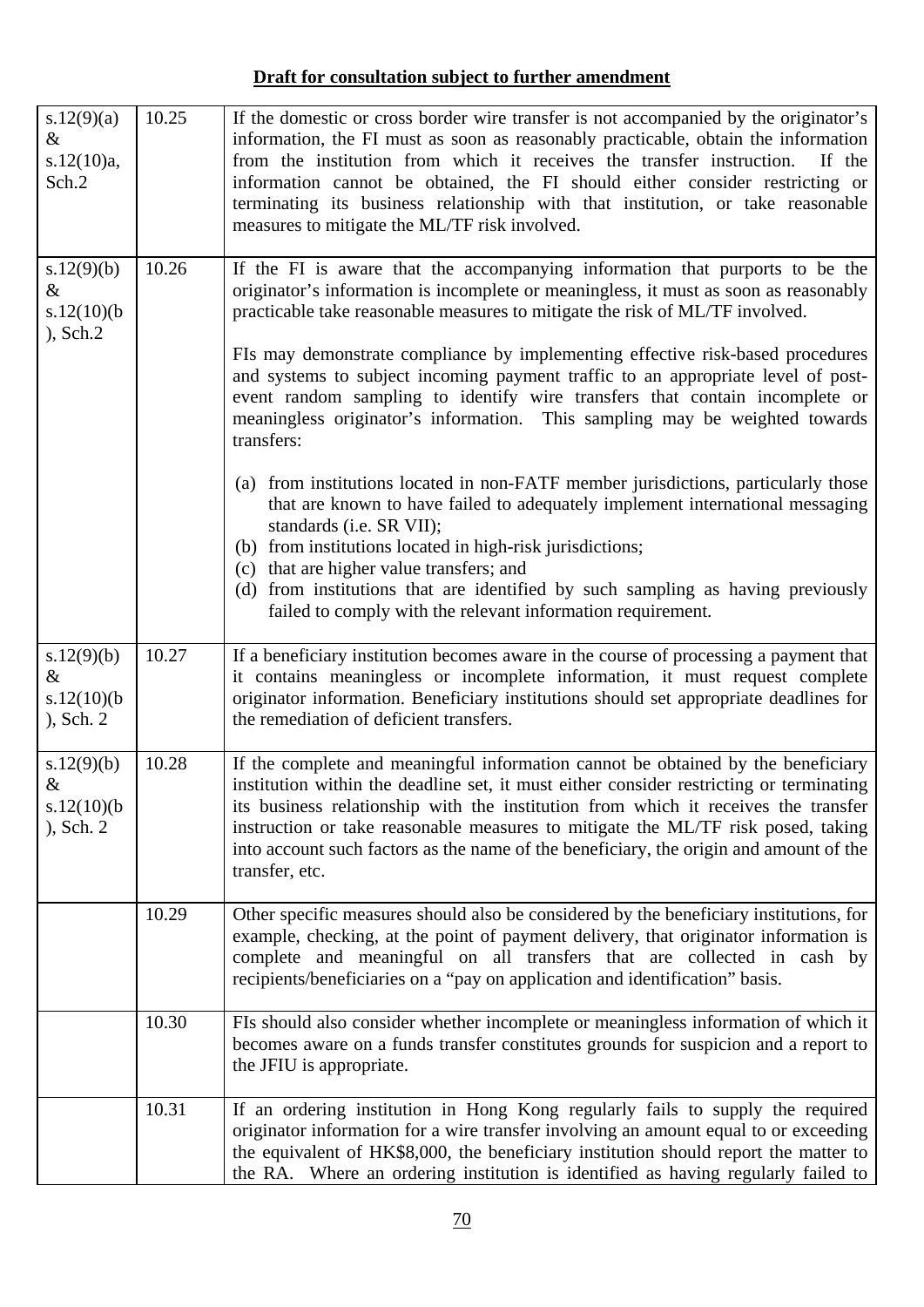|                   | 10.32 | comply with these information requirements, the beneficiary institution should<br>consider taking steps, which may initially include issuing warnings and setting<br>deadlines, prior to either refusing to accept further transfers from that institution or<br>deciding whether to restrict or terminate its relationship with that institution either<br>completely or in respect of funds transfers.<br>For incoming wire transfers below HK\$8,000 containing incomplete payment<br>information (i.e. below the SRVII threshold where the requirement becomes<br>mandatory), FIs are not precluded from requesting the complete information;<br>however, an RBA is suggested in such circumstances.                                                                                     |
|-------------------|-------|----------------------------------------------------------------------------------------------------------------------------------------------------------------------------------------------------------------------------------------------------------------------------------------------------------------------------------------------------------------------------------------------------------------------------------------------------------------------------------------------------------------------------------------------------------------------------------------------------------------------------------------------------------------------------------------------------------------------------------------------------------------------------------------------|
| s.20(1)<br>Sch. 2 | 10.33 | Records of all electronic payments and messages must be retained in accordance<br>with the AMLO.                                                                                                                                                                                                                                                                                                                                                                                                                                                                                                                                                                                                                                                                                             |
|                   |       | Cover payment messages related to cross-border wire transfers                                                                                                                                                                                                                                                                                                                                                                                                                                                                                                                                                                                                                                                                                                                                |
|                   | 10.34 | The processing of cross-border wire transfers usually involves several institutions.<br>In addition to the ordering institution and the beneficiary institution, additional<br>institutions (cover intermediary institutions) which provide correspondent banking<br>services to the originating institution or the beneficiary institution are often involved<br>in the settlement of cross-border wire transfers. Cover payment messages are<br>messages used by these institutions for the purpose of arranging funding to settle the<br>interbank payment obligations created by cross-border wire transfers.                                                                                                                                                                            |
|                   | 10.35 | For wire transfers involving cover payment messages, ordering institutions should<br>ensure that the message they send to cover intermediary institutions contains<br>originator and beneficiary information. The originator and beneficiary information<br>included in the cover payment message should be identical to that contained in the<br>corresponding direct cross-border wire transfer message sent to the beneficiary<br>institution. Ordering institutions are encouraged, where possible, to include other<br>identity information about the beneficiary in cover payment messages, where this is<br>necessary to limit the risk of customer assets being incorrectly frozen, blocked or<br>rejected, or of the cover payment being unduly delayed.                            |
|                   | 10.36 | Cover intermediary institutions should establish clear policies and procedures to<br>ensure, in real time, that the relevant fields for storing originator and beneficiary<br>information in cross-border cover payment messages are not blank. In addition, they<br>should develop and implement policies and procedures to monitor if the originator<br>and beneficiary information in the cross-border cover payment messages is<br>manifestly meaningless or incomplete, and the monitoring may be done on a risk<br>sensitive basis, subsequent to the processing of the transactions. Cover intermediary<br>institutions should also implement other measures including screening the originator<br>and beneficiary names against their database of terrorists and terrorist suspects. |
|                   | 10.37 | Beneficiary institutions should identify the beneficiary and verify its identity. They<br>should also have effective risk-based procedures in place to identify and handle wire<br>transfers lacking complete originator information.                                                                                                                                                                                                                                                                                                                                                                                                                                                                                                                                                        |
|                   | 10.38 | More detailed guidance for AIs, particularly the responsibilities of cover<br>intermediary institutions is provided in the "Guidance Paper on Cover Payment<br>Messages Related to Cross-border Wire Transfers" issued by the HKMA dated 8                                                                                                                                                                                                                                                                                                                                                                                                                                                                                                                                                   |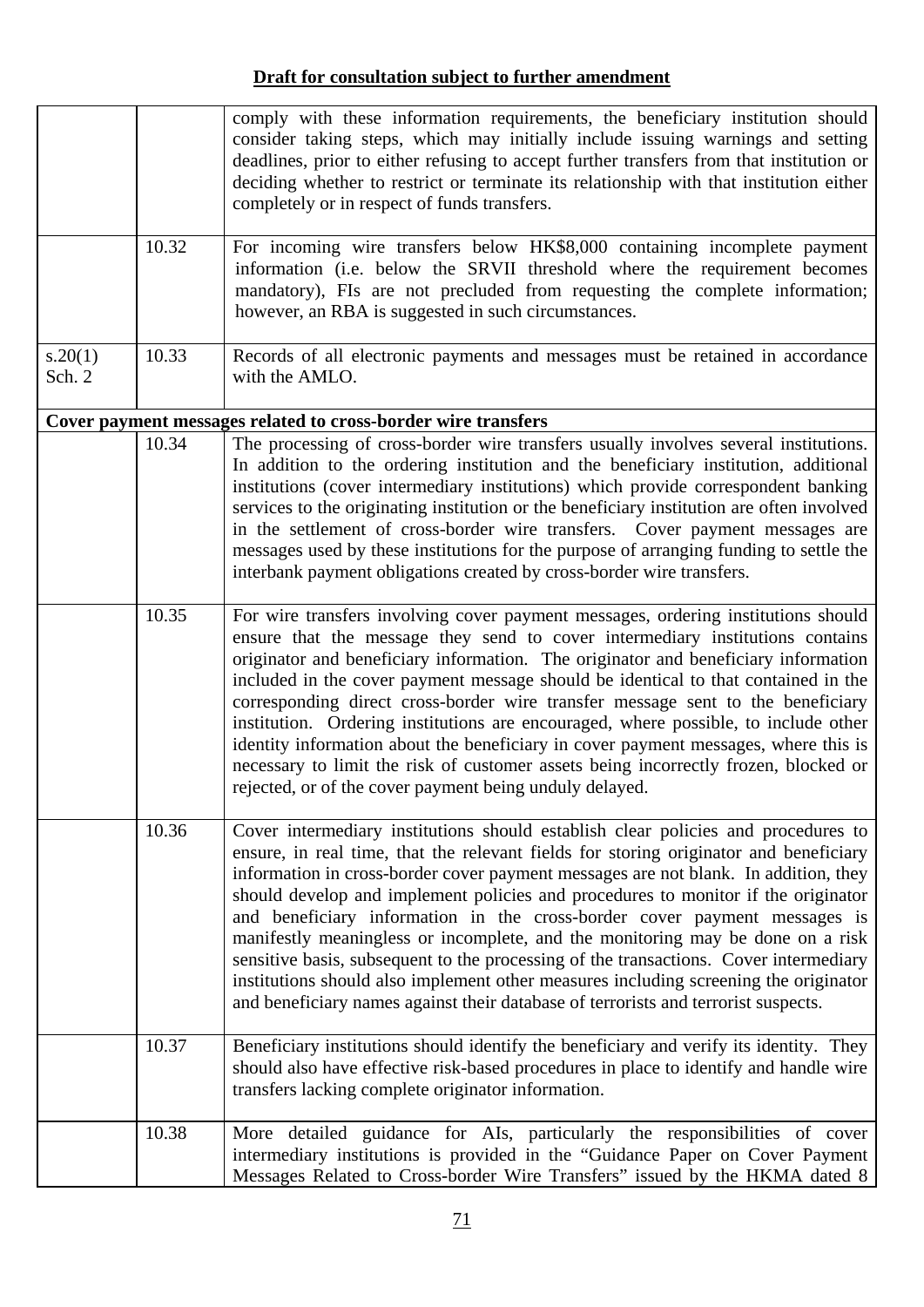|  | T. |
|--|----|
|  |    |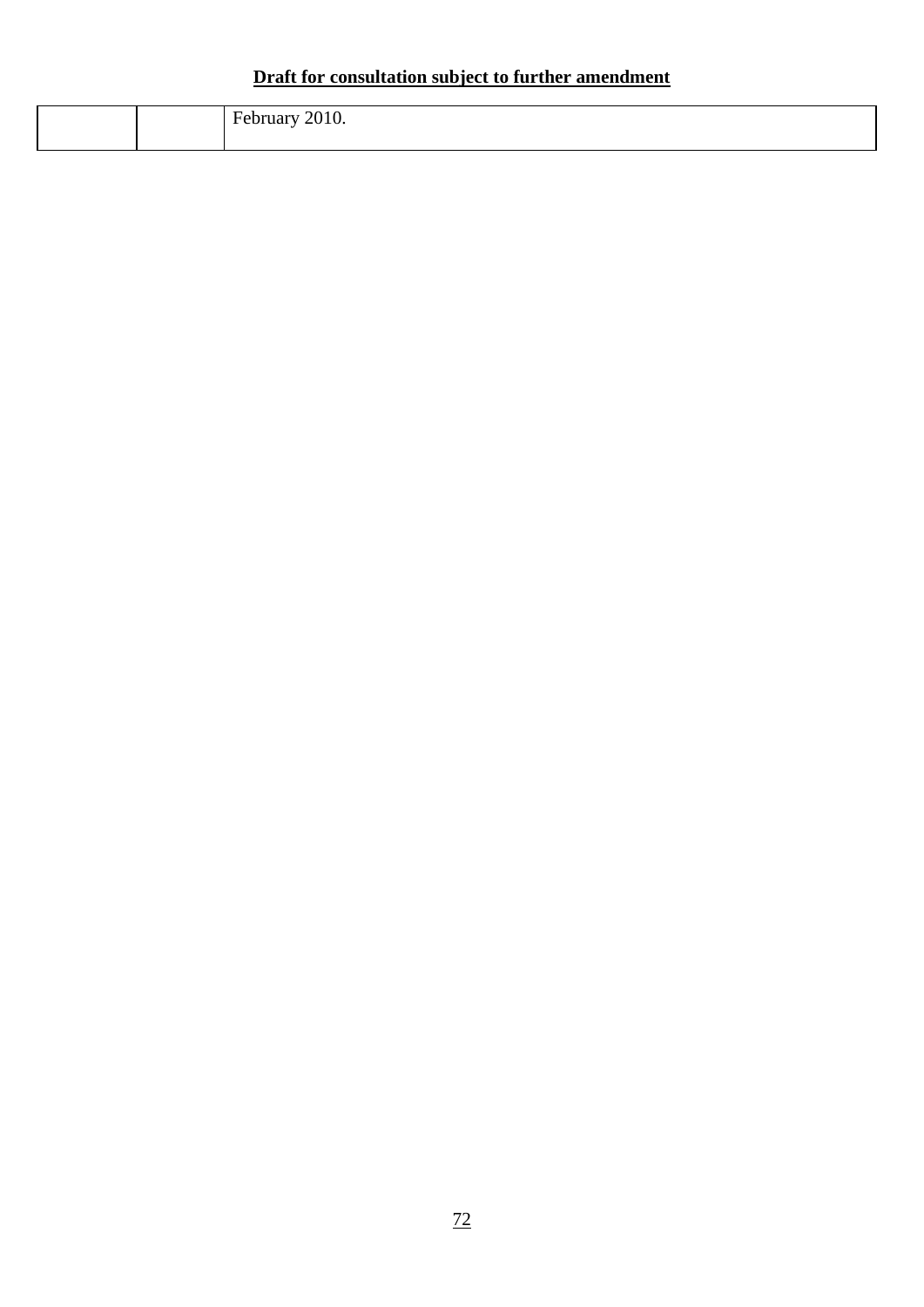| <b>Chapter 11 - Remittance Transactions</b>  |      |                                                                                                                                                                                                                                                                                                                                                                                                                                                                                                                                                                                                                                                                                                                                                                                                                                                                                                                                                                                                               |  |  |
|----------------------------------------------|------|---------------------------------------------------------------------------------------------------------------------------------------------------------------------------------------------------------------------------------------------------------------------------------------------------------------------------------------------------------------------------------------------------------------------------------------------------------------------------------------------------------------------------------------------------------------------------------------------------------------------------------------------------------------------------------------------------------------------------------------------------------------------------------------------------------------------------------------------------------------------------------------------------------------------------------------------------------------------------------------------------------------|--|--|
| <b>Introduction</b>                          |      |                                                                                                                                                                                                                                                                                                                                                                                                                                                                                                                                                                                                                                                                                                                                                                                                                                                                                                                                                                                                               |  |  |
|                                              | 11.1 | Under section 13 in Schedule 2 of the AMLO, there are special requirements for<br>carrying out remittance transactions which are not wire transfers. It is important<br>that MSOs should fully understand their obligations under the requirements.                                                                                                                                                                                                                                                                                                                                                                                                                                                                                                                                                                                                                                                                                                                                                           |  |  |
|                                              |      | <b>Definition of Remittance Transaction</b>                                                                                                                                                                                                                                                                                                                                                                                                                                                                                                                                                                                                                                                                                                                                                                                                                                                                                                                                                                   |  |  |
| s.13(3)                                      | 11.2 | Section 13 in Schedule 2 defines a remittance transaction as a transaction for<br>sending, or arranging for the sending of, money to a place outside Hong Kong and<br>prescribes the special requirements that must be completed by a MSO before<br>carrying out such a remittance transaction. Essentially, these special requirements<br>are to identify and verify the identity of the originator as defined at 11.4 below and<br>record specified information on the originator and the transaction.                                                                                                                                                                                                                                                                                                                                                                                                                                                                                                      |  |  |
| s.1(4)<br>Part 1,<br>Sch. 2                  |      | Section 13 only applies to remittance transaction that is not a wire transfer. A wire<br>transfer is defined under the AMLO as a transaction carried out by an institution<br>(ordering institution) on behalf of a person (the originator) by electronic means with<br>a view to making an amount of money available to that person or another person<br>(the recipient or beneficiary) at an institution (beneficiary institution), which may be<br>the ordering institution or another institution, whether or not one or more other<br>institutions (intermediary institutions) participate in completion of the transfer of<br>money. For illustration purpose, a typical example of wire transfer is a transfer of<br>funds conducted via the SWIFT system or by telex. Where the transaction is a wire<br>transfer, a MSO should have had regard to the guidance provided in Chapter 10 on<br>wire transfers in complying with the special requirements under section 12 in<br>Schedule 2 of the AMLO. |  |  |
|                                              |      | <b>Identification and Verification of Originator</b>                                                                                                                                                                                                                                                                                                                                                                                                                                                                                                                                                                                                                                                                                                                                                                                                                                                                                                                                                          |  |  |
| s.13(1)<br>Part 2,<br>Sch. 2                 | 11.3 | Before carrying out a remittance transaction of \$8,000 or above, or of an equivalent<br>amount in any other currency, a MSO is required to identify the originator and<br>verify the identity of the originator.                                                                                                                                                                                                                                                                                                                                                                                                                                                                                                                                                                                                                                                                                                                                                                                             |  |  |
| s.13(3)<br>Part 2,<br>Sch. 2                 | 11.4 | Pursuant to the AMLO, an originator of a remittance transaction is the person from<br>whose account with the MSO the money for the remittance is paid; or in the absence<br>of such an account, the person who instructs the MSO to carry out the remittance<br>transaction.                                                                                                                                                                                                                                                                                                                                                                                                                                                                                                                                                                                                                                                                                                                                  |  |  |
| s.13(2)(a)<br>and $(b)$<br>Part 2,<br>Sch. 2 | 11.5 | A MSO is required to verify the identity of the originator of the transaction by<br>reference to the originator's identification document. Such documents include:<br>in relation to an individual, means his or her identity card, certificate of<br>$\left( a\right)$<br>identity, document of identity or travel document, as defined by section $2(1)$ of<br>the Immigration Ordinance (Cap. 115);<br>in relation to a company as defined by section $2(1)$ of the Companies<br>(b)<br>Ordinance (Cap.32), means its certificate of incorporation issued under that                                                                                                                                                                                                                                                                                                                                                                                                                                       |  |  |
|                                              |      | Ordinance;<br>in relation to a non-Hong Kong company as defined by section $2(1)$ of the<br>(c)                                                                                                                                                                                                                                                                                                                                                                                                                                                                                                                                                                                                                                                                                                                                                                                                                                                                                                               |  |  |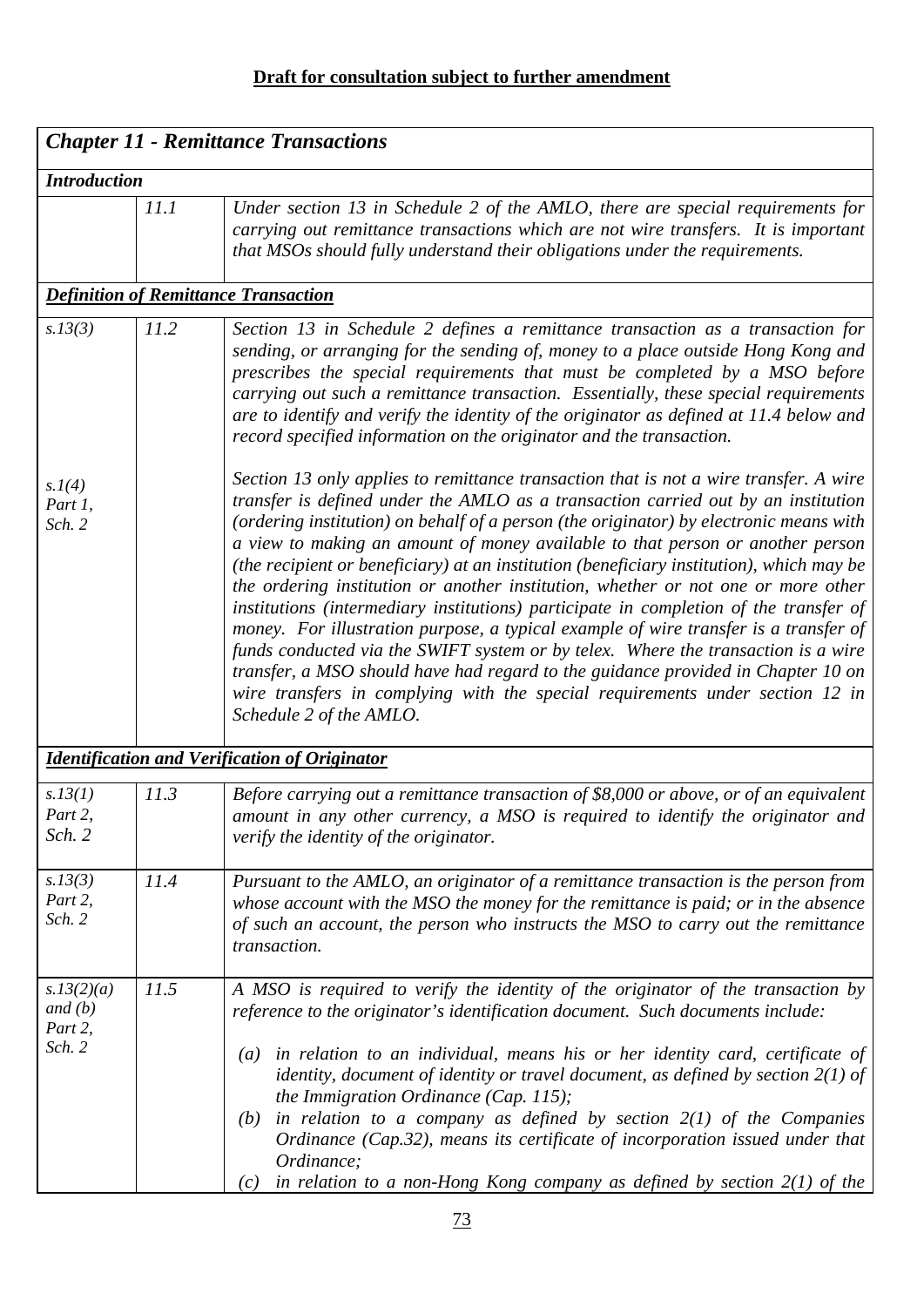|                                 |      | Companies Ordinance (Cap.32), means its certificate of registration issued<br>under that Ordinance;<br>$(d)$ in relation to a corporation that is incorporated in a place outside Hong Kong<br>other than a company falling within paragraph $(c)$ , means its certificate of<br>incorporation or registration, or any other document evidencing its<br>incorporation, issued by an authority in that place that performs functions<br>similar to those of the Registrar of Companies;<br>in relation to a partnership that carries on business in Hong Kong, means its<br>(e)<br>business registration certificate issued under section 6 of the Business<br>Registration Ordinance (Cap. 310); and<br>in relation to a partnership that does not carry on business in Hong Kong,<br>(f)<br>means its partnership agreement or any document evidencing its formation or<br>registration issued by a governmental body. |  |
|---------------------------------|------|-------------------------------------------------------------------------------------------------------------------------------------------------------------------------------------------------------------------------------------------------------------------------------------------------------------------------------------------------------------------------------------------------------------------------------------------------------------------------------------------------------------------------------------------------------------------------------------------------------------------------------------------------------------------------------------------------------------------------------------------------------------------------------------------------------------------------------------------------------------------------------------------------------------------------|--|
| s.13(2)(c)<br>Part 2,<br>Sch. 2 | 11.6 | The following information in respect of the originator and the transaction should be<br>recorded:                                                                                                                                                                                                                                                                                                                                                                                                                                                                                                                                                                                                                                                                                                                                                                                                                       |  |
|                                 |      | the originator's name;<br>(i)<br>the originator's identification document number and, if the originator's<br>(ii)<br>identification document is a travel document, the place of issue of the travel<br>document;<br>(iii) the originator's address;<br>$(iv)$ the currency and amount involved; and<br>the date and time of receipt of the instruction, the recipient's name and address<br>(v)<br>and the method of delivery.                                                                                                                                                                                                                                                                                                                                                                                                                                                                                          |  |
| S.20<br>Part $3$ ,<br>Sch. 2    | 11.7 | A MSO should keep a copy of the identification document used to verify the identity<br>of the originator, in accordance with the requirements under section 20 of Schedule<br>2.                                                                                                                                                                                                                                                                                                                                                                                                                                                                                                                                                                                                                                                                                                                                        |  |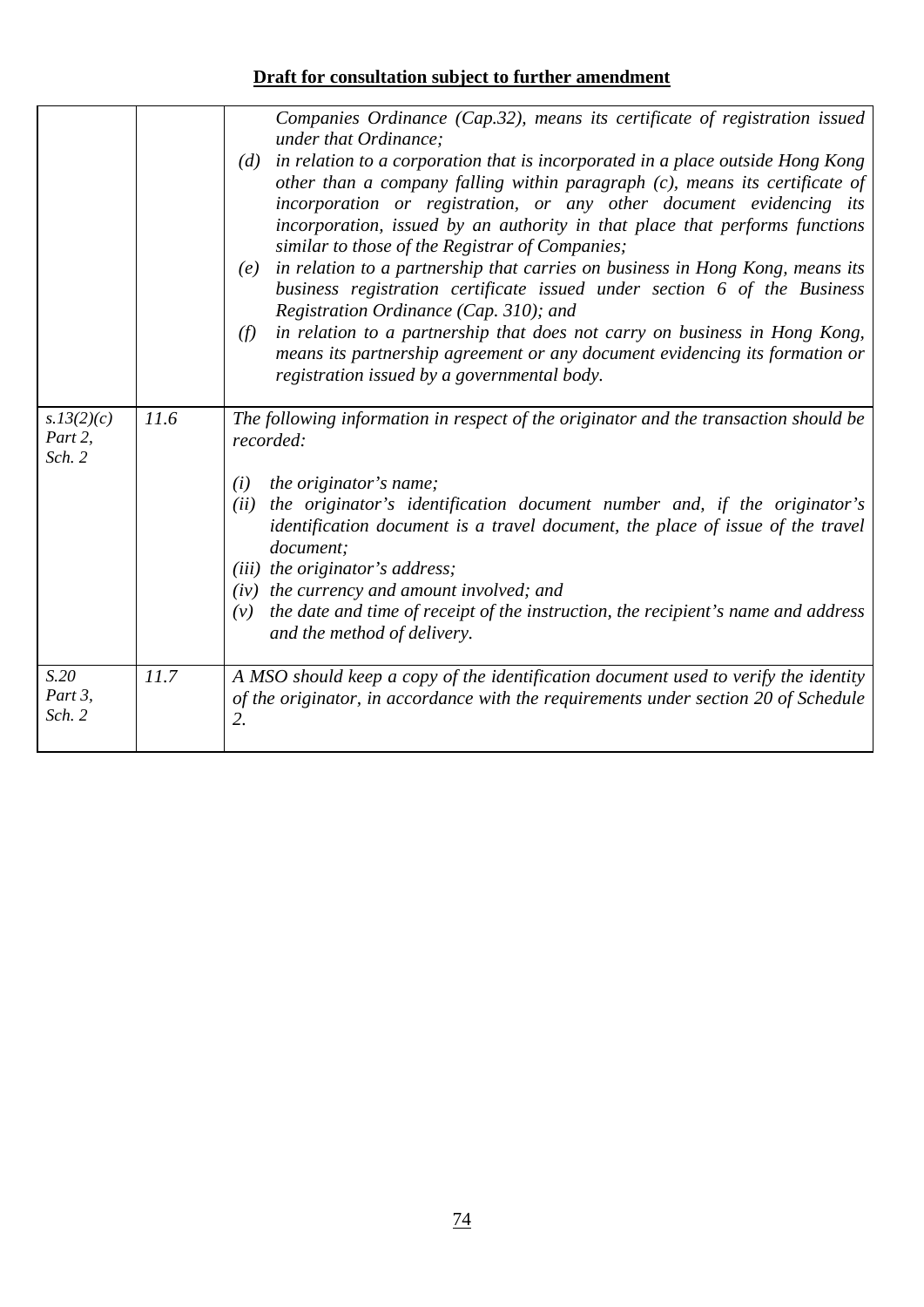| <b>APPENDIX A</b>                                        |                                                                                                                                                                                                                                                                                                                                                                                                                                        |                                                                                                                                                                                                                                                                                                                                                                                                                                                                                                                                                                                                                                                                                                                                                                                                                                                                                                                                                                                              |
|----------------------------------------------------------|----------------------------------------------------------------------------------------------------------------------------------------------------------------------------------------------------------------------------------------------------------------------------------------------------------------------------------------------------------------------------------------------------------------------------------------|----------------------------------------------------------------------------------------------------------------------------------------------------------------------------------------------------------------------------------------------------------------------------------------------------------------------------------------------------------------------------------------------------------------------------------------------------------------------------------------------------------------------------------------------------------------------------------------------------------------------------------------------------------------------------------------------------------------------------------------------------------------------------------------------------------------------------------------------------------------------------------------------------------------------------------------------------------------------------------------------|
|                                                          |                                                                                                                                                                                                                                                                                                                                                                                                                                        | Other reliable and independent sources for customer identification purposes                                                                                                                                                                                                                                                                                                                                                                                                                                                                                                                                                                                                                                                                                                                                                                                                                                                                                                                  |
| s.2(1)(a)(i)<br>$V)$ &<br>s.2(1)(d)(i)<br>$(D)$ , Sch. 2 | The identity of an individual physically present in Hong Kong should be verified by<br>reference to their Hong Kong identify card or travel document. FIs should always<br>identify and or verify a Hong Kong resident's identity by reference to their Hong<br>Kong identity card, certificate of identity or document of identity. The identity of a<br>non-resident should be verified by reference to their valid travel document. |                                                                                                                                                                                                                                                                                                                                                                                                                                                                                                                                                                                                                                                                                                                                                                                                                                                                                                                                                                                              |
|                                                          | $\overline{2}$                                                                                                                                                                                                                                                                                                                                                                                                                         | For non-resident individuals who are not physically present in Hong Kong, FIs may<br>identify and or verify their identity by reference to the following documents:<br>(a) a valid international passport or other travel document; or<br>(b) a current national (i.e. Government or State-issued) identity card bearing the<br>photograph of the individual; or<br>(c) current valid national (i.e. Government or State-issued) driving license <sup>41</sup><br>incorporating photographic evidence of the identity of the applicant, issued by a<br>competent national or state authority.                                                                                                                                                                                                                                                                                                                                                                                                |
|                                                          | 3                                                                                                                                                                                                                                                                                                                                                                                                                                      | Travel document means a passport or some other document furnished with a<br>photograph of the holder establishing to the satisfaction of an immigration officer the<br>identity and nationality, domicile or place of permanent residence of the holder. The<br>following documents constitute travel documents for the purpose of identity<br>verification:<br>(a) Permanent Resident Identity Card of Macau Special Administrative Region;<br>(b) Mainland Travel Permit for Taiwan Residents;<br>(c) Seaman's Identity Document (issued under and in accordance with the<br>International Labour Organisation Convention / Seafarers Identity Document<br>Convention 1958);<br>(d) Taiwan Travel Permit for Mainland Residents;<br>(e) Permit for residents of Macau issued by Director of Immigration;<br>Exit-entry Permit for Travelling to and from Hong Kong and Macau for Official<br>(f)<br>Purposes; and<br>(g) Exit-entry Permit for Travelling to and from Hong Kong and Macau. |
|                                                          | $\overline{4}$                                                                                                                                                                                                                                                                                                                                                                                                                         | For minors born in Hong Kong who are not in possession of a valid travel document<br>or Hong Kong identity card <sup>42</sup> , their identity should be verified by reference to the<br>minor's Hong Kong birth certificate. Whenever establishing relations with a minor,<br>the identity of the minor's parent or guardian representing or accompanying the minor<br>should also be recorded and verified in accordance with the above requirements.                                                                                                                                                                                                                                                                                                                                                                                                                                                                                                                                      |

<span id="page-76-0"></span> $\overline{a}$  $41$  For avoidance of doubt international drivers permits and licences are not acceptable for this purpose.

<span id="page-76-1"></span><sup>&</sup>lt;sup>42</sup> All residents of Hong Kong who are aged 11 and above are required to register for an identity card. Hong Kong permanent residents will have a Hong Kong Permanent Identity Card. The identity card of a permanent resident (i.e. a Hong Kong Permanent Identity Card) will have on the front of the card a capital letter "A" underneath the individual's date of birth.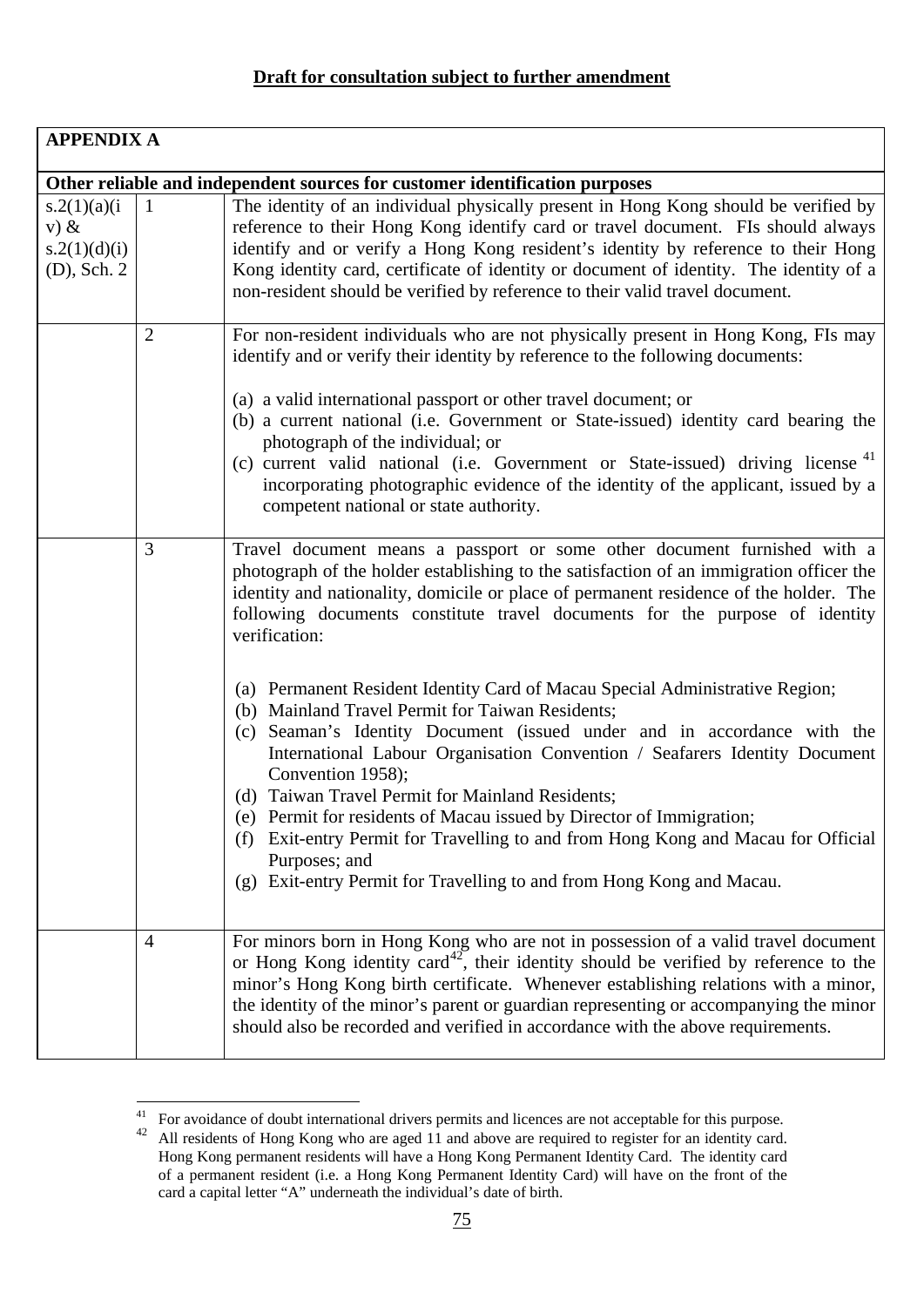| 5 | An FI may identify and or verify a corporate customer by performing a company<br>registry search in the place of incorporation and obtaining a full company search<br>report, which confirms the current reference to a full company particulars search (or<br>overseas equivalent) which, in addition to confirming the company's continued<br>registration, contains:<br>(a) the current basic information of the company;<br>(b) a list of the name(s) (with identification information) of current director(s) and<br>reserve director (if any);<br>particulars of the secretary;<br>(c)<br>address of registered office (for local companies);<br>(d)<br>address of principal place of business in Hong Kong;<br>(e)<br>particulars of authorized representatives (for non-Hong Kong companies);<br>(f)<br>share capital; and<br>(g)<br>(h) particulars of receiver, manager and liquidators (if any). |
|---|-------------------------------------------------------------------------------------------------------------------------------------------------------------------------------------------------------------------------------------------------------------------------------------------------------------------------------------------------------------------------------------------------------------------------------------------------------------------------------------------------------------------------------------------------------------------------------------------------------------------------------------------------------------------------------------------------------------------------------------------------------------------------------------------------------------------------------------------------------------------------------------------------------------|
|   |                                                                                                                                                                                                                                                                                                                                                                                                                                                                                                                                                                                                                                                                                                                                                                                                                                                                                                             |
| 6 | For jurisdictions that do not have national ID cards and where customers do not have<br>a travel document or driving licence with a photograph, FIs may, exceptionally and<br>applying a risk-based approach, accept other documents as evidence of identity.<br>Wherever possible such documents should have a photograph of the individual.                                                                                                                                                                                                                                                                                                                                                                                                                                                                                                                                                               |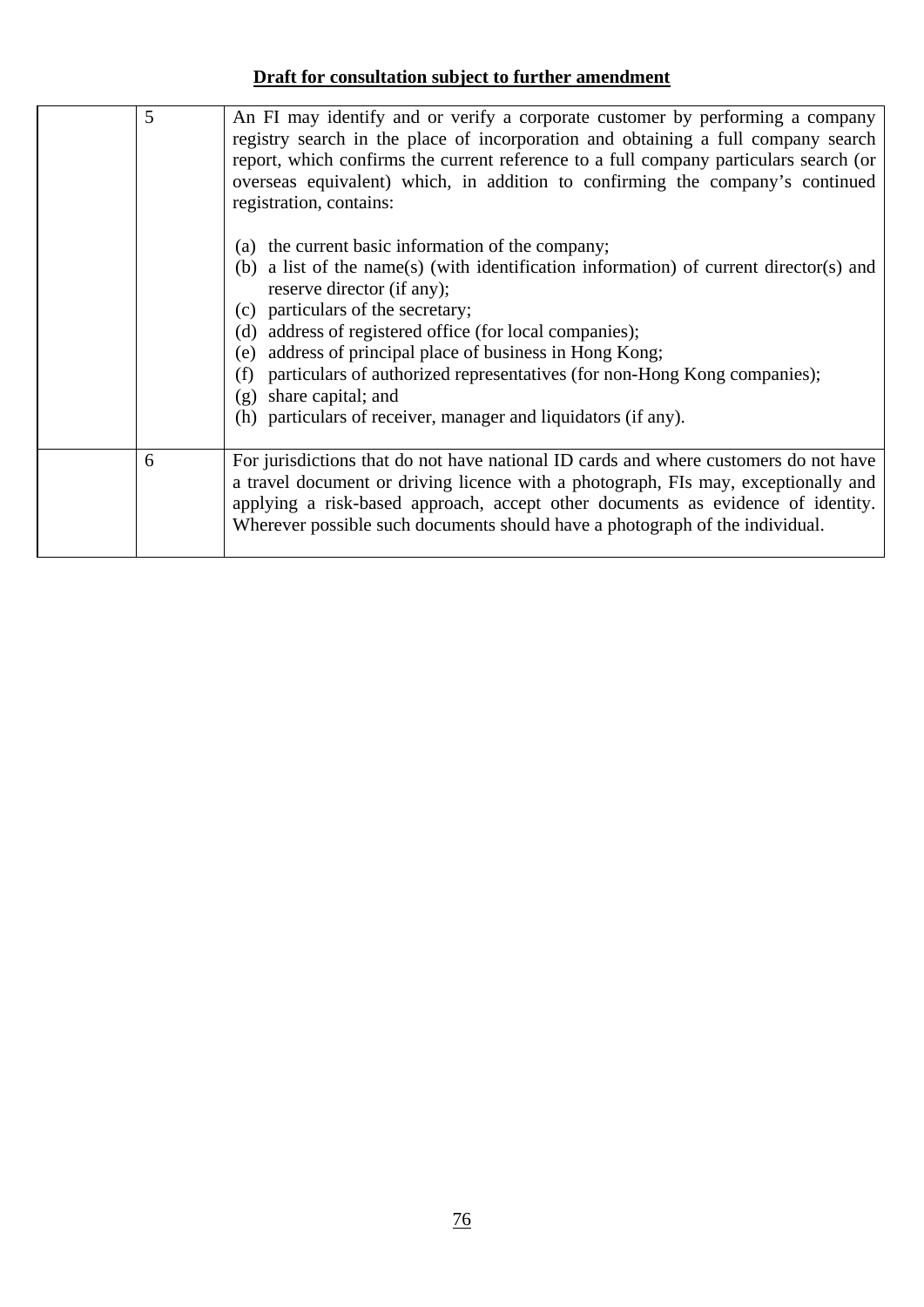#### **APPENDIX B**

### CONFIDENTIAL 機密



# Joint Financial Intelligence Unit

G.P.O. Box No. 6555, General Post Office, Hong Kong

**Tel : 2866 3366 Fax : 2529 4013 Email : jfiu@police.gov.hk**



 **Date: 2011-XX-XX**

Money Laundering Reporting Officer, XXXXXXX.

#### **Fax No. : XXXX XXXX**

Dear Sir/Madam,

#### **Suspicious Transaction Report ("STR")**

| <b>JFIU No.</b> | <b>Your Reference</b> | <b>Date Received</b> |
|-----------------|-----------------------|----------------------|
| vv              |                       |                      |

 I acknowledge receipt of the above mentioned STR made in accordance with the provisions of section 25A(1) of the Drug Trafficking (Recovery of Proceeds) Ordinance (Cap 405) / Organized and Serious Crimes Ordinance (Cap 455) and section 12(1) of the United Nations (Anti-Terrorism Measures) Ordinance (Cap 575).

 Based upon the information currently in hand, consent is given in accordance with the provisions of section 25A(2) of the Drug Trafficking (Recovery of Proceeds) Ordinance and Organized / Serious Crimes Ordinance, and section 12(2) of United Nations (Anti-Terrorism Measures) Ordinance.

 Should you have any queries, please feel free to contact Senior Inspector Mr. XXXXX on (852) 2860 XXXX.

Yours faithfully,

 (XXXXX) *for* Head, Joint Financial Intelligence Unit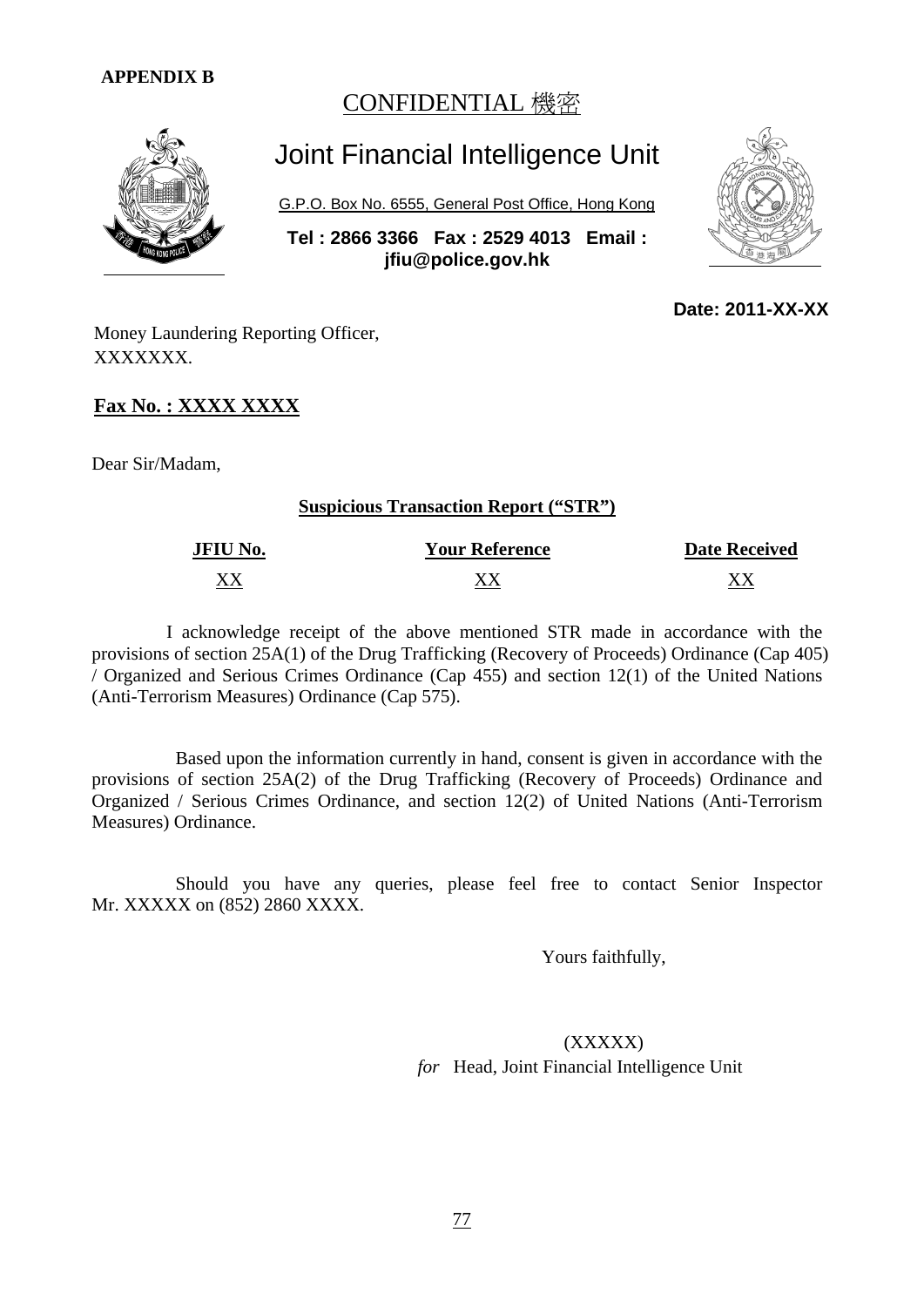## CONFIDENTIAL 機密

#### **PERSONAL DATA**



# Joint Financial Intelligence Unit

G.P.O. Box No. 6555, General Post Office, Hong Kong **Tel : 2866 3366 Fax : 2529 4013 Email : [jfiu@police.gov.hk](mailto:jfiu@police.gov.hk)**

Our Ref. : Your Ref :



2011-XX-XX

Money Laundering Reporting Officer, XXXXXX Fax No. : XXXX XXXX

Dear Sir/Madam,

### **Drug Trafficking (Recovery of Proceeds) Ordinance/ Organized and Serious Crimes Ordinance**

I refer to your disclosure made to JFIU under the following reference:

| <b>JFIU No.</b> | <b>Your Reference</b> | Dated |
|-----------------|-----------------------|-------|
| XX.             | ${\bf X}{\bf X}$      |       |

Your disclosure is related to an investigation of 'XXXXX' by officers of XXXXX under reference XXXXX.

 In my capacity as an Authorized Officer under the provisions of section 25A(2) of the Organized and Serious Crimes Ordinance, Cap. 455 ("OSCO"), I wish to inform you that you do NOT have my consent to further deal with the funds in the account listed in Annex A since the funds in the account are believed to be crime proceeds.

----

As you should know, dealing with money known or reasonably believed to represent the proceeds of an indictable offence is an offence under section 25 of OSCO. This information should be treated in strict confidence and disclosure of the contents of this letter to any unauthorized person, including the subject under investigation which is likely to prejudice the police investigation, may be an offence under section 25A(5) OSCO. Neither the accounts holder nor any other person should be notified about this correspondence.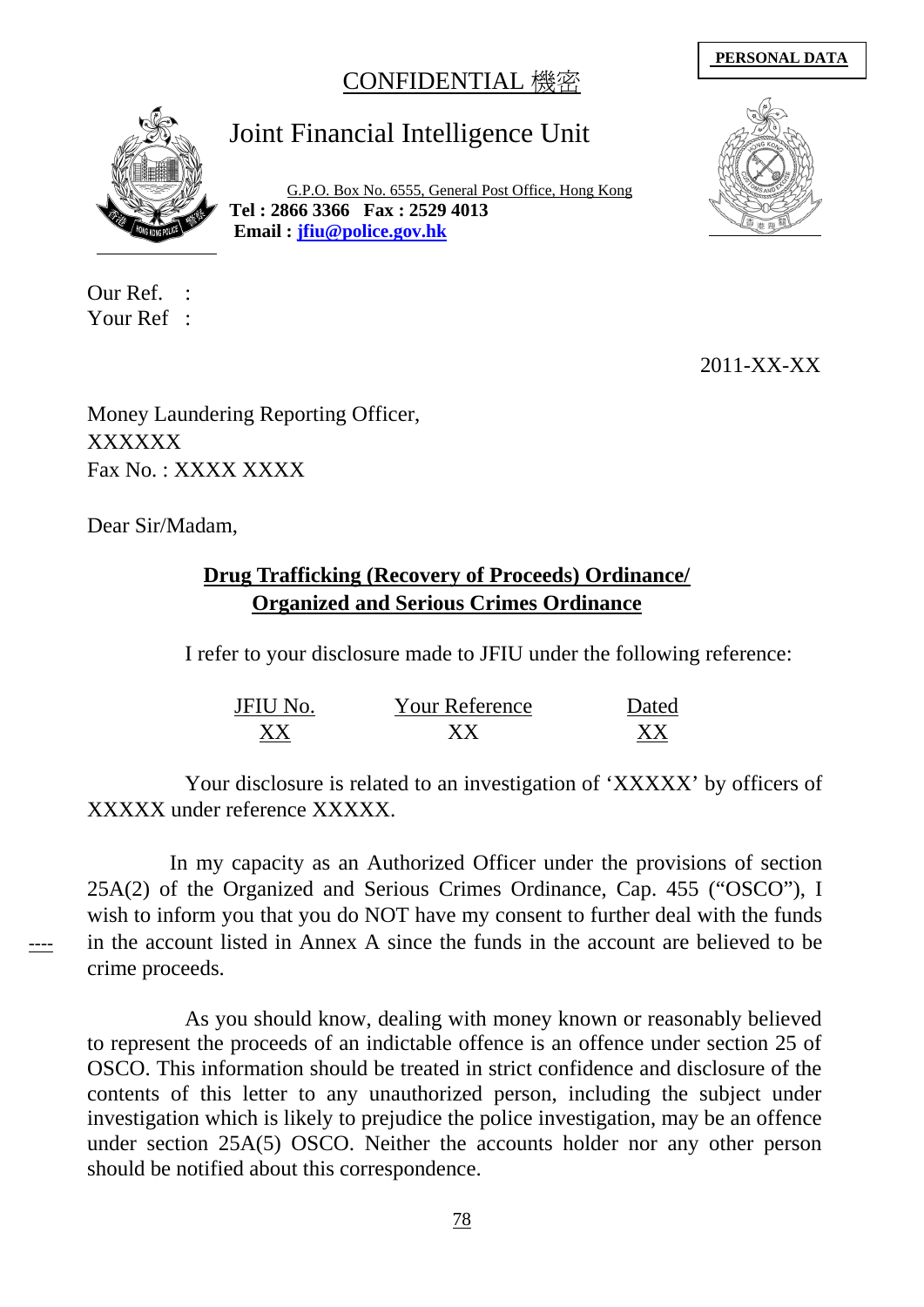### CONFIDENTIAL 機密

If any person approaches your institution and attempts to make a transaction involving the account, please ask your staff to immediately contact the officer-in-charge of the case, and decline the transaction. Should the account holder or a third party question the bank as to why he cannot access the funds in the accounts he should be directed to the officer-in-charge of the case, without any further information being revealed.

Please contact the officer-in-charge, Inspector XXXXX on XXXX XXXX or the undersigned should you have any other query or seek clarification of the contents of this letter.

Yours faithfully,

 ( XXXXXXX ) Superintendent of Police Head, Joint Financial Intelligence Unit

c.c. OC Case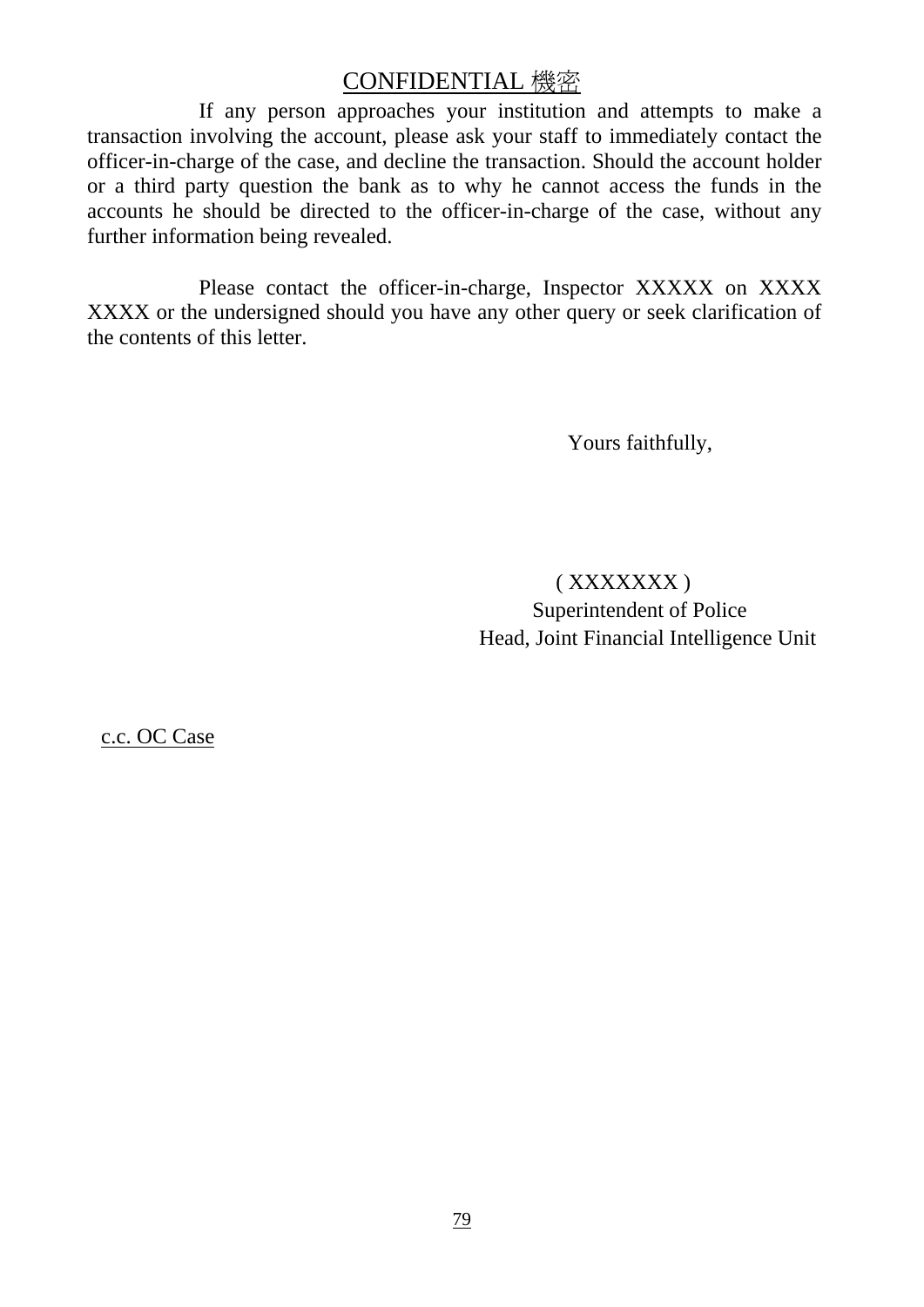## CONFIDENTIAL 機密

#### **Annex A**

| S/N | <b>Account holder</b> | <b>Account Number</b> |
|-----|-----------------------|-----------------------|
|     |                       |                       |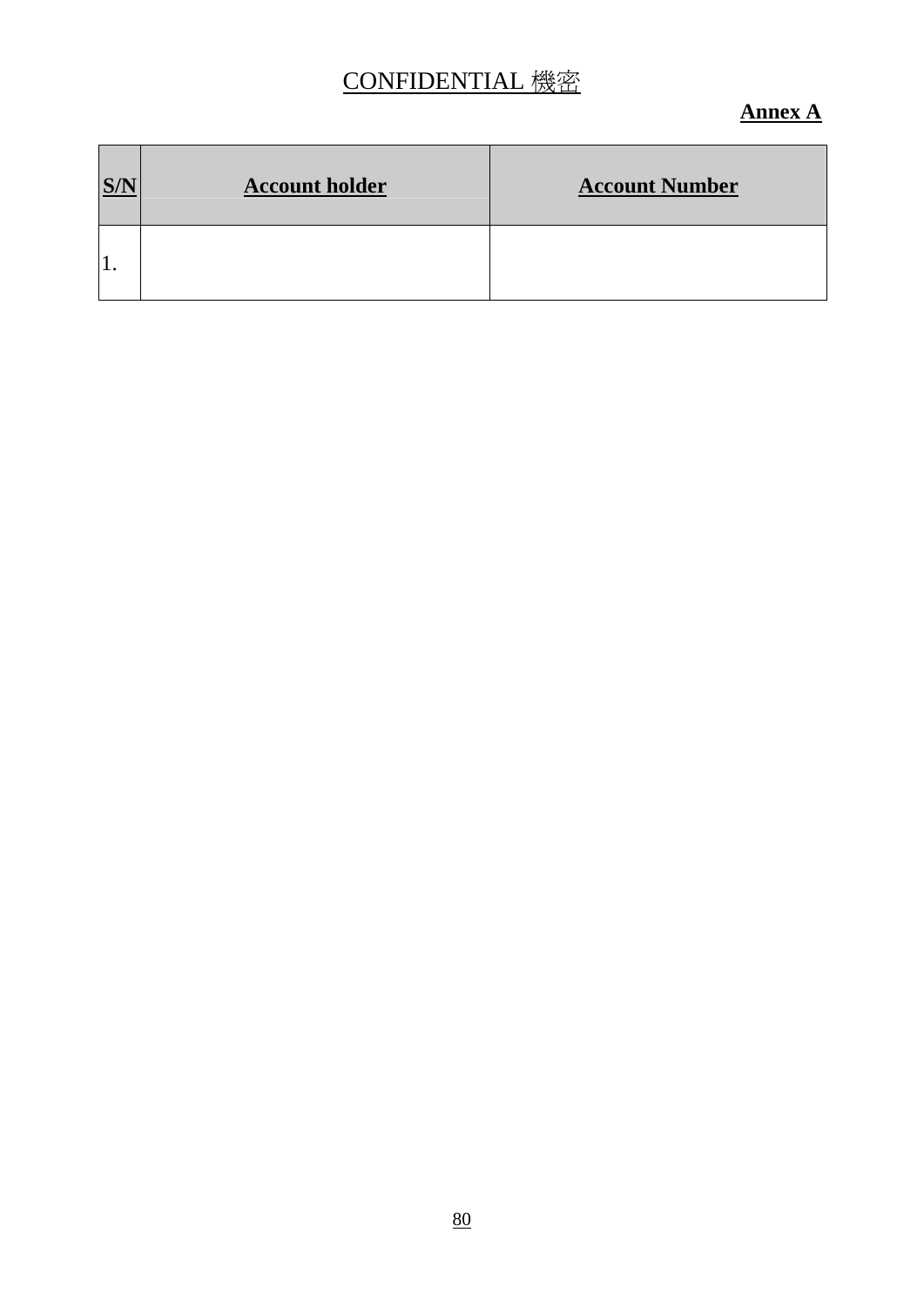## **GLOSSARY OF KEY TERMS AND ABBREVIATIONS**

| <b>Terms / abbreviations</b><br><b>AMLO</b> | <b>Meaning</b><br>Anti-Money Laundering and Counter-Terrorist Financing (Financial<br>Institutions) Ordinance (Cap. 615)                                                                                                                                                                                                                                                              |
|---------------------------------------------|---------------------------------------------------------------------------------------------------------------------------------------------------------------------------------------------------------------------------------------------------------------------------------------------------------------------------------------------------------------------------------------|
| <b>AML/CFT</b>                              | Anti-money laundering and counter financing of terrorism                                                                                                                                                                                                                                                                                                                              |
| <b>BO</b>                                   | Banking Ordinance (Cap. 155)                                                                                                                                                                                                                                                                                                                                                          |
| <b>CDD</b>                                  | Customer due diligence                                                                                                                                                                                                                                                                                                                                                                |
| CO                                          | Compliance officer                                                                                                                                                                                                                                                                                                                                                                    |
| Connected parties                           | Connected parties to a customer include the beneficial owner and any<br>natural person having the power to direct the activities of the<br>customer. For the avoidance of doubt the term connected party will<br>include any director, shareholder, beneficial owner, signatory, trustee,<br>settlor/grantor/founder, protector(s), or defined beneficiary of a legal<br>arrangement. |
| <b>DTROP</b>                                | Drug Trafficking (Recovery of Proceeds) Ordinance (Cap. 405)                                                                                                                                                                                                                                                                                                                          |
| <b>EDD</b>                                  | Enhanced customer due diligence                                                                                                                                                                                                                                                                                                                                                       |
| <b>FATF</b>                                 | Financial Action Task Force                                                                                                                                                                                                                                                                                                                                                           |
| FI(s)                                       | Financial institution(s)                                                                                                                                                                                                                                                                                                                                                              |
| <b>ICO</b>                                  | Insurance Companies Ordinance (Cap. 41)                                                                                                                                                                                                                                                                                                                                               |
| Individual                                  | Individual means a natural person, other than a deceased natural<br>person                                                                                                                                                                                                                                                                                                            |
| <b>JFIU</b>                                 | Joint Financial Intelligence Unit                                                                                                                                                                                                                                                                                                                                                     |
| Minor                                       | Minor means a person who has not attained the age of 18 years;<br>[Interpretation and General Clauses Ordinance (Cap. 1) - section 3]                                                                                                                                                                                                                                                 |
| <b>MLRO</b>                                 | Money laundering reporting officer                                                                                                                                                                                                                                                                                                                                                    |
| ML/TF                                       | Money laundering and/or terrorist financing                                                                                                                                                                                                                                                                                                                                           |
| <b>OSCO</b>                                 | Organized and Serious Crime Ordinance (Cap. 455)                                                                                                                                                                                                                                                                                                                                      |
| PEP(s)                                      | Politically exposed person(s)                                                                                                                                                                                                                                                                                                                                                         |
| RA(s)                                       | Relevant authority (authorities)                                                                                                                                                                                                                                                                                                                                                      |